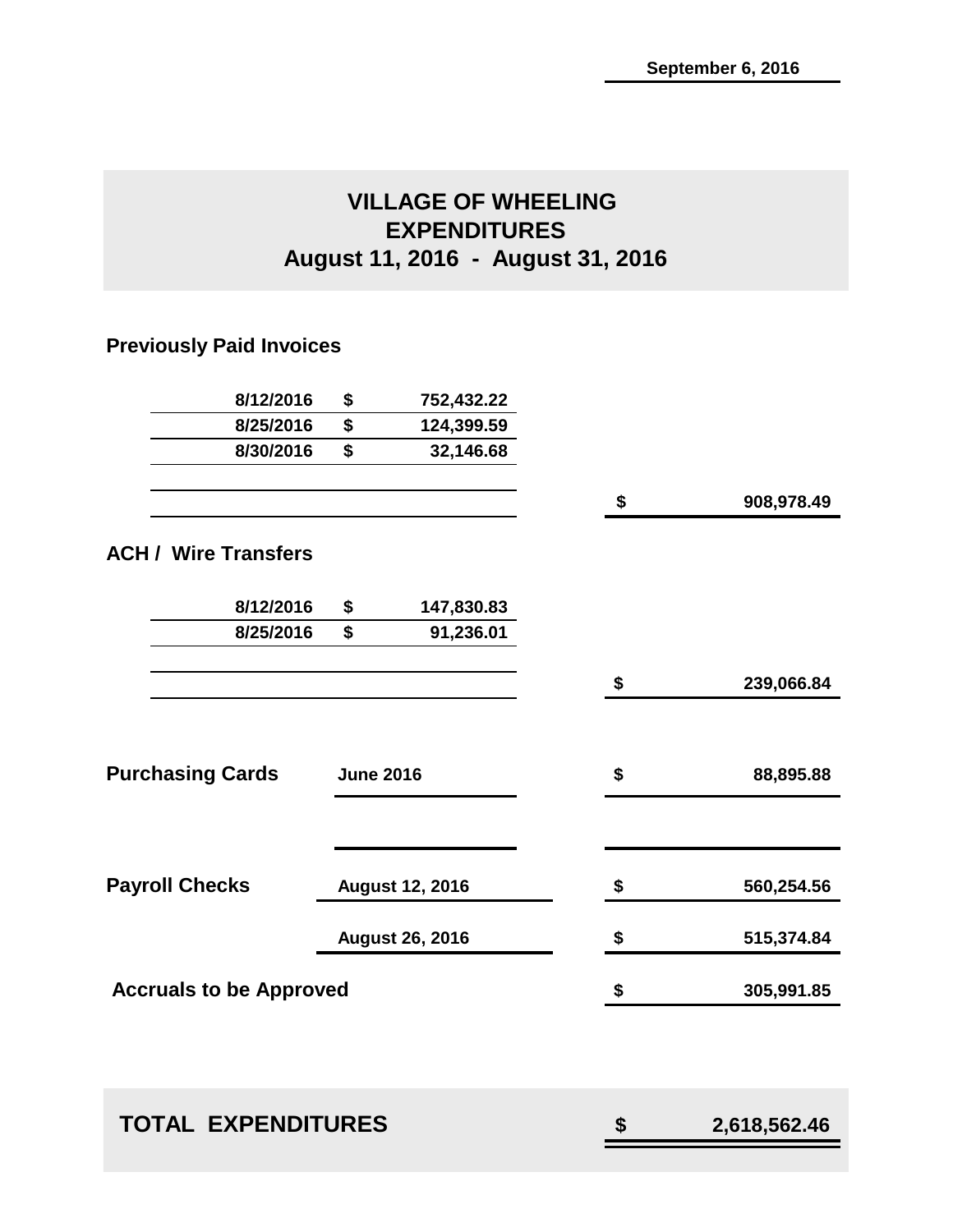SELECTION CRITERIA: ALL

SUNGARD PENTAMATION PAGE NUMBER: 1DATE: 08/12/2016 VILLAGE OF WHEELING ACCTPA51CASH REQUIREMENTS - CHECK FORMAT - DUE DATE: 08/12/2016

ACCOUNTING PERIOD: 8/16

| <b>VENDOR</b>                                            | ORGANIZATION                                 | ACCOUNT                                              | PURCHASE OR INVOICE                                                              |                                                                                         | <b>AMOUNT</b>                                                  | DESCRIPTION                                                                                                               |
|----------------------------------------------------------|----------------------------------------------|------------------------------------------------------|----------------------------------------------------------------------------------|-----------------------------------------------------------------------------------------|----------------------------------------------------------------|---------------------------------------------------------------------------------------------------------------------------|
| 8768<br>AFSCME COUNCIL 31                                | 50                                           | 2124                                                 |                                                                                  |                                                                                         | 886.40                                                         | DED:094 AFSCME DUE                                                                                                        |
| TOTAL CHECK                                              |                                              |                                                      |                                                                                  |                                                                                         | 886.40                                                         |                                                                                                                           |
| 6255                                                     | 1600                                         | 5239                                                 | 16001890                                                                         |                                                                                         | 305.85                                                         | CELLULAR SERVICES                                                                                                         |
| AT&T MOBILITY<br>TOTAL CHECK                             |                                              |                                                      |                                                                                  |                                                                                         | 305.85                                                         |                                                                                                                           |
| 9272<br>THE BARNHARDT GROUP                              | 3420                                         | 5299                                                 | 16001741                                                                         | 342                                                                                     | 2,745.67                                                       | PAVEMENT MANAGEMENT                                                                                                       |
| TOTAL CHECK                                              |                                              |                                                      |                                                                                  |                                                                                         | 2,745.67                                                       |                                                                                                                           |
| 8639<br>CONSTELLATION NEW ENERGY INC 1320<br>TOTAL CHECK | 1170<br>1430<br>4100<br>4200                 | 5209<br>5209<br>5209<br>5209<br>5209                 | 16001915<br>16001915<br>16001915<br>16001915<br>16001915                         |                                                                                         | 830.27<br>368.54<br>1,804.85<br>5,208.32<br>650.61<br>8,862.59 | ENERGY SERVICE - JULY<br>ENERGY SERVICE - JULY<br>ENERGY SERVICE - JULY<br>ENERGY SERVICE - JULY<br>ENERGY SERVICE - JULY |
| 707                                                      | 01                                           | 2206                                                 | 16001859                                                                         | 16-08895                                                                                | 1,450.00                                                       | ASSET FORFEITURE                                                                                                          |
| DIRECTOR ILLINOIS STATE POLI<br>TOTAL CHECK              |                                              |                                                      |                                                                                  |                                                                                         | 1,450.00                                                       |                                                                                                                           |
| 9947                                                     | 40                                           | 2207                                                 |                                                                                  |                                                                                         | 16.72                                                          | WATER BILL REFUND                                                                                                         |
| <b>AUSTIN FRAHLER</b><br>TOTAL CHECK                     |                                              |                                                      |                                                                                  |                                                                                         | 16.72                                                          |                                                                                                                           |
| 9980<br>M K GOODMAN                                      | 40                                           | 2207                                                 |                                                                                  |                                                                                         | 30.81                                                          | UB REFUND                                                                                                                 |
| TOTAL CHECK                                              |                                              |                                                      |                                                                                  |                                                                                         | 30.81                                                          |                                                                                                                           |
| 9949<br>LIZABETH GORDAN<br>TOTAL CHECK                   | 40                                           | 2207                                                 |                                                                                  |                                                                                         | 64.26<br>64.26                                                 | WATER BILL REFUND                                                                                                         |
|                                                          |                                              |                                                      |                                                                                  |                                                                                         |                                                                |                                                                                                                           |
| 1160<br>IL POTABLE WATER SUPPLY OPER                     | 4100                                         | 5205                                                 | 16001903                                                                         |                                                                                         | 450.00<br>450.00                                               | CONF. REGISTRATION                                                                                                        |
| TOTAL CHECK                                              |                                              |                                                      |                                                                                  |                                                                                         |                                                                |                                                                                                                           |
| 1164<br>IL STATE TOLL HIGHWAY AUTHOR 1300                | 1240<br>1420<br>1600<br>2100<br>2200<br>4100 | 5105<br>5105<br>5105<br>5105<br>5105<br>5105<br>5105 | 16001941<br>16001941<br>16001941<br>16001941<br>16001941<br>16001941<br>16001941 | G16739824<br>G16739824<br>G16739824<br>G16739824<br>G16739824<br>G16739824<br>G16739824 | 49.50<br>.95<br>10.20<br>31.90<br>22.40<br>6.60<br>3.40        | <b>TOLLS</b><br><b>TOLLS</b><br><b>TOLLS</b><br>TOLLS<br><b>TOLLS</b><br>TOLLS<br><b>TOLLS</b>                            |
| TOTAL CHECK                                              |                                              |                                                      |                                                                                  |                                                                                         | 124.95                                                         |                                                                                                                           |
| 9948<br>KAROLIS KAMINSKAS<br>TOTAL CHECK                 | 40                                           | 2207                                                 |                                                                                  |                                                                                         | 72.60<br>72.60                                                 | WATER BILL REFUND                                                                                                         |
| 7811                                                     | 5500                                         | 5299                                                 | 16001866                                                                         | WPAV892016                                                                              | 90.00                                                          | ENTERTAINMENT 8-9-16                                                                                                      |
| <b>JIM KENDROS</b><br>TOTAL CHECK                        |                                              |                                                      |                                                                                  |                                                                                         | 90.00                                                          |                                                                                                                           |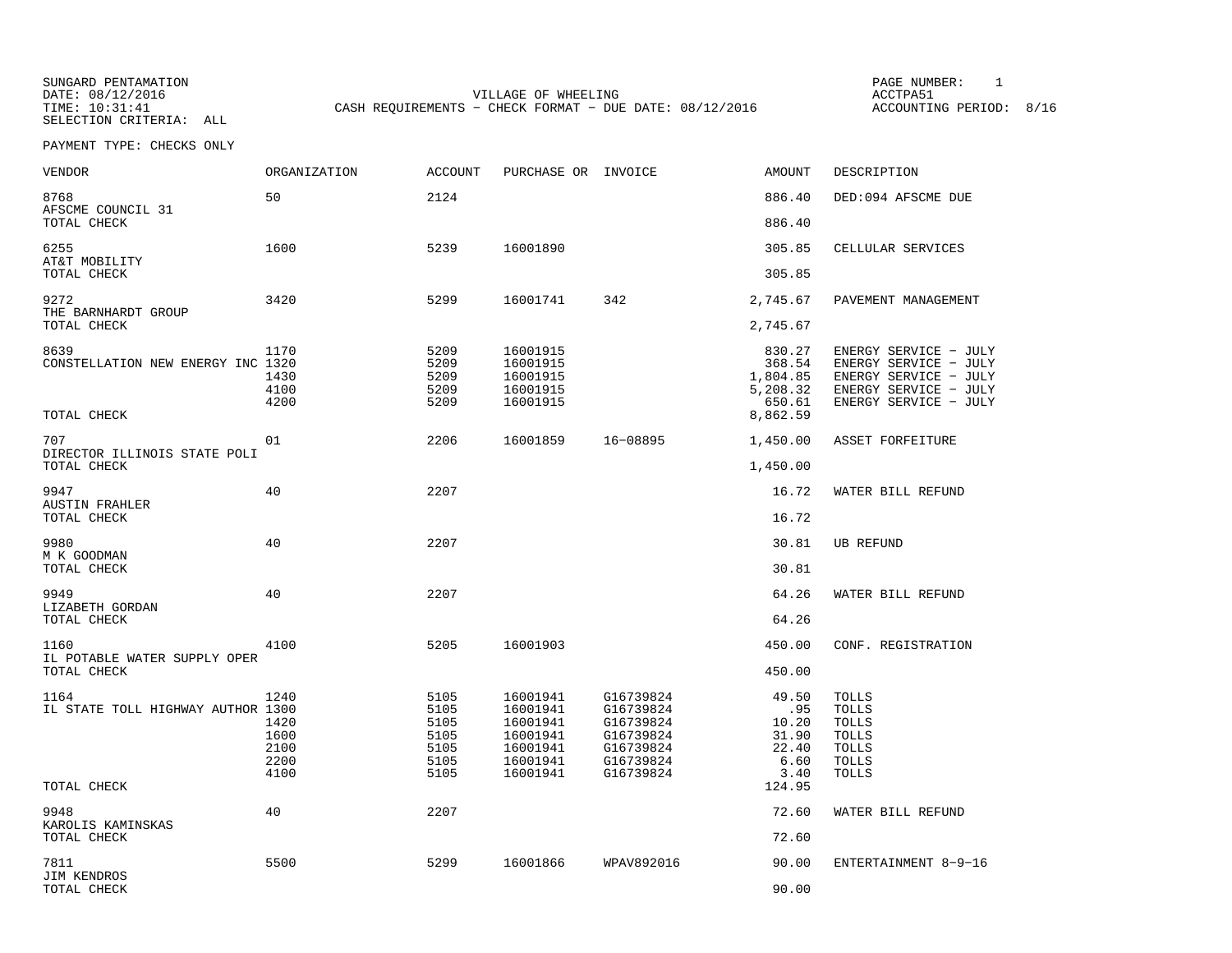SUNGARD PENTAMATION PAGE NUMBER: 2

SELECTION CRITERIA: ALL

DATE: 08/12/2016 VILLAGE OF WHEELING ACCTPA51CASH REQUIREMENTS - CHECK FORMAT - DUE DATE: 08/12/2016

ACCOUNTING PERIOD: 8/16

| VENDOR                                      | ORGANIZATION                                         | ACCOUNT                                              | PURCHASE OR INVOICE                                                              |          | AMOUNT                                                                       | DESCRIPTION                                                                                           |
|---------------------------------------------|------------------------------------------------------|------------------------------------------------------|----------------------------------------------------------------------------------|----------|------------------------------------------------------------------------------|-------------------------------------------------------------------------------------------------------|
| 9442<br>LAW OFFICES OF NICHOLAS J ST        | 1900                                                 | 5218                                                 | 16001311                                                                         |          | 1,500.00                                                                     | PROSECUTOR FEE-AUG                                                                                    |
| TOTAL CHECK                                 |                                                      |                                                      |                                                                                  |          | 1,500.00                                                                     |                                                                                                       |
| 7422<br>LORI LEE SMITH<br>TOTAL CHECK       | 50                                                   | 2134                                                 |                                                                                  |          | 636.00<br>636.00                                                             | DED:192 MISC DEDUC                                                                                    |
| 9773                                        | 4320                                                 | 5502                                                 | 16000775                                                                         | 8497     | 285,147.00                                                                   | ARLINGTON CLUB SEWER                                                                                  |
| MANEVAL CONSTRUCTION CO INC<br>TOTAL CHECK  |                                                      |                                                      |                                                                                  |          | 285,147.00                                                                   |                                                                                                       |
| 5927<br>NICOR GAS<br>TOTAL CHECK            | 1170<br>1320<br>1500<br>1600<br>2200<br>4100<br>4200 | 5209<br>5209<br>5209<br>5209<br>5209<br>5209<br>5209 | 16001978<br>16001978<br>16001978<br>16001978<br>16001978<br>16001978<br>16001978 |          | 24.96<br>81.00<br>223.41<br>1,503.17<br>286.99<br>80.50<br>89.88<br>2,289.91 | GAS SERVICE<br>GAS SERVICE<br>GAS SERVICE<br>GAS SERVICE<br>GAS SERVICE<br>GAS SERVICE<br>GAS SERVICE |
| 5495                                        | 50                                                   | 2138                                                 |                                                                                  |          | 157.00                                                                       | DED:191 MISC DEDUC                                                                                    |
| OFFICE OF CHAPTER 13 TRUSTEE<br>TOTAL CHECK |                                                      |                                                      |                                                                                  |          | 157.00                                                                       |                                                                                                       |
| 3194<br>OMNI-SITE<br>TOTAL CHECK            | 4200                                                 | 5237                                                 | 16001587                                                                         | 50640    | 225.48<br>225.48                                                             | MONITOR LIFT STATION                                                                                  |
| 9834<br>SAK CONSTRUCTION LLC<br>TOTAL CHECK | 4340                                                 | 5502                                                 | 16001162                                                                         | 15459    | 145,600.50<br>145,600.50                                                     | 2016 SEWER LINING                                                                                     |
| 9891                                        | 11                                                   | 5508                                                 | 16001492                                                                         | 2016-168 | 260,187.30                                                                   | 2016 ST IMPROVEMENT                                                                                   |
| SCHROEDER ASPHALT SERVICES I<br>TOTAL CHECK |                                                      |                                                      |                                                                                  |          | 260,187.30                                                                   |                                                                                                       |
| 2334<br>SECRETARY OF STATE                  | 2100                                                 | 5310                                                 | 16001935                                                                         |          | 101.00                                                                       | LICENCE RENEWAL FEE                                                                                   |
| TOTAL CHECK                                 |                                                      |                                                      |                                                                                  |          | 101.00                                                                       |                                                                                                       |
| 9069<br>SPEARS<br>TOTAL CHECK               | 1140                                                 | 5297                                                 | 16001971                                                                         |          | 424.01<br>424.01                                                             | WINE FOR JULY 3 EVENT                                                                                 |
| 2440                                        | 50                                                   | 2140                                                 |                                                                                  |          | 332.00                                                                       | DED:198 MISC DEDUC                                                                                    |
| STATE DISBURSEMENT UNIT<br>TOTAL CHECK      |                                                      |                                                      |                                                                                  |          | 332.00                                                                       |                                                                                                       |
| 2443                                        | 50                                                   | 2139                                                 |                                                                                  |          | 722.49                                                                       | DED:197 MISC DEDUC                                                                                    |
| STATE DISBURSEMENT UNIT<br>TOTAL CHECK      |                                                      |                                                      |                                                                                  |          | 722.49                                                                       |                                                                                                       |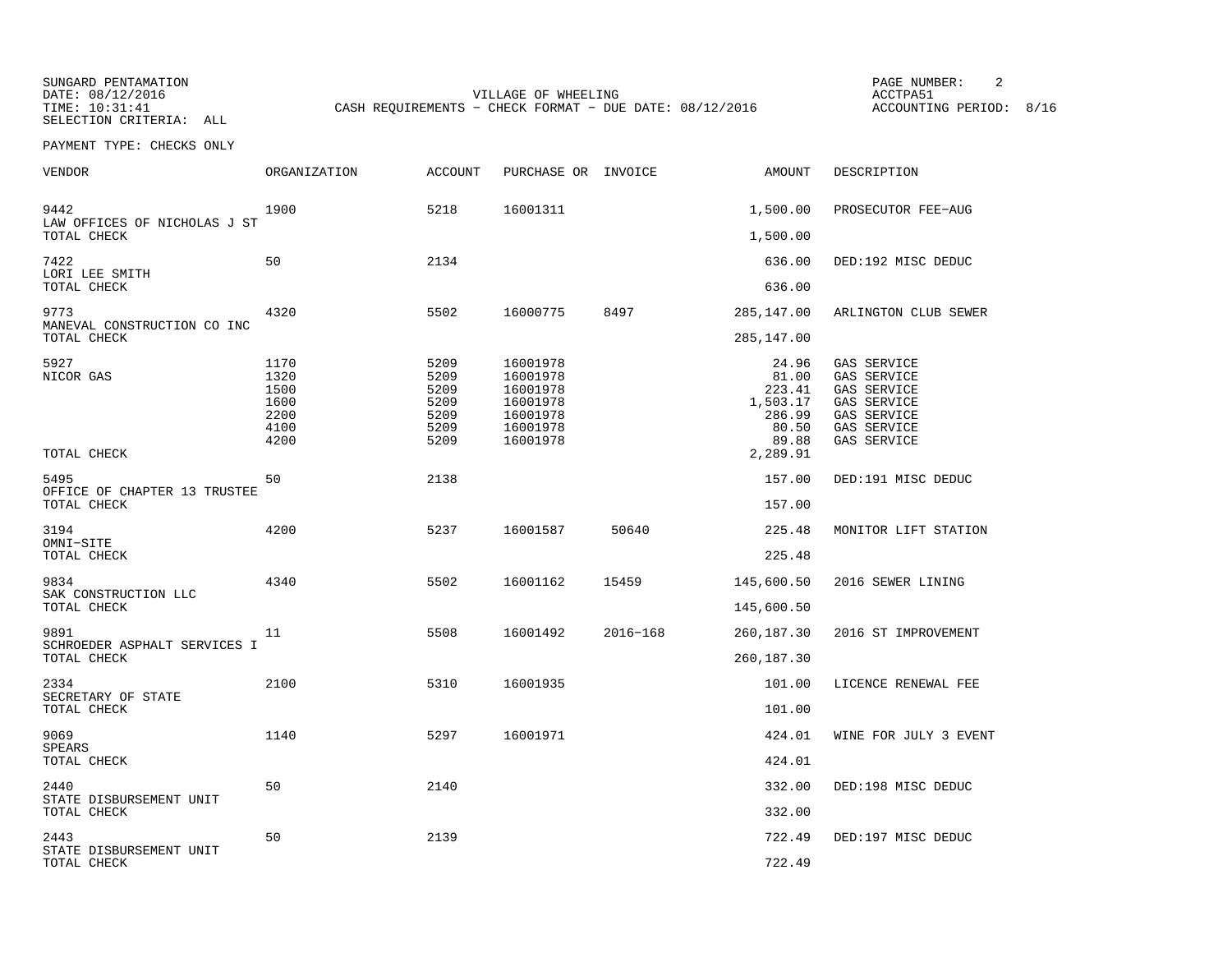SELECTION CRITERIA: ALL

SUNGARD PENTAMATION PAGE NUMBER: 3DATE: 08/12/2016 VILLAGE OF WHEELING ACCTPA51CASH REQUIREMENTS - CHECK FORMAT - DUE DATE: 08/12/2016

ACCOUNTING PERIOD: 8/16

| <b>VENDOR</b>                                                                                             | <b>ORGANIZATION</b> | <b>ACCOUNT</b> | PURCHASE OR INVOICE  |                  | <b>AMOUNT</b>           | DESCRIPTION                                      |
|-----------------------------------------------------------------------------------------------------------|---------------------|----------------|----------------------|------------------|-------------------------|--------------------------------------------------|
| 2444<br>STATE DISBURSEMENT UNIT                                                                           | 50                  | 2136           |                      |                  | 408.44                  | DED:502 MISC DEDUC                               |
| TOTAL CHECK                                                                                               |                     |                |                      |                  | 408.44                  |                                                  |
| 2445<br>STATE DISBURSEMENT UNIT                                                                           | 50                  | 2136           |                      |                  | 901.38                  | DED:196 MISC DEDUC                               |
| TOTAL CHECK                                                                                               |                     |                |                      |                  | 901.38                  |                                                  |
| 2447<br>STATE DISBURSEMENT UNIT                                                                           | 50                  | 2136           |                      |                  | 494.77                  | DED:194 MISC DEDUC                               |
| TOTAL CHECK                                                                                               |                     |                |                      |                  | 494.77                  |                                                  |
| 8200<br>STATE DISBURSEMENT UNIT                                                                           | 50                  | 2136           |                      |                  | 703.85                  | DED:504 MISC DED                                 |
| TOTAL CHECK                                                                                               |                     |                |                      |                  | 703.85                  |                                                  |
| 5799<br>SUPERIOR ROAD STRIPING INC                                                                        | 11<br>1420          | 5247<br>5247   | 16001463<br>16001463 | 625816<br>625816 | 20,000.00<br>11,546.54  | 2016 PAVEMENT MARKINGS<br>2016 PAVEMENT MARKINGS |
| TOTAL CHECK                                                                                               | 1420                | 5247           | 16001904             | 625916           | 5,940.60<br>37, 487. 14 | PAVEMENT MARKINGS                                |
| 2666<br><b>UPS</b>                                                                                        | 1600                | 5227           | 16000059             | 328T1T316        | 14.10                   | OVERNIGHT DELIVERY                               |
| TOTAL CHECK                                                                                               |                     |                |                      |                  | 14.10                   |                                                  |
| TOTAL CASHABLE CHECKS<br>TOTAL EFT VOUCHERS                                                               |                     |                |                      |                  | 752,432.22<br>.00       |                                                  |
| TOTAL REPORT<br>TOTAL NUMBER OF CHECKS TO BE ISSUED - 30<br>TOTAL NUMBER OF EFT VOUCHERS TO BE ISSUED - 0 |                     |                |                      |                  | 752,432.22              |                                                  |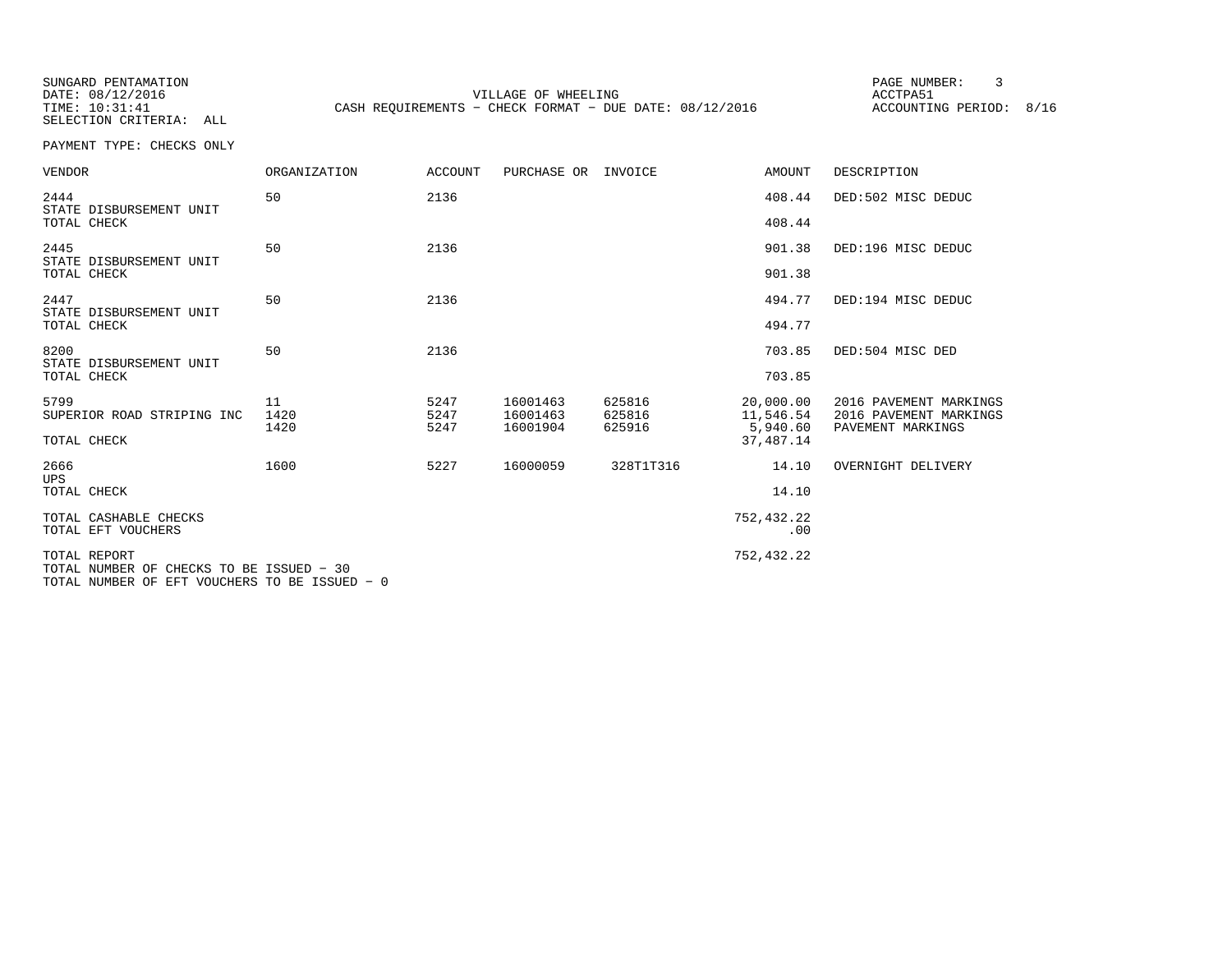SUNGARD PENTAMATION PAGE NUMBER: 1SELECTION CRITERIA: ALL

DATE: 08/25/2016 VILLAGE OF WHEELING ACCTPA51TIME: 12:51:40 CASH REQUIREMENTS - CHECK FORMAT - DUE DATE: 08/26/2016

ACCOUNTING PERIOD: 8/16

| <b>VENDOR</b>                                            | <b>ORGANIZATION</b> | <b>ACCOUNT</b> | PURCHASE OR INVOICE  |                  | AMOUNT                               | DESCRIPTION                                      |
|----------------------------------------------------------|---------------------|----------------|----------------------|------------------|--------------------------------------|--------------------------------------------------|
| 10014<br>3FCB III LLC HOLDINGS 4                         | 40                  | 2207           |                      |                  | 19.76                                | WATER BILL REFUND                                |
| TOTAL CHECK                                              |                     |                |                      |                  | 19.76                                |                                                  |
| 9839<br>845 DESIGN GROUP PC<br>TOTAL CHECK               | 3420                | 5206           | 16001198             | 16.04.08-01      | 8,140.00<br>8,140.00                 | COMMUNITY ROOM DESIGN                            |
|                                                          |                     |                |                      |                  |                                      |                                                  |
| 8768<br>AFSCME COUNCIL 31<br>TOTAL CHECK                 | 50                  | 2124           |                      |                  | 886.40<br>886.40                     | DED:094 AFSCME DUE                               |
|                                                          |                     |                |                      |                  |                                      |                                                  |
| 10021<br>DARCY ALLEYE<br>TOTAL CHECK                     | 40                  | 2207           |                      |                  | 45.00<br>45.00                       | WATER BILL REFUND                                |
| 9272                                                     | 3420                | 5299           | 16001741             | 347              | 8,322.00                             | PAVEMENT MANAGEMENT                              |
| THE BARNHARDT GROUP<br>TOTAL CHECK                       |                     |                |                      |                  | 8,322.00                             |                                                  |
| 9999                                                     | 40                  | 2207           |                      |                  | 85.00                                | WATER BILL REFUND                                |
| BLACK HILLS ENERGY CAPITAL<br>TOTAL CHECK                |                     |                |                      |                  | 85.00                                |                                                  |
| 3006<br>CHRISTOPHER B BURKE ENGINEER 4510<br>TOTAL CHECK | 4320                | 5206<br>5206   | 16000780<br>16001160 | 130789<br>130790 | 15, 312. 12<br>5,405.50<br>20,717.62 | CONSTRUCTION INSPECTION F<br>BUFFALO CREEK STUDY |
| 397                                                      | 1600                | 5238           | 16000279             |                  | 19,568.79                            | PHONE SERVICE-AUG                                |
| CALL ONE<br>TOTAL CHECK                                  |                     |                |                      |                  | 19,568.79                            |                                                  |
| 9688                                                     | 1600                | 5333           | 16002153             | 1287             | 375.00                               | SUNCHEON VISIT                                   |
| CHICAGO TIMES<br>TOTAL CHECK                             |                     |                |                      |                  | 375.00                               |                                                  |
| 6630                                                     | 1600                | 5333           | 16002150             | 160801           | 725.00                               | DESIGN WORK                                      |
| MARTIN CIMEK<br>TOTAL CHECK                              |                     |                |                      |                  | 725.00                               |                                                  |
| 517                                                      | 1220                | 5215           | 16002075             | 769029136        | 964.29                               | CARPET CLEANING                                  |
| CINTAS #22<br>TOTAL CHECK                                |                     |                |                      |                  | 964.29                               |                                                  |
| 9998                                                     | 40                  | 2207           |                      |                  | 381.87                               | WATER BILL REFUND                                |
| CITIMORTGAGE INC<br>TOTAL CHECK                          |                     |                |                      |                  | 381.87                               |                                                  |
| 1564                                                     | 2100                | 5242           | 16002012             |                  | 629.40                               | 2 & 3 QTR MED B REIMB                            |
| LINDA DAWSON<br>TOTAL CHECK                              |                     |                |                      |                  | 629.40                               |                                                  |
| 9994                                                     | 40                  | 2207           |                      |                  | 64.18                                | WATER BILL REFUND                                |
| FAS-AHM UTILITIES<br>TOTAL CHECK                         |                     |                |                      |                  | 64.18                                |                                                  |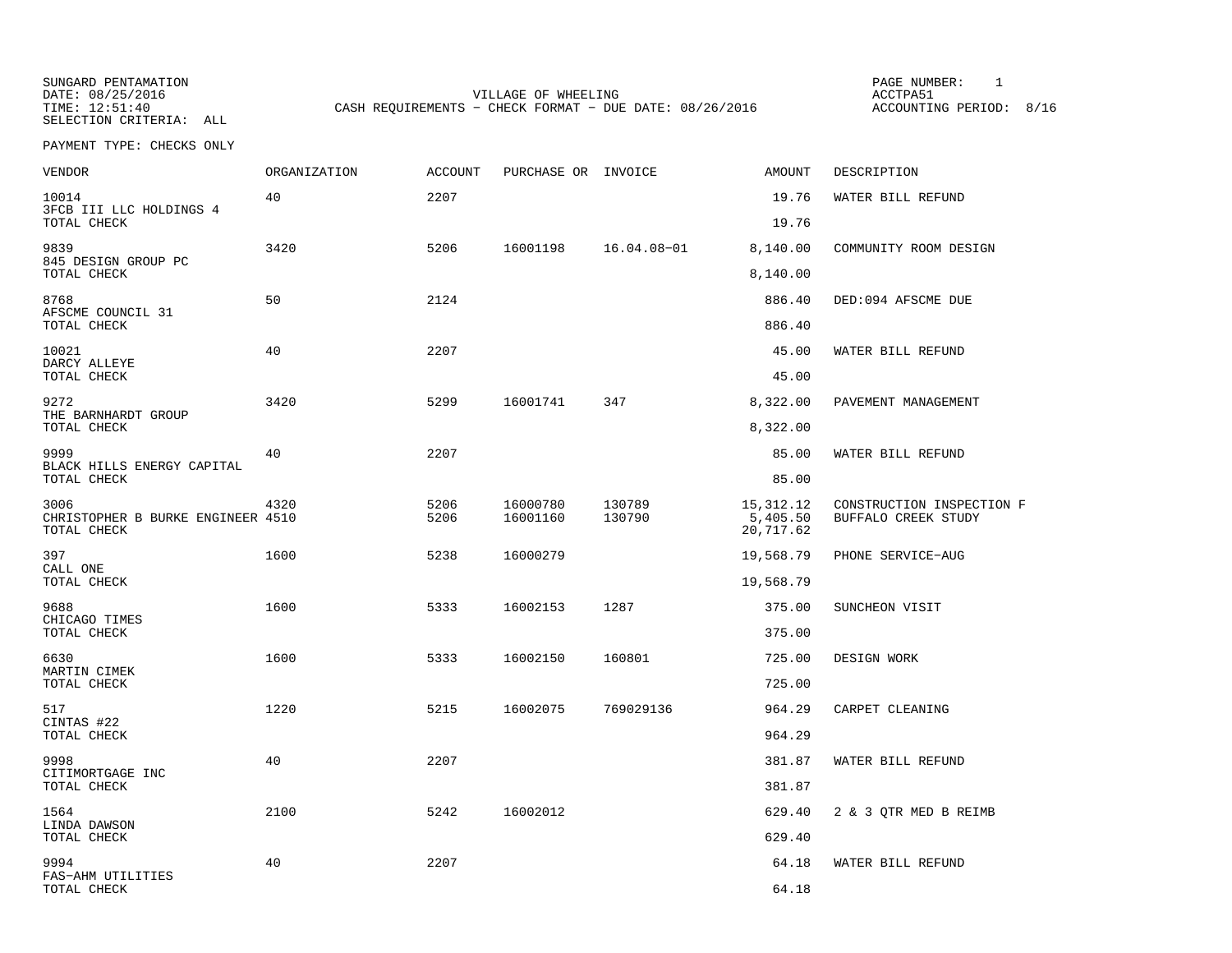SUNGARD PENTAMATION PAGE NUMBER: 2SELECTION CRITERIA: ALL

DATE: 08/25/2016 VILLAGE OF WHEELING ACCTPA51TIME: 12:51:40 CASH REQUIREMENTS - CHECK FORMAT - DUE DATE: 08/26/2016

ACCOUNTING PERIOD: 8/16

| VENDOR                                 | ORGANIZATION                                 | ACCOUNT                                      | PURCHASE OR INVOICE                                                  |                                                                | AMOUNT                                                   | DESCRIPTION                                                                                              |
|----------------------------------------|----------------------------------------------|----------------------------------------------|----------------------------------------------------------------------|----------------------------------------------------------------|----------------------------------------------------------|----------------------------------------------------------------------------------------------------------|
| 9947<br><b>AUSTIN FRAHLER</b>          | 40                                           | 2207                                         |                                                                      |                                                                | 48.90                                                    | WATER BILL REFUND                                                                                        |
| TOTAL CHECK                            |                                              |                                              |                                                                      |                                                                | 48.90                                                    |                                                                                                          |
| 5370<br>FRANCE PUBLICATIONS            | 1600<br>3100<br>3200<br>3500<br>3600<br>3900 | 5333<br>5333<br>5333<br>5333<br>5333<br>5333 | 16002156<br>16002156<br>16002156<br>16002156<br>16002156<br>16002156 | HL78395<br>HL78395<br>HL78395<br>HL78395<br>HL78395<br>HL78395 | 383.33<br>383.33<br>383.33<br>383.33<br>383.33<br>383.35 | AUG. HEARTLAND<br>AUG. HEARTLAND<br>AUG. HEARTLAND<br>AUG. HEARTLAND<br>AUG. HEARTLAND<br>AUG. HEARTLAND |
| TOTAL CHECK                            |                                              |                                              |                                                                      |                                                                | 2,300.00                                                 |                                                                                                          |
| 9917<br>KELLEN FRAVEL                  | 40                                           | 2207                                         |                                                                      |                                                                | 31.06                                                    | WATER BILL REFUND                                                                                        |
| TOTAL CHECK                            |                                              |                                              |                                                                      |                                                                | 31.06                                                    |                                                                                                          |
| 10016<br>GEORGI & BRANDON CO INC       | 01                                           | 2255                                         | 16002090                                                             | 16030119                                                       | 1,000.00                                                 | <b>BOND RETURN</b>                                                                                       |
| TOTAL CHECK                            |                                              |                                              |                                                                      |                                                                | 1,000.00                                                 |                                                                                                          |
| 6418<br>GROUP C MEDIA INC              | 1600                                         | 5333                                         | 16002154                                                             | 23255                                                          | 3,666.67                                                 | 1/2 ISLAND, EDITORIAL JUL                                                                                |
| TOTAL CHECK                            |                                              |                                              |                                                                      |                                                                | 3,666.67                                                 |                                                                                                          |
| 6024<br>HAEGER ENGINEERING LLC         | 3200<br>3410<br>4330                         | 5206<br>5223<br>5206                         | 16002053<br>16000381<br>16000799                                     | 78609<br>78657<br>78658                                        | 142.50<br>12,400.00<br>800.00                            | ENG FOR 4.8 MILWAUKEE AVE<br>2016 STREET PROJECT<br>2017 WATERMAIN PROJ                                  |
| TOTAL CHECK                            |                                              |                                              |                                                                      |                                                                | 13,342.50                                                |                                                                                                          |
| 9987<br><b>JESUS HARO</b>              | 01                                           | 2255                                         | 16001957                                                             | 16030129                                                       | 1,000.00                                                 | <b>BOND RETURN</b>                                                                                       |
| TOTAL CHECK                            |                                              |                                              |                                                                      |                                                                | 1,000.00                                                 |                                                                                                          |
| 10022<br>HONEE HULT                    | 40                                           | 2207                                         |                                                                      |                                                                | 7.26                                                     | WATER BILL REFUND                                                                                        |
| TOTAL CHECK                            |                                              |                                              |                                                                      |                                                                | 7.26                                                     |                                                                                                          |
| 9601<br>IGNITE GRAPHICS<br>TOTAL CHECK | 1600<br>1600                                 | 5333<br>5333                                 | 16002151<br>16002152                                                 | 3783<br>3786                                                   | 2,294.08<br>2,207.99<br>4,502.07                         | PRINT WHEELING GUIDE<br>PRINT POCKET FOLDERS                                                             |
| 9995<br>ROSALBA KARRAS                 | 40                                           | 2207                                         |                                                                      |                                                                | 71.94                                                    | WATER BILL REFUND                                                                                        |
| TOTAL CHECK                            |                                              |                                              |                                                                      |                                                                | 71.94                                                    |                                                                                                          |
| 9997<br>LAURA LYN LEE                  | 40                                           | 2207                                         |                                                                      |                                                                | 48.83                                                    | WATER BILL REFUND                                                                                        |
| TOTAL CHECK                            |                                              |                                              |                                                                      |                                                                | 48.83                                                    |                                                                                                          |
| 7422<br>LORI LEE SMITH                 | 50                                           | 2134                                         |                                                                      |                                                                | 636.00                                                   | DED:192 MISC DEDUC                                                                                       |
| TOTAL CHECK                            |                                              |                                              |                                                                      |                                                                | 636.00                                                   |                                                                                                          |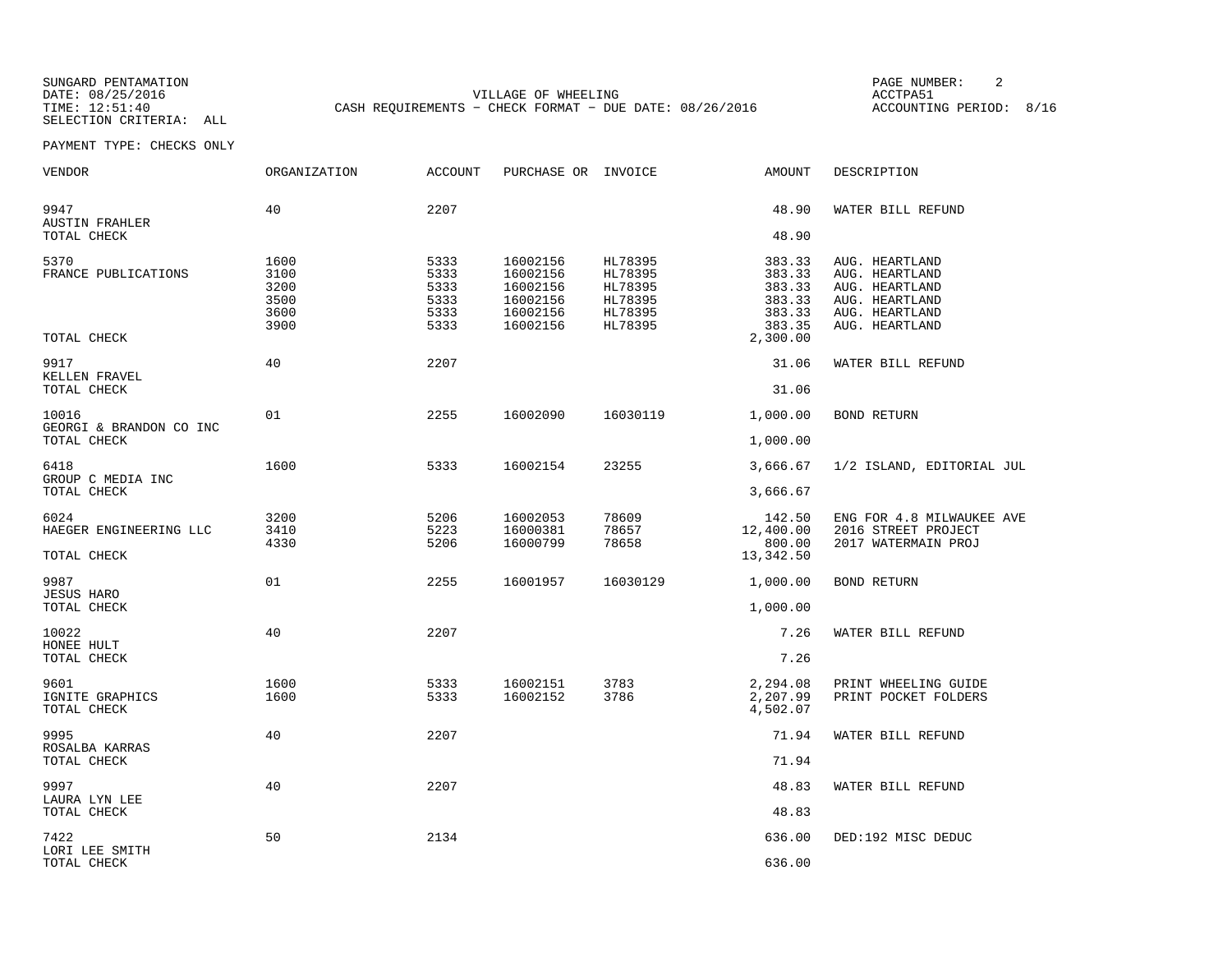SELECTION CRITERIA: ALL

SUNGARD PENTAMATION PAGE NUMBER: 3VILLAGE OF WHEELING **ACCTPA51** TIME: 12:51:40 CASH REQUIREMENTS - CHECK FORMAT - DUE DATE: 08/26/2016

ACCOUNTING PERIOD: 8/16

| <b>VENDOR</b>                         | ORGANIZATION | <b>ACCOUNT</b> | PURCHASE OR | INVOICE  | AMOUNT    | DESCRIPTION           |
|---------------------------------------|--------------|----------------|-------------|----------|-----------|-----------------------|
| 7346                                  | 3900         | 5206           | 16001469    | 17300    | 10,095.59 | DIVERSION CROSSING    |
| MANHARD CONSULTING LTD<br>TOTAL CHECK |              |                |             |          | 10,095.59 |                       |
| 8523                                  | 40           | 2207           |             |          | 92.97     | WATER BILL REFUND     |
| JEFFREY MCCRAY<br>TOTAL CHECK         |              |                |             |          | 92.97     |                       |
| 7162                                  | 40           | 2207           |             |          | 59.08     | WATER BILL REFUND     |
| CHRISTINA MOURANS<br>TOTAL CHECK      |              |                |             |          | 59.08     |                       |
| 16                                    | 50           | 2110           |             |          | 512.00    | DED:052 NCPERS LIF    |
| NCPERS-IL IMRF<br>TOTAL CHECK         |              |                |             |          | 512.00    |                       |
| 10010                                 | 40           | 2207           |             |          | 34.20     | WATER BILL REFUND     |
| NORTH SHORE HOLDINGS<br>TOTAL CHECK   |              |                |             |          | 34.20     |                       |
| 5495<br>OFFICE OF CHAPTER 13 TRUSTEE  | 50           | 2138           |             |          | 157.00    | DED:191 MISC DEDUC    |
| TOTAL CHECK                           |              |                |             |          | 157.00    |                       |
| 9816<br>EDWARD O'HEATH                | 01           | 4512           | 16000981    | P3316118 | 50.00     | OVER PAYMENT REFUND   |
| TOTAL CHECK                           |              |                |             |          | 50.00     |                       |
| 10015<br>RICHARD PONS                 | 01           | 2255           | 16002089    | 16040131 | 1,000.00  | <b>BOND RETURN</b>    |
| TOTAL CHECK                           |              |                |             |          | 1,000.00  |                       |
| 10031<br>FRANCISCA RIPALDA            | 40           | 2207           |             |          | 85.60     | <b>UB REFUND</b>      |
| TOTAL CHECK                           |              |                |             |          | 85.60     |                       |
| 9993<br><b>JOSE SAAVEDRA</b>          | 40           | 2207           |             |          | 43.09     | WATER BILL REFUND     |
| TOTAL CHECK                           |              |                |             |          | 43.09     |                       |
| 9996<br><b>JOSEPH SEYMOUR</b>         | 40           | 2207           |             |          | 49.95     | WATER BILL REFUND     |
| TOTAL CHECK                           |              |                |             |          | 49.95     |                       |
| 10009<br><b>JASBIR SINGH</b>          | 01           | 2255           | 16002046    | 16070073 | 1,000.00  | BOND REFUND           |
| TOTAL CHECK                           |              |                |             |          | 1,000.00  |                       |
| 4948<br>SOIL AND MATERIAL CONSULTANT  | 3200         | 5206           | 16002052    | 40820    | 680.00    | FIELD TESTING         |
| TOTAL CHECK                           |              |                |             |          | 680.00    |                       |
| 2434<br>STANDARD AND POOR'S GLOBAL R  | 3900         | 5629           | 16001974    | 11313301 | 17,500.00 | 2016 GO BOND SERVICES |
| TOTAL CHECK                           |              |                |             |          | 17,500.00 |                       |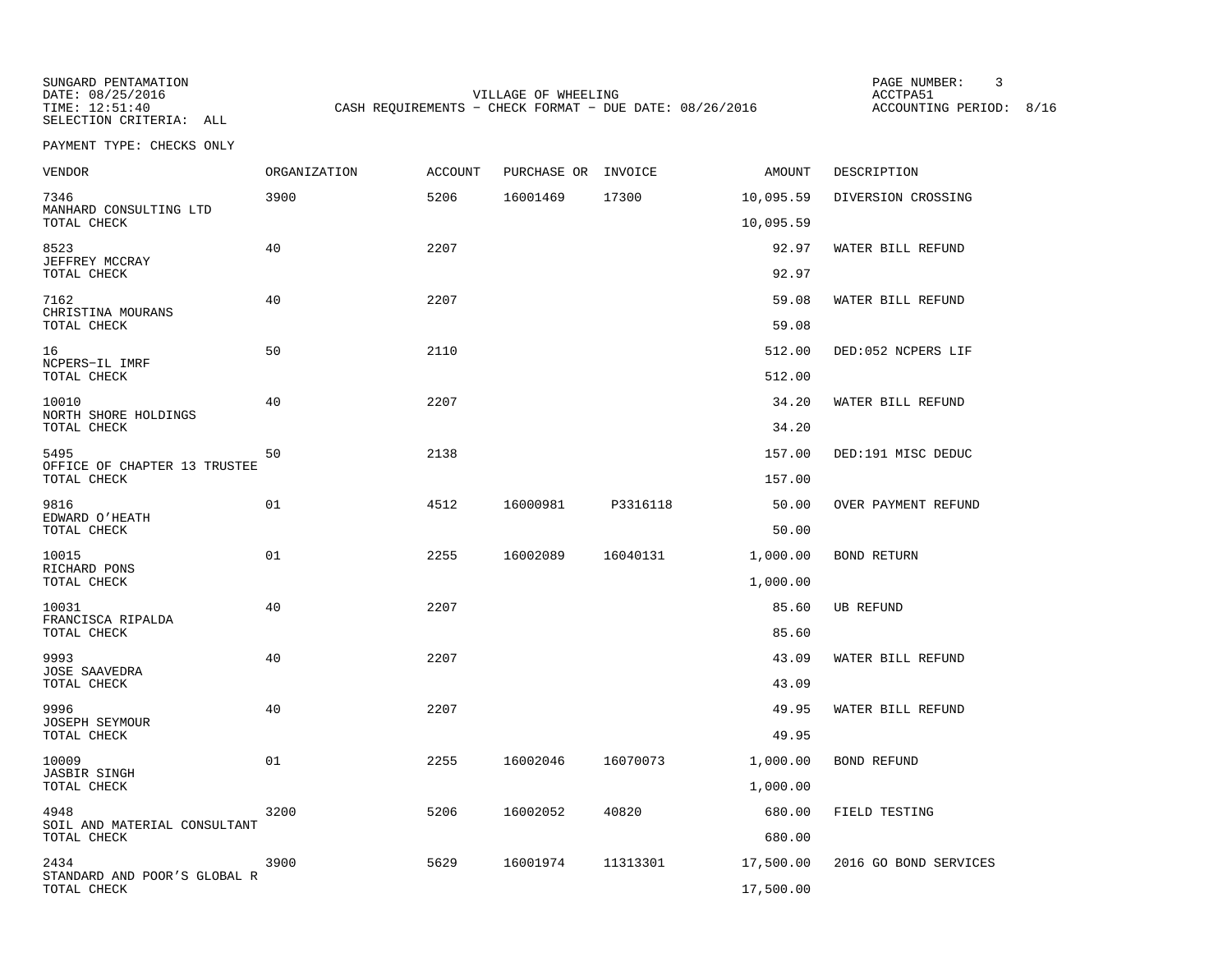SUNGARD PENTAMATION PAGE NUMBER: 4SELECTION CRITERIA: ALL

DATE: 08/25/2016 VILLAGE OF WHEELING ACCTPA51TIME: 12:51:40 CASH REQUIREMENTS - CHECK FORMAT - DUE DATE: 08/26/2016

ACCOUNTING PERIOD: 8/16

PAYMENT TYPE: CHECKS ONLY

| VENDOR                                                   | ORGANIZATION | <b>ACCOUNT</b> | PURCHASE OR INVOICE  |                          | AMOUNT                    | DESCRIPTION                              |
|----------------------------------------------------------|--------------|----------------|----------------------|--------------------------|---------------------------|------------------------------------------|
| 2440<br>STATE DISBURSEMENT UNIT                          | 50           | 2140           |                      |                          | 398.00                    | DED:198 MISC DEDUC                       |
| TOTAL CHECK                                              |              |                |                      |                          | 398.00                    |                                          |
| 2441<br>STATE DISBURSEMENT UNIT<br>TOTAL CHECK           | 50           | 2136           | 16002158             |                          | 527.00<br>527.00          | 8/29 PR DEDUCT-HAUBOLD                   |
| 2443<br>STATE DISBURSEMENT UNIT                          | 50           | 2139           |                      |                          | 722.49                    | DED:197 MISC DEDUC                       |
| TOTAL CHECK                                              |              |                |                      |                          | 722.49                    |                                          |
| 2444<br>STATE DISBURSEMENT UNIT<br>TOTAL CHECK           | 50           | 2136           |                      |                          | 408.44<br>408.44          | DED:502 MISC DEDUC                       |
| 2445                                                     | 50           | 2136           |                      |                          | 1,062.92                  | DED:196 MISC DEDUC                       |
| STATE DISBURSEMENT UNIT<br>TOTAL CHECK                   |              |                |                      |                          | 1,062.92                  |                                          |
| 2447                                                     | 50           | 2136           |                      |                          | 494.77                    | DED:194 MISC DEDUC                       |
| STATE DISBURSEMENT UNIT<br>TOTAL CHECK                   |              |                |                      |                          | 494.77                    |                                          |
| 8200                                                     | 50           | 2136           |                      |                          | 703.85                    | DED:504 MISC DED                         |
| STATE DISBURSEMENT UNIT<br>TOTAL CHECK                   |              |                |                      |                          | 703.85                    |                                          |
| 9992<br>MINNIE THYKATTIL                                 | 40           | 2207           |                      |                          | 106.65                    | WATER BILL REFUND                        |
| TOTAL CHECK                                              |              |                |                      |                          | 106.65                    |                                          |
| 2666<br><b>UPS</b><br>TOTAL CHECK                        | 1600<br>1600 | 5227<br>5227   | 16000059<br>16000059 | 328T1T326<br>328T1T346   | 15.39<br>14.90<br>30.29   | OVERNIGHT DELIVERY<br>OVERNIGHT DELIVERY |
| 2700<br>VERIZON WIRELESS<br>TOTAL CHECK                  | 4100<br>15   | 5237<br>5231   | 16002068<br>16002121 | 9769454969<br>9769815293 | 50.04<br>456.12<br>506.16 | SCADA CELL CHARGE<br>BROAD BAND WIRELESS |
| 10026<br>WHEELING HELPING HANDS                          | 1600         | 5105           | 16002117             |                          | 500.00                    | <b>GOLF OUTING</b>                       |
| TOTAL CHECK                                              |              |                |                      |                          | 500.00                    |                                          |
| TOTAL CASHABLE CHECKS<br>TOTAL EFT VOUCHERS              |              |                |                      |                          | 124,399.59<br>.00         |                                          |
| TOTAL REPORT<br>TOTAL NUMBER OF CHECKS TO BE ISSUED - 51 |              |                |                      |                          | 124,399.59                |                                          |

TOTAL NUMBER OF EFT VOUCHERS TO BE ISSUED − 0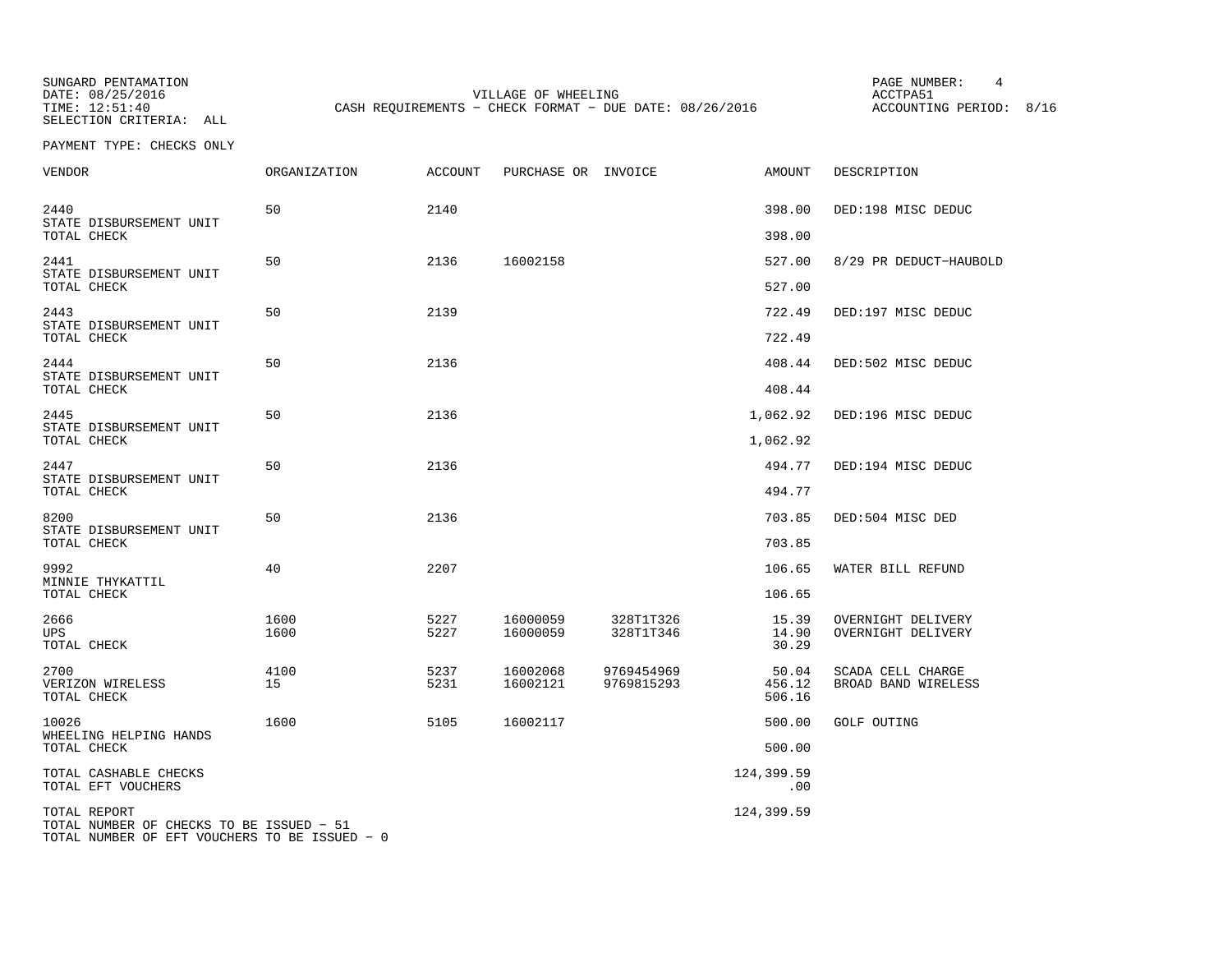SUNGARD PENTAMATION PAGE NUMBER: 1DATE:  $08/30/2016$  ACCTPA51 TIME: 10:30:35 CASH REQUIREMENTS - CHECK FORMAT - DUE DATE: 08/30/2016 SELECTION CRITERIA: payable.batch='AMM08/30'

ACCOUNTING PERIOD: 8/16

| <b>VENDOR</b>                                                                                            | <b>ORGANIZATION</b> | <b>ACCOUNT</b> | PURCHASE OR          | INVOICE        | <b>AMOUNT</b>                  | DESCRIPTION                                    |
|----------------------------------------------------------------------------------------------------------|---------------------|----------------|----------------------|----------------|--------------------------------|------------------------------------------------|
| 229<br>ARTHUR J GALLAGHER RISK MANA                                                                      | 51                  | 5213           | 16002161             | 1772831        | 745.00                         | LIQUOR INSURANCE 7/3                           |
| TOTAL CHECK                                                                                              |                     |                |                      |                | 745.00                         |                                                |
| 521<br>CIRCUIT COURT LAKE COUNTY                                                                         | 01                  | 4790           | 16002105             |                | 150.00                         | <b>BAIL BOND</b>                               |
| TOTAL CHECK                                                                                              |                     |                |                      |                | 150.00                         |                                                |
| 7502<br>CUSTOM MAILING SERVICE INC<br>TOTAL CHECK                                                        | 1600<br>1320        | 5227<br>5227   | 16002047<br>16002048 | 20486<br>20487 | 1,386.59<br>307.64<br>1,694.23 | <b>JULY MAIL/POSTAGE</b><br>NEWSLETTER/MAILING |
| 744                                                                                                      | 2100                | 5310           | 16001973             | 48499          | 587.25                         | JULY CAR WASHES                                |
| DUNDEE AND WOLF AUTOMOTIVE                                                                               | 1300                | 5310           | 16001972             | 48500          | 21.75                          | JULY CAR WASHES                                |
|                                                                                                          | 1400                | 5310           | 16001972             | 48500          | 7.25                           | JULY CAR WASHES                                |
| TOTAL CHECK                                                                                              | 1600                | 5310           | 16001972             | 48500          | 7.25<br>623.50                 | JULY CAR WASHES                                |
| 10008<br>GAS DEPOT INC                                                                                   | 01                  | 1551           | 16002040             | 32216/32217    | 12,691.57                      | FUEL FOR FLEET                                 |
| TOTAL CHECK                                                                                              |                     |                |                      |                | 12,691.57                      |                                                |
| 6386<br>IL WORKERS' COMPENSATION COM                                                                     | 51                  | 5213           | 16002170             |                | 1,022.53                       | WORKERS' COMP ASSESSMENT                       |
| TOTAL CHECK                                                                                              |                     |                |                      |                | 1,022.53                       |                                                |
| 3712                                                                                                     | 1300                | 5220           | 16001966             | 5043678615     | 88.78                          | CD COPIES FOR JULY                             |
| RICOH USA INC<br>TOTAL CHECK                                                                             | 1600                | 5220           | 16001960             | 5043679381     | 115.06<br>203.84               | COPIER CHARGES                                 |
| 2700                                                                                                     | 1600                | 5239           | 16002023             | 9769806662     | 1,026.27                       | WIRELESS BROAD BAND                            |
| VERIZON WIRELESS<br>TOTAL CHECK                                                                          |                     |                |                      |                | 1,026.27                       |                                                |
| 5812<br>WHEELING SCHOOL DISTRICT 21                                                                      | 3900                | 5299           | 16002162             |                | 13,989.74                      | TIF ACT REIMBURSEMENT                          |
| TOTAL CHECK                                                                                              |                     |                |                      |                | 13,989.74                      |                                                |
| TOTAL CASHABLE CHECKS<br>TOTAL EFT VOUCHERS                                                              |                     |                |                      |                | 32, 146.68<br>.00              |                                                |
| TOTAL REPORT<br>TOTAL NUMBER OF CHECKS TO BE ISSUED - 9<br>TOTAL NUMBER OF EFT VOUCHERS TO BE ISSUED - 0 |                     |                |                      |                | 32,146.68                      |                                                |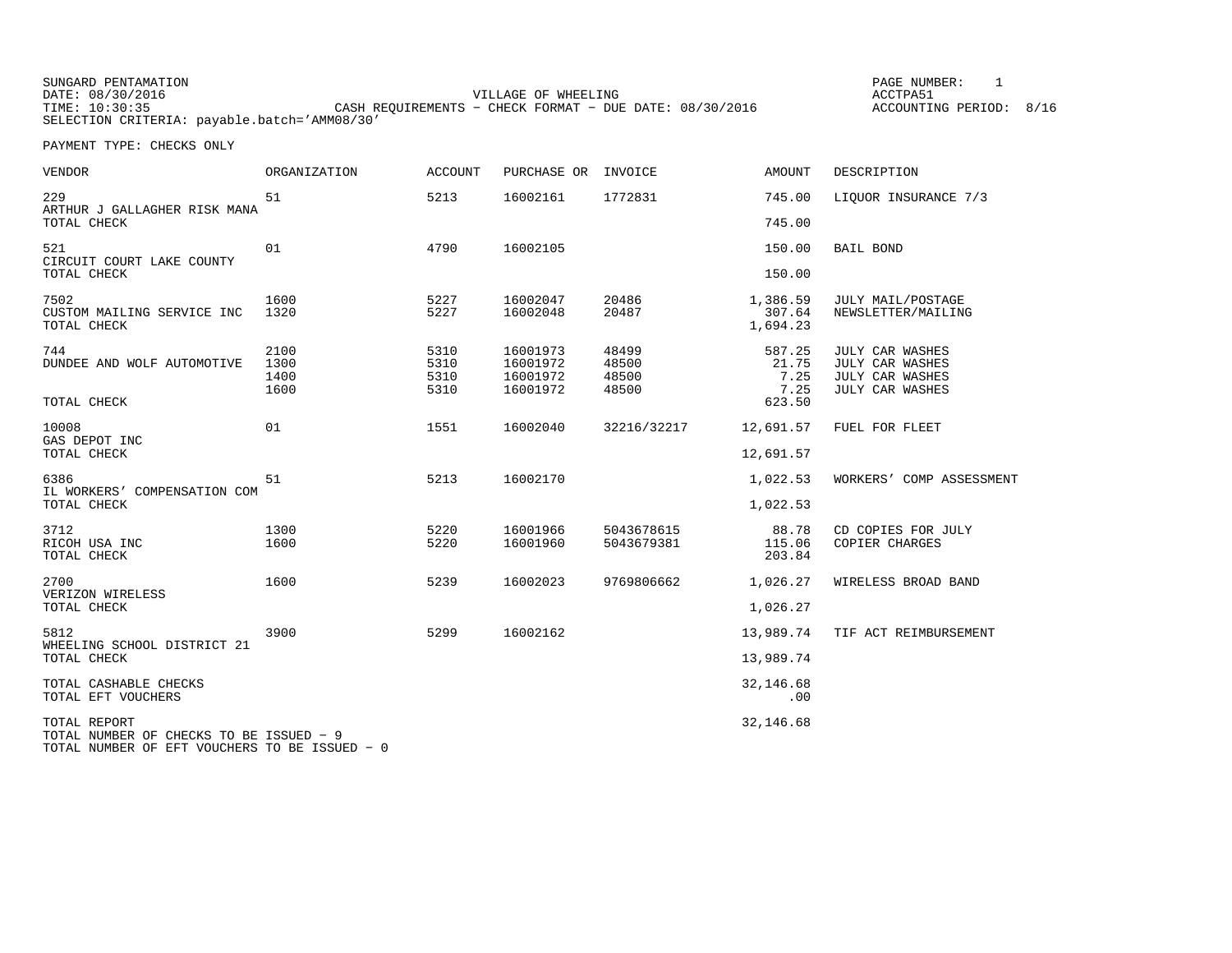SELECTION CRITERIA: ALL

SUNGARD PENTAMATION PAGE NUMBER: 1DATE: 08/12/2016 VILLAGE OF WHEELING ACCTPA51CASH REQUIREMENTS - CHECK FORMAT - DUE DATE: 08/12/2016

ACCOUNTING PERIOD: 8/16

PAYMENT TYPE: EFT ONLY

| <b>VENDOR</b>                                         | ORGANIZATION | <b>ACCOUNT</b> | PURCHASE OR INVOICE | <b>AMOUNT</b>          | DESCRIPTION            |
|-------------------------------------------------------|--------------|----------------|---------------------|------------------------|------------------------|
| 5487<br>DEAN ARGIRIS<br>TOTAL VOUCHER                 | 1600         | 5239           | 16000056            | 60.00<br>60.00         | CELL PHONE REIMB.-AUG  |
| 652                                                   | 2200         | 5106           | 16001851            | 367.94                 | UNIFORM ALLOWANCE      |
| DARLA CALLANAN<br>TOTAL VOUCHER                       |              |                |                     | 367.94                 |                        |
| 1509<br>LARRY CARMODY                                 | 2100         | 5205           | 16001914            | 77.00                  | AIRLINE BAGGAGE REIMB. |
| TOTAL VOUCHER                                         |              |                |                     | 77.00                  |                        |
| 554<br>COMBINED COUNTIES POLICE ASN<br>TOTAL VOUCHER  | 50           | 2108           |                     | 1,035.00<br>1,035.00   | DED:090 CCPA DUES      |
| 4972                                                  | 50           | 2115           |                     | 5,289.63               | DED:042 DIVERS 457     |
| DIVERSIFIED 457 INVESTMENT A<br>TOTAL VOUCHER         |              |                |                     | 5,289.63               |                        |
| 7023<br>DRUCILLA GARCIA                               | 1600         | 5239           | 16000057            | 60.00                  | CELL PHONE REIMB.-AUG  |
| TOTAL VOUCHER                                         |              |                |                     | 60.00                  |                        |
| 1106<br>I C M A RETIREMENT TRUST-457<br>TOTAL VOUCHER | 50           | 2101           |                     | 19,102.95<br>19,102.95 | DED:030 457 ICMA       |
| 6991                                                  | 50           | 2113           |                     | 23,773.94              | DED:021F ICMA RHS      |
| ICMA VANTAGE CARE RHS PLAN<br>TOTAL VOUCHER           |              |                |                     | 23,773.94              |                        |
| 6804                                                  | 50           | 2116           |                     | 29, 352. 73            | DED:035 VEMA/HRTFD     |
| IPPFA BENEFITS<br>TOTAL VOUCHER                       |              |                |                     | 29, 352. 73            |                        |
| 6327                                                  | 50           | 2136           |                     | 668.35                 | DED:199 MISC DEDUC     |
| JENNIFER KANCHES<br>TOTAL VOUCHER                     |              |                |                     | 668.35                 |                        |
| 5262                                                  | 1315         | 5205           | 16001560            | 276.00                 | CONF. MEAL ADVANCE     |
| MIRIAM MAYORGA<br>TOTAL VOUCHER                       |              |                |                     | 276.00                 |                        |
| 1869                                                  | 50           | 2112           |                     | 25,571.92              | DED:040 457 NTWIDE     |
| NATIONWIDE RETIREMENT SOLUTI<br>TOTAL VOUCHER         |              |                |                     | 25,571.92              |                        |
| 9944                                                  | 2100         | 5106           | 16001879            | 334.82                 | UNIFORM ALLOWANCE      |
| TERRENCE ROSE<br>TOTAL VOUCHER                        |              |                |                     | 334.82                 |                        |
| 4013                                                  | 15           | 5313           | 16001873            | 57.14                  | EQUIPMENT REIMB        |
| JACEK TRZEBUNIA<br>TOTAL VOUCHER                      |              |                |                     | 57.14                  |                        |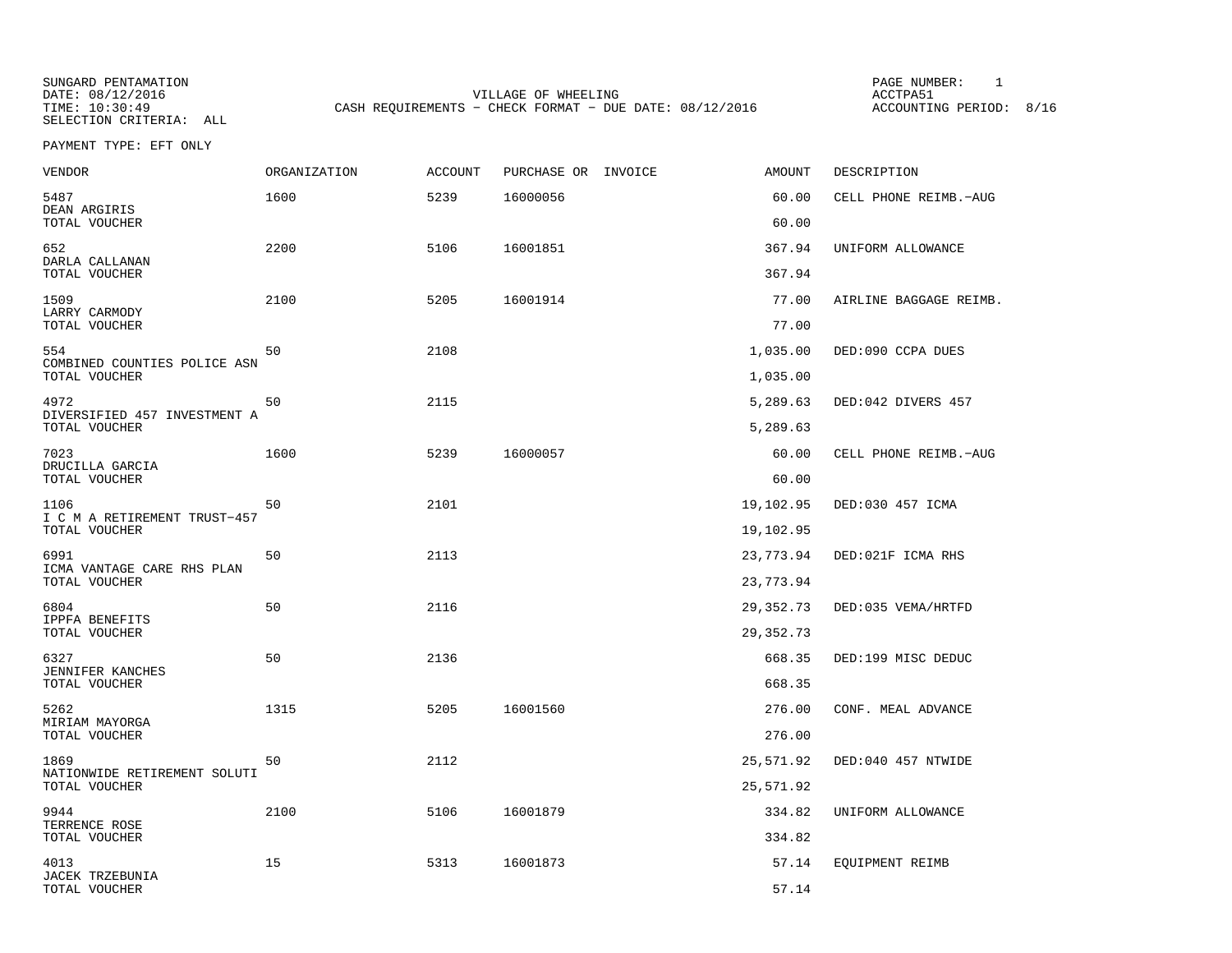SUNGARD PENTAMATION PAGE NUMBER: 2

SELECTION CRITERIA: ALL

DATE:  $08/12/2016$  ACCTPA51 TIME: 10:30:49 CASH REQUIREMENTS - CHECK FORMAT - DUE DATE: 08/12/2016

ACCOUNTING PERIOD: 8/16

PAYMENT TYPE: EFT ONLY

| <b>VENDOR</b>                               | <b>ORGANIZATION</b> | <b>ACCOUNT</b> | PURCHASE OR | INVOICE | AMOUNT            | DESCRIPTION       |
|---------------------------------------------|---------------------|----------------|-------------|---------|-------------------|-------------------|
| 2735<br>WHEELING FIRE PENSION FUND          | 50                  | 2107           |             |         | 18,152.65         | DED:012 FIRE PENS |
| TOTAL VOUCHER                               |                     |                |             |         | 18,152.65         |                   |
| 2792<br>WHEELING FIREFIGHTER'S ASSN         | 50                  | 2111           |             |         | 2,179.80          | DED:091 FIRE ASC  |
| TOTAL VOUCHER                               |                     |                |             |         | 2,179.80          |                   |
| 2736<br>WHEELING POLICE PENSION FUND        | 50                  | 2106           |             |         | 21,346.29         | DED:011 POL PENS  |
| TOTAL VOUCHER                               |                     |                |             |         | 21,346.29         |                   |
| 371<br>BRYAN ZIRZOW                         | 2200                | 5106           | 16001868    |         | 124.67            | UNIFORM ALLOWANCE |
| TOTAL VOUCHER                               |                     |                |             |         | 124.67            |                   |
| TOTAL CASHABLE CHECKS<br>TOTAL EFT VOUCHERS |                     |                |             |         | .00<br>147,830.83 |                   |
| TOTAL REPORT                                |                     |                |             |         | 147,830.83        |                   |
| TOTAL NUMBER OF CHECKS TO BE ISSUED - 0     |                     |                |             |         |                   |                   |

TOTAL NUMBER OF EFT VOUCHERS TO BE ISSUED − 18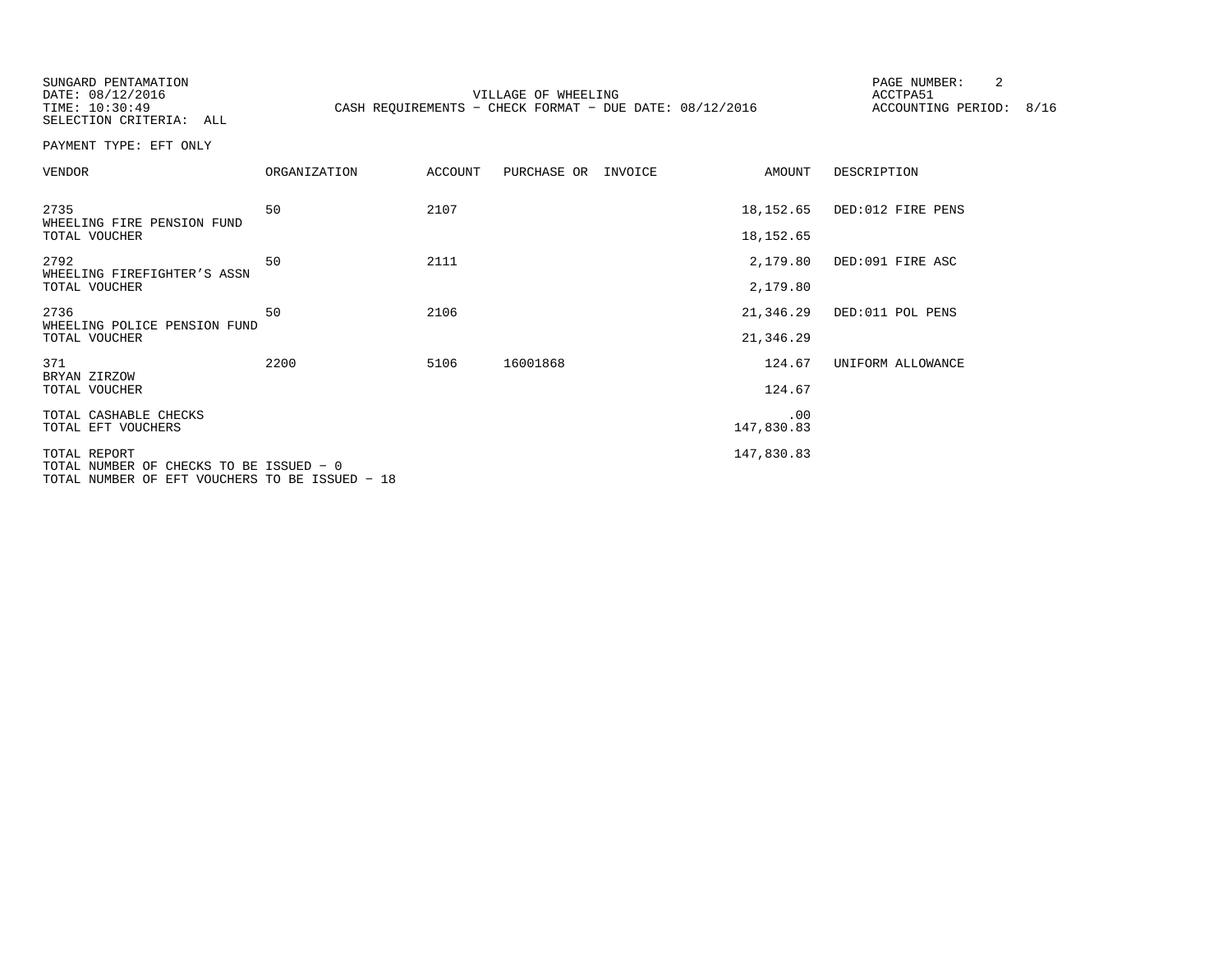SUNGARD PENTAMATION PAGE NUMBER: 1SELECTION CRITERIA: ALL

DATE: 08/25/2016 VILLAGE OF WHEELING ACCTPA51TIME: 11:30:15 CASH REQUIREMENTS - CHECK FORMAT - DUE DATE: 08/26/2016

ACCOUNTING PERIOD: 8/16

PAYMENT TYPE: EFT ONLY

| VENDOR                                   | ORGANIZATION | <b>ACCOUNT</b> | PURCHASE OR INVOICE | AMOUNT    | DESCRIPTION           |
|------------------------------------------|--------------|----------------|---------------------|-----------|-----------------------|
| 10024<br>ILEEN BRYER                     | 2200         | 5106           | 16002125            | 137.95    | UNIFORM ALLOWANCE     |
| TOTAL VOUCHER                            |              |                |                     | 137.95    |                       |
| 291<br>BART BURNS                        | 2200         | 5242           | 16002010            | 629.40    | 2 & 3 OTR MED B REIMB |
| TOTAL VOUCHER                            |              |                |                     | 629.40    |                       |
| 554<br>COMBINED COUNTIES POLICE ASN      | 50           | 2108           |                     | 1,011.00  | DED:090 CCPA DUES     |
| TOTAL VOUCHER                            |              |                |                     | 1,011.00  |                       |
| 2577                                     | 2200         | 5242           | 16002011            | 629.40    | 2 & 3 OTR MED B REIMB |
| THOMAS COUNLEY<br>TOTAL VOUCHER          |              |                |                     | 629.40    |                       |
| 642                                      | 2200         | 5242           | 16002013            | 629.40    | 2 & 3 OTR MED B REIMB |
| DAN DIETER<br>TOTAL VOUCHER              |              |                |                     | 629.40    |                       |
| 4972<br>DIVERSIFIED 457 INVESTMENT A     | 50           | 2115           |                     | 5,077.68  | DED:042 DIVERS 457    |
| TOTAL VOUCHER                            |              |                |                     | 5,077.68  |                       |
| 2599<br>TIMOTHY DOYLE                    | 2200         | 5242           | 16002014            | 629.40    | 2 & 3 QTR MED B REIMB |
| TOTAL VOUCHER                            |              |                |                     | 629.40    |                       |
| 2579<br>THOMAS FOUNTAINE                 | 2200         | 5242           | 16002015            | 629.40    | 2 & 3 OTR MED B REIMB |
| TOTAL VOUCHER                            |              |                |                     | 629.40    |                       |
| 7023<br>DRUCILLA GARCIA                  | 1600         | 5105           | 16002038            | 185.00    | SUNCHEON LUNCH REIMB  |
| TOTAL VOUCHER                            |              |                |                     | 185.00    |                       |
| 2240                                     | 2200         | 5242           | 16002017            | 629.40    | 2 & 3 QTR MED B REIMB |
| ROBERT HOOS<br>TOTAL VOUCHER             |              |                |                     | 629.40    |                       |
| 1106<br>I C M A RETIREMENT TRUST-457     | 50           | 2101           |                     | 19,170.58 | DED:030 457 ICMA      |
| TOTAL VOUCHER                            |              |                |                     | 19,170.58 |                       |
| 6025<br>MARK JANECK                      | 1500         | 5205           | 16001999            | 322.00    | CONF. MEAL ADVANCE    |
| TOTAL VOUCHER                            |              |                |                     | 322.00    |                       |
| 6327                                     | 50           | 2136           |                     | 668.35    | DED:199 MISC DEDUC    |
| <b>JENNIFER KANCHES</b><br>TOTAL VOUCHER |              |                |                     | 668.35    |                       |
| 1309                                     | 2200         | 5242           | 16002018            | 629.40    | 2 & 3 QTR MED B REIMB |
| JAMES JOHNSON<br>TOTAL VOUCHER           |              |                |                     | 629.40    |                       |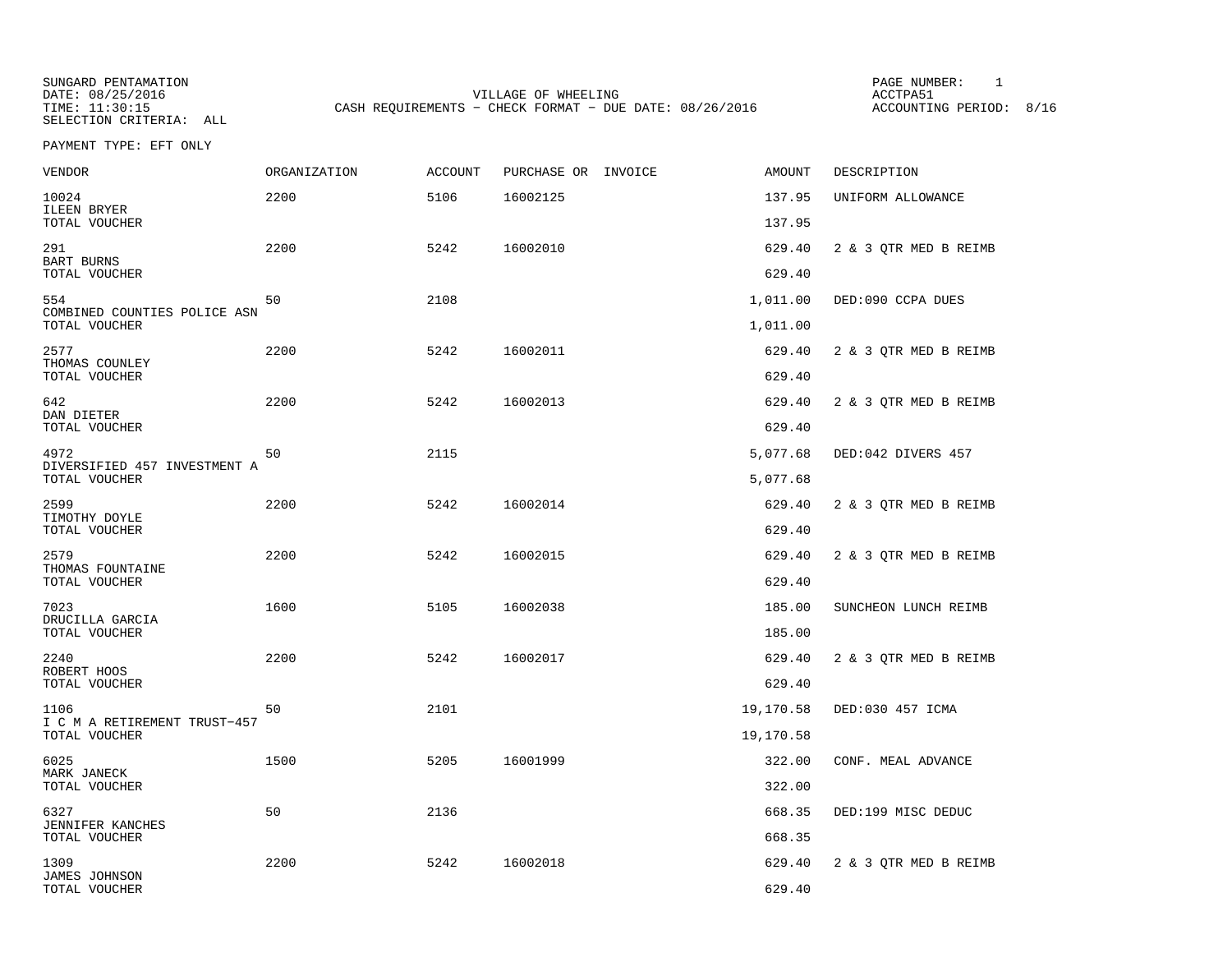SUNGARD PENTAMATION PAGE NUMBER: 2SELECTION CRITERIA: ALL

DATE: 08/25/2016 VILLAGE OF WHEELING ACCTPA51TIME: 11:30:15 CASH REQUIREMENTS - CHECK FORMAT - DUE DATE: 08/26/2016

ACCOUNTING PERIOD: 8/16

PAYMENT TYPE: EFT ONLY

| <b>VENDOR</b>                                 | <b>ORGANIZATION</b> | <b>ACCOUNT</b> | PURCHASE OR INVOICE  |          | <b>AMOUNT</b>            | DESCRIPTION                            |
|-----------------------------------------------|---------------------|----------------|----------------------|----------|--------------------------|----------------------------------------|
| 950<br>GERALD KOEPPEN                         | 2200                | 5242           | 16002019             |          | 629.40                   | 2 & 3 QTR MED B REIMB                  |
| TOTAL VOUCHER                                 |                     |                |                      |          | 629.40                   |                                        |
| 4536<br>CHRISTINE LASCOLA<br>TOTAL VOUCHER    | 2100<br>2100        | 5106<br>5106   | 16001932<br>16002025 |          | 49.28<br>50.50<br>99.78  | UNIFORM ALLOWANCE<br>UNIFORM ALLOWANCE |
| 614                                           | 1240                | 5105           | 16002135             |          | 30.00                    | CDL RENEWAL                            |
| CRAIG MILLER<br>TOTAL VOUCHER                 |                     |                |                      |          | 30.00                    |                                        |
| 1869                                          | 50                  | 2112           |                      |          | 15,379.09                | DED:040 457 NTWIDE                     |
| NATIONWIDE RETIREMENT SOLUTI<br>TOTAL VOUCHER |                     |                |                      |          | 15,379.09                |                                        |
| 2164<br>RALPH PERRICONE                       | 2200                | 5242           | 16002020             |          | 629.40                   | 2 & 3 OTR MED B REIMB                  |
| TOTAL VOUCHER                                 |                     |                |                      |          | 629.40                   |                                        |
| 1322<br><b>JASON SCOTT</b><br>TOTAL VOUCHER   | 4100<br>4200        | 5106<br>5106   | 16002063<br>16002063 |          | 85.78<br>85.78<br>171.56 | UNIFORM REIMB.<br>UNIFORM REIMB.       |
| 2823<br>WILLIAM STEWART                       | 2200                | 5242           | 16002021             |          | 209.80                   | AUG & SEPT MED B REIMB                 |
| TOTAL VOUCHER                                 |                     |                |                      |          | 209.80                   |                                        |
| 2228<br>RICHARD THEOBALD                      | 2200                | 5242           | 16002022             | 16002022 | 629.40                   | 2 & 3 OTR MED B REIMB                  |
| TOTAL VOUCHER                                 |                     |                |                      |          | 629.40                   |                                        |
| 9297<br>ANTHONY UGASTE                        | 2200                | 5106           | 16002077             |          | 145.80                   | WORK BOOTS                             |
| TOTAL VOUCHER                                 |                     |                |                      |          | 145.80                   |                                        |
| 2735<br>WHEELING FIRE PENSION FUND            | 50                  | 2107           |                      |          | 18, 152.65               | DED:012 FIRE PENS                      |
| TOTAL VOUCHER                                 |                     |                |                      |          | 18,152.65                |                                        |
| 2792<br>WHEELING FIREFIGHTER'S ASSN           | 50                  | 2111           |                      |          | 2,179.80                 | DED:091 FIRE ASC                       |
| TOTAL VOUCHER                                 |                     |                |                      |          | 2,179.80                 |                                        |
| 2736                                          | 50                  | 2106           |                      |          | 21,371.57                | DED:011 POL PENS                       |
| WHEELING POLICE PENSION FUND<br>TOTAL VOUCHER |                     |                |                      |          | 21,371.57                |                                        |
| 4268                                          | 2200                | 5242           | 16002016             |          | 629.40                   | 2 & 3 QTR MED B REIMB                  |
| WILLIAM HENRY<br>TOTAL VOUCHER                |                     |                |                      |          | 629.40                   |                                        |
| TOTAL CASHABLE CHECKS<br>TOTAL EFT VOUCHERS   |                     |                |                      |          | .00<br>91,236.01         |                                        |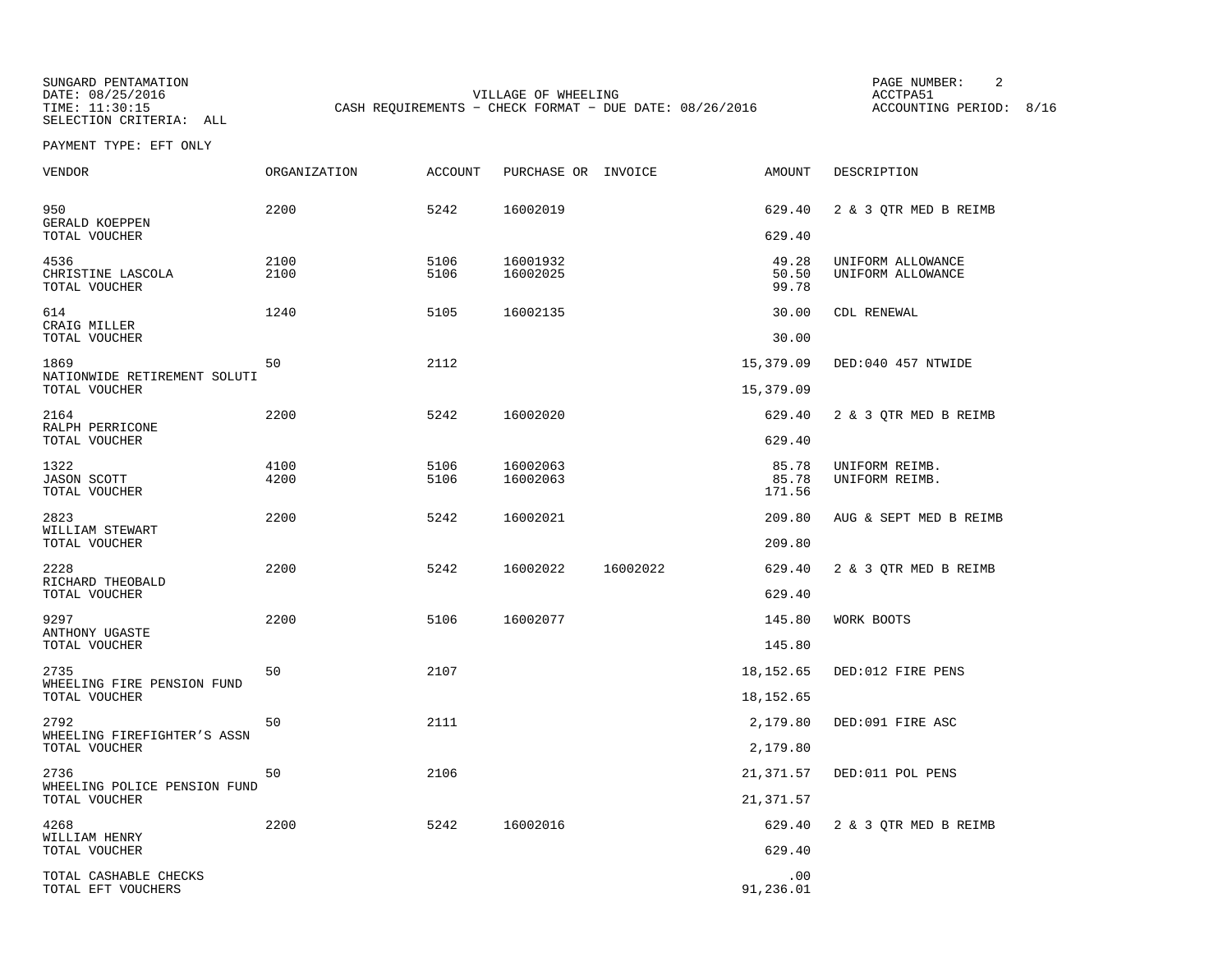SUNGARD PENTAMATION PAGE NUMBER: 3DATE: 08/25/2016 VILLAGE OF WHEELING ACCTPA51TIME: 11:30:15 CASH REQUIREMENTS - CHECK FORMAT - DUE DATE: 08/26/2016 SELECTION CRITERIA: ALL

ACCOUNTING PERIOD: 8/16

PAYMENT TYPE: EFT ONLY

VENDOR ORGANIZATION ACCOUNT PURCHASE OR INVOICE AMOUNT DESCRIPTION

TOTAL REPORT 91,236.01TOTAL NUMBER OF CHECKS TO BE ISSUED − 0TOTAL NUMBER OF EFT VOUCHERS TO BE ISSUED − 27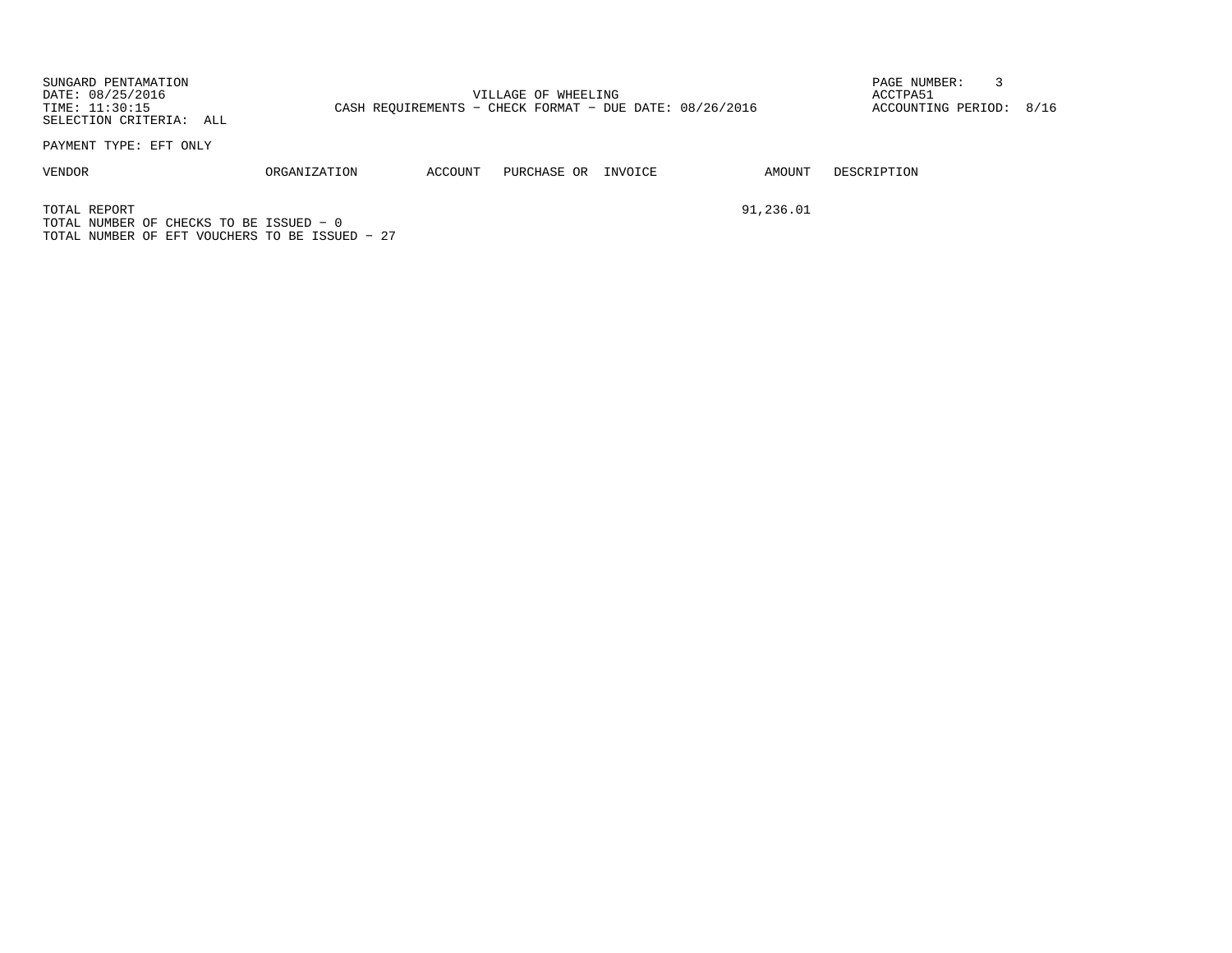# PURCHASE CARD REPORT June, 2016

**(06/07/2016 through 07/04/2016)**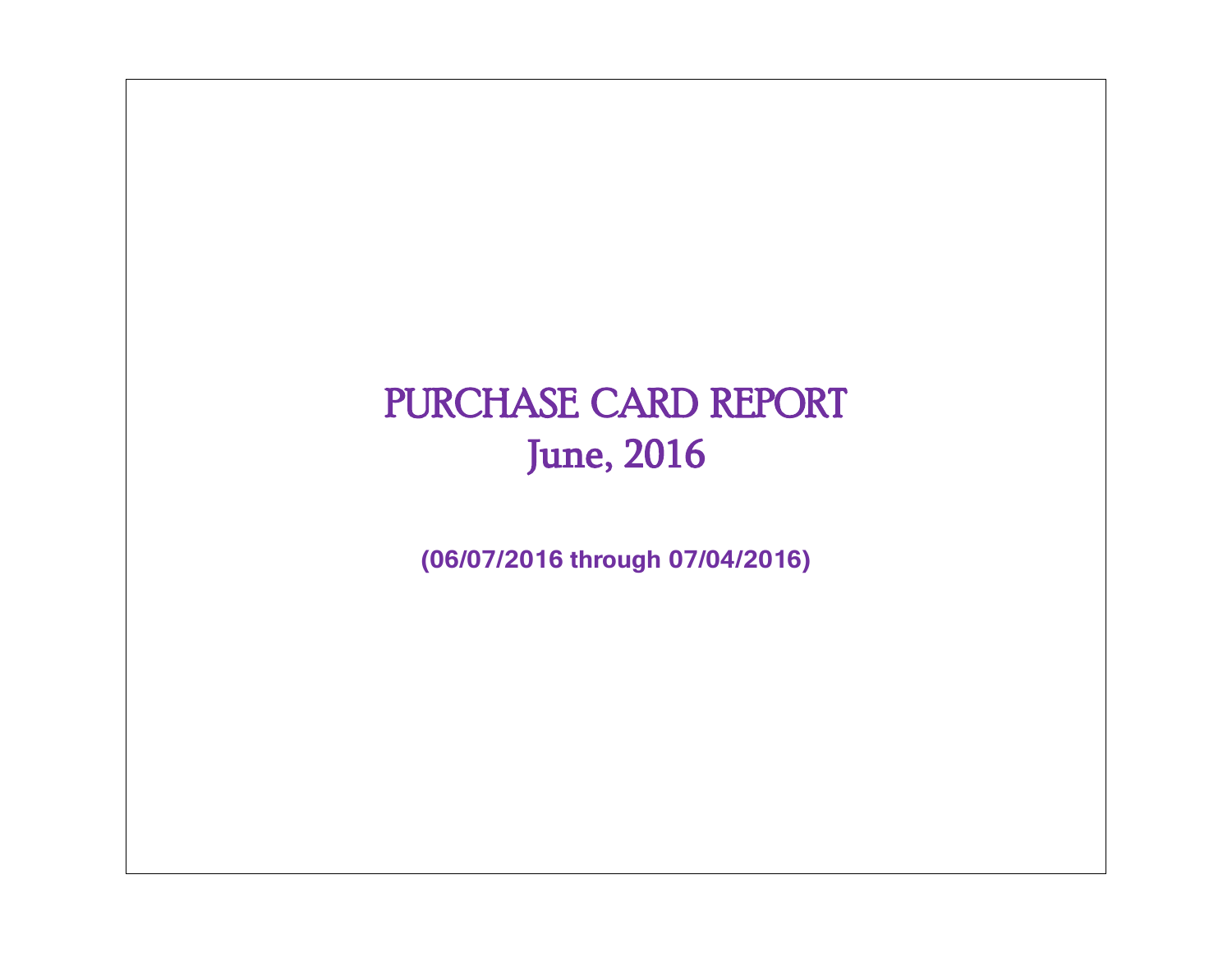## Account Statement Posting Date: 06/07/2016 - 07/04/2016

| <b>Account Name</b>            | Transaction             | Transaction   |
|--------------------------------|-------------------------|---------------|
|                                | Count                   | <b>Amount</b> |
| <b>ALYSIA MILLER GOLDSTEIN</b> | 4                       | 54.16         |
| <b>ANGELA MORRIS</b>           | 5                       | 32,088.17     |
| <b>CHRISTIE REVELAND</b>       | 7                       | 389.82        |
| <b>CHRISTINE BAJOR</b>         | 1                       | 56.23         |
| <b>CHUCK SPRATT</b>            | 43                      | 5,009.05      |
| <b>DARLA CALLANAN</b>          | 10                      | 3,559.26      |
| <b>DERRYL SHAPIRO</b>          | 10                      | 13,604.95     |
| <b>DONALD WENNERSTROM</b>      | $\overline{8}$          | 876.27        |
| <b>DRUCILLA GARCIA</b>         | $\overline{21}$         | 2,830.93      |
| <b>ILEEN BRYER</b>             | 2                       | 83.45         |
| <b>ISAAC SANTOS</b>            | $\overline{\mathbf{3}}$ | 250.66        |
| <b>JEFF WOLFGRAM</b>           | 1                       | 47.10         |
| <b>JOHN MELANIPHY III</b>      | $\overline{6}$          | 165.00        |
| <b>JOHNNY PEREZ</b>            | $\overline{13}$         | 3,462.78      |
| <b>JON SFONDILIS</b>           | $\overline{3}$          | 2,338.40      |
| <b>JOSHUA BERMAN</b>           | $\overline{6}$          | 1,095.01      |
| <b>LANA RUDNIK</b>             | 4                       | 224.10        |
| <b>LINA COLUNGA</b>            | 17                      | 4,888.62      |
| <b>LORI HAZLEWOOD</b>          | $\overline{6}$          | 2,951.40      |
| <b>LOUIS MAGURNO</b>           | $\overline{2}$          | 1,715.88      |
| <b>LUCA URSAN</b>              | 31                      | 2,090.55      |
| <b>MICHAEL CROTTY</b>          | $\overline{2}$          | 680.00        |
| <b>MICHAEL MONDSCHAIN</b>      | $\overline{2}$          | (88.91)       |
| <b>MICHAEL SCHROEDER</b>       | $\overline{2}$          | 1,373.63      |
| PETER RODGERS                  | 2                       | 2,850.79      |
| <b>ROSE LEMANIS</b>            | 16                      | 1,419.67      |
| <b>SCOTT WILSON</b>            | 7                       | 945.57        |
| <b>SEAN LINDSAY</b>            | $\overline{2}$          | 65.32         |
| <b>SHARI MATTHEWS HUIZAR</b>   | 7                       | 1,671.39      |
| <b>THOMAS LUEDERS</b>          | 1                       | 318.15        |
| <b>VINCENT HOFFMAN</b>         | $\overline{8}$          | 1,878.48      |
| <b>Report Totals</b>           | 252                     | 88,895.88     |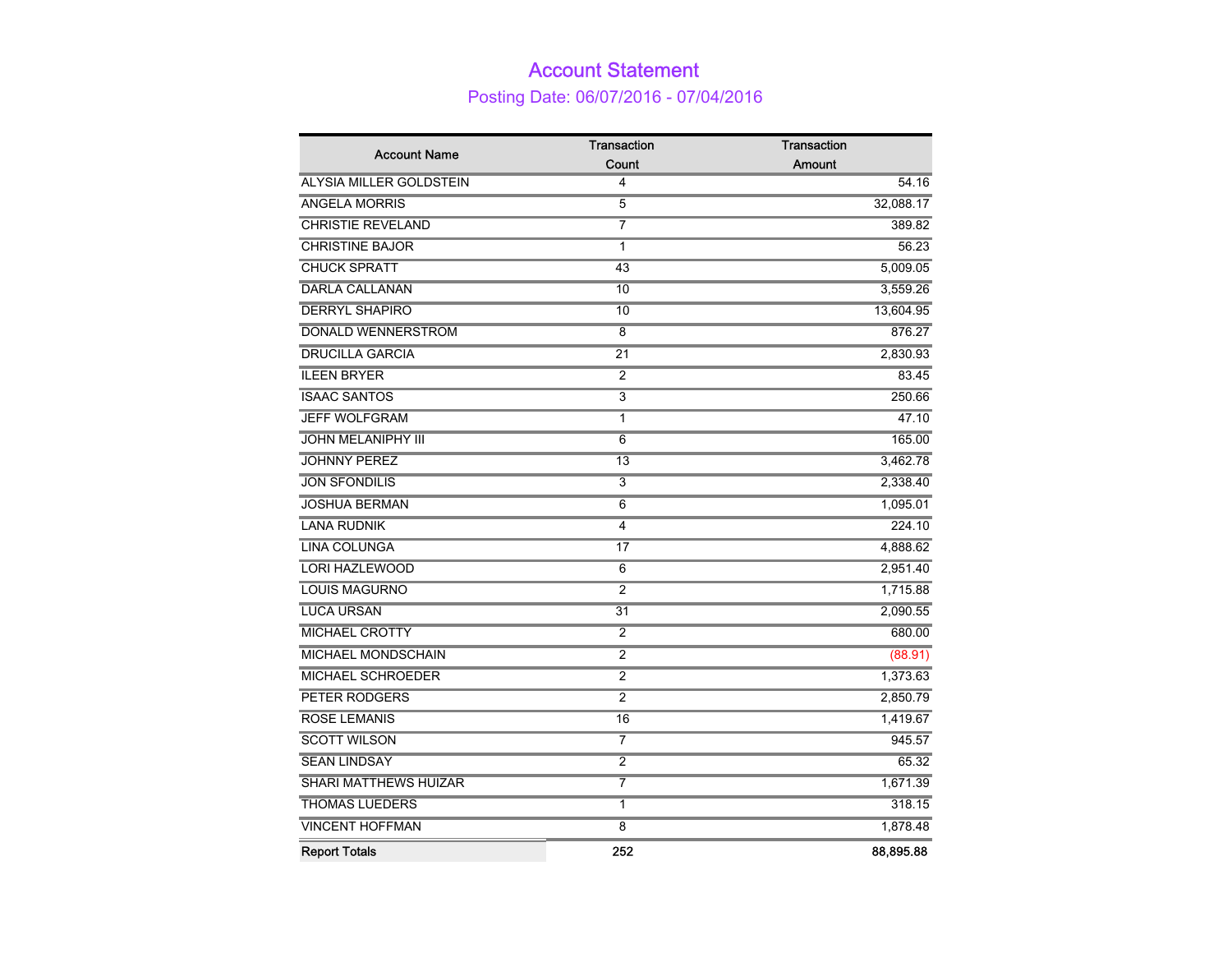## ALYSIA MILLER GOLDSTEIN

Card Transactions

| Posting<br>Date                               | Transaction<br>Date           | <b>Description</b>                           | Receipt<br>Amount              |       | Expense<br>Amount | Reviewed |
|-----------------------------------------------|-------------------------------|----------------------------------------------|--------------------------------|-------|-------------------|----------|
| 06/10/2016                                    | 06/09/2016                    | AMERICAN TAXI DISPATCH-847-259-1555,IL,60056 |                                | 13.00 | 13.00             |          |
| Expense Description: Senior Trans 50/90 Party |                               |                                              |                                |       |                   |          |
| <b>FUND/PROGRAM:</b><br>PROJECT#:             | 1320 SENIOR CITIZENS SERVICES | <b>EXPENDITURE ACCOUNTS:</b>                 | 5297 PROGRAMS/ACTIVITIES       |       |                   |          |
| 06/10/2016                                    | 06/09/2016                    | AMERICAN TAXI DISPATCH-847-259-1555,IL,60056 |                                | 12.00 | 12.00             |          |
| Expense Description: Senior Trans 50/90 Party |                               |                                              |                                |       |                   |          |
| FUND/PROGRAM:                                 | 1320 SENIOR CITIZENS SERVICES | <b>EXPENDITURE ACCOUNTS:</b>                 | 5297 PROGRAMS/ACTIVITIES       |       |                   |          |
| PROJECT#:                                     |                               |                                              |                                |       |                   |          |
| 06/13/2016                                    | 06/09/2016                    | GFS STORE #1917-NILES, IL, 60714             |                                | 7.58  | 7.58              |          |
| Expense Description: Pudding-Lunch @ Pavilion |                               |                                              |                                |       |                   |          |
| <b>FUND/PROGRAM:</b>                          | 5500 GRANT FUNDED PROJECTS    | <b>EXPENDITURE ACCOUNTS:</b>                 | 5299 MISC CONTRACTUAL SERVICES |       |                   |          |
| PROJECT#:                                     | 2015-032                      |                                              |                                |       |                   |          |
| 06/17/2016                                    | 06/15/2016                    | RAM RESTAURANT WHEELI-WHEELING, IL, 60090    |                                | 21.58 | 21.58             |          |
| Expense Description: Dinner @ the Ram-AM      |                               |                                              |                                |       |                   |          |
| <b>FUND/PROGRAM:</b>                          | 1320 SENIOR CITIZENS SERVICES | <b>EXPENDITURE ACCOUNTS:</b>                 | 5297 PROGRAMS/ACTIVITIES       |       |                   |          |
| PROJECT#:                                     |                               |                                              |                                |       |                   |          |
|                                               |                               | <b>Card Subtotal</b>                         |                                |       | 54.16             |          |

## ANGELA MORRIS

| Posting<br>Date                                  | Transaction<br>Date      | Description                                  | Receipt<br>Amount              | Expense<br><b>Amount</b> | Reviewed |
|--------------------------------------------------|--------------------------|----------------------------------------------|--------------------------------|--------------------------|----------|
| 06/13/2016                                       | 06/10/2016               | NORLAB INC-04402825265, OH, 44053            | 141.50                         | 141.50                   |          |
| Expense Description: Toilet Dye Packets          |                          |                                              |                                |                          |          |
| FUND/PROGRAM:                                    | 4100 WATER DIVISION      | <b>EXPENDITURE ACCOUNTS:</b>                 | 5315 SMALL TOOLS & EQUIPMENT   |                          |          |
| PROJECT#:                                        |                          |                                              |                                |                          |          |
| 06/14/2016                                       | 06/14/2016               | DMI DELL HIGHER EDUC-800-274-7799, TX, 78682 | 7.785.25                       | 2,595.09                 |          |
| Expense Description: Tech Support Service        |                          |                                              |                                |                          |          |
| FUND/PROGRAM:                                    | 1750 INFORMATION SYSTEMS | <b>EXPENDITURE ACCOUNTS:</b>                 | 5207 IS SERV & MAINT AGREEMENT |                          |          |
| PROJECT#:                                        |                          |                                              |                                |                          |          |
| 06/14/2016                                       | 06/14/2016               | DMI DELL HIGHER EDUC-800-274-7799, TX, 78682 | 7.785.25                       | 5,190.16                 |          |
| <b>Expense Description: Tech Support Service</b> |                          |                                              |                                |                          |          |
| FUND/PROGRAM:                                    | 1750 INFORMATION SYSTEMS | <b>EXPENDITURE ACCOUNTS:</b>                 | 5207 IS SERV & MAINT AGREEMENT |                          |          |
| PROJECT#:                                        |                          |                                              |                                |                          |          |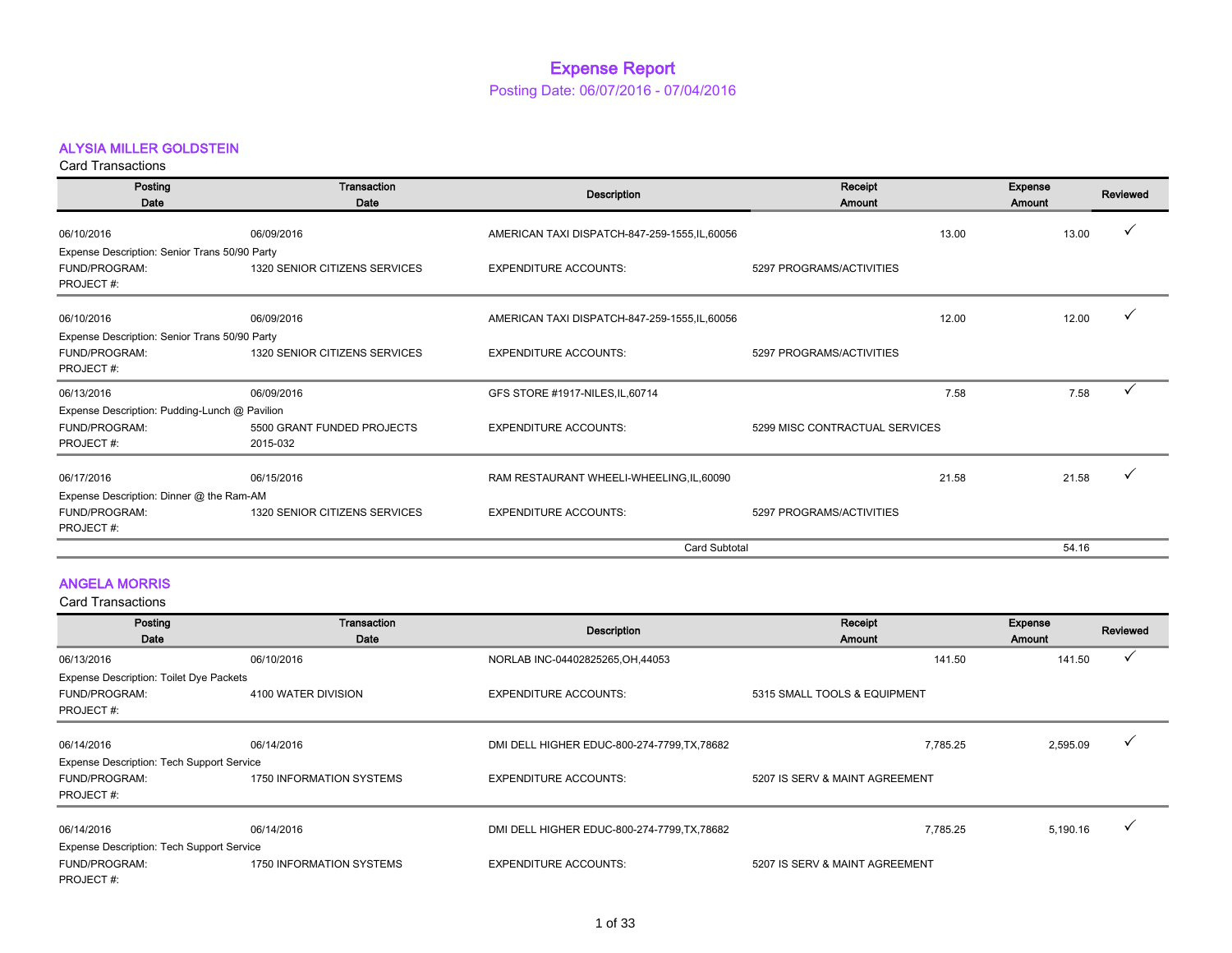| 06/15/2016                                   | 06/15/2016                         | VZWRLSS MY VZ VB P-800-922-0204, GA, 30004   |                                | 5,931.88<br>5,931.88   | $\checkmark$ |
|----------------------------------------------|------------------------------------|----------------------------------------------|--------------------------------|------------------------|--------------|
| <b>Expense Description: Cellular Service</b> |                                    |                                              |                                |                        |              |
| FUND/PROGRAM:                                | 1600 ADMIN & BOT                   | <b>EXPENDITURE ACCOUNTS:</b>                 | 5239 CELLULAR SERVICES         |                        |              |
| PROJECT#:                                    |                                    |                                              |                                |                        |              |
| 06/16/2016                                   | 06/16/2016                         | DMI DELL HIGHER EDUC-800-274-7799, TX, 78682 |                                | 12,000.00<br>12,000.00 | $\checkmark$ |
| Expense Description: 4 Servers               |                                    |                                              |                                |                        |              |
| FUND/PROGRAM:                                | 1750 INFORMATION SYSTEMS           | <b>EXPENDITURE ACCOUNTS:</b>                 | 5313 IS MISC EQPT & SUPPLIES   |                        |              |
| PROJECT#:                                    |                                    |                                              |                                |                        |              |
| 06/17/2016                                   | 06/16/2016                         | COMCAST-866-511-6489, PA, 19462              |                                | 6,229.54<br>3,114.77   | $\checkmark$ |
| Expense Description: Fiber Optic Data Links  |                                    |                                              |                                |                        |              |
| FUND/PROGRAM:                                | 1750 INFORMATION SYSTEMS           | <b>EXPENDITURE ACCOUNTS:</b>                 | 5207 IS SERV & MAINT AGREEMENT |                        |              |
| PROJECT#:                                    |                                    |                                              |                                |                        |              |
| 06/17/2016                                   | 06/16/2016                         | COMCAST-866-511-6489, PA, 19462              |                                | 3,114.77<br>6,229.54   | $\checkmark$ |
| Expense Description: Fiber Optic Data Links  |                                    |                                              |                                |                        |              |
| FUND/PROGRAM:                                | 0015 EMERGENCY TELEPHONE SYS (911) | <b>EXPENDITURE ACCOUNTS:</b>                 | 5207 IS SERV & MAINT AGREEMENT |                        |              |
| PROJECT#:                                    | 2014-037                           |                                              |                                |                        |              |
|                                              |                                    | <b>Card Subtotal</b>                         |                                | 32,088.17              |              |

## CHRISTIE REVELAND

| Posting<br>Date                                      | <b>Transaction</b><br>Date | <b>Description</b>                        | Receipt<br>Amount              | <b>Expense</b><br><b>Amount</b> | Reviewed |
|------------------------------------------------------|----------------------------|-------------------------------------------|--------------------------------|---------------------------------|----------|
| 06/09/2016                                           | 06/08/2016                 | QUILL CORPORATION-800-982-3400, SC, 29223 | 209.98                         | 209.98                          |          |
| <b>Expense Description: Office Supplies</b>          |                            |                                           |                                |                                 |          |
| <b>FUND/PROGRAM:</b>                                 | 1300 COMMUNITY DEVELOPMENT | <b>EXPENDITURE ACCOUNTS:</b>              | 5317 MISC OPERATING SUPPLIES   |                                 |          |
| PROJECT#:                                            |                            |                                           |                                |                                 |          |
| 06/09/2016                                           | 06/08/2016                 | PRESS PLUS-08667177377, NY, 10019         | 79.00                          | 39.50                           | ✓        |
| Expense Description: Herald Digital Subscript        |                            |                                           |                                |                                 |          |
| FUND/PROGRAM:                                        | 1300 COMMUNITY DEVELOPMENT | <b>EXPENDITURE ACCOUNTS:</b>              | 5302 BOOKS & SUBSCRIPTIONS     |                                 |          |
| PROJECT#:                                            |                            |                                           |                                |                                 |          |
| 06/09/2016                                           | 06/08/2016                 | PRESS PLUS-08667177377, NY, 10019         | 79.00                          | 39.50                           | ✓        |
| <b>Expense Description: Herald Digital Subscript</b> |                            |                                           |                                |                                 |          |
| FUND/PROGRAM:                                        | 1300 COMMUNITY DEVELOPMENT | <b>EXPENDITURE ACCOUNTS:</b>              | 5302 BOOKS & SUBSCRIPTIONS     |                                 |          |
| PROJECT#:                                            |                            |                                           |                                |                                 |          |
|                                                      |                            | <b>AMAZON MKTPLACE PMTS-</b>              |                                |                                 |          |
| 06/10/2016                                           | 06/09/2016                 | AMZN.COM/BILL, WA, 98109                  | 17.42                          | 17.42                           |          |
| Expense Description: Badge Holder/JD                 |                            |                                           |                                |                                 |          |
| FUND/PROGRAM:                                        | 1300 COMMUNITY DEVELOPMENT | <b>EXPENDITURE ACCOUNTS:</b>              | 5318 OFFICE SUPPLIES           |                                 |          |
| PROJECT#:                                            |                            |                                           |                                |                                 |          |
| 06/27/2016                                           | 06/26/2016                 | PLANETIZEN INC-03238576901, CA, 93401     | 16.95                          | 16.95                           | ✓        |
| Expense Description: Web Certification/AJ            |                            |                                           |                                |                                 |          |
| FUND/PROGRAM:                                        | 1300 COMMUNITY DEVELOPMENT | <b>EXPENDITURE ACCOUNTS:</b>              | 5105 LOCAL TRAINING & MEETINGS |                                 |          |
| PROJECT#:                                            |                            |                                           |                                |                                 |          |
| 07/01/2016                                           | 06/30/2016                 | QUILL CORPORATION-800-982-3400, SC, 29223 | 8.49                           | 8.49                            | v        |
| <b>Expense Description: Office Supplies</b>          |                            |                                           |                                |                                 |          |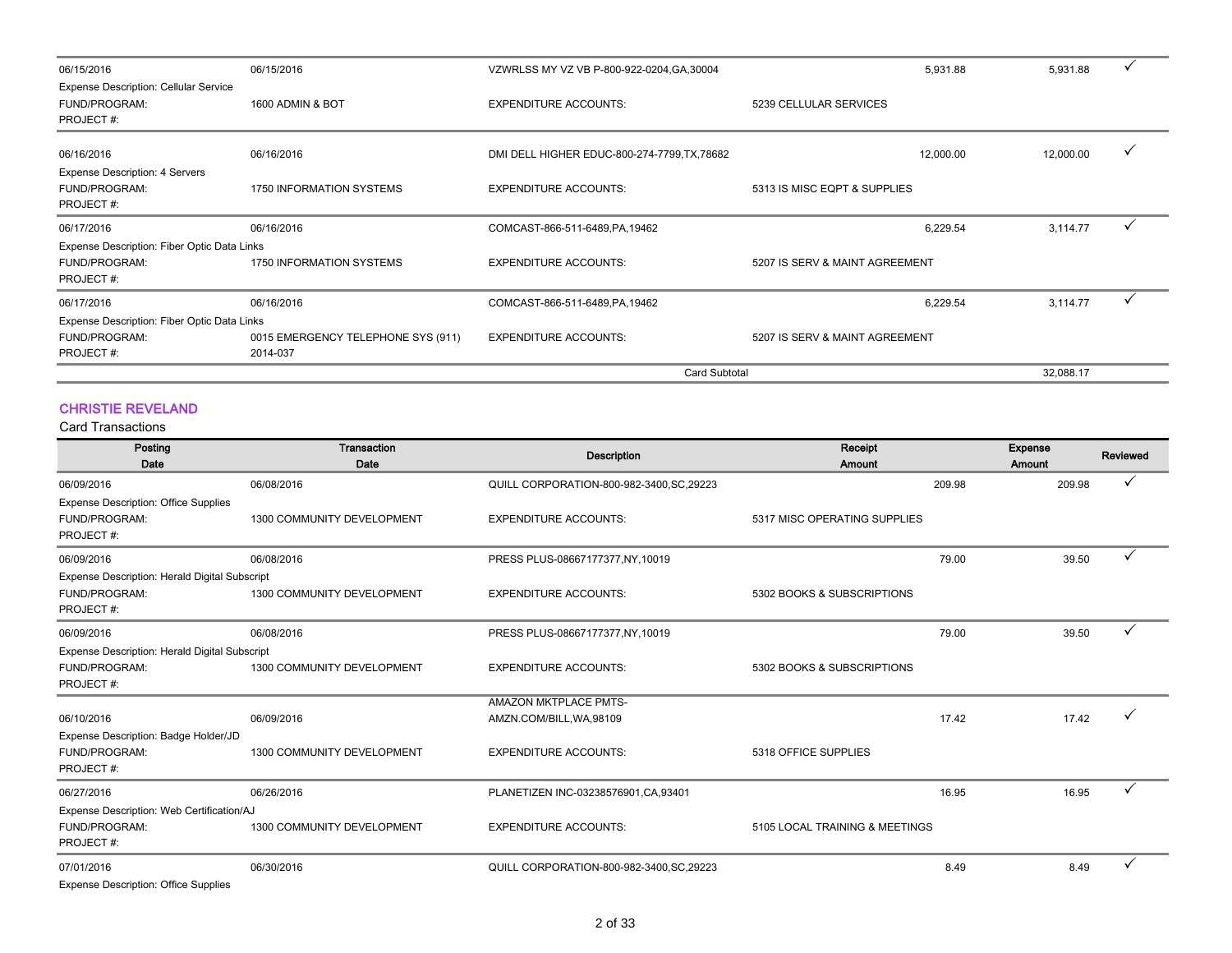| <b>FUND/PROGRAM:</b><br>PROJECT#:                                                | 1300 COMMUNITY DEVELOPMENT | <b>EXPENDITURE ACCOUNTS:</b>              | 5318 OFFICE SUPPLIES |       |        |  |
|----------------------------------------------------------------------------------|----------------------------|-------------------------------------------|----------------------|-------|--------|--|
| 07/04/2016                                                                       | 07/02/2016                 | QUILL CORPORATION-800-982-3400, SC, 29223 |                      | 27.99 | 27.99  |  |
| <b>Expense Description: Office Supplies</b><br><b>FUND/PROGRAM:</b><br>PROJECT#: | 1300 COMMUNITY DEVELOPMENT | <b>EXPENDITURE ACCOUNTS:</b>              | 5318 OFFICE SUPPLIES |       |        |  |
| 07/04/2016                                                                       | 07/02/2016                 | QUILL CORPORATION-800-982-3400, SC, 29223 |                      | 29.99 | 29.99  |  |
| <b>Expense Description: Office Supplies</b><br><b>FUND/PROGRAM:</b><br>PROJECT#: | 1300 COMMUNITY DEVELOPMENT | <b>EXPENDITURE ACCOUNTS:</b>              | 5318 OFFICE SUPPLIES |       |        |  |
|                                                                                  |                            | Card Subtotal                             |                      |       | 389.82 |  |

## CHRISTINE BAJOR

Card Transactions

| Posting                                        | Transaction                           | Description                      | Receipt                      | <b>Expense</b> |               | Reviewed |
|------------------------------------------------|---------------------------------------|----------------------------------|------------------------------|----------------|---------------|----------|
| Date                                           | Date                                  |                                  | Amount                       |                | <b>Amount</b> |          |
|                                                |                                       | MARIANOS FRESH00085019-ARLINGTON |                              |                |               |          |
| 06/20/2016                                     | 06/17/2016                            | HEI, IL, 60005                   |                              | 56.23          | 56.23         |          |
| Expense Description: Fruit Basket & Cookies/AH |                                       |                                  |                              |                |               |          |
| <b>FUND/PROGRAM:</b>                           | <b>1500 PUBLIC WORKS ADMINISTRATI</b> | <b>EXPENDITURE ACCOUNTS:</b>     | 5317 MISC OPERATING SUPPLIES |                |               |          |
| PROJECT#:                                      |                                       |                                  |                              |                |               |          |
|                                                |                                       | Card Subtotal                    |                              |                | 56.23         |          |

## CHUCK SPRATT

| Posting                                      | <b>Transaction</b>         | <b>Description</b>                 | Receipt                  |         | Expense | Reviewed     |
|----------------------------------------------|----------------------------|------------------------------------|--------------------------|---------|---------|--------------|
| Date                                         | Date                       |                                    | Amount                   |         | Amount  |              |
| 06/07/2016                                   | 06/06/2016                 | AUTOZONE #3569-WHEELING, IL, 60090 |                          | 264.38  | 264.38  |              |
| <b>Accounting Codes</b>                      |                            |                                    |                          |         |         |              |
| <b>FUND/PROGRAM:</b>                         | 4100 WATER DIVISION        | <b>EXPENDITURE ACCOUNTS:</b>       | 5310 VEHICLE MAINTENANCE |         |         |              |
| PROJECT#:                                    |                            |                                    |                          |         |         |              |
| 06/07/2016                                   | 06/06/2016                 | AUTOZONE #3569-WHEELING, IL, 60090 |                          | 53.59   | 53.59   | $\checkmark$ |
| Expense Description: Belt & Blower Motor/135 |                            |                                    |                          |         |         |              |
| FUND/PROGRAM:                                | 2100 POLICE DEPARTMENT     | <b>EXPENDITURE ACCOUNTS:</b>       | 5310 VEHICLE MAINTENANCE |         |         |              |
| PROJECT#:                                    |                            |                                    |                          |         |         |              |
| 06/09/2016                                   | 06/08/2016                 | AW DIRECT-800-2433194, WI,53546    |                          | 150.83  | 150.83  | $\checkmark$ |
| Expense Description: Amber Warning Light     |                            |                                    |                          |         |         |              |
| FUND/PROGRAM:                                | 1300 COMMUNITY DEVELOPMENT | <b>EXPENDITURE ACCOUNTS:</b>       | 5310 VEHICLE MAINTENANCE |         |         |              |
| PROJECT#:                                    |                            |                                    |                          |         |         |              |
| 06/09/2016                                   | 06/08/2016                 | AUTOZONE #3569-WHEELING, IL, 60090 |                          | 74.57   | 74.57   |              |
| Expense Description: Pulley & Belts/#870     |                            |                                    |                          |         |         |              |
| <b>FUND/PROGRAM:</b>                         | 4100 WATER DIVISION        | <b>EXPENDITURE ACCOUNTS:</b>       | 5310 VEHICLE MAINTENANCE |         |         |              |
| PROJECT#:                                    |                            |                                    |                          |         |         |              |
| 06/09/2016                                   | 06/08/2016                 | AW DIRECT-800-2433194, WI,53546    |                          | (30.95) | (30.95) |              |
| Expense Description: Return Latch            |                            |                                    |                          |         |         |              |
| FUND/PROGRAM:                                | 1420 STREETS DIVISION      | <b>EXPENDITURE ACCOUNTS:</b>       | 5310 VEHICLE MAINTENANCE |         |         |              |
|                                              |                            |                                    |                          |         |         |              |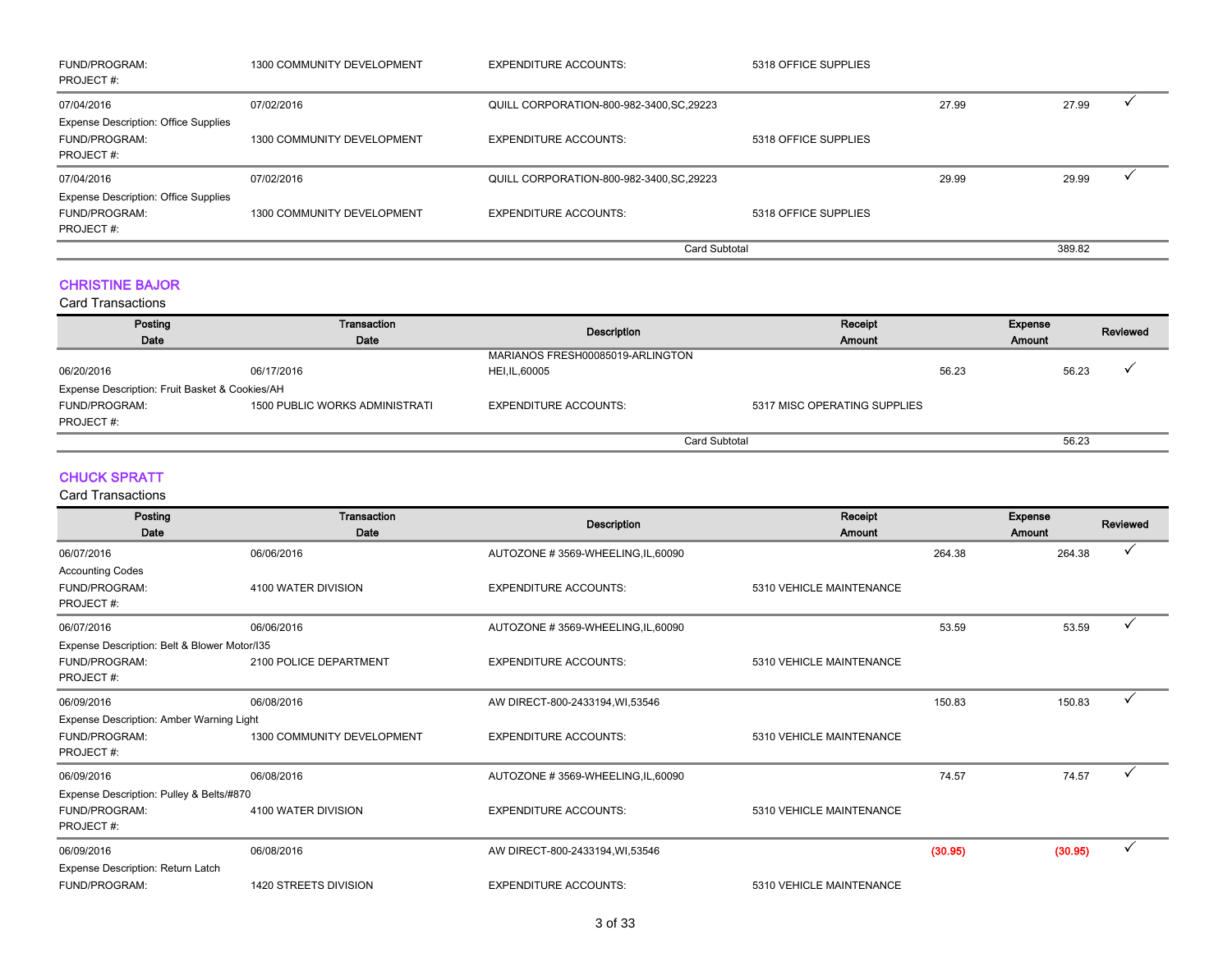| PROJECT#:                                                                   |                            |                                                   |                              |        |        |              |
|-----------------------------------------------------------------------------|----------------------------|---------------------------------------------------|------------------------------|--------|--------|--------------|
| 06/10/2016<br>Expense Description: Slime Sealant                            | 06/09/2016                 | AUTOZONE #3569-WHEELING, IL, 60090                |                              | 16.64  | 16.64  | ✓            |
| FUND/PROGRAM:<br>PROJECT#:                                                  | 4100 WATER DIVISION        | <b>EXPENDITURE ACCOUNTS:</b>                      | 5310 VEHICLE MAINTENANCE     |        |        |              |
| 06/10/2016<br>Expense Description: Alignment/#870                           | 06/09/2016                 | CHECKPOINT TIRE CENTER-WHEELING, IL, 60090        |                              | 683.14 | 683.14 | ✓            |
| FUND/PROGRAM:<br>PROJECT#:                                                  | 4100 WATER DIVISION        | <b>EXPENDITURE ACCOUNTS:</b>                      | 5310 VEHICLE MAINTENANCE     |        |        |              |
| 06/13/2016                                                                  | 06/09/2016                 | ULTRA STROBE COMMUNICA-CRYSTAL<br>LAKE, IL, 60014 |                              | 324.95 | 324.95 | ✓            |
| Expense Description: Siren Switch/I31<br>FUND/PROGRAM:<br>PROJECT#:         | 2100 POLICE DEPARTMENT     | <b>EXPENDITURE ACCOUNTS:</b>                      | 5310 VEHICLE MAINTENANCE     |        |        |              |
| 06/13/2016                                                                  | 06/09/2016                 | ULTRA STROBE COMMUNICA-CRYSTAL                    |                              | 358.00 | 358.00 | ✓            |
| Expense Description: Avenger w/Wire                                         |                            | LAKE, IL, 60014                                   |                              |        |        |              |
| FUND/PROGRAM:<br>PROJECT#:                                                  | 2100 POLICE DEPARTMENT     | <b>EXPENDITURE ACCOUNTS:</b>                      | 5310 VEHICLE MAINTENANCE     |        |        |              |
|                                                                             |                            | ULTRA STROBE COMMUNICA-CRYSTAL                    |                              |        |        | ✓            |
| 06/13/2016                                                                  | 06/09/2016                 | LAKE, IL, 60014                                   |                              | 147.84 | 147.84 |              |
| Expense Description: Whelen Halogen Reflector<br>FUND/PROGRAM:<br>PROJECT#: | 2100 POLICE DEPARTMENT     | <b>EXPENDITURE ACCOUNTS:</b>                      | 5310 VEHICLE MAINTENANCE     |        |        |              |
| 06/13/2016                                                                  | 06/10/2016                 | OFFICE DEPOT #1105-800-463-3768, IL, 60188        |                              | 28.63  | 28.63  | ✓            |
| Expense Description: Heavy Duty Stapler                                     |                            |                                                   |                              |        |        |              |
| FUND/PROGRAM:<br>PROJECT#:                                                  | 1240 FLEET SERVICES        | <b>EXPENDITURE ACCOUNTS:</b>                      | 5317 MISC OPERATING SUPPLIES |        |        |              |
| 06/13/2016                                                                  | 06/10/2016                 | PAYPAL SPEEDTECHLI-4029357733, TX, 78610          |                              | 124.49 | 124.49 | $\checkmark$ |
| Expense Description: LED Fog Light/#573<br>FUND/PROGRAM:<br>PROJECT#:       | 1300 COMMUNITY DEVELOPMENT | <b>EXPENDITURE ACCOUNTS:</b>                      | 5310 VEHICLE MAINTENANCE     |        |        |              |
| 06/13/2016                                                                  | 06/10/2016                 | OFFICE DEPOT #1105-800-463-3768, IL, 60188        |                              | 233.99 | 233.99 | $\checkmark$ |
| Expense Description: 3-Hole Punch<br>FUND/PROGRAM:<br>PROJECT#:             | 1240 FLEET SERVICES        | <b>EXPENDITURE ACCOUNTS:</b>                      | 5317 MISC OPERATING SUPPLIES |        |        |              |
| 06/13/2016                                                                  | 06/11/2016                 | ULINE SHIP SUPPLIES-800-295-5510, IL, 60044       |                              | 114.27 | 114.27 | $\checkmark$ |
| Expense Description: 48 Gal Cargo Box/#573                                  |                            |                                                   |                              |        |        |              |
| FUND/PROGRAM:<br>PROJECT#:                                                  | 1300 COMMUNITY DEVELOPMENT | <b>EXPENDITURE ACCOUNTS:</b>                      | 5310 VEHICLE MAINTENANCE     |        |        |              |
| 06/13/2016                                                                  | 06/12/2016                 | ARAMARK UNIFORM-800-504-0328, KY, 40509           |                              | 496.40 | 266.40 | ✓            |
| <b>Expense Description: Uniform Service</b><br>FUND/PROGRAM:<br>PROJECT #:  | 1240 FLEET SERVICES        | <b>EXPENDITURE ACCOUNTS:</b>                      | 5106 UNIFORM ALLOWANCE       |        |        |              |
| 06/13/2016                                                                  | 06/12/2016                 | ARAMARK UNIFORM-800-504-0328, KY, 40509           |                              | 496.40 | 230.00 | $\checkmark$ |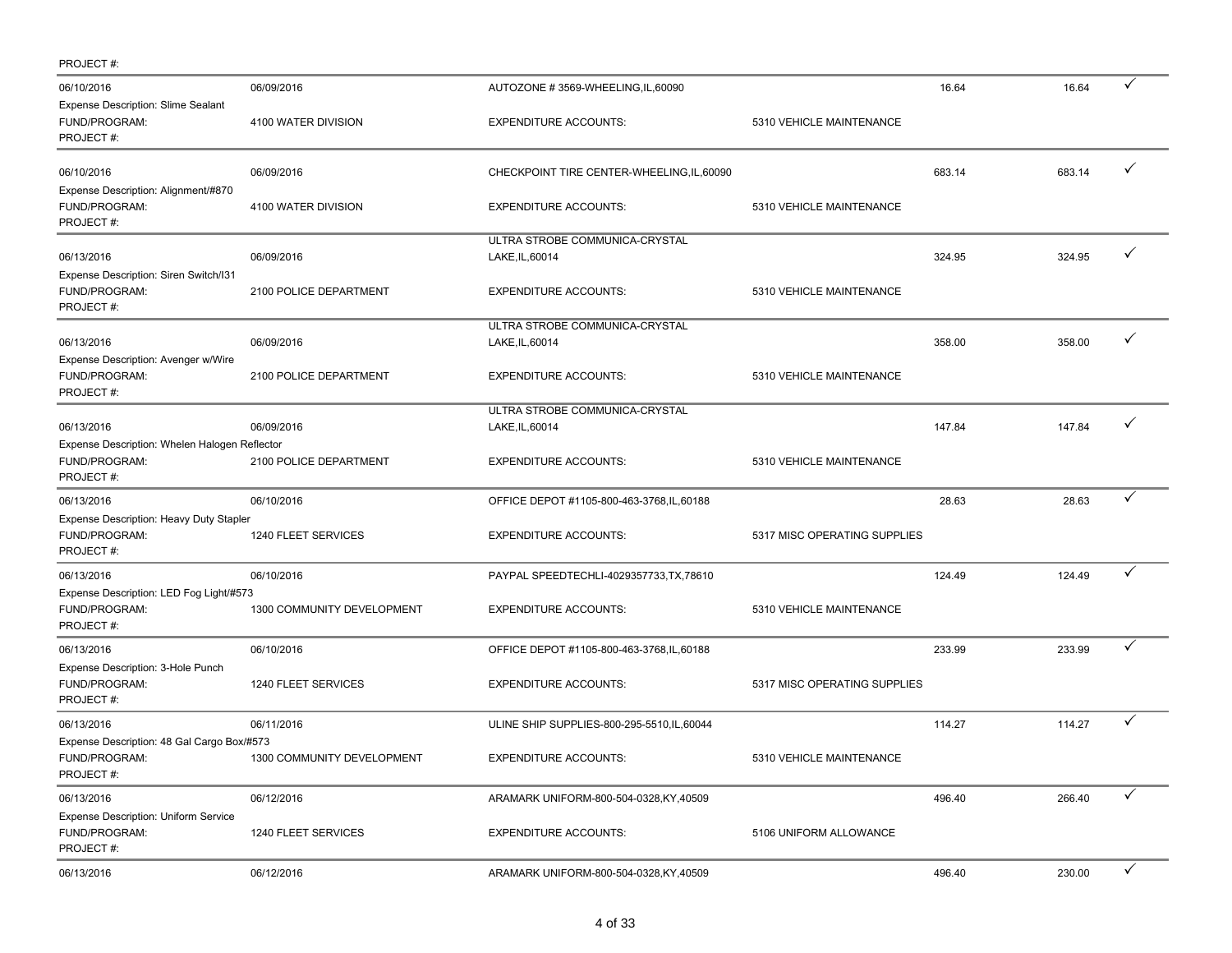| <b>Expense Description: Mat Service</b><br>FUND/PROGRAM:<br>PROJECT#:        | 1220 BUILDING SERVICES     | <b>EXPENDITURE ACCOUNTS:</b>                        | 5215 JANITORIAL SERVICES     |        |        |              |
|------------------------------------------------------------------------------|----------------------------|-----------------------------------------------------|------------------------------|--------|--------|--------------|
| 06/13/2016<br>Expense Description: iPhone Case                               | 06/12/2016                 | AMAZON.COM AMZN.COM/BI-<br>AMZN.COM/BILL, WA, 98109 |                              | 25.21  | 25.21  | ✓            |
| FUND/PROGRAM:<br>PROJECT#:                                                   | 1240 FLEET SERVICES        | <b>EXPENDITURE ACCOUNTS:</b>                        | 5317 MISC OPERATING SUPPLIES |        |        |              |
| 06/14/2016                                                                   | 06/13/2016                 | PAYPAL CATALOGCOMP-4029357733, MN, 55337            |                              | 68.59  | 68.59  | ✓            |
| Expense Description: Center Console/#573<br>FUND/PROGRAM:<br>PROJECT#:       | 1300 COMMUNITY DEVELOPMENT | <b>EXPENDITURE ACCOUNTS:</b>                        | 5310 VEHICLE MAINTENANCE     |        |        |              |
| 06/16/2016                                                                   | 06/15/2016                 | CARQUEST 2780-WHEELING, IL, 60090                   |                              | 144.27 | 144.27 | ✓            |
| Expense Description: V-Belts/#145<br>FUND/PROGRAM:<br>PROJECT#:              | 1420 STREETS DIVISION      | <b>EXPENDITURE ACCOUNTS:</b>                        | 5310 VEHICLE MAINTENANCE     |        |        |              |
| 06/16/2016                                                                   | 06/15/2016                 | CARQUEST 2780-WHEELING, IL, 60090                   |                              | 121.78 | 121.78 | ✓            |
| Expense Description: Spring Shackle/#1820<br>FUND/PROGRAM:<br>PROJECT#:      | 1420 STREETS DIVISION      | <b>EXPENDITURE ACCOUNTS:</b>                        | 5310 VEHICLE MAINTENANCE     |        |        |              |
| 06/16/2016                                                                   | 06/15/2016                 | CARQUEST 2780-WHEELING, IL, 60090                   |                              | 9.59   | 9.59   | ✓            |
| Expense Description: Oil Seal/P48<br>FUND/PROGRAM:<br>PROJECT#:              | 2100 POLICE DEPARTMENT     | <b>EXPENDITURE ACCOUNTS:</b>                        | 5310 VEHICLE MAINTENANCE     |        |        |              |
| 06/20/2016                                                                   | 06/17/2016                 | 4TE IL SOS FORTE VEHIC-SPRINGFIEL, IL, 62756        |                              | 4.75   | 4.75   |              |
| Expense Description: Plate Renew Fee/I35 & I60<br>FUND/PROGRAM:<br>PROJECT#: | 2100 POLICE DEPARTMENT     | <b>EXPENDITURE ACCOUNTS:</b>                        | 5310 VEHICLE MAINTENANCE     |        |        |              |
| 06/20/2016                                                                   | 06/17/2016                 | CHEVROLET BILL STASEK-WHEELING,IL,60090             |                              | 191.66 | 188.72 | ✓            |
| Expense Description: Lock/I64<br>FUND/PROGRAM:<br>PROJECT#:                  | 2100 POLICE DEPARTMENT     | <b>EXPENDITURE ACCOUNTS:</b>                        | 5310 VEHICLE MAINTENANCE     |        |        |              |
| 06/20/2016<br>Expense Description: Spring/#602                               | 06/17/2016                 | CHEVROLET BILL STASEK-WHEELING,IL,60090             |                              | 191.66 | 2.94   | ✓            |
| FUND/PROGRAM:<br>PROJECT#:                                                   | 2200 FIRE DEPARTMENT       | <b>EXPENDITURE ACCOUNTS:</b>                        | 5310 VEHICLE MAINTENANCE     |        |        |              |
| 06/20/2016                                                                   | 06/17/2016                 | 4TE SOS NILES VEHICLE-NILES, IL, 60714              |                              | 202.00 | 202.00 | ✓            |
| Expense Description: Plate Renewal/135 & 160<br>FUND/PROGRAM:<br>PROJECT#:   | 2100 POLICE DEPARTMENT     | <b>EXPENDITURE ACCOUNTS:</b>                        | 5310 VEHICLE MAINTENANCE     |        |        |              |
| 06/22/2016                                                                   | 06/20/2016                 | MUSIC CITY CENTER-NASHVILLE, TN, 37203              |                              | 12.00  | 12.00  | $\checkmark$ |
| Expense Description: Conf. Parking-CS<br>FUND/PROGRAM:                       | 1240 FLEET SERVICES        | <b>EXPENDITURE ACCOUNTS:</b>                        | 5205 CONFERENCES & MEETINGS  |        |        |              |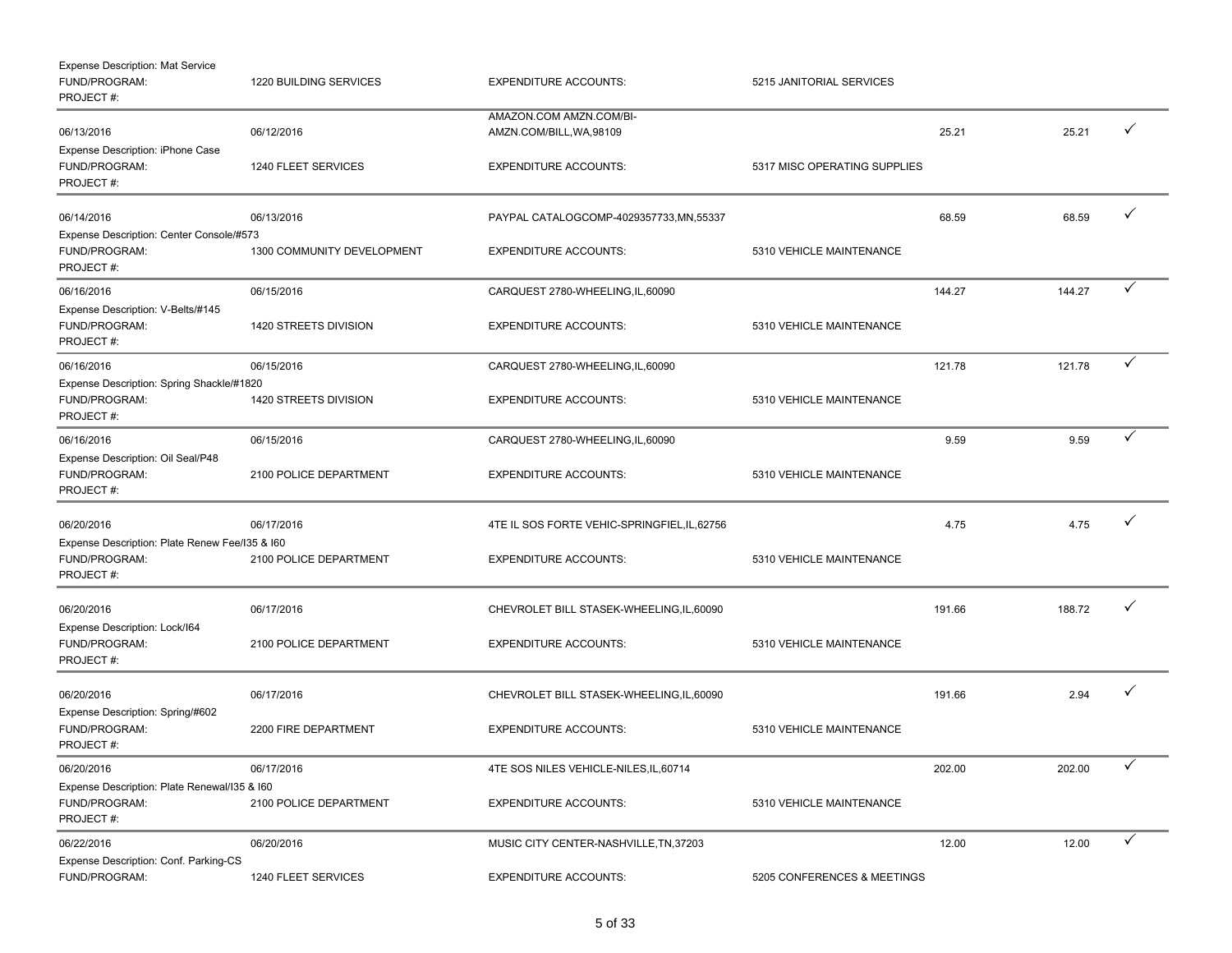| PROJECT#:                                                                    |                        |                                              |                             |          |              |
|------------------------------------------------------------------------------|------------------------|----------------------------------------------|-----------------------------|----------|--------------|
| 06/22/2016<br><b>Expense Description: Poly Belts</b>                         | 06/21/2016             | CARQUEST 2780-WHEELING, IL, 60090            | 18.89                       | 18.89    | ✓            |
| FUND/PROGRAM:<br>PROJECT#:                                                   | 1420 STREETS DIVISION  | <b>EXPENDITURE ACCOUNTS:</b>                 | 5310 VEHICLE MAINTENANCE    |          |              |
| 06/22/2016                                                                   | 06/21/2016             | CLARION HOTELS-NASHVILLE, TN, 37213          | 336.92                      | 336.92   | ✓            |
| Expense Description: Conf Lodging-CS<br>FUND/PROGRAM:<br>PROJECT#:           | 1240 FLEET SERVICES    | <b>EXPENDITURE ACCOUNTS:</b>                 | 5205 CONFERENCES & MEETINGS |          |              |
| 06/22/2016                                                                   | 06/21/2016             | IN PROFESSIONAL PROGR-480-6592441, AZ, 85209 | 64.95                       | 64.95    | ✓            |
| Expense Description: GSX Conf. Registration-CS<br>FUND/PROGRAM:<br>PROJECT#: | 1240 FLEET SERVICES    | <b>EXPENDITURE ACCOUNTS:</b>                 | 5205 CONFERENCES & MEETINGS |          |              |
| 06/23/2016                                                                   | 06/21/2016             | MUSIC CITY CENTER-NASHVILLE, TN, 37203       | 12.00                       | 12.00    |              |
| Expense Description: Conf. Parking-CS<br>FUND/PROGRAM:<br>PROJECT#:          | 1240 FLEET SERVICES    | <b>EXPENDITURE ACCOUNTS:</b>                 | 5205 CONFERENCES & MEETINGS |          |              |
| 06/23/2016                                                                   | 06/22/2016             | CARQUEST 2780-WHEELING, IL, 60090            | 16.99                       | 16.99    | ✓            |
| Expense Description: Fuel/M-cat Truck<br>FUND/PROGRAM:<br>PROJECT#:          | 2100 POLICE DEPARTMENT | <b>EXPENDITURE ACCOUNTS:</b>                 | 5310 VEHICLE MAINTENANCE    |          |              |
| 06/23/2016                                                                   | 06/22/2016             | CARQUEST 2780-WHEELING, IL, 60090            | 395.28                      | 395.28   | ✓            |
| Expense Description: Gear Box/#241<br>FUND/PROGRAM:<br>PROJECT#:             | 1430 FORESTRY DIVISION | <b>EXPENDITURE ACCOUNTS:</b>                 | 5310 VEHICLE MAINTENANCE    |          |              |
| 06/24/2016                                                                   | 06/22/2016             | MUSIC CITY CENTER-NASHVILLE, TN, 37203       | 12.00                       | 12.00    | ✓            |
| Expense Description: Conf. Parking-CS<br>FUND/PROGRAM:<br>PROJECT#:          | 1240 FLEET SERVICES    | <b>EXPENDITURE ACCOUNTS:</b>                 | 5205 CONFERENCES & MEETINGS |          |              |
| 06/24/2016                                                                   | 06/23/2016             | CARQUEST 2780-WHEELING, IL, 60090            | 11.90                       | 11.90    | ✓            |
| Expense Description: Poly Rib Belt<br>FUND/PROGRAM:<br>PROJECT#:             | 1420 STREETS DIVISION  | <b>EXPENDITURE ACCOUNTS:</b>                 | 5310 VEHICLE MAINTENANCE    |          |              |
| 06/27/2016                                                                   | 06/24/2016             | CARQUEST 2780-WHEELING, IL, 60090            | 31.19                       | 31.19    | ✓            |
| Expense Description: Brake Pads/#241<br>FUND/PROGRAM:<br>PROJECT#:           | 1420 STREETS DIVISION  | <b>EXPENDITURE ACCOUNTS:</b>                 | 5310 VEHICLE MAINTENANCE    |          |              |
| 06/27/2016                                                                   | 06/24/2016             | CARQUEST 2780-WHEELING, IL, 60090            | (250.00)                    | (250.00) | ✓            |
| Expense Description: Refund/Gear Box<br>FUND/PROGRAM:<br>PROJECT#:           | 1430 FORESTRY DIVISION | <b>EXPENDITURE ACCOUNTS:</b>                 | 5310 VEHICLE MAINTENANCE    |          |              |
| 06/27/2016                                                                   | 06/25/2016             | AUTOZONE #3569-WHEELING, IL, 60090           | 82.76                       | 82.76    | $\checkmark$ |
| Expense Description: Muffler & Hardware<br>FUND/PROGRAM:                     | 1240 FLEET SERVICES    | <b>EXPENDITURE ACCOUNTS:</b>                 | 5310 VEHICLE MAINTENANCE    |          |              |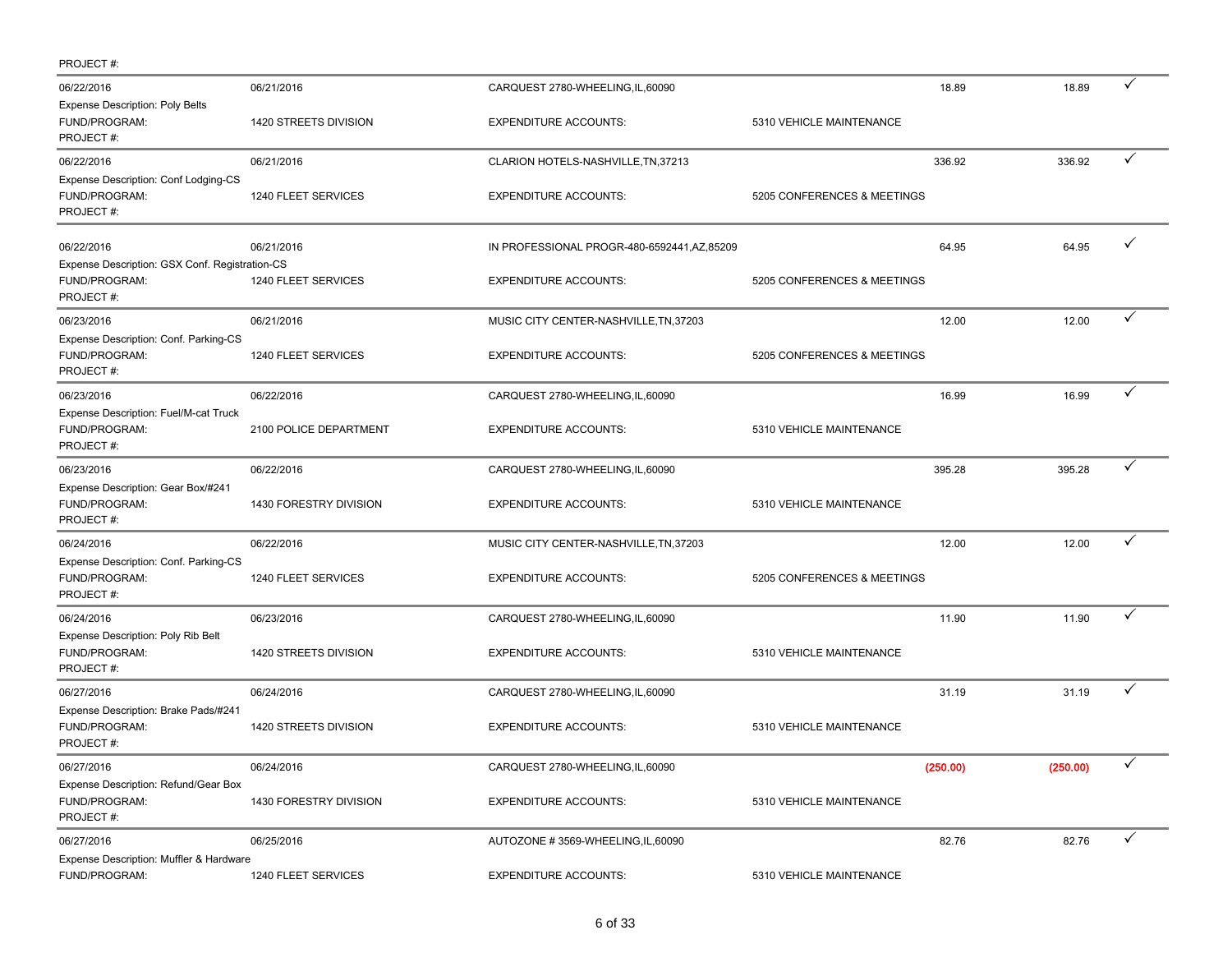| PROJECT#:                                                                   |                        |                                                           |                              |          |              |
|-----------------------------------------------------------------------------|------------------------|-----------------------------------------------------------|------------------------------|----------|--------------|
| 06/29/2016                                                                  | 06/27/2016             | MAGLITE RETAIL-909-947-1006, CA, 91761                    | 18.00                        | 18.00    | ✓            |
| Expense Description: Flashlight Repair<br><b>FUND/PROGRAM:</b><br>PROJECT#: | 2100 POLICE DEPARTMENT | <b>EXPENDITURE ACCOUNTS:</b>                              | 5310 VEHICLE MAINTENANCE     |          |              |
| 06/29/2016                                                                  | 06/28/2016             | AUTOZONE #3569-WHEELING, IL, 60090                        | 87.16                        | 87.16    | ✓            |
| Expense Description: Muffler & Gasket/#350<br>FUND/PROGRAM:<br>PROJECT#:    | 1240 FLEET SERVICES    | <b>EXPENDITURE ACCOUNTS:</b>                              | 5310 VEHICLE MAINTENANCE     |          |              |
| 06/29/2016                                                                  | 06/28/2016             | USPS 16646200733312703-PROSPECT<br><b>HEIG, IL, 60070</b> | 5.50                         | 5.50     |              |
| Expense Description: Postage-Large Envelope<br>FUND/PROGRAM:<br>PROJECT#:   | 1240 FLEET SERVICES    | <b>EXPENDITURE ACCOUNTS:</b>                              | 5317 MISC OPERATING SUPPLIES |          |              |
| 06/29/2016                                                                  | 06/28/2016             | PAYPAL REALTRUCK-4029357733, ND, 58401                    | 73.91                        | 73.91    | ✓            |
| Expense Description: Catch-it Floor Mats/#573<br>FUND/PROGRAM:<br>PROJECT#: | 1240 FLEET SERVICES    | <b>EXPENDITURE ACCOUNTS:</b>                              | 5310 VEHICLE MAINTENANCE     |          |              |
| 06/30/2016                                                                  | 06/29/2016             | CARQUEST 2780-WHEELING, IL, 60090                         | 10.39                        | 10.39    | $\checkmark$ |
| Expense Description: Connector/#1532<br>FUND/PROGRAM:<br>PROJECT#:          | 1420 STREETS DIVISION  | <b>EXPENDITURE ACCOUNTS:</b>                              | 5310 VEHICLE MAINTENANCE     |          |              |
| 06/30/2016                                                                  | 06/29/2016             | FASTENAL COMPANY01-WHEELING,IL,60090                      | 29.11                        | 29.11    |              |
| Expense Description: Full Spring Hinge<br>FUND/PROGRAM:<br>PROJECT#:        | 1420 STREETS DIVISION  | <b>EXPENDITURE ACCOUNTS:</b>                              | 5310 VEHICLE MAINTENANCE     |          |              |
| 07/04/2016<br>Expense Description: Paint & Shop Towels                      | 06/30/2016             | MENARDS MOUNT PROSPECT-MT<br>PROSPECT, IL, 60056          | 137.02                       | 137.02   | ✓            |
| FUND/PROGRAM:<br>PROJECT#:                                                  | 1240 FLEET SERVICES    | <b>EXPENDITURE ACCOUNTS:</b>                              | 5317 MISC OPERATING SUPPLIES |          |              |
| 07/04/2016                                                                  | 07/01/2016             | CARQUEST 2780-WHEELING, IL, 60090                         | 94.46                        | 94.46    |              |
| Expense Description: Powersports CCA/MABAS<br>FUND/PROGRAM:<br>PROJECT#:    | 1240 FLEET SERVICES    | <b>EXPENDITURE ACCOUNTS:</b>                              | 5317 MISC OPERATING SUPPLIES |          |              |
|                                                                             |                        | <b>Card Subtotal</b>                                      |                              | 5,009.05 |              |

## DARLA CALLANAN

| Posting                                         | Transaction          | Description                                    | Receipt                    |        | <b>Expense</b> | Reviewed |
|-------------------------------------------------|----------------------|------------------------------------------------|----------------------------|--------|----------------|----------|
| Date                                            | Date                 |                                                | Amount                     |        | <b>Amount</b>  |          |
|                                                 |                      | COMM2000 ULSTANDARD SA-630-2746338, IL, 60106- |                            |        |                |          |
| 06/07/2016                                      | 06/06/2016           | 1159                                           |                            | 644.00 | 644.00         |          |
| <b>Expense Description: Alarm Services Book</b> |                      |                                                |                            |        |                |          |
| FUND/PROGRAM:                                   | 2200 FIRE DEPARTMENT | <b>EXPENDITURE ACCOUNTS:</b>                   | 5302 BOOKS & SUBSCRIPTIONS |        |                |          |
| PROJECT#:                                       |                      |                                                |                            |        |                |          |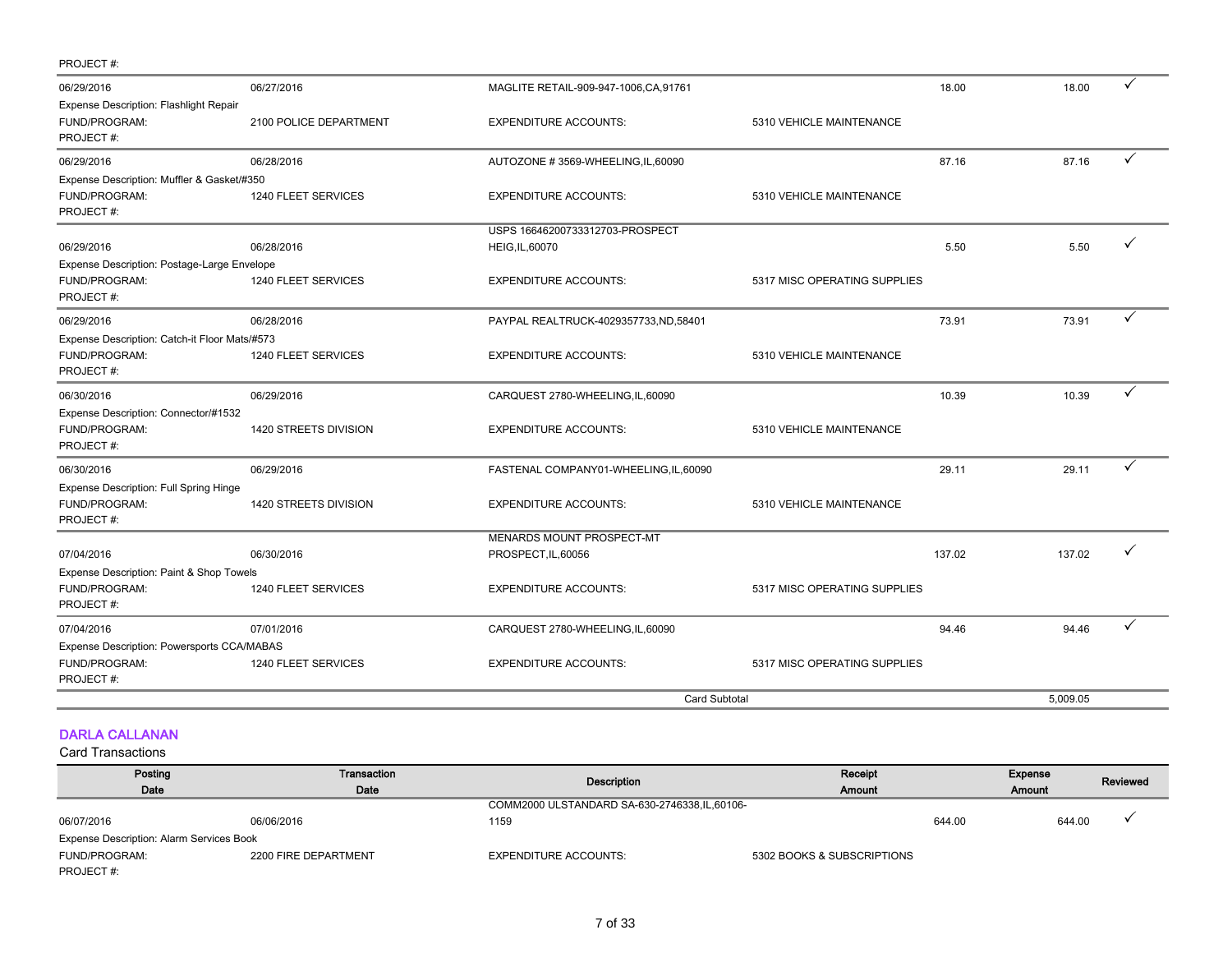| 06/08/2016                                                                   | 06/06/2016           | HOMEDEPOT.COM-800-430-3376,GA,30339            | 545.31                         | 545.31 | ✓            |
|------------------------------------------------------------------------------|----------------------|------------------------------------------------|--------------------------------|--------|--------------|
| Expense Description: Station 42 Sink<br>FUND/PROGRAM:<br>PROJECT#:           | 2200 FIRE DEPARTMENT | <b>EXPENDITURE ACCOUNTS:</b>                   | 5311 BLDG/GROUNDS MAINTENANCE  |        |              |
| 06/14/2016                                                                   | 06/13/2016           | FIREHOUSE/CYGNUS-800-278-1496, WI, 53538       | 14.95                          | 2.49   | $\checkmark$ |
| Expense Description: Firehouse Magazine Subscr<br>FUND/PROGRAM:<br>PROJECT#: | 2200 FIRE DEPARTMENT | <b>EXPENDITURE ACCOUNTS:</b>                   | 5302 BOOKS & SUBSCRIPTIONS     |        |              |
| 06/14/2016                                                                   | 06/13/2016           | FIREHOUSE/CYGNUS-800-278-1496, WI, 53538       | 14.95                          | 12.46  | ✓            |
| Expense Description: Firehouse Magazine Subscr<br>FUND/PROGRAM:<br>PROJECT#: | 2200 FIRE DEPARTMENT | <b>EXPENDITURE ACCOUNTS:</b>                   | 5302 BOOKS & SUBSCRIPTIONS     |        |              |
| 06/14/2016                                                                   | 06/14/2016           | HDS FIRE ENGINEERING-847-763-9540,IL,60077     | 20.00                          | 8.33   | ✓            |
| Expense Description: Fire Engineering Subscrip                               |                      |                                                |                                |        |              |
| FUND/PROGRAM:<br>PROJECT#:                                                   | 2200 FIRE DEPARTMENT | <b>EXPENDITURE ACCOUNTS:</b>                   | 5302 BOOKS & SUBSCRIPTIONS     |        |              |
| 06/14/2016                                                                   | 06/14/2016           | HDS FIRE ENGINEERING-847-763-9540,IL,60077     | 20.00                          | 11.67  | ✓            |
| Expense Description: Fire Engineering Subscrip                               |                      |                                                |                                |        |              |
| FUND/PROGRAM:<br>PROJECT#:                                                   | 2200 FIRE DEPARTMENT | <b>EXPENDITURE ACCOUNTS:</b>                   | 5302 BOOKS & SUBSCRIPTIONS     |        |              |
| 06/15/2016                                                                   | 06/14/2016           | POTBELLY #143-WHEELING,IL,60090                | 50.00                          | 50.00  | ✓            |
| Expense Description: Lunch-BOFPC Mtg.<br>FUND/PROGRAM:<br>PROJECT#:          | 2200 FIRE DEPARTMENT | <b>EXPENDITURE ACCOUNTS:</b>                   | 5105 LOCAL TRAINING & MEETINGS |        |              |
| 06/16/2016                                                                   | 06/15/2016           | NAEMSE-4123434775, PA, 15234                   | 790.00                         | 790.00 | ✓            |
| Expense Description: EMS Inst Course/NT&PL<br>FUND/PROGRAM:<br>PROJECT#:     | 2200 FIRE DEPARTMENT | <b>EXPENDITURE ACCOUNTS:</b>                   | 5105 LOCAL TRAINING & MEETINGS |        |              |
| 06/22/2016                                                                   | 06/10/2016           | STA-KLEEN INC-08478824000, IL, 60193           | 550.00                         | 550.00 | ✓            |
| Expense Description: Kitchen Hood Cleaning/24<br>FUND/PROGRAM:<br>PROJECT#:  | 2200 FIRE DEPARTMENT | <b>EXPENDITURE ACCOUNTS:</b>                   | 5311 BLDG/GROUNDS MAINTENANCE  |        |              |
| 06/28/2016                                                                   | 06/27/2016           | NFPA NATL FIRE PROTECT-800-344-3555, MA, 02269 | 175.00                         | 58.33  | ✓            |
| Expense Description: Membership Renewal-KM                                   |                      |                                                |                                |        |              |
| FUND/PROGRAM:<br>PROJECT#:                                                   | 2200 FIRE DEPARTMENT | <b>EXPENDITURE ACCOUNTS:</b>                   | 5222 MEMBERSHIP DUES           |        |              |
| 06/28/2016                                                                   | 06/27/2016           | NFPA NATL FIRE PROTECT-800-344-3555, MA, 02269 | 175.00                         | 116.67 |              |
| Expense Description: Membership Renewal-KM<br>FUND/PROGRAM:<br>PROJECT#:     | 2200 FIRE DEPARTMENT | <b>EXPENDITURE ACCOUNTS:</b>                   | 5222 MEMBERSHIP DUES           |        |              |
| 06/28/2016<br>Expense Description: IFIA Seminar/RA&BN                        | 06/27/2016           | IN ILLINOIS FIRE INSP-847-7564750, IL, 60056   | 75.00                          | 75.00  | ✓            |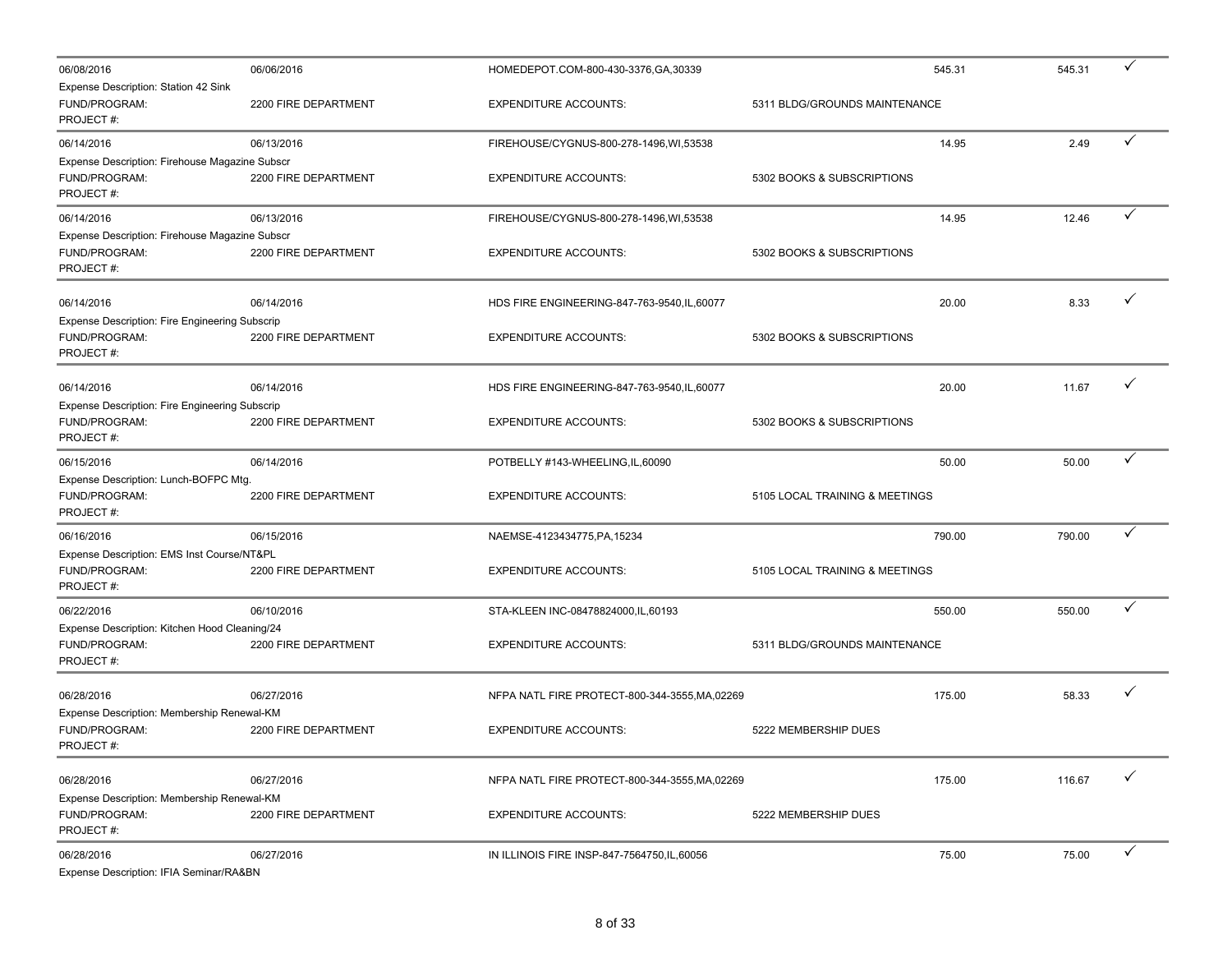| <b>FUND/PROGRAM:</b><br>PROJECT #:                           | 2200 FIRE DEPARTMENT | <b>EXPENDITURE ACCOUNTS:</b>        | 5105 LOCAL TRAINING & MEETINGS |        |          |  |
|--------------------------------------------------------------|----------------------|-------------------------------------|--------------------------------|--------|----------|--|
| 07/04/2016                                                   | 07/01/2016           | ABT ELECTRONICS-GLENVIEW, IL, 60025 |                                | 695.00 | 695.00   |  |
| Expense Description: Refrigerator/42<br><b>FUND/PROGRAM:</b> | 2200 FIRE DEPARTMENT | <b>EXPENDITURE ACCOUNTS:</b>        | 5311 BLDG/GROUNDS MAINTENANCE  |        |          |  |
| PROJECT#:                                                    |                      |                                     | Card Subtotal                  |        | 3,559.26 |  |

## DERRYL SHAPIRO

| Posting<br>Date                                                        | Transaction<br>Date             | <b>Description</b>                           | Receipt<br><b>Amount</b>     |          | Expense<br>Amount | Reviewed     |
|------------------------------------------------------------------------|---------------------------------|----------------------------------------------|------------------------------|----------|-------------------|--------------|
| 06/07/2016                                                             | 06/07/2016                      | DMI DELL HIGHER EDUC-800-274-7799, TX, 78682 |                              | 25.29    | 25.29             | $\checkmark$ |
| Expense Description: Soundbar VM<br>FUND/PROGRAM:<br>PROJECT#:         | 1750 INFORMATION SYSTEMS        | <b>EXPENDITURE ACCOUNTS:</b>                 | 5313 IS MISC EQPT & SUPPLIES |          |                   |              |
| 06/08/2016                                                             | 06/08/2016                      | DMI DELL HIGHER EDUC-800-274-7799, TX, 78682 |                              | 1,374.59 | 1,374.59          | $\checkmark$ |
| Expense Description: OptiPlex 7040 PC-VM<br>FUND/PROGRAM:<br>PROJECT#: | <b>1750 INFORMATION SYSTEMS</b> | <b>EXPENDITURE ACCOUNTS:</b>                 | 5313 IS MISC EQPT & SUPPLIES |          |                   |              |
| 06/10/2016                                                             | 06/10/2016                      | DMI DELL HIGHER EDUC-800-274-7799, TX, 78682 |                              | 23.33    | 23.33             |              |
| Expense Description: Sound Bar<br>FUND/PROGRAM:<br>PROJECT#:           | 1600 ADMIN & BOT                | <b>EXPENDITURE ACCOUNTS:</b>                 | 5313 IS MISC EQPT & SUPPLIES |          |                   |              |
| 06/10/2016                                                             | 06/10/2016                      | DMI DELL HIGHER EDUC-800-274-7799, TX, 78682 |                              | 318.19   | 318.19            | ✓            |
| Expense Description: 24" Monitor-VM<br>FUND/PROGRAM:<br>PROJECT#:      | 1750 INFORMATION SYSTEMS        | <b>EXPENDITURE ACCOUNTS:</b>                 | 5313 IS MISC EQPT & SUPPLIES |          |                   |              |
| 06/13/2016                                                             | 06/11/2016                      | DMI DELL HIGHER EDUC-800-274-7799, TX, 78682 |                              | 983.34   | 983.34            | ✓            |
| Expense Description: OptiPlex 5040 PC<br>FUND/PROGRAM:<br>PROJECT#:    | 1600 ADMIN & BOT                | <b>EXPENDITURE ACCOUNTS:</b>                 | 5313 IS MISC EQPT & SUPPLIES |          |                   |              |
| 06/14/2016                                                             | 06/14/2016                      | DMI DELL HIGHER EDUC-800-274-7799, TX, 78682 |                              | 190.00   | 23.75             | $\checkmark$ |
| Expense Description: Soundbar PC Repl<br>FUND/PROGRAM:<br>PROJECT#:    | 1220 BUILDING SERVICES          | <b>EXPENDITURE ACCOUNTS:</b>                 | 5313 IS MISC EQPT & SUPPLIES |          |                   |              |
| 06/14/2016                                                             | 06/14/2016                      | DMI DELL HIGHER EDUC-800-274-7799, TX, 78682 |                              | 190.00   | 47.50             | ✓            |
| Expense Description: Soundbars PC Repl<br>FUND/PROGRAM:<br>PROJECT#:   | 1240 FLEET SERVICES             | <b>EXPENDITURE ACCOUNTS:</b>                 | 5313 IS MISC EQPT & SUPPLIES |          |                   |              |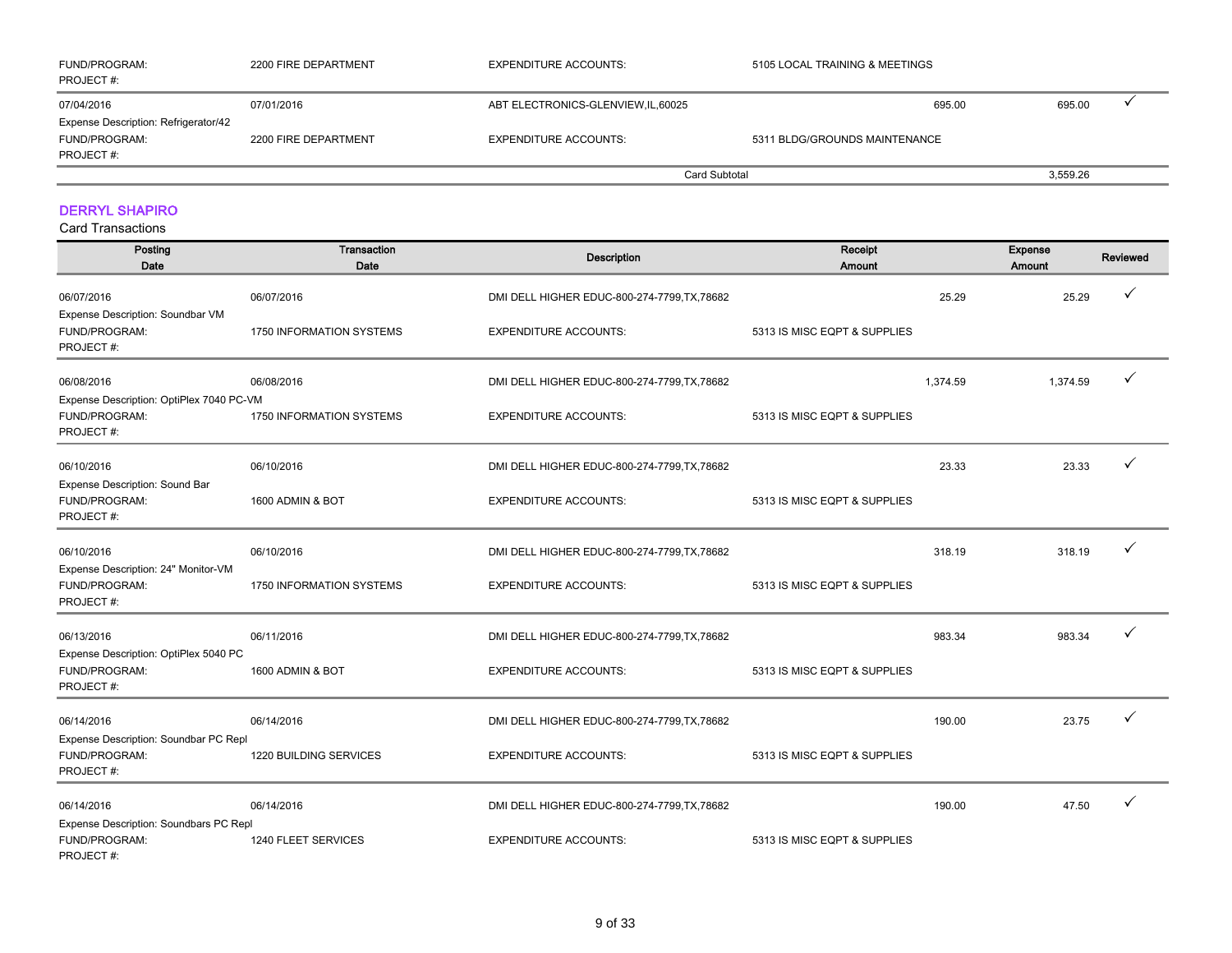| 06/14/2016<br>Expense Description: Soundbar PC Repl                         | 06/14/2016                 | DMI DELL HIGHER EDUC-800-274-7799, TX, 78682 |                              | 190.00   | 23.75  | ✓            |
|-----------------------------------------------------------------------------|----------------------------|----------------------------------------------|------------------------------|----------|--------|--------------|
| FUND/PROGRAM:<br>PROJECT#:                                                  | 1300 COMMUNITY DEVELOPMENT | <b>EXPENDITURE ACCOUNTS:</b>                 | 5313 IS MISC EQPT & SUPPLIES |          |        |              |
| 06/14/2016<br>Expense Description: Soundbar PC Repl                         | 06/14/2016                 | DMI DELL HIGHER EDUC-800-274-7799, TX, 78682 |                              | 190.00   | 23.75  | $\checkmark$ |
| FUND/PROGRAM:<br>PROJECT#:                                                  | 1420 STREETS DIVISION      | <b>EXPENDITURE ACCOUNTS:</b>                 | 5313 IS MISC EQPT & SUPPLIES |          |        |              |
| 06/14/2016                                                                  | 06/14/2016                 | DMI DELL HIGHER EDUC-800-274-7799, TX, 78682 |                              | 190.00   | 23.75  | $\checkmark$ |
| Expense Description: Soundbar PC Repl<br>FUND/PROGRAM:<br>PROJECT#:         | 1430 FORESTRY DIVISION     | <b>EXPENDITURE ACCOUNTS:</b>                 | 5313 IS MISC EQPT & SUPPLIES |          |        |              |
| 06/14/2016<br>Expense Description: Soundbars PC Repl                        | 06/14/2016                 | DMI DELL HIGHER EDUC-800-274-7799, TX, 78682 |                              | 190.00   | 47.50  | $\checkmark$ |
| FUND/PROGRAM:<br>PROJECT#:                                                  | 4100 WATER DIVISION        | <b>EXPENDITURE ACCOUNTS:</b>                 | 5313 IS MISC EQPT & SUPPLIES |          |        |              |
| 06/14/2016<br>Expense Description: 24" Monitor                              | 06/14/2016                 | DMI DELL HIGHER EDUC-800-274-7799, TX, 78682 |                              | 318.19   | 318.19 | $\checkmark$ |
| FUND/PROGRAM:<br>PROJECT#:                                                  | 1600 ADMIN & BOT           | <b>EXPENDITURE ACCOUNTS:</b>                 | 5313 IS MISC EQPT & SUPPLIES |          |        |              |
| 06/22/2016                                                                  | 06/21/2016                 | CDW GOVERNMENT-800-750-4239, IL, 60061       |                              | 453.22   | 226.61 | $\checkmark$ |
| Expense Description: Photoshop Software Renew<br>FUND/PROGRAM:<br>PROJECT#: | 1750 INFORMATION SYSTEMS   | <b>EXPENDITURE ACCOUNTS:</b>                 | 5327 IS MISC SOFTWARE        |          |        |              |
| 06/22/2016                                                                  | 06/21/2016                 | CDW GOVERNMENT-800-750-4239, IL, 60061       |                              | 453.22   | 226.61 | $\checkmark$ |
| Expense Description: Photoshop Software Renew<br>FUND/PROGRAM:<br>PROJECT#: | 1750 INFORMATION SYSTEMS   | <b>EXPENDITURE ACCOUNTS:</b>                 | 5327 IS MISC SOFTWARE        |          |        |              |
| 06/23/2016                                                                  | 06/23/2016                 | DMI DELL HIGHER EDUC-800-274-7799, TX, 78682 |                              | 2,545.52 | 318.19 | $\checkmark$ |
| Expense Description: Monitor Build Srv<br>FUND/PROGRAM:<br>PROJECT#:        | 1220 BUILDING SERVICES     | <b>EXPENDITURE ACCOUNTS:</b>                 | 5313 IS MISC EQPT & SUPPLIES |          |        |              |
| 06/23/2016                                                                  | 06/23/2016                 | DMI DELL HIGHER EDUC-800-274-7799, TX, 78682 |                              | 2,545.52 | 636.38 | $\checkmark$ |
| Expense Description: Monitors Fleet Srv<br>FUND/PROGRAM:<br>PROJECT#:       | 1240 FLEET SERVICES        | <b>EXPENDITURE ACCOUNTS:</b>                 | 5313 IS MISC EQPT & SUPPLIES |          |        |              |
| 06/23/2016<br>Expense Description: Monitor CD                               | 06/23/2016                 | DMI DELL HIGHER EDUC-800-274-7799, TX, 78682 |                              | 2,545.52 | 318.19 | $\checkmark$ |
| FUND/PROGRAM:<br>PROJECT#:                                                  | 1300 COMMUNITY DEVELOPMENT | <b>EXPENDITURE ACCOUNTS:</b>                 | 5313 IS MISC EQPT & SUPPLIES |          |        |              |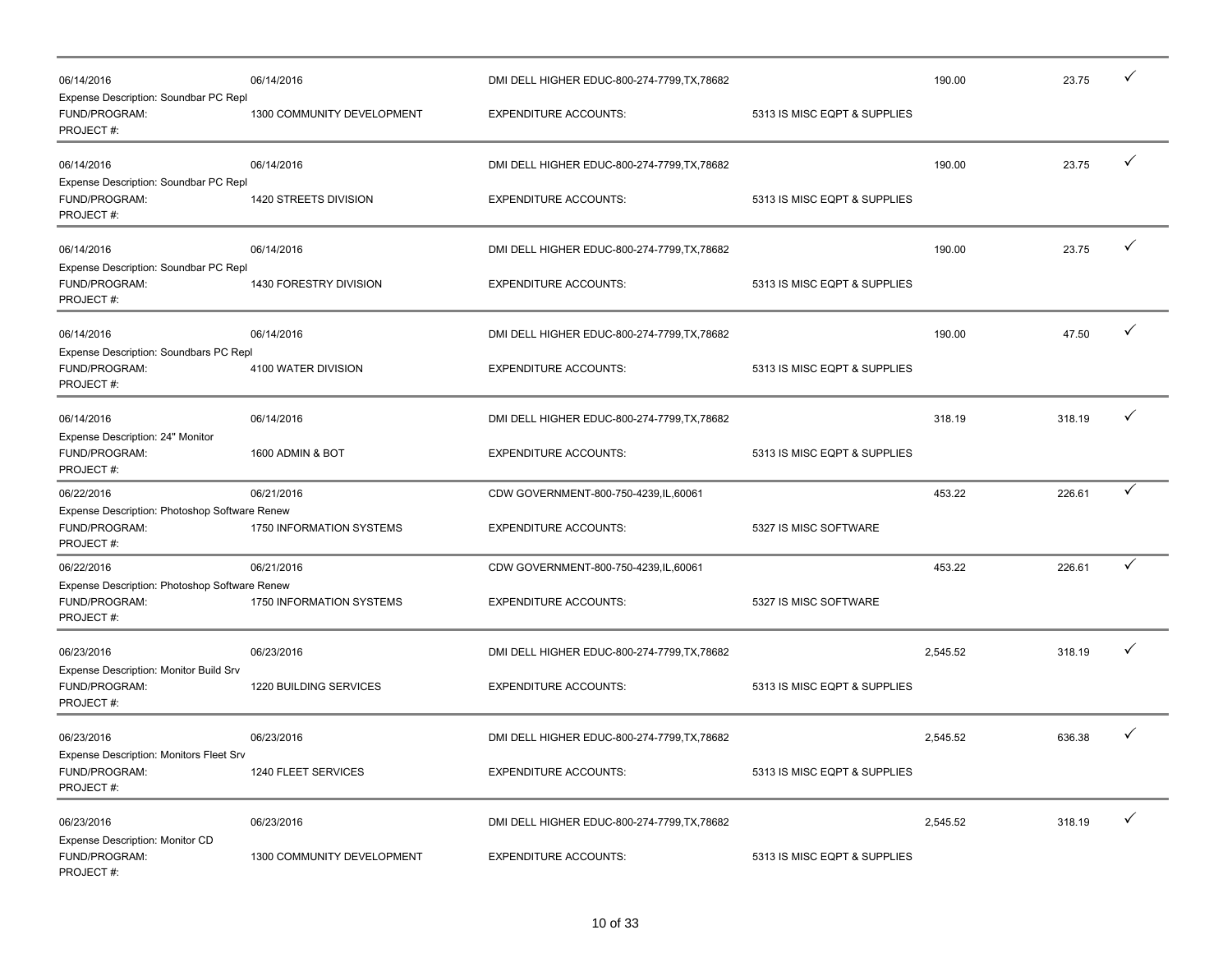| 06/23/2016                                                                 | 06/23/2016                 | DMI DELL HIGHER EDUC-800-274-7799, TX, 78682 |                              | 2,545.52 | 318.19    |   |
|----------------------------------------------------------------------------|----------------------------|----------------------------------------------|------------------------------|----------|-----------|---|
| <b>Expense Description: Monitor Streets</b><br>FUND/PROGRAM:<br>PROJECT#:  | 1420 STREETS DIVISION      | <b>EXPENDITURE ACCOUNTS:</b>                 | 5313 IS MISC EQPT & SUPPLIES |          |           |   |
| 06/23/2016                                                                 | 06/23/2016                 | DMI DELL HIGHER EDUC-800-274-7799, TX, 78682 |                              | 2,545.52 | 318.19    | ✓ |
| <b>Expense Description: Monitor Forestry</b><br>FUND/PROGRAM:<br>PROJECT#: | 1430 FORESTRY DIVISION     | <b>EXPENDITURE ACCOUNTS:</b>                 | 5313 IS MISC EQPT & SUPPLIES |          |           |   |
| 06/23/2016                                                                 | 06/23/2016                 | DMI DELL HIGHER EDUC-800-274-7799, TX, 78682 |                              | 2,545.52 | 636.38    | ✓ |
| Expense Description: Monitor Water Div<br>FUND/PROGRAM:<br>PROJECT#:       | 4100 WATER DIVISION        | <b>EXPENDITURE ACCOUNTS:</b>                 | 5313 IS MISC EQPT & SUPPLIES |          |           |   |
| 06/24/2016                                                                 | 06/24/2016                 | DMI DELL HIGHER EDUC-800-274-7799, TX, 78682 |                              | 7,373.28 | 921.66    | ✓ |
| Expense Description: FY16 1 PC Replaced<br>FUND/PROGRAM:<br>PROJECT#:      | 1220 BUILDING SERVICES     | <b>EXPENDITURE ACCOUNTS:</b>                 | 5313 IS MISC EQPT & SUPPLIES |          |           |   |
| 06/24/2016                                                                 | 06/24/2016                 | DMI DELL HIGHER EDUC-800-274-7799, TX, 78682 |                              | 7,373.28 | 1,843.32  | ✓ |
| Expense Description: FY16 2 PC Replaced<br>FUND/PROGRAM:<br>PROJECT#:      | 1240 FLEET SERVICES        | <b>EXPENDITURE ACCOUNTS:</b>                 | 5313 IS MISC EQPT & SUPPLIES |          |           |   |
| 06/24/2016                                                                 | 06/24/2016                 | DMI DELL HIGHER EDUC-800-274-7799, TX, 78682 |                              | 7,373.28 | 921.66    | ✓ |
| Expense Description: FY16 1 PC Replaced<br>FUND/PROGRAM:<br>PROJECT#:      | 1300 COMMUNITY DEVELOPMENT | <b>EXPENDITURE ACCOUNTS:</b>                 | 5313 IS MISC EQPT & SUPPLIES |          |           |   |
| 06/24/2016                                                                 | 06/24/2016                 | DMI DELL HIGHER EDUC-800-274-7799, TX, 78682 |                              | 7,373.28 | 921.66    | ✓ |
| Expense Description: FY16 1 PC Replaced<br>FUND/PROGRAM:<br>PROJECT#:      | 1420 STREETS DIVISION      | <b>EXPENDITURE ACCOUNTS:</b>                 | 5313 IS MISC EQPT & SUPPLIES |          |           |   |
| 06/24/2016                                                                 | 06/24/2016                 | DMI DELL HIGHER EDUC-800-274-7799, TX, 78682 |                              | 7,373.28 | 921.66    | ✓ |
| Expense Description: FY16 1 PC Replaced<br>FUND/PROGRAM:<br>PROJECT#:      | 1430 FORESTRY DIVISION     | <b>EXPENDITURE ACCOUNTS:</b>                 | 5313 IS MISC EQPT & SUPPLIES |          |           |   |
| 06/24/2016                                                                 | 06/24/2016                 | DMI DELL HIGHER EDUC-800-274-7799, TX, 78682 |                              | 7,373.28 | 1,843.32  | ✓ |
| Expense Description: FY16 2 PC Replaced<br>FUND/PROGRAM:<br>PROJECT#:      | 4100 WATER DIVISION        | <b>EXPENDITURE ACCOUNTS:</b>                 | 5313 IS MISC EQPT & SUPPLIES |          |           |   |
|                                                                            |                            | Card Subtotal                                |                              |          | 13.604.95 |   |
|                                                                            |                            |                                              |                              |          |           |   |

DONALD WENNERSTROM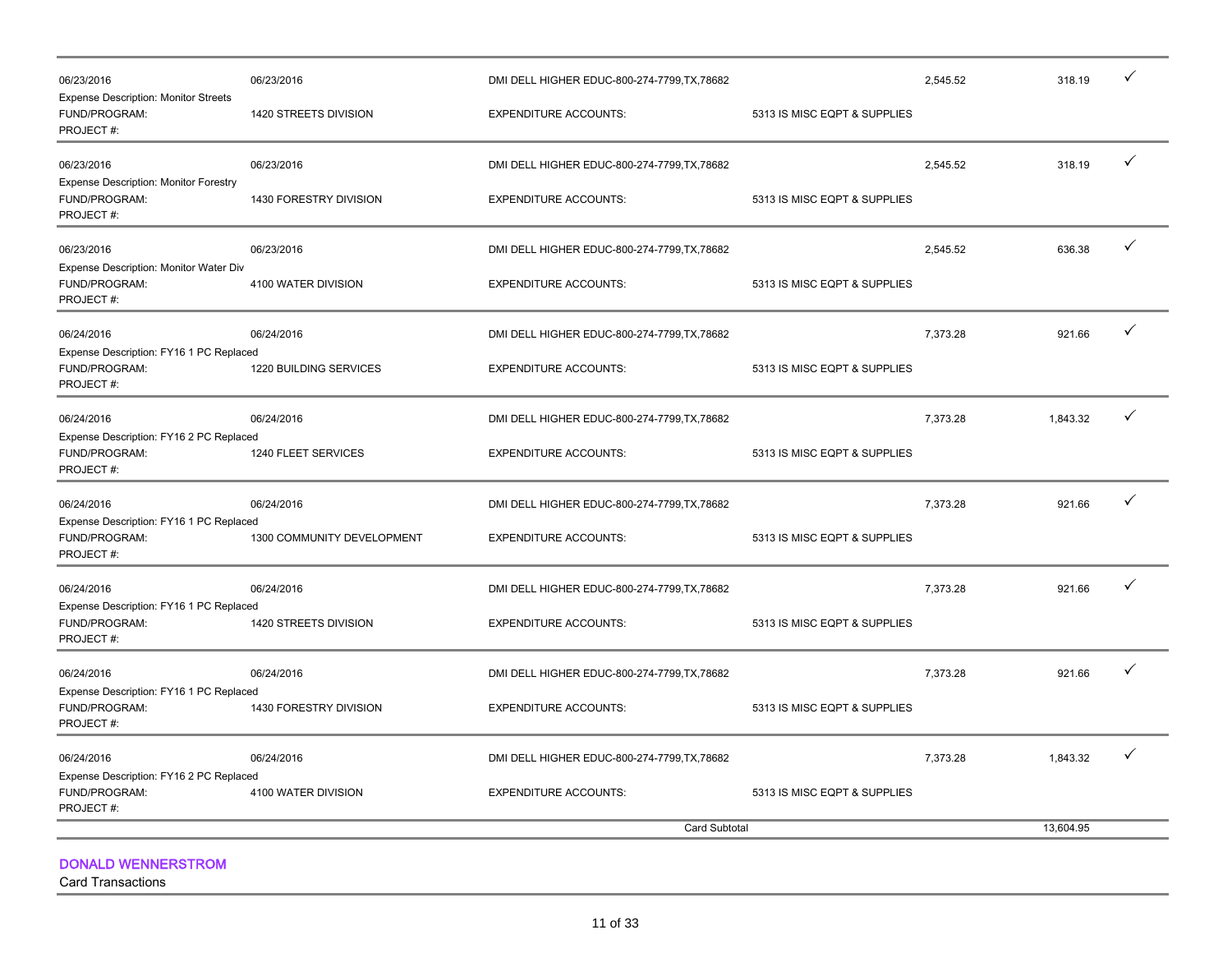| Posting<br>Date                                                              | Transaction<br>Date | <b>Description</b>                          | Receipt<br><b>Amount</b>      | Expense<br>Amount | Reviewed     |
|------------------------------------------------------------------------------|---------------------|---------------------------------------------|-------------------------------|-------------------|--------------|
| 06/09/2016                                                                   | 06/08/2016          | FASTENAL COMPANY01-WHEELING,IL,60090        | 28.26                         | 28.26             | ✓            |
| Expense Description: Cable ties<br>FUND/PROGRAM:<br>PROJECT#:                | 4100 WATER DIVISION | <b>EXPENDITURE ACCOUNTS:</b>                | 5243 PUMPHOUSE MAINTENANCE    |                   |              |
| 06/15/2016                                                                   | 06/14/2016          | FASTENAL COMPANY01-WHEELING, IL, 60090      | 52.41                         | 52.41             | $\checkmark$ |
| Expense Description: Nuts & Bolts<br>FUND/PROGRAM:<br>PROJECT#:              | 4100 WATER DIVISION | <b>EXPENDITURE ACCOUNTS:</b>                | 5344 WATER MAIN MAINTENANCE   |                   |              |
| 06/20/2016                                                                   | 06/17/2016          | THE HOME DEPOT 1927-PALATINE, IL, 600740000 | 24.22                         | 24.22             | ✓            |
| Expense Description: Ele Conduit & Fittings                                  |                     |                                             |                               |                   |              |
| FUND/PROGRAM:<br>PROJECT#:                                                   | 4100 WATER DIVISION | <b>EXPENDITURE ACCOUNTS:</b>                | 5243 PUMPHOUSE MAINTENANCE    |                   |              |
| 06/22/2016                                                                   | 06/20/2016          | FULLIFE SAFETY CENTER-ROSELLE, IL, 60172    | 40.68                         | 40.68             | ✓            |
| <b>Expense Description: Safety Glasses</b><br>FUND/PROGRAM:<br>PROJECT#:     | 4100 WATER DIVISION | <b>EXPENDITURE ACCOUNTS:</b>                | 5319 PROTECTIVE CLOTHING      |                   |              |
| 06/22/2016                                                                   | 06/20/2016          | FULLIFE SAFETY CENTER-ROSELLE, IL, 60172    | 555.32                        | 277.66            | $\checkmark$ |
| Expense Description: HearingProtection & Boots<br>FUND/PROGRAM:<br>PROJECT#: | 4100 WATER DIVISION | <b>EXPENDITURE ACCOUNTS:</b>                | 5319 PROTECTIVE CLOTHING      |                   |              |
| 06/22/2016                                                                   | 06/20/2016          | FULLIFE SAFETY CENTER-ROSELLE, IL, 60172    | 555.32                        | 277.66            | ✓            |
| Expense Description: HearingProtection & Boots<br>FUND/PROGRAM:<br>PROJECT#: | 4200 SEWER DIVISION | <b>EXPENDITURE ACCOUNTS:</b>                | 5319 PROTECTIVE CLOTHING      |                   |              |
| 06/22/2016                                                                   | 06/20/2016          | FULLIFE SAFETY CENTER-ROSELLE, IL, 60172    | 155.00                        | 155.00            | $\checkmark$ |
| Expense Description: Gas Monitor Certification<br>FUND/PROGRAM:<br>PROJECT#: | 4200 SEWER DIVISION | <b>EXPENDITURE ACCOUNTS:</b>                | 5220 MAINT OFF/SPEC EQUIPMENT |                   |              |
| 06/24/2016                                                                   | 06/23/2016          | MICHAEL WAGNER & SONS-WHEELING, IL, 60090   | 3.68                          | 3.68              |              |
| <b>Expense Description: Grate Cover</b><br>FUND/PROGRAM:<br>PROJECT#:        | 4200 SEWER DIVISION | <b>EXPENDITURE ACCOUNTS:</b>                | 5340 LIFT STATIONS            |                   |              |
| 06/27/2016                                                                   | 06/23/2016          | FULLIFE SAFETY CENTER-ROSELLE, IL, 60172    | 16.70                         | 16.70             | ✓            |
| <b>Expense Description: Jersey Gloves</b><br>FUND/PROGRAM:<br>PROJECT#:      | 4100 WATER DIVISION | <b>EXPENDITURE ACCOUNTS:</b>                | 5319 PROTECTIVE CLOTHING      |                   |              |
|                                                                              |                     | <b>Card Subtotal</b>                        |                               | 876.27            |              |
| <b>DRUCILLA GARCIA</b><br>Card Transactions                                  |                     |                                             |                               |                   |              |

| Posting<br>the contract of the contract of | Transaction | <b>Description</b> | Receipt | Expense |          |
|--------------------------------------------|-------------|--------------------|---------|---------|----------|
| Date                                       | Date        |                    | Amount  | Amount  | Reviewed |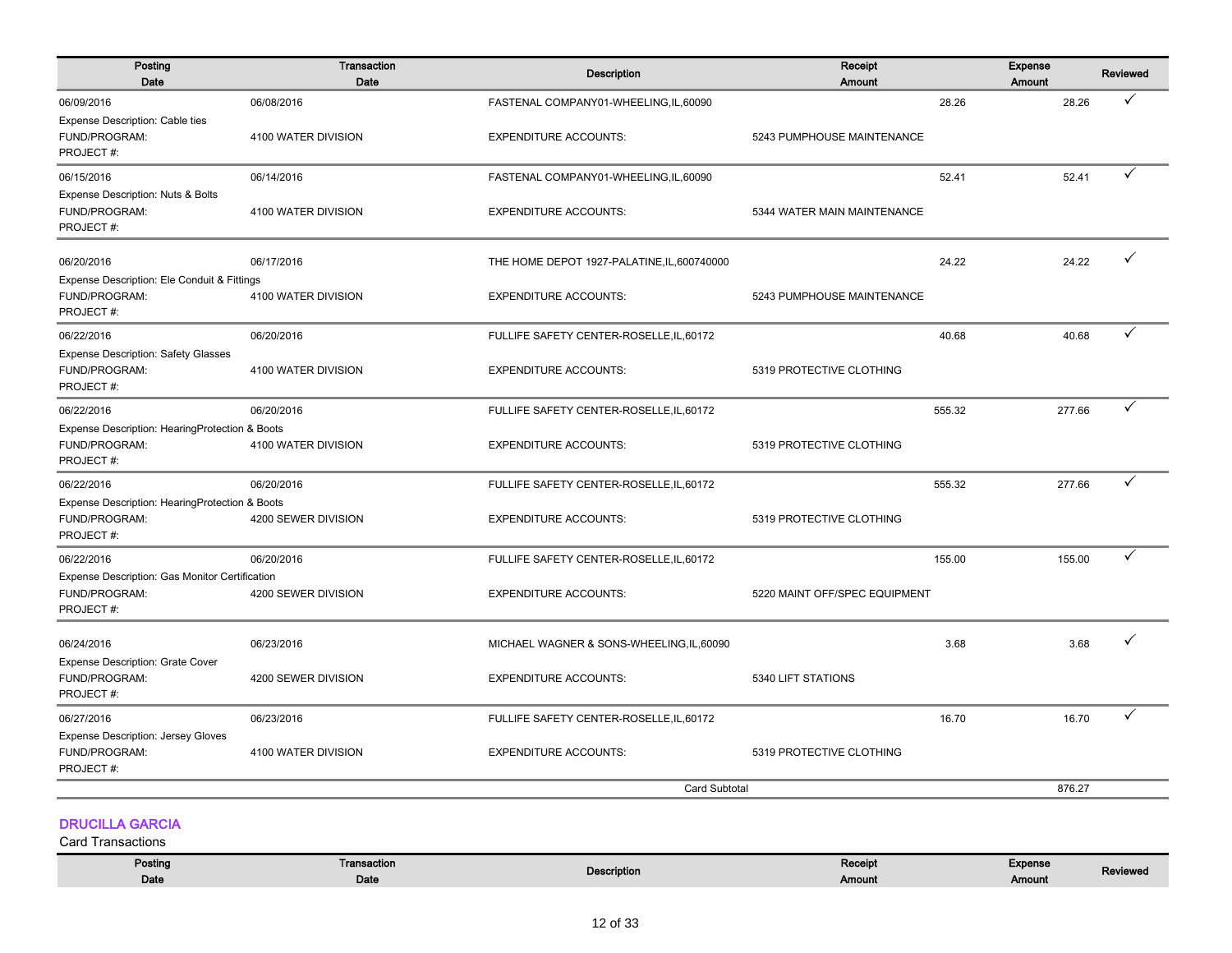| 06/09/2016                                                                | 06/07/2016       | POSTNET IL140-WHEELING, IL, 60090           |                           | 777.75 | 777.75 | ✓ |
|---------------------------------------------------------------------------|------------------|---------------------------------------------|---------------------------|--------|--------|---|
| Expense Description: Fact Book Update<br>FUND/PROGRAM:<br>PROJECT#:       | 1600 ADMIN & BOT | <b>EXPENDITURE ACCOUNTS:</b>                | 5333 BUSINESS RECRUITMENT |        |        |   |
| 06/20/2016                                                                | 06/17/2016       | SARANELLOS WHEELING-WHEELING, IL, 60090     |                           | 50.00  | 50.00  | ✓ |
| Expense Description: NMWC Gala Prize Basket<br>FUND/PROGRAM:<br>PROJECT#: | 1600 ADMIN & BOT | <b>EXPENDITURE ACCOUNTS:</b>                | 5333 BUSINESS RECRUITMENT |        |        |   |
| 06/20/2016                                                                | 06/17/2016       | FRESH FARMS INTERN-WHEELING, IL, 60090      |                           | 150.00 | 150.00 | ✓ |
| Expense Description: NWMC Prize Basket Item<br>FUND/PROGRAM:<br>PROJECT#: | 1600 ADMIN & BOT | <b>EXPENDITURE ACCOUNTS:</b>                | 5333 BUSINESS RECRUITMENT |        |        |   |
| 06/20/2016<br>Expense Description: NMWC Gala Prize Basket                 | 06/17/2016       | ROUTE 21 AUTO WASH & D-WHEELING, IL, 60090  |                           | 25.00  | 25.00  | ✓ |
| FUND/PROGRAM:<br>PROJECT#:                                                | 1600 ADMIN & BOT | <b>EXPENDITURE ACCOUNTS:</b>                | 5333 BUSINESS RECRUITMENT |        |        |   |
| 06/20/2016                                                                | 06/17/2016       | RISEANDDINE-WHEELING,IL,600900000           |                           | 20.00  | 20.00  | ✓ |
| Expense Description: NMWC Gala Prize Basket<br>FUND/PROGRAM:<br>PROJECT#: | 1600 ADMIN & BOT | <b>EXPENDITURE ACCOUNTS:</b>                | 5333 BUSINESS RECRUITMENT |        |        |   |
| 06/20/2016                                                                | 06/17/2016       | SASHA G SALON & SPA LT-WHEELING, IL, 60090  |                           | 26.00  | 26.00  | ✓ |
| Expense Description: NMWC Gala Prize Basket<br>FUND/PROGRAM:<br>PROJECT#: | 1600 ADMIN & BOT | <b>EXPENDITURE ACCOUNTS:</b>                | 5333 BUSINESS RECRUITMENT |        |        |   |
| 06/20/2016                                                                | 06/17/2016       | SPEARS-WHEELING, IL, 60090                  |                           | 50.00  | 50.00  |   |
| Expense Description: NMWC Gala Prize Basket                               |                  |                                             |                           |        |        |   |
| FUND/PROGRAM:<br>PROJECT#:                                                | 1600 ADMIN & BOT | <b>EXPENDITURE ACCOUNTS:</b>                | 5333 BUSINESS RECRUITMENT |        |        |   |
| 06/20/2016                                                                | 06/17/2016       | TUSCANY-WHEELING-WHEELING, IL, 60090        |                           | 50.00  | 50.00  | ✓ |
| Expense Description: NMWC Gala Prize Basket<br>FUND/PROGRAM:<br>PROJECT#: | 1600 ADMIN & BOT | <b>EXPENDITURE ACCOUNTS:</b>                | 5333 BUSINESS RECRUITMENT |        |        |   |
| 06/22/2016                                                                | 06/20/2016       | CHEVROLET BILL STASEK-WHEELING, IL, 60090   |                           | 250.00 | 250.00 | ✓ |
| Expense Description: NMWC Gala Prize Basket<br>FUND/PROGRAM:<br>PROJECT#: | 1600 ADMIN & BOT | <b>EXPENDITURE ACCOUNTS:</b>                | 5333 BUSINESS RECRUITMENT |        |        |   |
| 06/22/2016                                                                | 06/21/2016       | COOPER'S HAWK WHEELING-WHEELING, IL, 60090  |                           | 66.84  | 66.84  |   |
| Expense Description: NMWC Gala Prize Basket<br>FUND/PROGRAM:<br>PROJECT#: | 1600 ADMIN & BOT | <b>EXPENDITURE ACCOUNTS:</b>                | 5333 BUSINESS RECRUITMENT |        |        |   |
| 06/22/2016<br>Expense Description: Wrapping Décor Supplies                | 06/21/2016       | PAPER SOURCE DEER PARK-DEER PARK, IL, 60010 |                           | 93.68  | 93.68  | ✓ |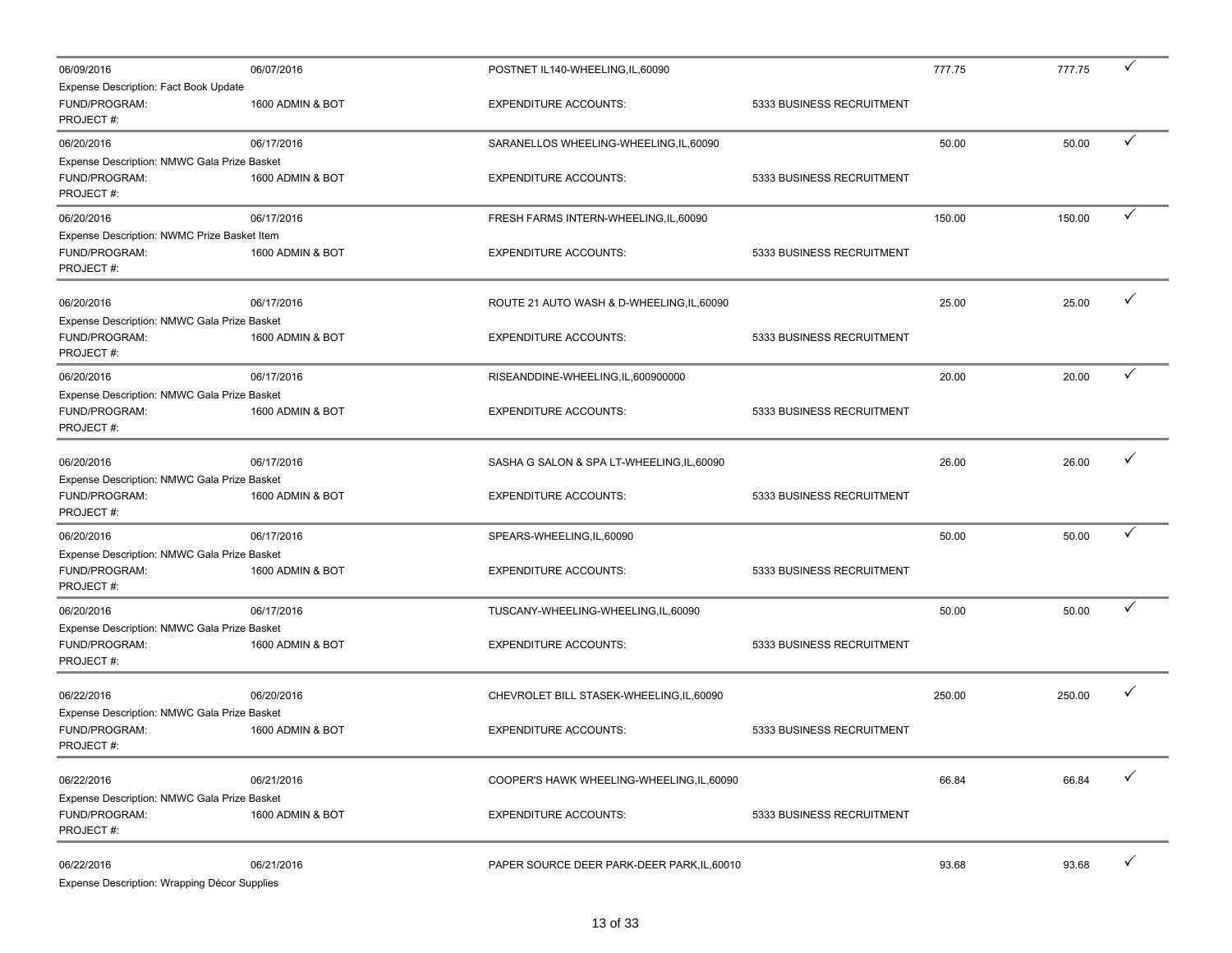| FUND/PROGRAM:<br>PROJECT#:                                                       | 1600 ADMIN & BOT | <b>EXPENDITURE ACCOUNTS:</b>                  | 5318 OFFICE SUPPLIES           |          |   |
|----------------------------------------------------------------------------------|------------------|-----------------------------------------------|--------------------------------|----------|---|
| 06/23/2016                                                                       | 06/22/2016       | WM SUPERCENTER #1735-WHEELING,IL,60090        | 37.87                          | 37.87    | ✓ |
| Expense Description: Prize Décor Supplies<br>FUND/PROGRAM:<br>PROJECT#:          | 1600 ADMIN & BOT | <b>EXPENDITURE ACCOUNTS:</b>                  | 5318 OFFICE SUPPLIES           |          |   |
| 06/24/2016                                                                       | 06/24/2016       | HTL HIGHTAIL-669-222-8281, CA, 95008          | 15.99                          | 15.99    | ✓ |
| Expense Description: File Share Svc<br>FUND/PROGRAM:<br>PROJECT#:                | 1600 ADMIN & BOT | <b>EXPENDITURE ACCOUNTS:</b>                  | 5302 BOOKS & SUBSCRIPTIONS     |          |   |
| 06/27/2016                                                                       | 06/23/2016       | BISNOW-202-2930370,DC,20001                   | 69.00                          | 69.00    | ✓ |
| Expense Description: Suburbs Seminar 8/23<br>FUND/PROGRAM:<br>PROJECT#:          | 1600 ADMIN & BOT | <b>EXPENDITURE ACCOUNTS:</b>                  | 5105 LOCAL TRAINING & MEETINGS |          |   |
| 06/27/2016                                                                       | 06/24/2016       | COOKIES BY JOEY-WHEELING, IL, 60090           | 54.62                          | 54.62    | ✓ |
| Expense Description: NMWC Gala Prize Basket<br>FUND/PROGRAM:<br>PROJECT#:        | 1600 ADMIN & BOT | <b>EXPENDITURE ACCOUNTS:</b>                  | 5333 BUSINESS RECRUITMENT      |          |   |
| 06/30/2016                                                                       | 06/29/2016       | WHEELING PROSPECT HEIG-847-5410170, IL, 60090 | 10.00                          | 10.00    | ✓ |
| Expense Description: WPH Camber Seminar<br>FUND/PROGRAM:<br>PROJECT#:            | 1600 ADMIN & BOT | <b>EXPENDITURE ACCOUNTS:</b>                  | 5105 LOCAL TRAINING & MEETINGS |          |   |
| 07/01/2016                                                                       | 06/30/2016       | PAYPAL MOTOBLOT MOTOB-4029357733, CA, 95131   | 515.00                         | 515.00   | ✓ |
| Expense Description: Graphic Design Mktg Mtrls<br>FUND/PROGRAM:<br>PROJECT#:     | 1600 ADMIN & BOT | <b>EXPENDITURE ACCOUNTS:</b>                  | 5333 BUSINESS RECRUITMENT      |          |   |
| 07/01/2016                                                                       | 07/01/2016       | COSTAR GROUP INC-08884141243, DC, 20005       | 575.05                         | 575.05   | ✓ |
| Expense Description: Cmml RE Listngs Svc<br>FUND/PROGRAM:<br>PROJECT#:           | 1600 ADMIN & BOT | <b>EXPENDITURE ACCOUNTS:</b>                  | 5302 BOOKS & SUBSCRIPTIONS     |          |   |
| 07/04/2016                                                                       | 06/29/2016       | WAL-MART #1735-WHEELING, IL, 60090            | (5.87)                         | (5.87)   | ✓ |
| <b>Expense Description: Refund-Unused Supplies</b><br>FUND/PROGRAM:<br>PROJECT#: | 1600 ADMIN & BOT | <b>EXPENDITURE ACCOUNTS:</b>                  | 5318 OFFICE SUPPLIES           |          |   |
| 07/04/2016                                                                       | 07/01/2016       | PAYPAL BLACKARTSMC-4029357733,CA,95131        | 515.00                         | 515.00   | ✓ |
| Expense Description: Graphic Design Instlmnt<br>FUND/PROGRAM:<br>PROJECT#:       | 1600 ADMIN & BOT | <b>EXPENDITURE ACCOUNTS:</b>                  | 5333 BUSINESS RECRUITMENT      |          |   |
| 07/04/2016                                                                       | 07/01/2016       | PAYPAL MOTOBLOT MOTOB-4029357733,CA,95131     | (515.00)                       | (515.00) |   |
| Expense Description: Reimb payment<br>FUND/PROGRAM:<br>PROJECT#:                 | 1600 ADMIN & BOT | <b>EXPENDITURE ACCOUNTS:</b>                  | 5333 BUSINESS RECRUITMENT      |          |   |
|                                                                                  |                  | <b>Card Subtotal</b>                          |                                | 2,830.93 |   |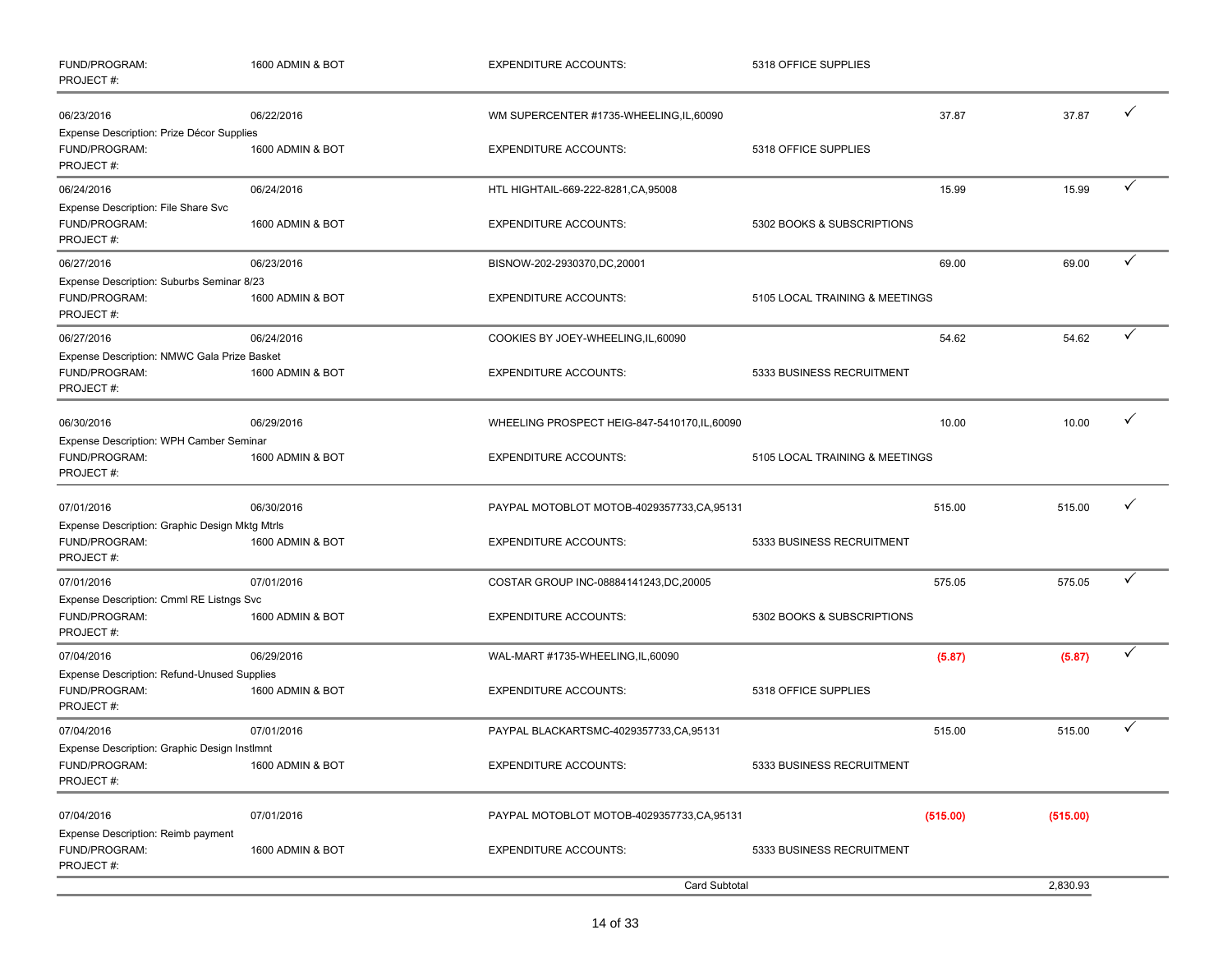## ILEEN BRYER

Card Transactions

| Posting<br>Date                                | Transaction<br>Date    | Description                                    | Receipt<br>Amount      |       | Expense<br>Amount | Reviewed |
|------------------------------------------------|------------------------|------------------------------------------------|------------------------|-------|-------------------|----------|
|                                                |                        | SOUTHERN BELLE BRASS I-901-7749800, TN, 38122- |                        |       |                   |          |
| 06/07/2016                                     | 06/06/2016             | 3628                                           |                        | 20.45 |                   | 20.45    |
| Expense Description: Range Side Brackets       |                        |                                                |                        |       |                   |          |
| FUND/PROGRAM:                                  | 2100 POLICE DEPARTMENT | <b>EXPENDITURE ACCOUNTS:</b>                   | 5316 RANGE SUPPLIES    |       |                   |          |
| PROJECT#:                                      |                        |                                                |                        |       |                   |          |
|                                                |                        | PEARL CLEANERS & TAILO-BUFFALO                 |                        |       |                   |          |
| 07/04/2016                                     | 06/30/2016             | GROVE.IL.60089                                 |                        | 63.00 |                   | 63.00    |
| Expense Description: Clean ColorGuard Uniforms |                        |                                                |                        |       |                   |          |
| FUND/PROGRAM:                                  | 2100 POLICE DEPARTMENT | <b>EXPENDITURE ACCOUNTS:</b>                   | 5106 UNIFORM ALLOWANCE |       |                   |          |
| PROJECT#:                                      |                        |                                                |                        |       |                   |          |
|                                                |                        | <b>Card Subtotal</b>                           |                        |       |                   | 83.45    |

### ISAAC SANTOS

Card Transactions

| Posting                                     | <b>Transaction</b>  |                                        | Receipt                     | Expense          | Reviewed |
|---------------------------------------------|---------------------|----------------------------------------|-----------------------------|------------------|----------|
| Date                                        | Date                | <b>Description</b>                     | Amount                      | Amount           |          |
|                                             |                     | THE HOME DEPOT 1913-MT                 |                             |                  |          |
| 06/13/2016                                  | 06/09/2016          | PROSPECT, IL, 600560000                |                             | 114.26<br>114.26 |          |
| Expense Description: Dump Truck Side Boards |                     |                                        |                             |                  |          |
| FUND/PROGRAM:                               | 4100 WATER DIVISION | <b>EXPENDITURE ACCOUNTS:</b>           | 5310 VEHICLE MAINTENANCE    |                  |          |
| PROJECT#:                                   |                     |                                        |                             |                  |          |
| 06/17/2016                                  | 06/16/2016          | FASTENAL COMPANY01-WHEELING, IL, 60090 |                             | 29.50<br>29.50   |          |
| Expense Description: Bolts for Maint.       |                     |                                        |                             |                  |          |
| FUND/PROGRAM:                               | 4100 WATER DIVISION | <b>EXPENDITURE ACCOUNTS:</b>           | 5344 WATER MAIN MAINTENANCE |                  |          |
| PROJECT#:                                   |                     |                                        |                             |                  |          |
| 06/17/2016                                  | 06/16/2016          | FASTENAL COMPANY01-WHEELING, IL, 60090 |                             | 106.90<br>106.90 |          |
| Expense Description: Bolts for Maint.       |                     |                                        |                             |                  |          |
| FUND/PROGRAM:                               | 4100 WATER DIVISION | <b>EXPENDITURE ACCOUNTS:</b>           | 5344 WATER MAIN MAINTENANCE |                  |          |
| PROJECT#:                                   |                     |                                        |                             |                  |          |
|                                             |                     | <b>Card Subtotal</b>                   |                             | 250.66           |          |

## JEFF WOLFGRAM

| Posting<br>Date                              | Transaction<br>Date | Description                               | Receipt<br>Amount           | Expense<br><b>Amount</b> |       | Reviewed |
|----------------------------------------------|---------------------|-------------------------------------------|-----------------------------|--------------------------|-------|----------|
| 06/24/2016                                   | 06/23/2016          | MICHAEL WAGNER & SONS-WHEELING, IL, 60090 |                             | 47.10                    | 47.10 |          |
| Expense Description: Sewer Grate Drain Clean |                     |                                           |                             |                          |       |          |
| <b>FUND/PROGRAM:</b>                         | 4200 SEWER DIVISION | <b>EXPENDITURE ACCOUNTS:</b>              | 5342 SEWER LINE MAINTENANCE |                          |       |          |
| PROJECT#:                                    |                     |                                           |                             |                          |       |          |
|                                              |                     | <b>Card Subtotal</b>                      |                             |                          | 47.10 |          |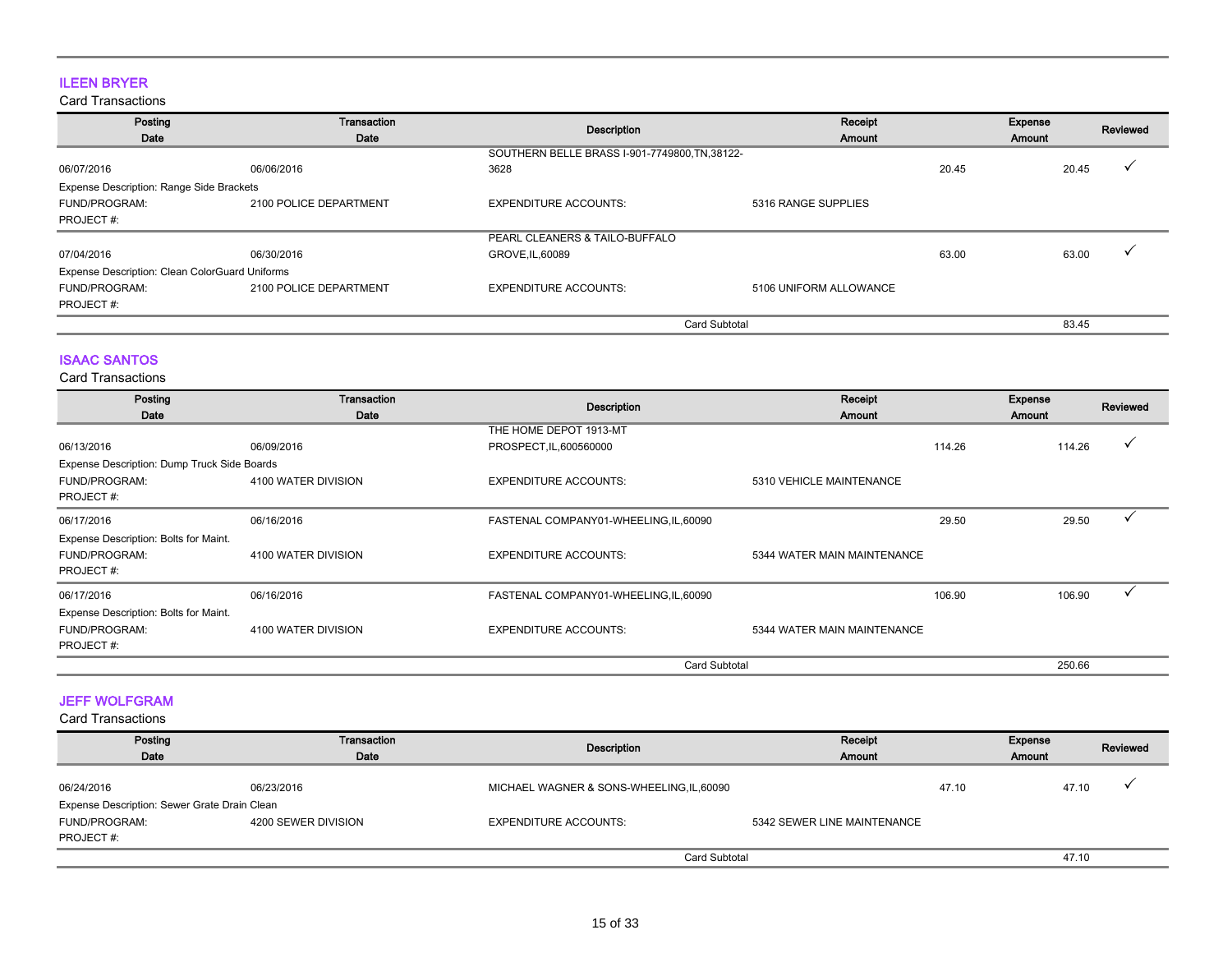## JOHN MELANIPHY III

Card Transactions

| Posting<br>Date                               | Transaction<br>Date | <b>Description</b>                            | Receipt<br>Amount           | Expense<br>Amount | Reviewed |
|-----------------------------------------------|---------------------|-----------------------------------------------|-----------------------------|-------------------|----------|
|                                               |                     |                                               |                             |                   |          |
| 06/13/2016                                    | 06/10/2016          | WHEELING PROSPECT HEIG-847-5410170, IL, 60090 | 30.00                       | 30.00             |          |
| Expense Description: Chamber Luncheon         |                     |                                               |                             |                   |          |
| FUND/PROGRAM:                                 | 1600 ADMIN & BOT    | <b>EXPENDITURE ACCOUNTS:</b>                  | 5205 CONFERENCES & MEETINGS |                   |          |
| PROJECT#:                                     |                     |                                               |                             |                   |          |
| 06/14/2016                                    | 06/13/2016          | WHEELING PROSPECT HEIG-847-5410170, IL, 60090 | 10.00                       | 10.00             |          |
| Expense Description: Chamber Networking Event |                     |                                               |                             |                   |          |
| FUND/PROGRAM:                                 | 1600 ADMIN & BOT    | <b>EXPENDITURE ACCOUNTS:</b>                  | 5205 CONFERENCES & MEETINGS |                   |          |
| PROJECT #:                                    |                     |                                               |                             |                   |          |
| 06/15/2016                                    | 06/14/2016          | ICSC-NEW YORK, NY, 10020                      | 90.00                       | 90.00             | ✓        |
| Expense Description: ICSC Conference          |                     |                                               |                             |                   |          |
| FUND/PROGRAM:                                 | 1600 ADMIN & BOT    | <b>EXPENDITURE ACCOUNTS:</b>                  | 5205 CONFERENCES & MEETINGS |                   |          |
| PROJECT#:                                     |                     |                                               |                             |                   |          |
| 06/15/2016                                    | 06/14/2016          | WHEELING PROSPECT HEIG-847-5410170, IL, 60090 | 160.00                      | 160.00            |          |
| Expense Description: Chamber Golf Outing      |                     |                                               |                             |                   |          |
| FUND/PROGRAM:                                 | 1600 ADMIN & BOT    | <b>EXPENDITURE ACCOUNTS:</b>                  | 5205 CONFERENCES & MEETINGS |                   |          |
| PROJECT#:                                     |                     |                                               |                             |                   |          |
| 06/20/2016                                    | 06/15/2016          | LPC 750 N RUSH ST-CHICAGO, IL, 60611          | 35.00                       | 35.00             | ✓        |
| Expense Description: Lambda Alpha - Parking   |                     |                                               |                             |                   |          |
| FUND/PROGRAM:                                 | 1600 ADMIN & BOT    | <b>EXPENDITURE ACCOUNTS:</b>                  | 5205 CONFERENCES & MEETINGS |                   |          |
| PROJECT#:                                     |                     |                                               |                             |                   |          |
| 06/22/2016                                    | 06/21/2016          | WHEELING PROSPECT HEIG-847-5410170, IL, 60090 | (160.00)                    | (160.00)          |          |
| Expense Description: Golf Outing Refund       |                     |                                               |                             |                   |          |
| FUND/PROGRAM:                                 | 1600 ADMIN & BOT    | <b>EXPENDITURE ACCOUNTS:</b>                  | 5205 CONFERENCES & MEETINGS |                   |          |
| PROJECT#:                                     |                     |                                               |                             |                   |          |
|                                               |                     | <b>Card Subtotal</b>                          |                             | 165.00            |          |

## JOHNNY PEREZ

| Posting<br>Date                           | Transaction<br>Date    | Description                           | Receipt<br><b>Amount</b>      | Expense<br>Amount | Reviewed |
|-------------------------------------------|------------------------|---------------------------------------|-------------------------------|-------------------|----------|
|                                           |                        | ZIMMERMANNS ACE HARDWA-BUFFALO        |                               |                   |          |
| 06/07/2016                                | 06/06/2016             | GROVE, IL, 60089                      | 15.47                         | 15.47             |          |
| Expense Description: Receptacle & Cover   |                        |                                       |                               |                   |          |
| FUND/PROGRAM:                             | 1220 BUILDING SERVICES | <b>EXPENDITURE ACCOUNTS:</b>          | 5311 BLDG/GROUNDS MAINTENANCE |                   |          |
| PROJECT#:                                 |                        |                                       |                               |                   |          |
| 06/08/2016                                | 06/07/2016             | ZORO TOOLS INC-855-2899676, IL, 60089 | 41.39                         | 41.39             |          |
| <b>Expense Description: Anchor Screws</b> |                        |                                       |                               |                   |          |
| FUND/PROGRAM:                             | 1220 BUILDING SERVICES | <b>EXPENDITURE ACCOUNTS:</b>          | 5317 MISC OPERATING SUPPLIES  |                   |          |
| PROJECT#:                                 |                        |                                       |                               |                   |          |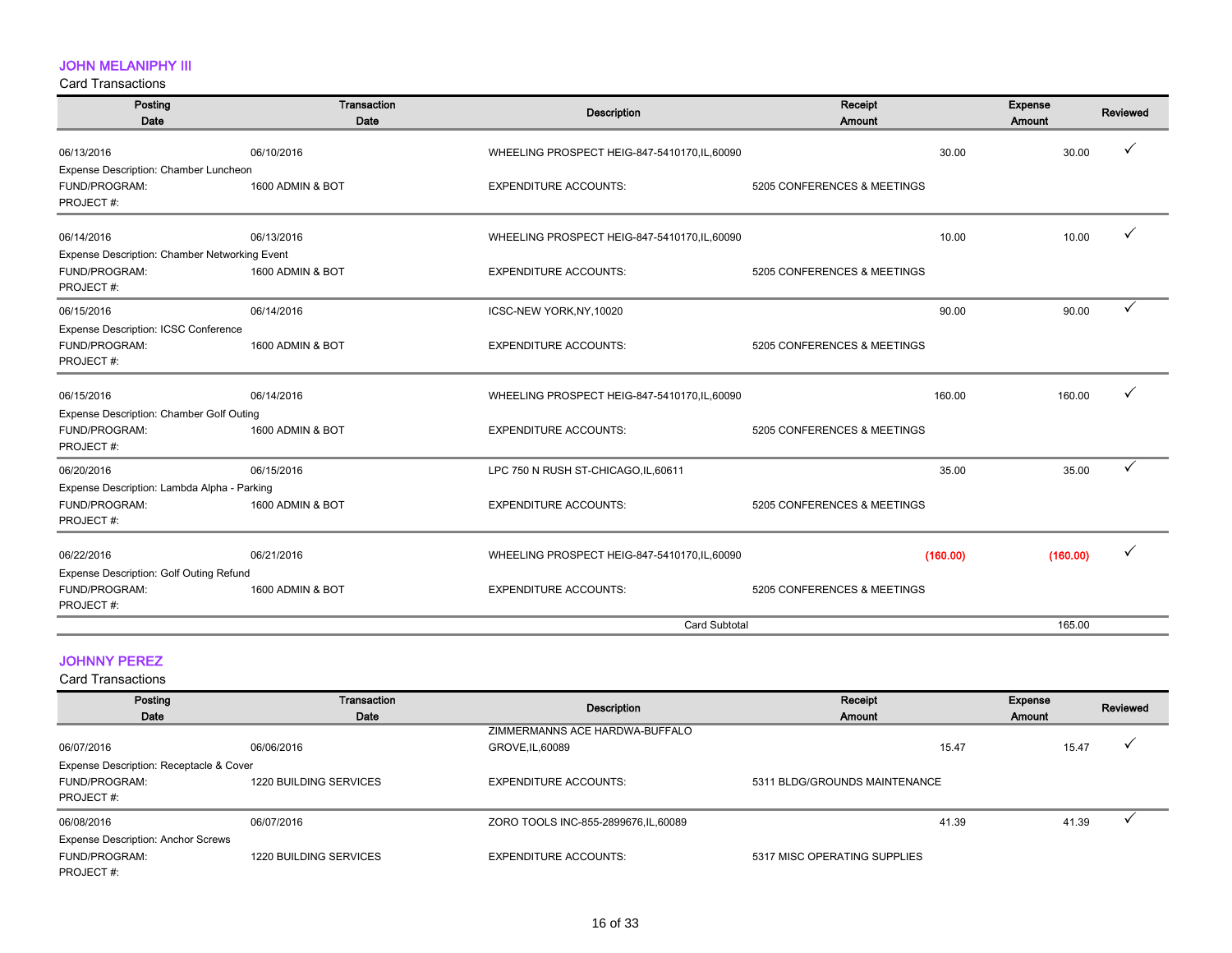| 06/08/2016                                                                       | 06/07/2016                    | HENRICHSENS FIRE AND S-WHEELING, IL, 60090 | 2,714.10                      | 1,129.10 | $\checkmark$ |
|----------------------------------------------------------------------------------|-------------------------------|--------------------------------------------|-------------------------------|----------|--------------|
| Expense Description: Fire Extinguisher Test<br>FUND/PROGRAM:<br>PROJECT#:        | 2200 FIRE DEPARTMENT          | <b>EXPENDITURE ACCOUNTS:</b>               | 5211 EXTINGUISHER SERVICE     |          |              |
| 06/08/2016<br><b>Expense Description: Fire Extinguisher Test</b>                 | 06/07/2016                    | HENRICHSENS FIRE AND S-WHEELING, IL, 60090 | 2,714.10                      | 151.00   | $\checkmark$ |
| FUND/PROGRAM:<br>PROJECT#:                                                       | 4100 WATER DIVISION           | <b>EXPENDITURE ACCOUNTS:</b>               | 5243 PUMPHOUSE MAINTENANCE    |          |              |
| 06/08/2016                                                                       | 06/07/2016                    | HENRICHSENS FIRE AND S-WHEELING, IL, 60090 | 2,714.10                      | 100.80   | $\checkmark$ |
| Expense Description: Fire Extinguisher Test<br>FUND/PROGRAM:<br>PROJECT#:        | 4100 WATER DIVISION           | <b>EXPENDITURE ACCOUNTS:</b>               | 5310 VEHICLE MAINTENANCE      |          |              |
| 06/08/2016                                                                       | 06/07/2016                    | HENRICHSENS FIRE AND S-WHEELING, IL, 60090 | 2,714.10                      | 43.70    | $\checkmark$ |
| Expense Description: Fire Extinguisher Test<br>FUND/PROGRAM:<br>PROJECT#:        | 1320 SENIOR CITIZENS SERVICES | <b>EXPENDITURE ACCOUNTS:</b>               | 5311 BLDG/GROUNDS MAINTENANCE |          |              |
| 06/08/2016                                                                       | 06/07/2016                    | HENRICHSENS FIRE AND S-WHEELING, IL, 60090 | 2,714.10                      | 276.65   | $\checkmark$ |
| Expense Description: Fire Extinguisher Test<br>FUND/PROGRAM:<br>PROJECT#:        | 1220 BUILDING SERVICES        | <b>EXPENDITURE ACCOUNTS:</b>               | 5310 VEHICLE MAINTENANCE      |          |              |
| 06/08/2016                                                                       | 06/07/2016                    | HENRICHSENS FIRE AND S-WHEELING, IL, 60090 | 2,714.10                      | 61.00    | $\checkmark$ |
| <b>Expense Description: Fire Extinguisher Test</b><br>FUND/PROGRAM:<br>PROJECT#: | 1420 STREETS DIVISION         | <b>EXPENDITURE ACCOUNTS:</b>               | 5310 VEHICLE MAINTENANCE      |          |              |
| 06/08/2016                                                                       | 06/07/2016                    | HENRICHSENS FIRE AND S-WHEELING, IL, 60090 | 2,714.10                      | 791.75   | $\checkmark$ |
| Expense Description: Fire Extinguisher Test<br>FUND/PROGRAM:<br>PROJECT#:        | 1220 BUILDING SERVICES        | <b>EXPENDITURE ACCOUNTS:</b>               | 5220 MAINT OFF/SPEC EQUIPMENT |          |              |
| 06/08/2016                                                                       | 06/07/2016                    | HENRICHSENS FIRE AND S-WHEELING, IL, 60090 | 2,714.10                      | 117.00   | ✓            |
| Expense Description: Fire Extinguisher Test<br>FUND/PROGRAM:<br>PROJECT#:        | 2100 POLICE DEPARTMENT        | <b>EXPENDITURE ACCOUNTS:</b>               | 5310 VEHICLE MAINTENANCE      |          |              |
| 06/08/2016                                                                       | 06/07/2016                    | HENRICHSENS FIRE AND S-WHEELING, IL, 60090 | 2,714.10                      | 43.10    |              |
| Expense Description: Fire Extinguisher Test<br>FUND/PROGRAM:<br>PROJECT#:        | 1400 CIP ENGINEERING          | <b>EXPENDITURE ACCOUNTS:</b>               | 5310 VEHICLE MAINTENANCE      |          |              |
| 06/10/2016                                                                       | 06/10/2016                    | AMAZON.COM-AMZN.COM/BILL, WA, 98109        | 95.02                         | 95.02    | $\checkmark$ |
| Expense Description: Conveyer Belt Grease<br>FUND/PROGRAM:<br>PROJECT#:          | 1420 STREETS DIVISION         | <b>EXPENDITURE ACCOUNTS:</b>               | 5311 BLDG/GROUNDS MAINTENANCE |          |              |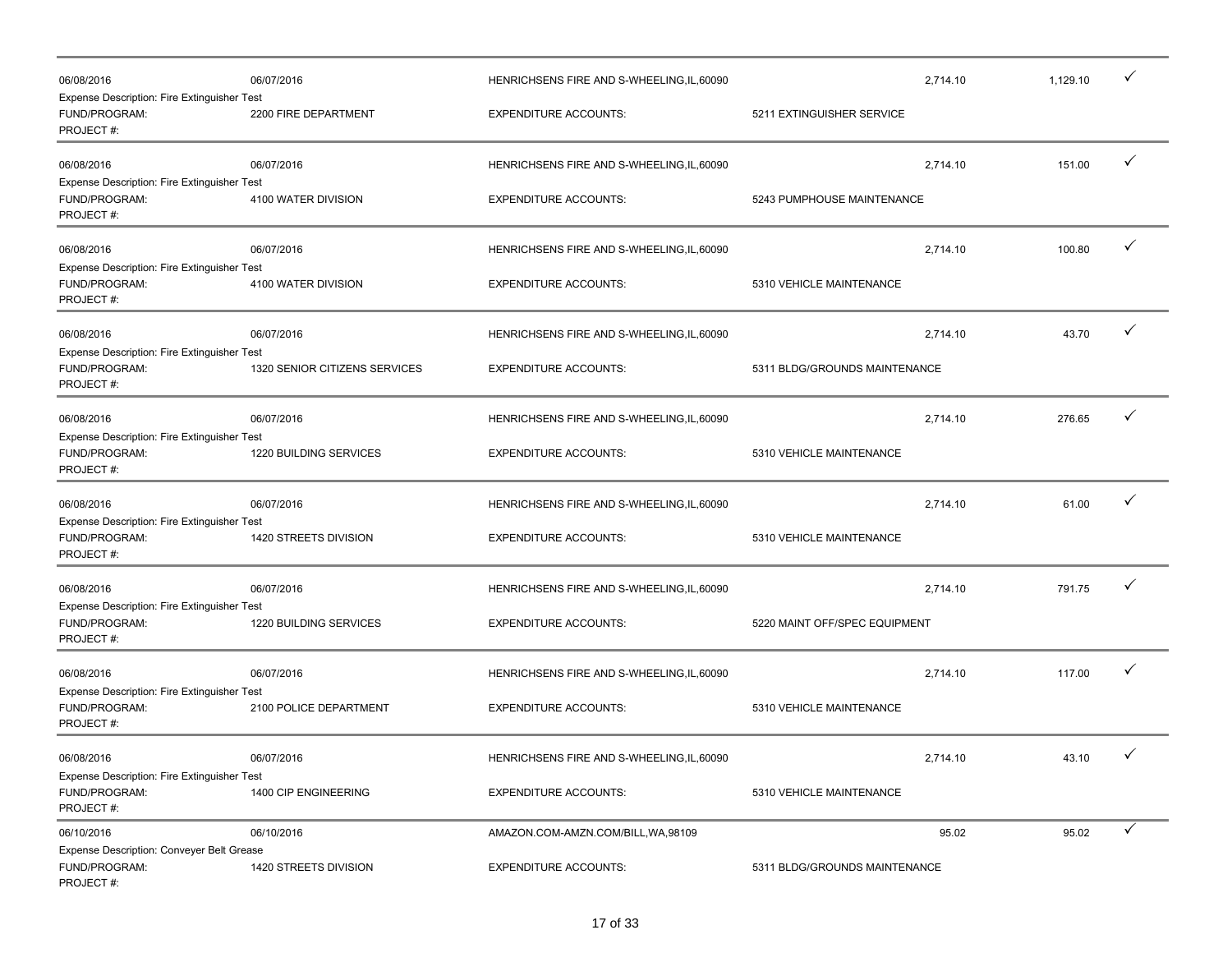| 06/13/2016                                                                   | 06/11/2016                    | JET.COM-855-538-4323,NJ,07042                     | 156.22                        | 156.22   | ✓ |
|------------------------------------------------------------------------------|-------------------------------|---------------------------------------------------|-------------------------------|----------|---|
| <b>Expense Description: Smoking Receptacle</b><br>FUND/PROGRAM:<br>PROJECT#: | 1220 BUILDING SERVICES        | <b>EXPENDITURE ACCOUNTS:</b>                      | 5311 BLDG/GROUNDS MAINTENANCE |          |   |
| 06/13/2016<br><b>Expense Description: Voltage Tester</b>                     | 06/11/2016                    | AMAZON MKTPLACE PMTS-<br>AMZN.COM/BILL, WA, 98109 | 36.96                         | 36.96    | ✓ |
| FUND/PROGRAM:<br>PROJECT#:                                                   | 1220 BUILDING SERVICES        | <b>EXPENDITURE ACCOUNTS:</b>                      | 5315 SMALL TOOLS & EQUIPMENT  |          |   |
| 06/14/2016                                                                   | 06/13/2016                    | AMAZON.COM-AMZN.COM/BILL, WA, 98109               | 38.08                         | 38.08    | ✓ |
| Expense Description: Sump Pump Float Switch<br>FUND/PROGRAM:<br>PROJECT#:    | 1220 BUILDING SERVICES        | <b>EXPENDITURE ACCOUNTS:</b>                      | 5311 BLDG/GROUNDS MAINTENANCE |          |   |
| 06/23/2016                                                                   | 06/22/2016                    | WW GRAINGER-877-2022594, PA, 15201-1416           | 18.48                         | 18.48    | ✓ |
| <b>Expense Description: V-Belts</b><br>FUND/PROGRAM:<br>PROJECT#:            | 1220 BUILDING SERVICES        | <b>EXPENDITURE ACCOUNTS:</b>                      | 5311 BLDG/GROUNDS MAINTENANCE |          |   |
| 06/27/2016                                                                   | 06/24/2016                    | FAST ACC SECURITY-3054379757, FL, 33166           | 143.60                        | 143.60   | ✓ |
| Expense Description: Garage Door Receiver<br>FUND/PROGRAM:<br>PROJECT#:      | 2200 FIRE DEPARTMENT          | <b>EXPENDITURE ACCOUNTS:</b>                      | 5311 BLDG/GROUNDS MAINTENANCE |          |   |
| 06/30/2016<br>Expense Description: LED String Lights                         | 06/29/2016                    | NOR NORTHERN TOOL-800-222-5381, MN, 55337         | 74.99                         | 74.99    | ✓ |
| FUND/PROGRAM:<br>PROJECT#:                                                   | 1220 BUILDING SERVICES        | <b>EXPENDITURE ACCOUNTS:</b>                      | 5311 BLDG/GROUNDS MAINTENANCE |          |   |
| 07/01/2016                                                                   | 06/30/2016                    | WW GRAINGER-877-2022594, PA, 15201-1416           | 26.06                         | 26.06    | ✓ |
| Expense Description: Door Handle<br>FUND/PROGRAM:<br>PROJECT#:               | 1320 SENIOR CITIZENS SERVICES | <b>EXPENDITURE ACCOUNTS:</b>                      | 5311 BLDG/GROUNDS MAINTENANCE |          |   |
| 07/01/2016                                                                   | 06/30/2016                    | WW GRAINGER-877-2022594, PA, 15201-1416           | 17.52                         | 17.52    | ✓ |
| <b>Expense Description: Light Bulbs</b><br>FUND/PROGRAM:<br>PROJECT#:        | 4100 WATER DIVISION           | <b>EXPENDITURE ACCOUNTS:</b>                      | 5243 PUMPHOUSE MAINTENANCE    |          |   |
| 07/04/2016                                                                   | 07/01/2016                    | ZORO TOOLS INC-855-2899676, IL, 60089             | 84.89                         | 84.89    |   |
| <b>Expense Description: Thermostat</b><br>FUND/PROGRAM:<br>PROJECT#:         | 1220 BUILDING SERVICES        | <b>EXPENDITURE ACCOUNTS:</b>                      | 5311 BLDG/GROUNDS MAINTENANCE |          |   |
|                                                                              |                               | <b>Card Subtotal</b>                              |                               | 3,462.78 |   |

## JON SFONDILIS

| Posting<br>Date | Transaction<br>Date | Description                              | Receipt<br>Amount |        | <b>Expense</b><br><b>Amount</b> | Reviewed |
|-----------------|---------------------|------------------------------------------|-------------------|--------|---------------------------------|----------|
| 06/09/2016      | 06/08/2016          | COOPER'S HAWK WHEELING-WHEELING.IL.60090 |                   | 101.28 | 101.28                          |          |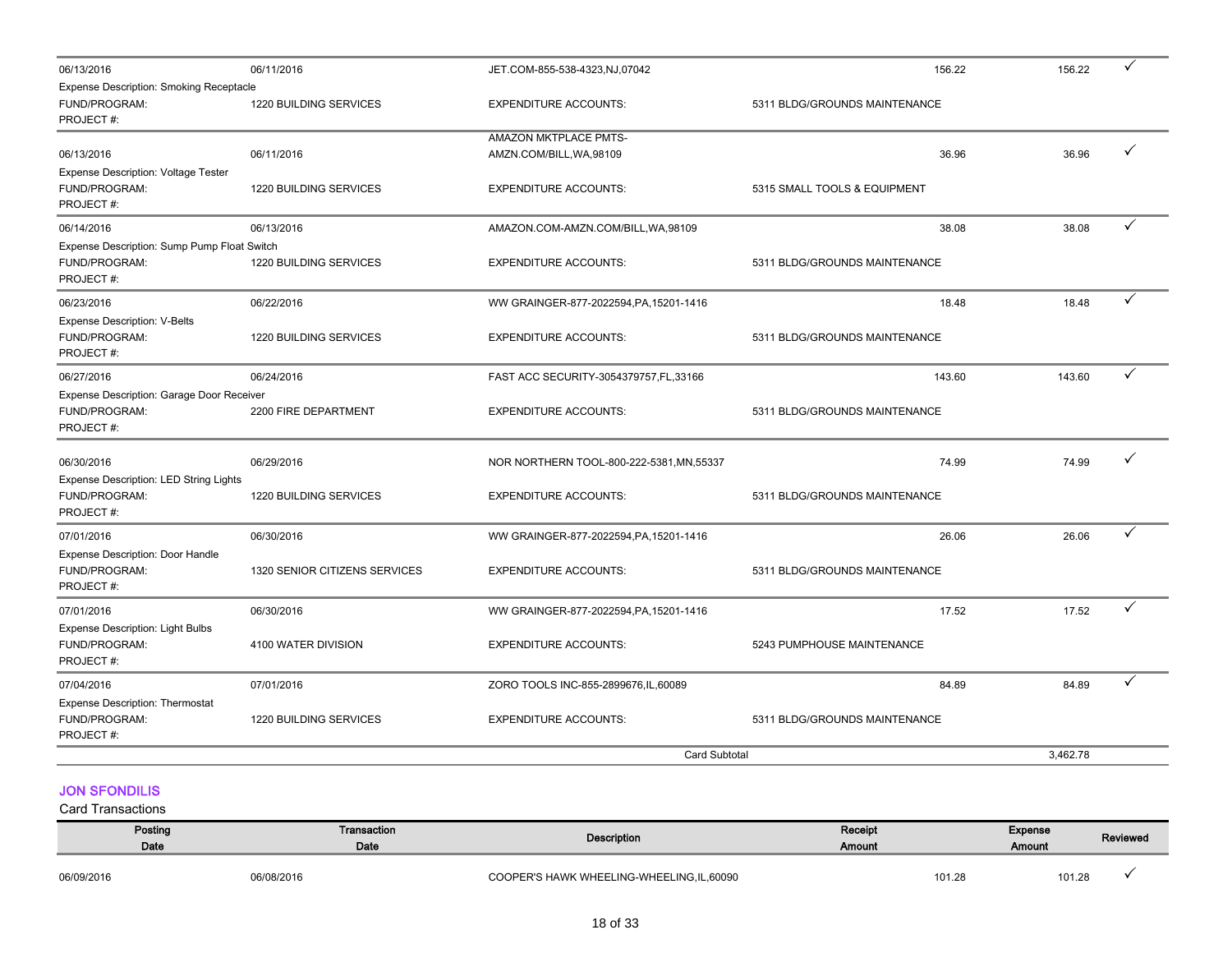| <b>FUND/PROGRAM:</b><br>PROJECT#:<br>07/04/2016<br>Expense Description: Rock n Run Sponsor Awards | 1140 SPECIAL EVENTS<br>2016-023<br>07/01/2016 | <b>EXPENDITURE ACCOUNTS:</b><br>EDCO AWARDS-9545870137.FL.33021 | 5297 PROGRAMS/ACTIVITIES       | 325.06   | 325.06   |  |
|---------------------------------------------------------------------------------------------------|-----------------------------------------------|-----------------------------------------------------------------|--------------------------------|----------|----------|--|
|                                                                                                   |                                               |                                                                 |                                |          |          |  |
|                                                                                                   |                                               |                                                                 |                                |          |          |  |
|                                                                                                   |                                               |                                                                 |                                |          |          |  |
|                                                                                                   |                                               |                                                                 |                                |          |          |  |
| Expense Description: Rock n Run Banners                                                           |                                               |                                                                 |                                |          |          |  |
| 06/22/2016                                                                                        | 06/20/2016                                    | POSTNET IL140-WHEELING, IL, 60090                               |                                | 1.912.06 | 1,912.06 |  |
| PROJECT#:                                                                                         |                                               |                                                                 |                                |          |          |  |
| FUND/PROGRAM:                                                                                     | 1600 ADMIN & BOT                              | <b>EXPENDITURE ACCOUNTS:</b>                                    | 5105 LOCAL TRAINING & MEETINGS |          |          |  |

## JOSHUA BERMAN

| Posting<br>Date                                                          | Transaction<br>Date | <b>Description</b>                            | Receipt<br><b>Amount</b>    |        | Expense<br>Amount | Reviewed     |
|--------------------------------------------------------------------------|---------------------|-----------------------------------------------|-----------------------------|--------|-------------------|--------------|
| 06/08/2016<br>Expense Description: Grass Seed                            | 06/07/2016          | ARTHUR CLESEN - MA-LINCOLNSHIRE, IL, 60069    |                             | 99.00  | 99.00             |              |
| FUND/PROGRAM:<br>PROJECT#:                                               | 4100 WATER DIVISION | <b>EXPENDITURE ACCOUNTS:</b>                  | 5344 WATER MAIN MAINTENANCE |        |                   |              |
| 06/15/2016                                                               | 06/14/2016          | WW GRAINGER-877-2022594, PA, 15201-1416       |                             | 35.00  | 35.00             | $\checkmark$ |
| <b>Expense Description: Light Bulbs</b><br>FUND/PROGRAM:<br>PROJECT#:    | 4200 SEWER DIVISION | <b>EXPENDITURE ACCOUNTS:</b>                  | 5340 LIFT STATIONS          |        |                   |              |
| 06/20/2016                                                               | 06/17/2016          | STEINER ELEC ELK GROVE-08472280400, IL, 60007 |                             | 922.16 | 922.16            |              |
| Expense Description: Solenoid Valve<br>FUND/PROGRAM:<br>PROJECT#:        | 4100 WATER DIVISION | <b>EXPENDITURE ACCOUNTS:</b>                  | 5237 TELEMETRY EQUIP MAINT  |        |                   |              |
|                                                                          |                     | BANNER PLUMBING SUPPLY-BUFFALO                |                             |        |                   |              |
| 06/24/2016                                                               | 06/23/2016          | GROVE, IL, 60089                              |                             | 18.38  | 18.38             |              |
| <b>Expense Description: Brass Fittings</b><br>FUND/PROGRAM:<br>PROJECT#: | 4100 WATER DIVISION | <b>EXPENDITURE ACCOUNTS:</b>                  | 5344 WATER MAIN MAINTENANCE |        |                   |              |
|                                                                          |                     | ZIMMERMANNS ACE HARDWA-BUFFALO                |                             |        |                   |              |
| 06/30/2016                                                               | 06/29/2016          | GROVE, IL, 60089                              |                             | 5.25   | 5.25              | $\checkmark$ |
| Expense Description: Hose & Clamp<br>FUND/PROGRAM:<br>PROJECT#:          | 4100 WATER DIVISION | <b>EXPENDITURE ACCOUNTS:</b>                  | 5243 PUMPHOUSE MAINTENANCE  |        |                   |              |
|                                                                          |                     | NORTHWEST ELECTRICAL S-MT                     |                             |        |                   |              |
| 07/04/2016                                                               | 07/01/2016          | PROSPECT, IL, 60056                           |                             | 15.22  | 15.22             |              |
| Expense Description: Ground Rod<br>FUND/PROGRAM:<br>PROJECT#:            | 4200 SEWER DIVISION | <b>EXPENDITURE ACCOUNTS:</b>                  | 5340 LIFT STATIONS          |        |                   |              |
|                                                                          |                     | <b>Card Subtotal</b>                          |                             |        | 1,095.01          |              |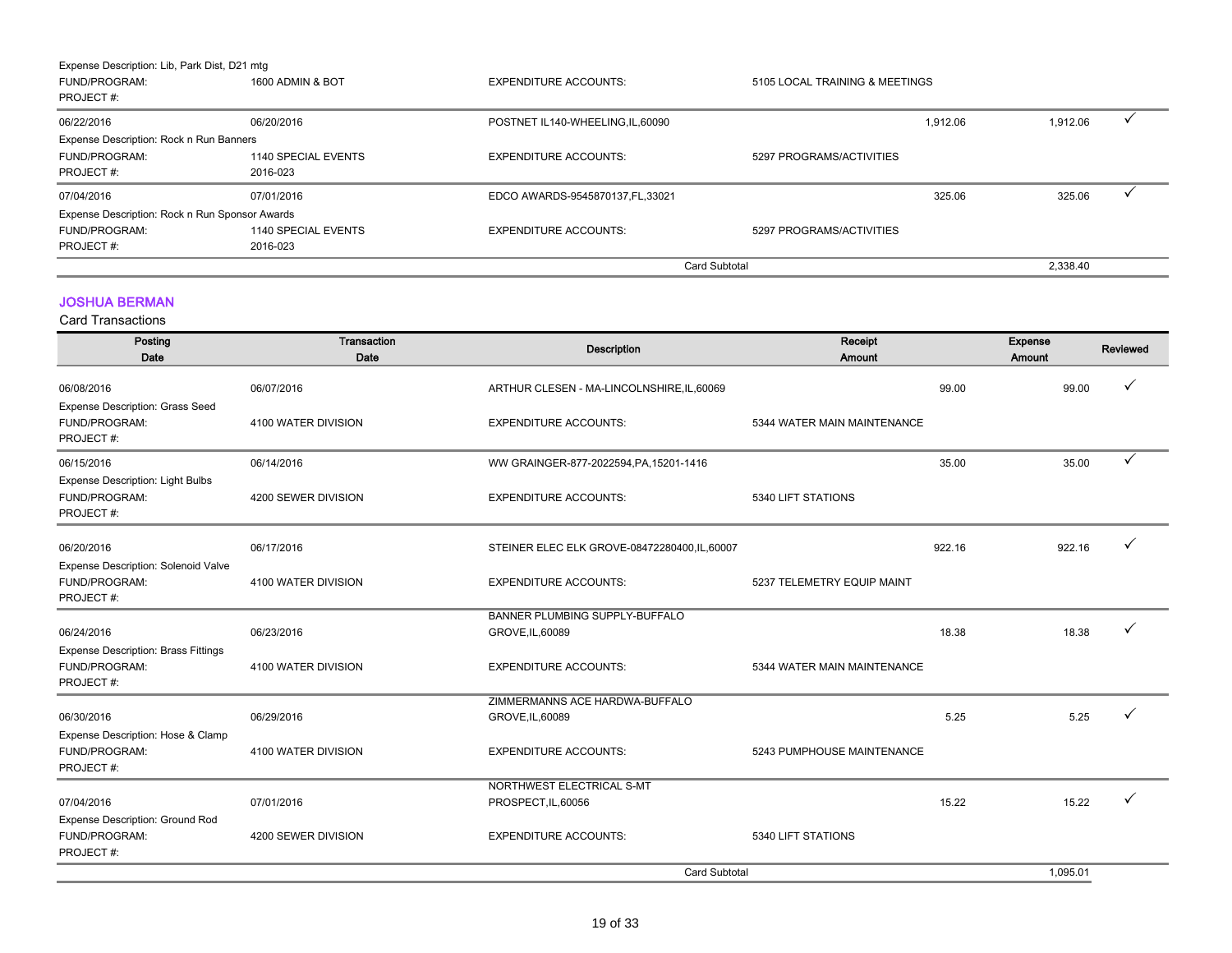## LANA RUDNIK

Card Transactions

| Posting<br>Date                                | Transaction<br>Date  | <b>Description</b>                      | Receipt<br>Amount            |        | Expense<br>Amount | Reviewed |
|------------------------------------------------|----------------------|-----------------------------------------|------------------------------|--------|-------------------|----------|
| 06/15/2016                                     | 06/14/2016           | QUILL CORPORATION-COLUMBIA, SC, 29223   |                              | 139.99 | 139.99            |          |
| <b>Expense Description: Shredder</b>           |                      |                                         |                              |        |                   |          |
| <b>FUND/PROGRAM:</b><br>PROJECT#:              | 1400 CIP ENGINEERING | <b>EXPENDITURE ACCOUNTS:</b>            | 5317 MISC OPERATING SUPPLIES |        |                   |          |
| 06/20/2016                                     | 06/19/2016           | AMAZON.COM-AMZN.COM/BILL, WA, 98109     |                              | 6.31   | 6.31              | ✓        |
| <b>Expense Description: Shredder Lubricate</b> |                      |                                         |                              |        |                   |          |
| <b>FUND/PROGRAM:</b>                           | 1400 CIP ENGINEERING | <b>EXPENDITURE ACCOUNTS:</b>            | 5317 MISC OPERATING SUPPLIES |        |                   |          |
| PROJECT#:                                      |                      |                                         |                              |        |                   |          |
| 06/22/2016                                     | 06/22/2016           | AMAZON.COM-AMZN.COM/BILL, WA, 98109     |                              | 35.12  | 35.12             | ✓        |
| <b>Expense Description: Engineering Ruler</b>  |                      |                                         |                              |        |                   |          |
| <b>FUND/PROGRAM:</b><br>PROJECT#:              | 1400 CIP ENGINEERING | <b>EXPENDITURE ACCOUNTS:</b>            | 5317 MISC OPERATING SUPPLIES |        |                   |          |
| 07/01/2016                                     | 06/30/2016           | WW GRAINGER-877-2022594, PA, 15201-1416 |                              | 42.68  | 42.68             | ✓        |
| <b>Expense Description: Soil Probe</b>         |                      |                                         |                              |        |                   |          |
| FUND/PROGRAM:<br>PROJECT#:                     | 1400 CIP ENGINEERING | <b>EXPENDITURE ACCOUNTS:</b>            | 5317 MISC OPERATING SUPPLIES |        |                   |          |
|                                                |                      | <b>Card Subtotal</b>                    |                              |        | 224.10            |          |

## LINA COLUNGA

| Posting<br>Date                                | Transaction<br>Date    | <b>Description</b>                    | Receipt<br>Amount            |        | Expense<br><b>Amount</b> | Reviewed |
|------------------------------------------------|------------------------|---------------------------------------|------------------------------|--------|--------------------------|----------|
| 06/08/2016                                     | 06/07/2016             | DOLLAR TREE-VERNON HILLS, IL, 60061   |                              | 6.00   | 6.00                     |          |
| <b>Expense Description: Document Frames</b>    |                        |                                       |                              |        |                          |          |
| <b>FUND/PROGRAM:</b>                           | 2100 POLICE DEPARTMENT | <b>EXPENDITURE ACCOUNTS:</b>          | 5323 AWARDS/DECORATIONS      |        |                          |          |
| PROJECT#:                                      |                        |                                       |                              |        |                          |          |
| 06/08/2016                                     | 06/07/2016             | DOLLAR TREE-GURNEE, IL, 60031         |                              | 30.00  | 30.00                    |          |
| <b>Expense Description: Document Frames</b>    |                        |                                       |                              |        |                          |          |
| FUND/PROGRAM:                                  | 2100 POLICE DEPARTMENT | <b>EXPENDITURE ACCOUNTS:</b>          | 5228 PRINTING & BINDING      |        |                          |          |
| PROJECT#:                                      |                        |                                       |                              |        |                          |          |
| 06/13/2016                                     | 06/07/2016             | L-TRON CORPORATION-VICTOR, NY, 14564  |                              | 637.70 | 637.70                   |          |
| Expense Description: Battery Eliminator Cables |                        |                                       |                              |        |                          |          |
| FUND/PROGRAM:                                  | 2100 POLICE DEPARTMENT | <b>EXPENDITURE ACCOUNTS:</b>          | 5313 IS MISC EQPT & SUPPLIES |        |                          |          |
| PROJECT#:                                      |                        |                                       |                              |        |                          |          |
| 06/15/2016                                     | 06/14/2016             | AMAZON.COM-AMZN.COM/BILL, WA, 98109   |                              | 44.59  | 44.59                    |          |
| Expense Description: Wireless Keyboard & Mouse |                        |                                       |                              |        |                          |          |
| FUND/PROGRAM:                                  | 2100 POLICE DEPARTMENT | <b>EXPENDITURE ACCOUNTS:</b>          | 5313 IS MISC EQPT & SUPPLIES |        |                          |          |
| PROJECT#:                                      |                        |                                       |                              |        |                          |          |
| 06/20/2016                                     | 06/16/2016             | PLURALSIGHT LLC-FARMINGTON, UT, 84041 |                              | 199.00 | 99.50                    |          |
| Expense Description: Pluralsight SoftwareRenew |                        |                                       |                              |        |                          |          |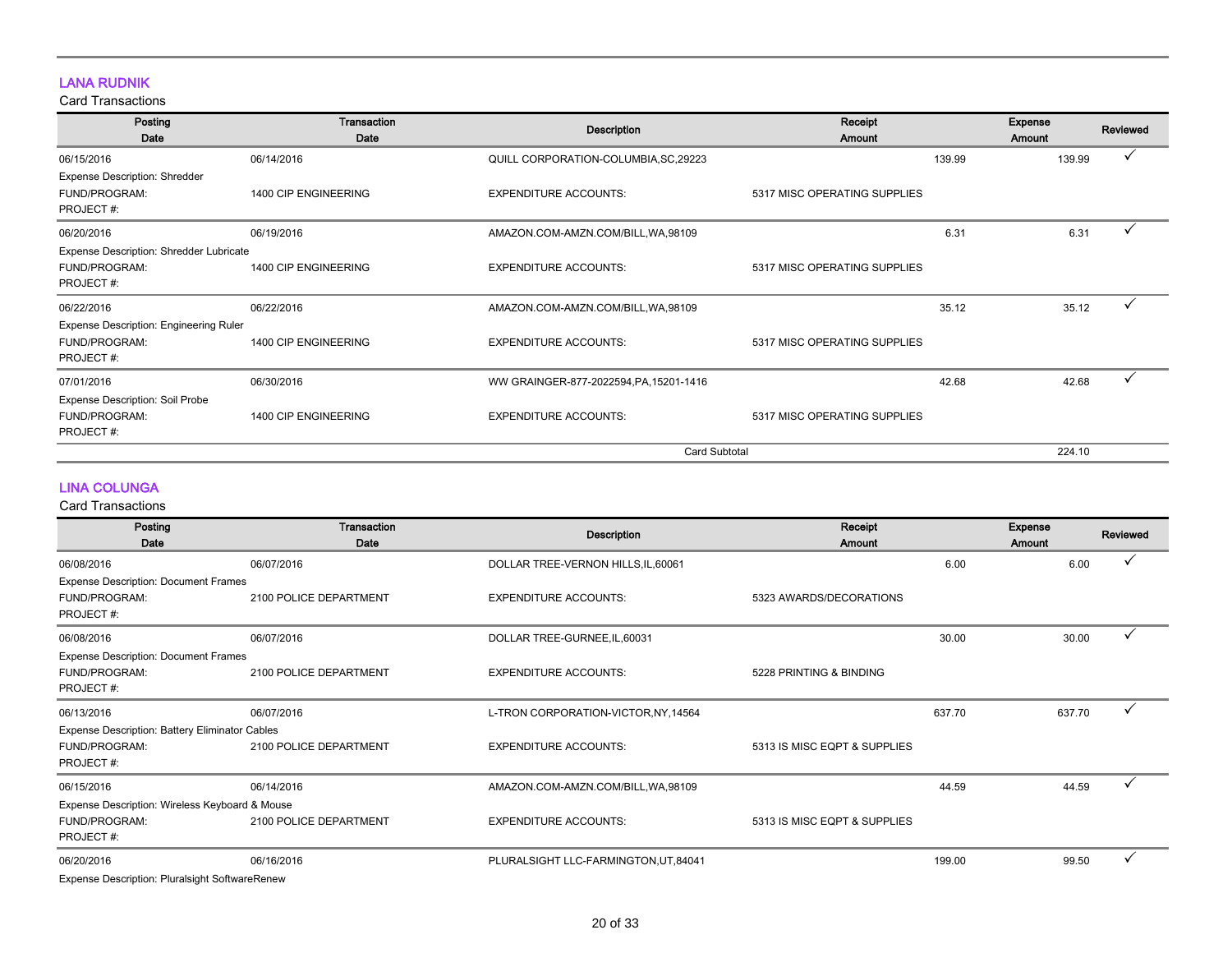| FUND/PROGRAM:<br>PROJECT#:                                                | 2100 POLICE DEPARTMENT | <b>EXPENDITURE ACCOUNTS:</b>                  | 5105 LOCAL TRAINING & MEETINGS |          |              |
|---------------------------------------------------------------------------|------------------------|-----------------------------------------------|--------------------------------|----------|--------------|
| 06/20/2016                                                                | 06/16/2016             | PLURALSIGHT LLC-FARMINGTON, UT, 84041         | 199.00                         | 99.50    | ✓            |
| Expense Description: Pluralsight SoftwareRenew                            |                        |                                               |                                |          |              |
| FUND/PROGRAM:<br>PROJECT#:                                                | 2100 POLICE DEPARTMENT | <b>EXPENDITURE ACCOUNTS:</b>                  | 5105 LOCAL TRAINING & MEETINGS |          |              |
| 06/21/2016                                                                | 06/20/2016             | NINOS PIZZERIA INC-BUFFALO GROVE, IL, 60089   | 62.75                          | 62.75    | ✓            |
| Expense Description: PACT CAMP Food 062016                                |                        |                                               |                                |          |              |
| FUND/PROGRAM:<br>PROJECT#:                                                | 2100 POLICE DEPARTMENT | <b>EXPENDITURE ACCOUNTS:</b>                  | 5228 PRINTING & BINDING        |          |              |
| 06/22/2016                                                                | 06/21/2016             | PAYPAL ILACP-4029357733, CA, 95131            | 210.00                         | 210.00   | ✓            |
| Expense Description: ILACP Award Luncheon-6                               |                        |                                               |                                |          |              |
| FUND/PROGRAM:<br>PROJECT#:                                                | 2100 POLICE DEPARTMENT | <b>EXPENDITURE ACCOUNTS:</b>                  | 5105 LOCAL TRAINING & MEETINGS |          |              |
| 06/23/2016                                                                | 06/22/2016             | DAIRY QUEEN #19250-SOUTH ELGIN, IL, 60177     | 63.98                          | 63.98    | ✓            |
| Expense Description: PACT CAMP Cake 6/22/16<br>FUND/PROGRAM:<br>PROJECT#: | 2100 POLICE DEPARTMENT | <b>EXPENDITURE ACCOUNTS:</b>                  | 5228 PRINTING & BINDING        |          |              |
| 06/24/2016                                                                | 06/23/2016             | JIMMY JOHNS - 1629 - M-WHEELING, IL, 60090    | 120.00                         | 120.00   | ✓            |
| Expense Description: PACT CAMP Food 6/23/16                               |                        |                                               |                                |          |              |
| FUND/PROGRAM:<br>PROJECT#:                                                | 2100 POLICE DEPARTMENT | <b>EXPENDITURE ACCOUNTS:</b>                  | 5228 PRINTING & BINDING        |          |              |
| 06/27/2016                                                                | 06/24/2016             | INS'TENT HOME OF VITAB-07148427500, CA, 92647 | 1,507.50                       | 1,507.50 | ✓            |
| Expense Description: 10'x15' Customized Tent                              |                        |                                               |                                |          |              |
| FUND/PROGRAM:<br>PROJECT#:                                                | 2100 POLICE DEPARTMENT | <b>EXPENDITURE ACCOUNTS:</b>                  | 5317 MISC OPERATING SUPPLIES   |          |              |
| 06/27/2016                                                                | 06/24/2016             | WWW.NEWEGG.COM-800-390-1119,CA,91748          | 299.99                         | 299.99   | ✓            |
| Expense Description: Server Network Card                                  |                        |                                               |                                |          |              |
| FUND/PROGRAM:<br>PROJECT#:                                                | 2100 POLICE DEPARTMENT | <b>EXPENDITURE ACCOUNTS:</b>                  | 5233 RENTAL EQUIPMENT          |          |              |
| 06/27/2016                                                                | 06/24/2016             | PAYPAL WIUILETSB-4029357733,CA,95131          | 100.00                         | 100.00   | ✓            |
| Expense Description: Policing Conf. Reg.-SL                               |                        |                                               |                                |          |              |
| FUND/PROGRAM:<br>PROJECT#:                                                | 2100 POLICE DEPARTMENT | <b>EXPENDITURE ACCOUNTS:</b>                  | 5105 LOCAL TRAINING & MEETINGS |          |              |
| 06/28/2016                                                                | 06/28/2016             | VZWRLSS MW M5761-01-800-922-0204, GA, 30004   | 226.23                         | 226.23   | ✓            |
| Expense Description: iPhone 6S-Chief Dunne                                |                        |                                               |                                |          |              |
| FUND/PROGRAM:<br>PROJECT#:                                                | 2100 POLICE DEPARTMENT | <b>EXPENDITURE ACCOUNTS:</b>                  | 5317 MISC OPERATING SUPPLIES   |          |              |
| 06/29/2016                                                                | 06/28/2016             | RIMAGE-09529448144, MN, 55439                 | 924.03                         | 462.01   | ✓            |
| Expense Description: AutoDVD Maint Warranty                               |                        |                                               |                                |          |              |
| FUND/PROGRAM:<br>PROJECT#:                                                | 2100 POLICE DEPARTMENT | <b>EXPENDITURE ACCOUNTS:</b>                  | 5207 IS SERV & MAINT AGREEMENT |          |              |
| 06/29/2016                                                                | 06/28/2016             | RIMAGE-09529448144, MN, 55439                 | 924.03                         | 462.02   | $\checkmark$ |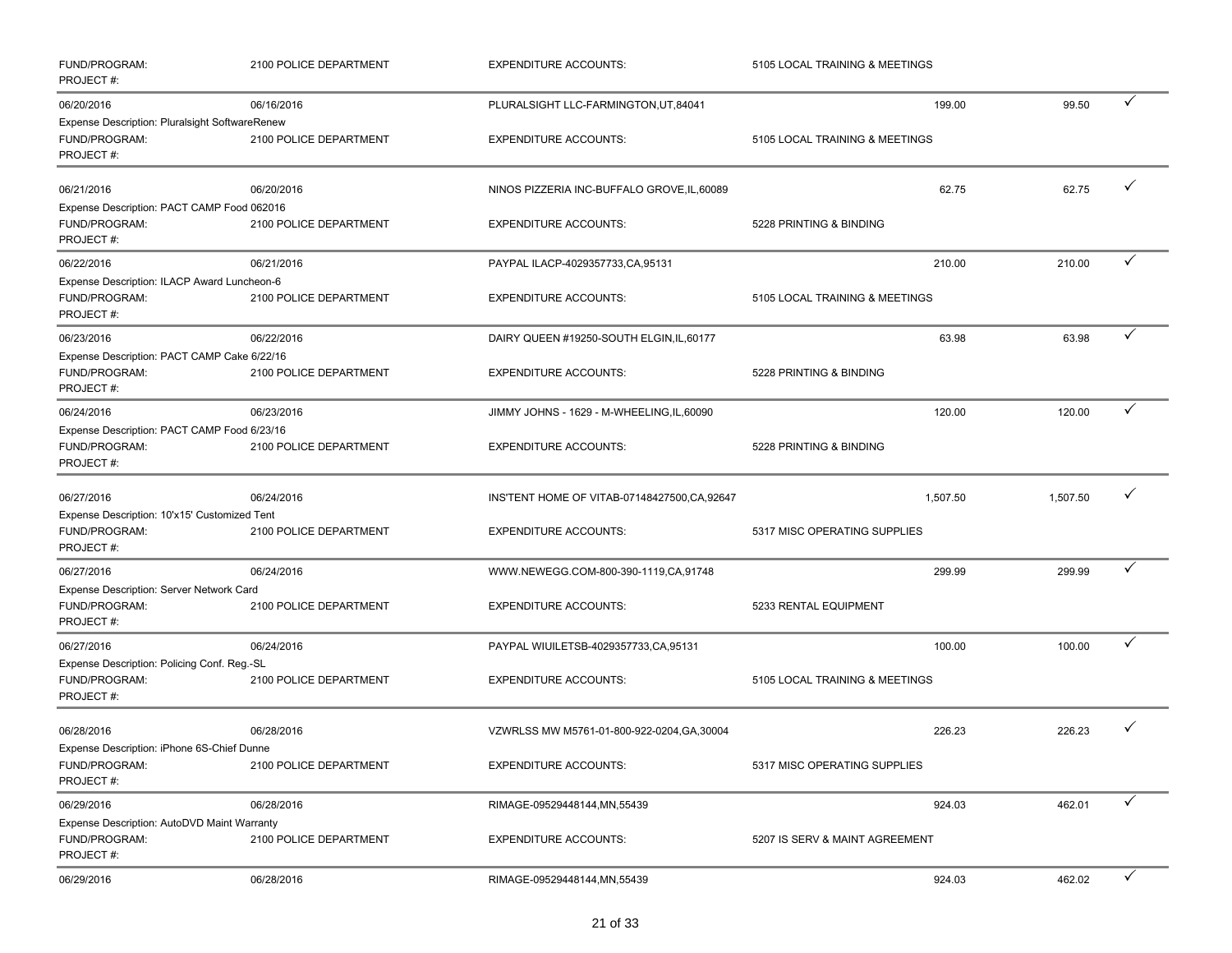| Expense Description: AutoDVD Maint Warranty    |                                    |                                               |                                |          |  |
|------------------------------------------------|------------------------------------|-----------------------------------------------|--------------------------------|----------|--|
| <b>FUND/PROGRAM:</b>                           | 2100 POLICE DEPARTMENT             | <b>EXPENDITURE ACCOUNTS:</b>                  | 5207 IS SERV & MAINT AGREEMENT |          |  |
| PROJECT#:                                      |                                    |                                               |                                |          |  |
|                                                |                                    |                                               |                                |          |  |
| 06/29/2016                                     | 06/29/2016                         | COMCAST CHICAGO CS 1X-800-266-2278, IL, 60173 | 237.85                         | 237.85   |  |
| Expense Description: InternetConnect6/29-7/28  |                                    |                                               |                                |          |  |
| <b>FUND/PROGRAM:</b>                           | 0015 EMERGENCY TELEPHONE SYS (911) | <b>EXPENDITURE ACCOUNTS:</b>                  | 5207 IS SERV & MAINT AGREEMENT |          |  |
| PROJECT#:                                      |                                    |                                               |                                |          |  |
| 06/29/2016                                     | 06/29/2016                         | ATT BILL PAYMENT-800-288-2020, TX, 75202      | 80.00                          | 80.00    |  |
| Expense Description: WirelessDataSvc 6/20-7/19 |                                    |                                               |                                |          |  |
| FUND/PROGRAM:                                  | 0015 EMERGENCY TELEPHONE SYS (911) | <b>EXPENDITURE ACCOUNTS:</b>                  | 5207 IS SERV & MAINT AGREEMENT |          |  |
| PROJECT#:                                      |                                    |                                               |                                |          |  |
| 07/01/2016                                     | 06/29/2016                         | LIFELINE TRAINING - CA-ELMHURST, IL, 60126    | 139.00                         | 139.00   |  |
| Expense Description: Use of Force Seminar-PP   |                                    |                                               |                                |          |  |
| FUND/PROGRAM:                                  | 2100 POLICE DEPARTMENT             | <b>EXPENDITURE ACCOUNTS:</b>                  | 5105 LOCAL TRAINING & MEETINGS |          |  |
| PROJECT#:                                      |                                    |                                               |                                |          |  |
|                                                |                                    | <b>Card Subtotal</b>                          |                                | 4,888.62 |  |

## LORI HAZLEWOOD

| Posting<br>Date                                                   | Transaction<br>Date    | <b>Description</b>                           | Receipt<br>Amount              | <b>Expense</b><br>Amount | Reviewed |
|-------------------------------------------------------------------|------------------------|----------------------------------------------|--------------------------------|--------------------------|----------|
| 06/10/2016                                                        | 06/09/2016             | IN THE MULCH CENTER L-847-4597200, IL, 60015 | 762.50                         | 762.50                   |          |
| Expense Description: Wood Disposal<br>FUND/PROGRAM:<br>PROJECT#:  | 1430 FORESTRY DIVISION | <b>EXPENDITURE ACCOUNTS:</b>                 | 5208 DEBRIS DUMP CHARGES       |                          |          |
| 06/10/2016                                                        | 06/09/2016             | IN THE MULCH CENTER L-847-4597200, IL, 60015 | 962.00                         | 962.00                   |          |
| <b>Expense Description: Topsoil</b><br>FUND/PROGRAM:<br>PROJECT#: | 4100 WATER DIVISION    | <b>EXPENDITURE ACCOUNTS:</b>                 | 5344 WATER MAIN MAINTENANCE    |                          |          |
| 06/13/2016                                                        | 06/09/2016             | SAINT FRANCIS GROUP-WOOD DALE, IL, 60191     | 180.00                         | 180.00                   | ✓        |
| Expense Description: Deceased Animal Disposal                     |                        |                                              |                                |                          |          |
| FUND/PROGRAM:<br>PROJECT#:                                        | 1420 STREETS DIVISION  | <b>EXPENDITURE ACCOUNTS:</b>                 | 5299 MISC CONTRACTUAL SERVICES |                          |          |
| 06/13/2016                                                        | 06/09/2016             | REDS GARDEN CENTER-NORTHBROOK, IL, 60062     | 456.90                         | 456.90                   |          |
| Expense Description: Flowers Police & PW Pots                     |                        |                                              |                                |                          |          |
| FUND/PROGRAM:<br>PROJECT#:                                        | 1430 FORESTRY DIVISION | <b>EXPENDITURE ACCOUNTS:</b>                 | 5311 BLDG/GROUNDS MAINTENANCE  |                          |          |
| 06/27/2016                                                        | 06/24/2016             | WW GRAINGER-877-2022594, PA, 15201-1416      | 14.00                          | 14.00                    |          |
| <b>Expense Description: Light Bulbs</b>                           |                        |                                              |                                |                          |          |
| FUND/PROGRAM:                                                     | 0011 MFT               | <b>EXPENDITURE ACCOUNTS:</b>                 | 5251 STREET LIGHT MAINTENANCE  |                          |          |
| PROJECT#:                                                         | 2016-002               |                                              |                                |                          |          |
| 07/04/2016                                                        | 07/01/2016             | IN THE MULCH CENTER L-847-4597200, IL, 60015 | 576.00                         | 546.00                   |          |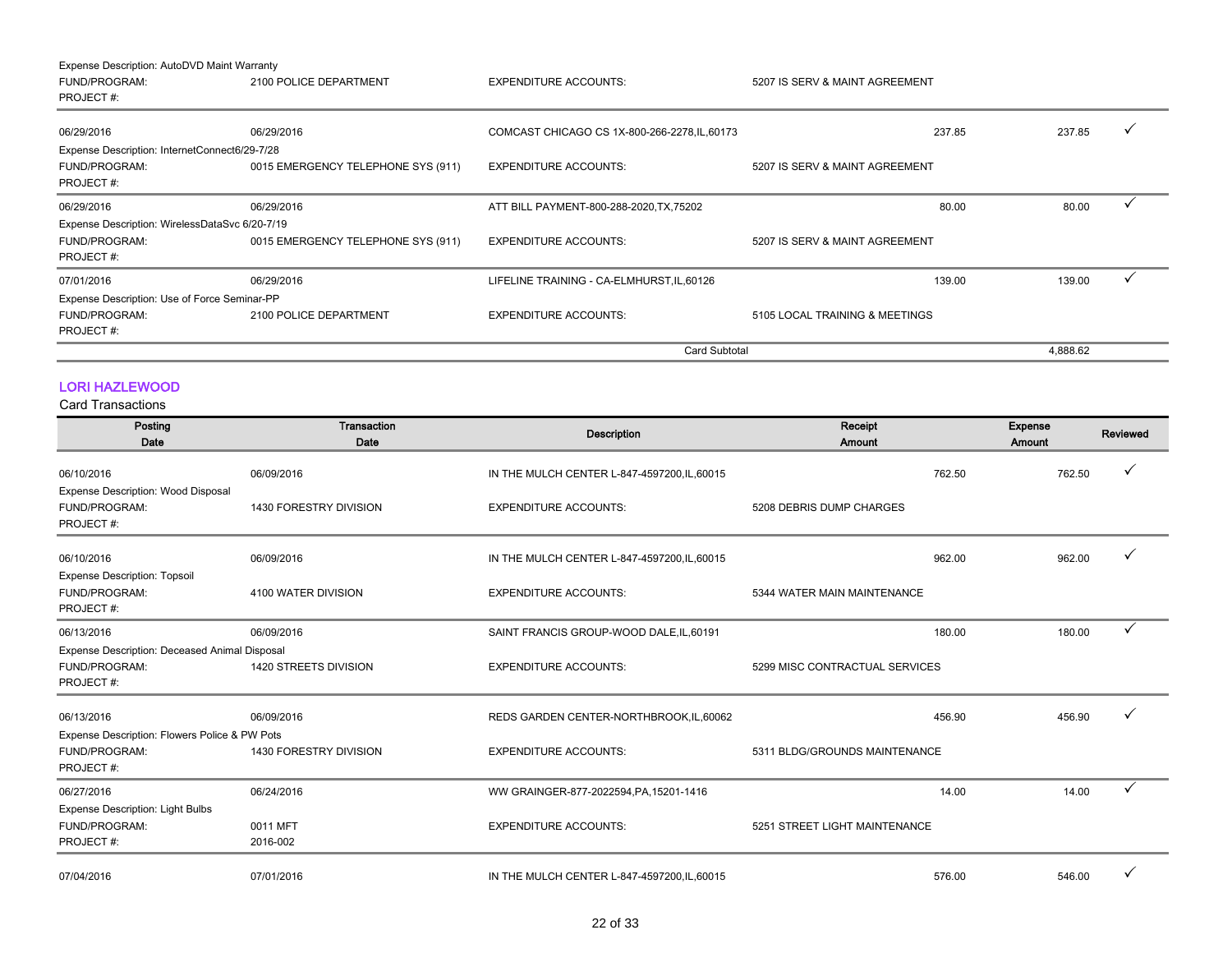| <b>Expense Description: Top Soil</b>      |                        |                                              |                             |        |          |  |
|-------------------------------------------|------------------------|----------------------------------------------|-----------------------------|--------|----------|--|
| FUND/PROGRAM:                             | 4100 WATER DIVISION    | <b>EXPENDITURE ACCOUNTS:</b>                 | 5344 WATER MAIN MAINTENANCE |        |          |  |
| PROJECT#:                                 |                        |                                              |                             |        |          |  |
|                                           |                        |                                              |                             |        |          |  |
| 07/04/2016                                | 07/01/2016             | IN THE MULCH CENTER L-847-4597200, IL, 60015 |                             | 576.00 | 30.00    |  |
| <b>Expense Description: Wood Disposal</b> |                        |                                              |                             |        |          |  |
| FUND/PROGRAM:                             | 1430 FORESTRY DIVISION | <b>EXPENDITURE ACCOUNTS:</b>                 | 5208 DEBRIS DUMP CHARGES    |        |          |  |
| PROJECT#:                                 |                        |                                              |                             |        |          |  |
|                                           |                        | Card Subtotal                                |                             |        | 2,951.40 |  |

## LOUIS MAGURNO

Card Transactions

| Posting<br>Date                                                                | <b>Transaction</b><br>Date    | <b>Description</b>                                | Receipt<br>Amount              | <b>Expense</b><br>Amount | Reviewed |
|--------------------------------------------------------------------------------|-------------------------------|---------------------------------------------------|--------------------------------|--------------------------|----------|
| 06/13/2016                                                                     | 06/11/2016                    | MENARDS HANOVER PARK I-HANOVER<br>PARK, IL, 60133 | 25.88                          | 25.88                    |          |
| Expense Description: Cord-Socket-Bulb<br>FUND/PROGRAM:<br>PROJECT#:            | <b>1220 BUILDING SERVICES</b> | <b>EXPENDITURE ACCOUNTS:</b>                      | 5311 BLDG/GROUNDS MAINTENANCE  |                          |          |
| 06/22/2016                                                                     | 06/21/2016                    | TAYLOR PLUMBING INC-WHEELING, IL, 60090           | 1,690.00                       | 1,300.00                 | ✓        |
| <b>Expense Description: Backflow Test</b><br><b>FUND/PROGRAM:</b><br>PROJECT#: | 1220 BUILDING SERVICES        | <b>EXPENDITURE ACCOUNTS:</b>                      | 5220 MAINT OFF/SPEC EQUIPMENT  |                          |          |
| 06/22/2016                                                                     | 06/21/2016                    | TAYLOR PLUMBING INC-WHEELING, IL, 60090           | 1,690.00                       | 195.00                   |          |
| <b>Expense Description: Backflow Test</b><br>FUND/PROGRAM:<br>PROJECT#:        | <b>1170 COMMUTER PARKING</b>  | <b>EXPENDITURE ACCOUNTS:</b>                      | 5220 MAINT OFF/SPEC EQUIPMENT  |                          |          |
| 06/22/2016                                                                     | 06/21/2016                    | TAYLOR PLUMBING INC-WHEELING, IL, 60090           | 1.690.00                       | 65.00                    | ✓        |
| <b>Expense Description: Backflow Test</b><br>FUND/PROGRAM:<br>PROJECT#:        | 4100 WATER DIVISION           | <b>EXPENDITURE ACCOUNTS:</b>                      | 5220 MAINT OFF/SPEC EQUIPMENT  |                          |          |
| 06/22/2016                                                                     | 06/21/2016                    | TAYLOR PLUMBING INC-WHEELING, IL, 60090           | 1,690.00                       | 130.00                   |          |
| <b>Expense Description: Backflow Test</b><br>FUND/PROGRAM:<br>PROJECT#:        | 1430 FORESTRY DIVISION        | <b>EXPENDITURE ACCOUNTS:</b>                      | 5299 MISC CONTRACTUAL SERVICES |                          |          |
|                                                                                |                               | <b>Card Subtotal</b>                              |                                | 1,715.88                 |          |

## LUCA URSAN

| Posting                                    | Transaction              |                                          | Receipt                        | <b>Expense</b> | Reviewed |
|--------------------------------------------|--------------------------|------------------------------------------|--------------------------------|----------------|----------|
| Date                                       | Date                     | Description                              | Amount                         | <b>Amount</b>  |          |
| 06/09/2016                                 | 06/08/2016               | ATT BILL PAYMENT-800-288-2020, TX, 75202 | 55.00                          |                | 55.00    |
| Expense Description: U-Verse Internet Svcs |                          |                                          |                                |                |          |
| FUND/PROGRAM:                              | 1750 INFORMATION SYSTEMS | <b>EXPENDITURE ACCOUNTS:</b>             | 5207 IS SERV & MAINT AGREEMENT |                |          |
| PROJECT#:                                  |                          |                                          |                                |                |          |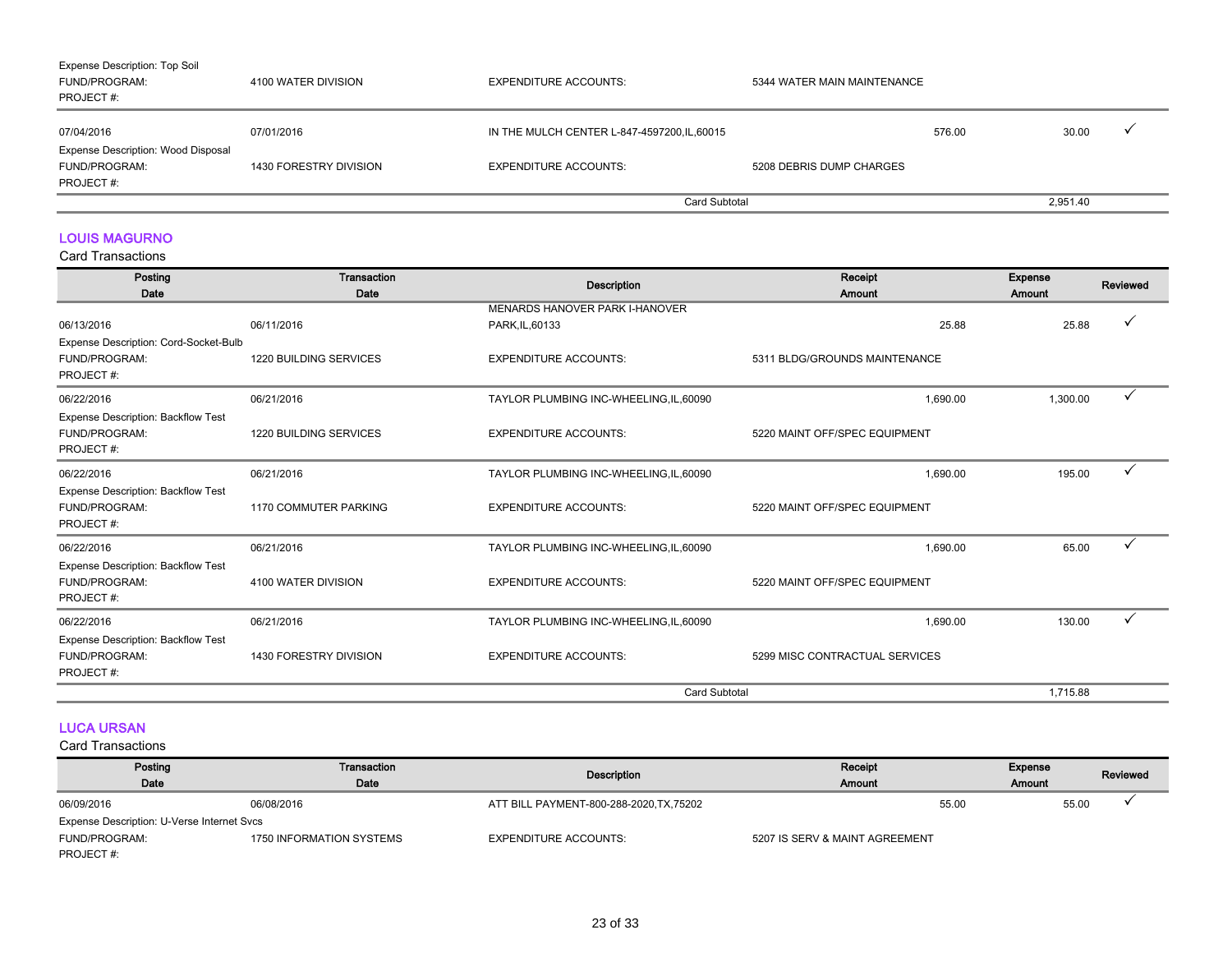|                                                              |                          | AMAZON.COM AMZN.COM/BI-          |                              | 336.44 |        |              |
|--------------------------------------------------------------|--------------------------|----------------------------------|------------------------------|--------|--------|--------------|
| 06/16/2016                                                   | 06/15/2016               | AMZN.COM/BILL, WA, 98109         |                              |        | 336.44 |              |
| Expense Description: IT Equipment<br>FUND/PROGRAM:           |                          |                                  |                              |        |        |              |
| PROJECT#:                                                    | 1750 INFORMATION SYSTEMS | <b>EXPENDITURE ACCOUNTS:</b>     | 5313 IS MISC EQPT & SUPPLIES |        |        |              |
| 06/20/2016                                                   | 06/18/2016               | AT&T DATA-08003310500, GA, 30005 |                              | 14.99  | 14.99  | ✓            |
|                                                              |                          |                                  |                              |        |        |              |
| Expense Description: Wireless Data Services<br>FUND/PROGRAM: | 1600 ADMIN & BOT         | <b>EXPENDITURE ACCOUNTS:</b>     | 5239 CELLULAR SERVICES       |        |        |              |
| PROJECT#:                                                    |                          |                                  |                              |        |        |              |
|                                                              |                          |                                  |                              |        |        | ✓            |
| 06/20/2016                                                   | 06/18/2016               | AT&T DATA-08003310500, GA, 30005 |                              | 14.99  | 14.99  |              |
| Expense Description: Wireless Data Services                  |                          |                                  |                              |        |        |              |
| FUND/PROGRAM:                                                | 1600 ADMIN & BOT         | <b>EXPENDITURE ACCOUNTS:</b>     | 5239 CELLULAR SERVICES       |        |        |              |
| PROJECT#:                                                    |                          |                                  |                              |        |        |              |
| 06/20/2016                                                   | 06/18/2016               | AT&T DATA-08003310500, GA, 30005 |                              | 30.00  | 30.00  | ✓            |
| Expense Description: Wireless Data Services                  |                          |                                  |                              |        |        |              |
| FUND/PROGRAM:                                                | 1600 ADMIN & BOT         | <b>EXPENDITURE ACCOUNTS:</b>     | 5239 CELLULAR SERVICES       |        |        |              |
| PROJECT#:                                                    |                          |                                  |                              |        |        |              |
| 06/20/2016                                                   | 06/18/2016               | AT&T DATA-08003310500, GA, 30005 |                              | 25.00  | 25.00  | ✓            |
| Expense Description: Wireless Data Services                  |                          |                                  |                              |        |        |              |
| FUND/PROGRAM:                                                | 1600 ADMIN & BOT         | <b>EXPENDITURE ACCOUNTS:</b>     | 5239 CELLULAR SERVICES       |        |        |              |
| PROJECT#:                                                    |                          |                                  |                              |        |        |              |
| 06/20/2016                                                   | 06/18/2016               | AT&T DATA-08003310500, GA, 30005 |                              | 14.99  | 14.99  | ✓            |
| Expense Description: Wireless Data Services                  |                          |                                  |                              |        |        |              |
| FUND/PROGRAM:                                                | 1600 ADMIN & BOT         | <b>EXPENDITURE ACCOUNTS:</b>     | 5239 CELLULAR SERVICES       |        |        |              |
| PROJECT#:                                                    |                          |                                  |                              |        |        |              |
| 06/20/2016                                                   | 06/18/2016               | AT&T DATA-08003310500, GA, 30005 |                              | 14.99  | 14.99  | ✓            |
| Expense Description: Wireless Data Services                  |                          |                                  |                              |        |        |              |
| FUND/PROGRAM:                                                | 1600 ADMIN & BOT         | <b>EXPENDITURE ACCOUNTS:</b>     | 5239 CELLULAR SERVICES       |        |        |              |
| PROJECT#:                                                    |                          |                                  |                              |        |        |              |
| 06/20/2016                                                   | 06/18/2016               | AT&T DATA-08003310500, GA, 30005 |                              | 14.99  | 14.99  | ✓            |
| Expense Description: Wireless Data Services                  |                          |                                  |                              |        |        |              |
| FUND/PROGRAM:                                                | 1600 ADMIN & BOT         | <b>EXPENDITURE ACCOUNTS:</b>     | 5239 CELLULAR SERVICES       |        |        |              |
| PROJECT#:                                                    |                          |                                  |                              |        |        |              |
| 06/20/2016                                                   | 06/18/2016               | AT&T DATA-08003310500, GA, 30005 |                              | 14.99  | 14.99  | $\checkmark$ |
| <b>Expense Description: Wireless Data Services</b>           |                          |                                  |                              |        |        |              |
| FUND/PROGRAM:                                                | 1600 ADMIN & BOT         | <b>EXPENDITURE ACCOUNTS:</b>     | 5239 CELLULAR SERVICES       |        |        |              |
| PROJECT#:                                                    |                          |                                  |                              |        |        |              |
| 06/20/2016                                                   | 06/18/2016               | AT&T DATA-08003310500, GA, 30005 |                              | 14.99  | 14.99  | $\checkmark$ |
| Expense Description: Wireless Data Services                  |                          |                                  |                              |        |        |              |
| FUND/PROGRAM:                                                | 1600 ADMIN & BOT         | <b>EXPENDITURE ACCOUNTS:</b>     | 5239 CELLULAR SERVICES       |        |        |              |
| PROJECT#:                                                    |                          |                                  |                              |        |        |              |
| 06/20/2016                                                   | 06/18/2016               | AT&T DATA-08003310500, GA, 30005 |                              | 14.99  | 14.99  | $\checkmark$ |
| Expense Description: Wireless Data Services                  |                          |                                  |                              |        |        |              |
| FUND/PROGRAM:                                                | 1600 ADMIN & BOT         | <b>EXPENDITURE ACCOUNTS:</b>     | 5239 CELLULAR SERVICES       |        |        |              |
| PROJECT#:                                                    |                          |                                  |                              |        |        |              |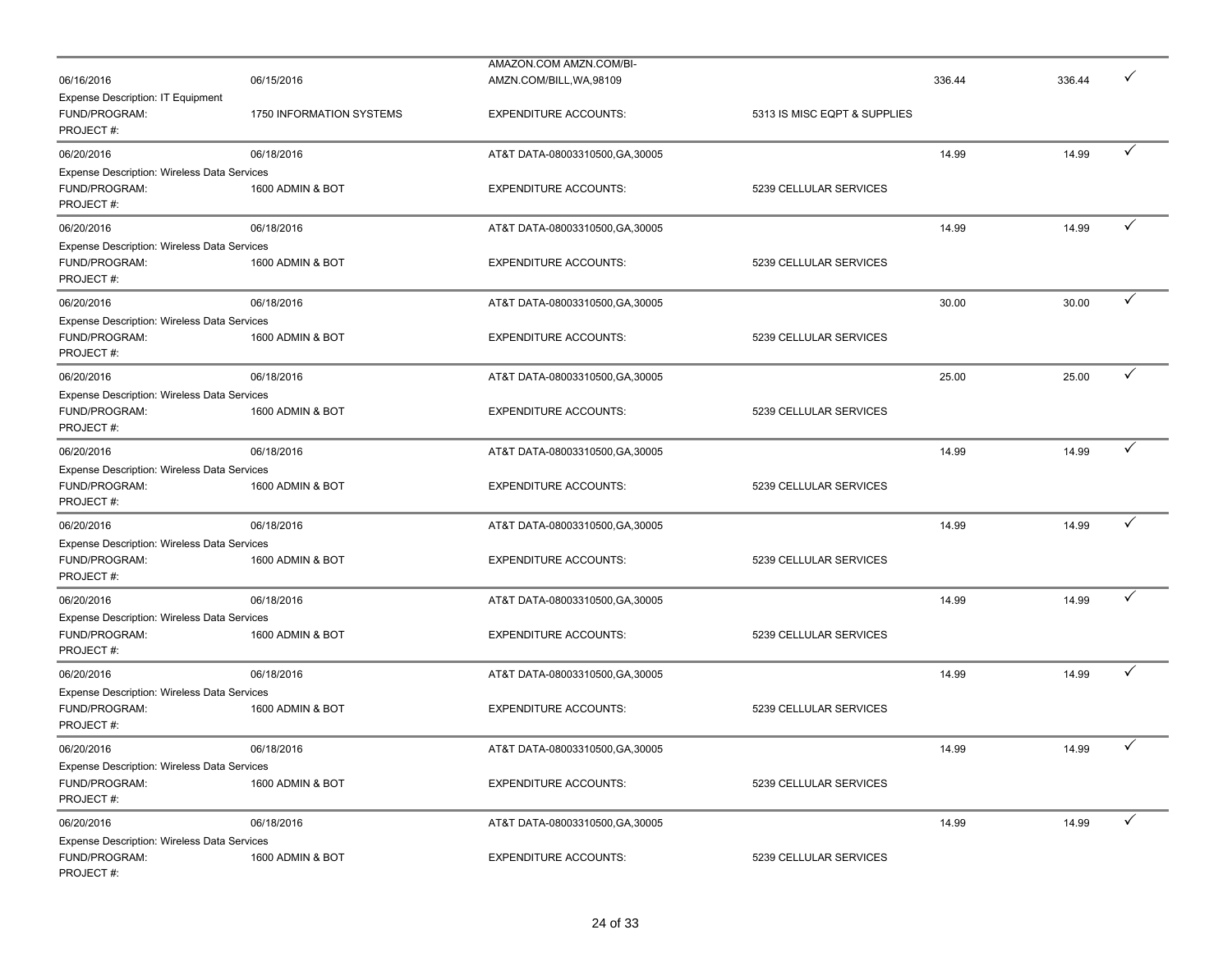| 06/20/2016                                                                 | 06/18/2016               | AT&T DATA-08003310500, GA, 30005              | 25.00                          | 25.00  | ✓            |
|----------------------------------------------------------------------------|--------------------------|-----------------------------------------------|--------------------------------|--------|--------------|
| Expense Description: Wireless Data Services<br>FUND/PROGRAM:<br>PROJECT#:  | 1600 ADMIN & BOT         | <b>EXPENDITURE ACCOUNTS:</b>                  | 5239 CELLULAR SERVICES         |        |              |
| 06/20/2016                                                                 | 06/18/2016               | AT&T DATA-08003310500, GA, 30005              | 14.99                          | 14.99  | ✓            |
| Expense Description: Wireless Data Services<br>FUND/PROGRAM:<br>PROJECT#:  | 1600 ADMIN & BOT         | <b>EXPENDITURE ACCOUNTS:</b>                  | 5239 CELLULAR SERVICES         |        |              |
| 06/20/2016                                                                 | 06/18/2016               | AT&T DATA-08003310500, GA, 30005              | 25.00                          | 25.00  | ✓            |
| Expense Description: Wireless Data Services                                |                          |                                               |                                |        |              |
| FUND/PROGRAM:<br>PROJECT#:                                                 | 1600 ADMIN & BOT         | <b>EXPENDITURE ACCOUNTS:</b>                  | 5239 CELLULAR SERVICES         |        |              |
| 06/23/2016                                                                 | 06/21/2016               | AT&T DATA-08003310500, GA, 30005              | 25.00                          | 25.00  | $\checkmark$ |
| Expense Description: Wireless Data Services<br>FUND/PROGRAM:<br>PROJECT#:  | 1600 ADMIN & BOT         | <b>EXPENDITURE ACCOUNTS:</b>                  | 5239 CELLULAR SERVICES         |        |              |
| 06/23/2016                                                                 | 06/22/2016               | AT&T DATA-08003310500, GA, 30005              | 25.00                          | 25.00  | ✓            |
| Expense Description: Wireless Data Services<br>FUND/PROGRAM:<br>PROJECT#:  | 1600 ADMIN & BOT         | <b>EXPENDITURE ACCOUNTS:</b>                  | 5239 CELLULAR SERVICES         |        |              |
| 06/23/2016                                                                 | 06/22/2016               | ATT BILL PAYMENT-800-288-2020, TX, 75202      | 55.00                          | 55.00  | $\checkmark$ |
| Expense Description: U-Verse Internet Svcs<br>FUND/PROGRAM:<br>PROJECT#:   | 1750 INFORMATION SYSTEMS | <b>EXPENDITURE ACCOUNTS:</b>                  | 5207 IS SERV & MAINT AGREEMENT |        |              |
| 06/24/2016                                                                 | 06/22/2016               | VERIZON WRLS-B2B INTER-ELGIN, IL, 60123       | 37.49                          | 37.49  | $\checkmark$ |
| Expense Description: Cell Phone Case<br>FUND/PROGRAM:<br>PROJECT#:         | 2200 FIRE DEPARTMENT     | <b>EXPENDITURE ACCOUNTS:</b>                  | 5313 IS MISC EQPT & SUPPLIES   |        |              |
| 06/24/2016                                                                 | 06/24/2016               | COMCAST CHICAGO CS 1X-800-266-2278, IL, 60173 | 239.85                         | 239.85 | ✓            |
| Expense Description: HighSpeed Internet Svcs<br>FUND/PROGRAM:<br>PROJECT#: | 1750 INFORMATION SYSTEMS | <b>EXPENDITURE ACCOUNTS:</b>                  | 5207 IS SERV & MAINT AGREEMENT |        |              |
| 06/24/2016                                                                 | 06/24/2016               | COMCAST CHICAGO CS 1X-800-266-2278, IL, 60173 | 224.90                         | 224.90 | ✓            |
| Expense Description: HighSpeed Internet Svcs<br>FUND/PROGRAM:<br>PROJECT#: | 1750 INFORMATION SYSTEMS | <b>EXPENDITURE ACCOUNTS:</b>                  | 5207 IS SERV & MAINT AGREEMENT |        |              |
| 06/27/2016                                                                 | 06/24/2016               | AT&T DATA-08003310500, GA, 30005              | 14.99                          | 14.99  |              |
| Expense Description: Wireless Data Services<br>FUND/PROGRAM:<br>PROJECT#:  | 1600 ADMIN & BOT         | <b>EXPENDITURE ACCOUNTS:</b>                  | 5239 CELLULAR SERVICES         |        |              |
| 06/27/2016                                                                 | 06/24/2016               | AT&T DATA-08003310500, GA, 30005              | 14.99                          | 14.99  | ✓            |
| Expense Description: Wireless Data Services<br>FUND/PROGRAM:<br>PROJECT#:  | 1600 ADMIN & BOT         | <b>EXPENDITURE ACCOUNTS:</b>                  | 5239 CELLULAR SERVICES         |        |              |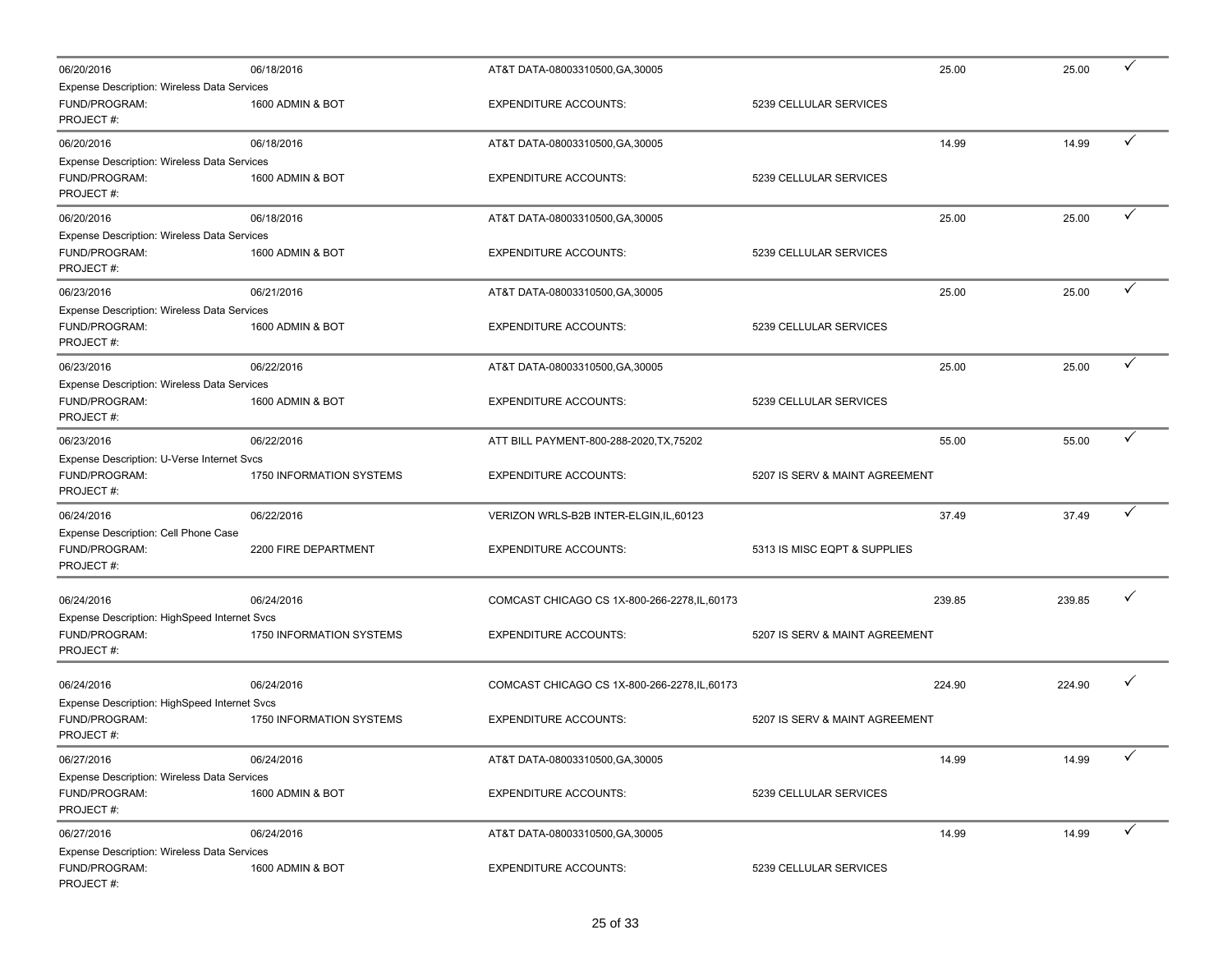| 06/27/2016                                      | 06/24/2016               | GMIS INTERNATIONAL-AUSTIN, TX, 78720         |                                | 250.00 | 125.00   |   |
|-------------------------------------------------|--------------------------|----------------------------------------------|--------------------------------|--------|----------|---|
| Expense Description: GMIS Annual Membership     |                          |                                              |                                |        |          |   |
| FUND/PROGRAM:<br>PROJECT#:                      | 1750 INFORMATION SYSTEMS | <b>EXPENDITURE ACCOUNTS:</b>                 | 5222 MEMBERSHIP DUES           |        |          |   |
| 06/27/2016                                      | 06/24/2016               | GMIS INTERNATIONAL-AUSTIN, TX, 78720         |                                | 250.00 | 125.00   | ✓ |
| Expense Description: GMIS Annual Membership     |                          |                                              |                                |        |          |   |
| FUND/PROGRAM:                                   | 1750 INFORMATION SYSTEMS | <b>EXPENDITURE ACCOUNTS:</b>                 | 5222 MEMBERSHIP DUES           |        |          |   |
| PROJECT#:                                       |                          |                                              |                                |        |          |   |
| 06/27/2016                                      | 06/24/2016               | AT&T DATA-08003310500, GA, 30005             |                                | 14.99  | 14.99    |   |
| Expense Description: Wireless Data Services     |                          |                                              |                                |        |          |   |
| FUND/PROGRAM:                                   | 1600 ADMIN & BOT         | <b>EXPENDITURE ACCOUNTS:</b>                 | 5239 CELLULAR SERVICES         |        |          |   |
| PROJECT#:                                       |                          |                                              |                                |        |          |   |
| 06/27/2016                                      | 06/26/2016               | AT&T DATA-08003310500, GA, 30005             |                                | 25.00  | 25.00    | ✓ |
| Expense Description: Wireless Data Services     |                          |                                              |                                |        |          |   |
| FUND/PROGRAM:                                   | 1600 ADMIN & BOT         | <b>EXPENDITURE ACCOUNTS:</b>                 | 5239 CELLULAR SERVICES         |        |          |   |
| PROJECT#:                                       |                          |                                              |                                |        |          |   |
| 06/27/2016                                      | 06/26/2016               | AT&T DATA-08003310500, GA, 30005             |                                | 25.00  | 25.00    |   |
| Expense Description: Wireless Data Services     |                          |                                              |                                |        |          |   |
| FUND/PROGRAM:                                   | 1600 ADMIN & BOT         | <b>EXPENDITURE ACCOUNTS:</b>                 | 5239 CELLULAR SERVICES         |        |          |   |
| PROJECT#:                                       |                          |                                              |                                |        |          |   |
| 06/27/2016                                      | 06/26/2016               | AT&T DATA-08003310500, GA, 30005             |                                | 14.99  | 14.99    | ✓ |
| Expense Description: Wireless Data Services     |                          |                                              |                                |        |          |   |
| FUND/PROGRAM:                                   | 1600 ADMIN & BOT         | <b>EXPENDITURE ACCOUNTS:</b>                 | 5239 CELLULAR SERVICES         |        |          |   |
| PROJECT#:                                       |                          |                                              |                                |        |          |   |
| 06/28/2016                                      | 06/27/2016               | AT&T DATA-08003310500, GA, 30005             |                                | 30.00  | 30.00    | ✓ |
| Expense Description: Wireless Data Services     |                          |                                              |                                |        |          |   |
| FUND/PROGRAM:                                   | 1600 ADMIN & BOT         | <b>EXPENDITURE ACCOUNTS:</b>                 | 5239 CELLULAR SERVICES         |        |          |   |
| PROJECT#:                                       |                          |                                              |                                |        |          |   |
| 07/04/2016                                      | 07/01/2016               | LEAVER&CO / MEDIASERVE-6154428300, TN, 37066 |                                | 60.00  | 60.00    | ✓ |
| <b>Expense Description: Webcasting Sys Fees</b> |                          |                                              |                                |        |          |   |
| FUND/PROGRAM:                                   | 1750 INFORMATION SYSTEMS | <b>EXPENDITURE ACCOUNTS:</b>                 | 5207 IS SERV & MAINT AGREEMENT |        |          |   |
| PROJECT#:                                       |                          |                                              |                                |        |          |   |
|                                                 |                          | SERVER CENTRAL NETWORK-312-829-              |                                |        |          |   |
| 07/04/2016                                      | 07/02/2016               | 1111, IL, 60604                              |                                | 402.00 | 402.00   | ✓ |
| Expense Description: Website Hosting Fees       |                          |                                              |                                |        |          |   |
| FUND/PROGRAM:                                   | 1750 INFORMATION SYSTEMS | <b>EXPENDITURE ACCOUNTS:</b>                 | 5207 IS SERV & MAINT AGREEMENT |        |          |   |
| PROJECT#:                                       |                          |                                              |                                |        |          |   |
|                                                 |                          | <b>Card Subtotal</b>                         |                                |        | 2,090.55 |   |

## MICHAEL CROTTY

| Posting<br>Date                                  | Transaction<br>Date | Description                         | Receipt<br>Amount |       | Expense<br><b>Amount</b> | Reviewed |
|--------------------------------------------------|---------------------|-------------------------------------|-------------------|-------|--------------------------|----------|
| 06/22/2016                                       | 06/21/2016          | TARGET 00013854-WHEELING, IL, 60090 |                   | 25.00 | 25.00                    |          |
| <b>Expense Description: Retirement Gift Bags</b> |                     |                                     |                   |       |                          |          |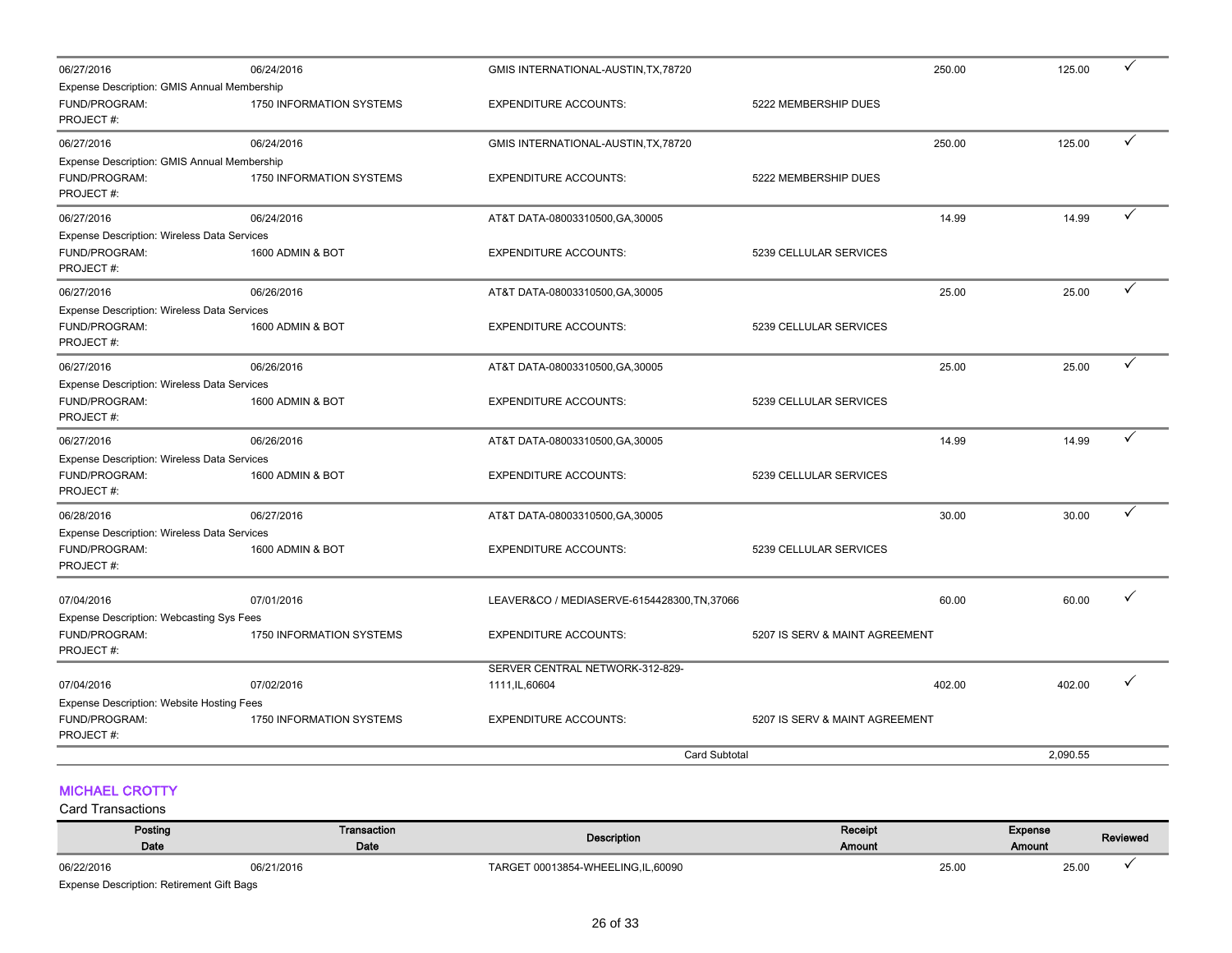| <b>FUND/PROGRAM:</b><br>PROJECT#:          | 1800 HUMAN RESOURCES DEPT | <b>EXPENDITURE ACCOUNTS:</b>               | 5323 AWARDS/DECORATIONS     |        |        |  |
|--------------------------------------------|---------------------------|--------------------------------------------|-----------------------------|--------|--------|--|
| 06/27/2016                                 | 06/24/2016                | ICMA ONLINE PURCHASES-08007458780,DC,20002 |                             | 655.00 | 655.00 |  |
| Expense Description: Conf. Registration-MC |                           |                                            |                             |        |        |  |
| <b>FUND/PROGRAM:</b>                       | 1600 ADMIN & BOT          | <b>EXPENDITURE ACCOUNTS:</b>               | 5205 CONFERENCES & MEETINGS |        |        |  |
| PROJECT #:                                 |                           |                                            |                             |        |        |  |
|                                            |                           | Card Subtotal                              |                             |        | 680.00 |  |

## MICHAEL MONDSCHAIN

Card Transactions

| Posting<br>Date                               | Transaction<br>Date     | Description                                | Receipt<br>Amount              | Expense<br>Amount | Reviewed |
|-----------------------------------------------|-------------------------|--------------------------------------------|--------------------------------|-------------------|----------|
| 06/08/2016                                    | 06/07/2016              | DUNKIN #352990 Q-WHEELING, IL, 60090       | 11.09                          | 11.09             |          |
| Expense Description: Finance Dept. Mtg-6/7/16 |                         |                                            |                                |                   |          |
| <b>FUND/PROGRAM:</b>                          | 1700 FINANCE DEPARTMENT | <b>EXPENDITURE ACCOUNTS:</b>               | 5105 LOCAL TRAINING & MEETINGS |                   |          |
| PROJECT#:                                     |                         |                                            |                                |                   |          |
| 06/16/2016                                    | 06/15/2016              | GOVERNMENT FINANCE-312-977-9700, IL, 60601 | (100.00)                       | (100.00)          |          |
| Expense Description: GFOA Conf. Grant/B Smith |                         |                                            |                                |                   |          |
|                                               |                         |                                            |                                |                   |          |
| FUND/PROGRAM:                                 | 1700 FINANCE DEPARTMENT | <b>EXPENDITURE ACCOUNTS:</b>               | 5205 CONFERENCES & MEETINGS    |                   |          |
| PROJECT#:                                     |                         |                                            |                                |                   |          |
|                                               |                         | <b>Card Subtotal</b>                       |                                | (88.91)           |          |

## MICHAEL SCHROEDER

Card Transactions

| Posting<br>Date                                 | Transaction<br>Date           | <b>Description</b>               | Receipt<br>Amount             | Expense<br>Amount | Reviewed |
|-------------------------------------------------|-------------------------------|----------------------------------|-------------------------------|-------------------|----------|
|                                                 |                               | LAYSTROM-BUESCHER INC-           |                               |                   |          |
| 06/29/2016                                      | 06/28/2016                    | WHEELING, IL, 600900000          | 1,195.00                      | 446.00            |          |
| Expense Description: Door & Hardware            |                               |                                  |                               |                   |          |
| FUND/PROGRAM:                                   | 1170 COMMUTER PARKING         | <b>EXPENDITURE ACCOUNTS:</b>     | 5311 BLDG/GROUNDS MAINTENANCE |                   |          |
| PROJECT#:                                       |                               |                                  |                               |                   |          |
|                                                 |                               | LAYSTROM-BUESCHER INC-           |                               |                   |          |
| 06/29/2016                                      | 06/28/2016                    | WHEELING, IL, 600900000          | 1,195.00                      | 749.00            |          |
| Expense Description: Door, Frame & Hardware     |                               |                                  |                               |                   |          |
| FUND/PROGRAM:                                   | 1220 BUILDING SERVICES        | <b>EXPENDITURE ACCOUNTS:</b>     | 5311 BLDG/GROUNDS MAINTENANCE |                   |          |
| PROJECT#:                                       |                               |                                  |                               |                   |          |
| 07/04/2016                                      | 07/01/2016                    | PARTS SOURCE-REDLANDS, CA, 92374 | 178.63                        | 178.63            |          |
| Expense Description: Condensing Fan & Capacitor |                               |                                  |                               |                   |          |
| FUND/PROGRAM:                                   | <b>1220 BUILDING SERVICES</b> | <b>EXPENDITURE ACCOUNTS:</b>     | 5311 BLDG/GROUNDS MAINTENANCE |                   |          |
| PROJECT#:                                       |                               |                                  |                               |                   |          |
|                                                 |                               | <b>Card Subtotal</b>             |                               | 1,373.63          |          |
|                                                 |                               |                                  |                               |                   |          |

## PETER RODGERS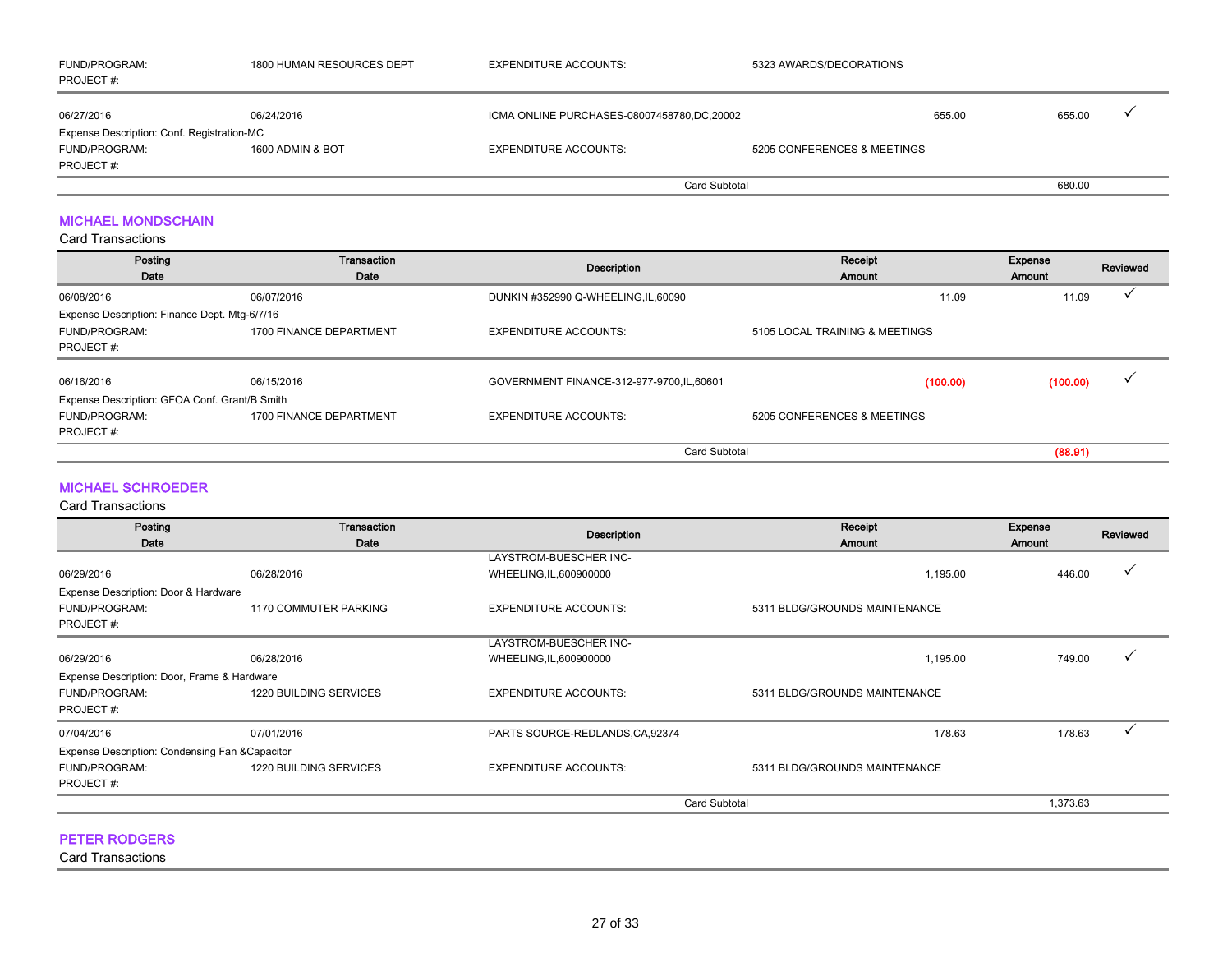| Posting<br>Date                                | Transaction<br>Date    | <b>Description</b>                       | Receipt<br>Amount              |          | <b>Expense</b><br>Amount | Reviewed |
|------------------------------------------------|------------------------|------------------------------------------|--------------------------------|----------|--------------------------|----------|
| 06/30/2016                                     | 06/29/2016             | CHIEF SUPPLY-8885888569, NC, 28269       |                                | 1.254.79 | 1,254.79                 |          |
| <b>Expense Description: Prisoner Blankets</b>  |                        |                                          |                                |          |                          |          |
| <b>FUND/PROGRAM:</b>                           | 2100 POLICE DEPARTMENT | <b>EXPENDITURE ACCOUNTS:</b>             | 5229 PRISONER WELFARE          |          |                          |          |
| PROJECT#:                                      |                        |                                          |                                |          |                          |          |
| 07/01/2016                                     | 06/30/2016             | PAYPAL AEROVISTAIN-4029357733, CA, 95131 |                                | 1.596.00 | 1,596.00                 |          |
| Expense Description: Emergency Res Class-JL&BC |                        |                                          |                                |          |                          |          |
| <b>FUND/PROGRAM:</b>                           | 2100 POLICE DEPARTMENT | <b>EXPENDITURE ACCOUNTS:</b>             | 5105 LOCAL TRAINING & MEETINGS |          |                          |          |
| PROJECT#:                                      |                        |                                          |                                |          |                          |          |
|                                                |                        | Card Subtotal                            |                                |          | 2.850.79                 |          |

## ROSE LEMANIS

| Posting<br>Date                             | Transaction<br>Date            | <b>Description</b>                         | Receipt<br><b>Amount</b>      |       | Expense<br>Amount | Reviewed |
|---------------------------------------------|--------------------------------|--------------------------------------------|-------------------------------|-------|-------------------|----------|
|                                             |                                |                                            |                               |       |                   |          |
| 06/16/2016                                  | 06/15/2016                     | OFFICE DEPOT #1105-800-463-3768, IL, 60188 |                               | 13.13 | 13.13             |          |
| <b>Expense Description: Office Supplies</b> |                                |                                            |                               |       |                   |          |
| FUND/PROGRAM:<br>PROJECT#:                  | 1500 PUBLIC WORKS ADMINISTRATI | <b>EXPENDITURE ACCOUNTS:</b>               | 5318 OFFICE SUPPLIES          |       |                   |          |
|                                             |                                | <b>AMAZON MKTPLACE PMTS-</b>               |                               |       |                   |          |
| 06/17/2016                                  | 06/16/2016                     | AMZN.COM/BILL, WA, 98109                   |                               | 41.88 | 41.88             |          |
| <b>Expense Description: Light Bulbs</b>     |                                |                                            |                               |       |                   |          |
| FUND/PROGRAM:                               | 1220 BUILDING SERVICES         | <b>EXPENDITURE ACCOUNTS:</b>               | 5311 BLDG/GROUNDS MAINTENANCE |       |                   |          |
| PROJECT#:                                   |                                |                                            |                               |       |                   |          |
|                                             |                                | AMAZON MKTPLACE PMTS-                      |                               |       |                   |          |
| 06/17/2016                                  | 06/17/2016                     | AMZN.COM/BILL, WA, 98109                   |                               | 36.91 | 6.80              |          |
| Expense Description: 1st Aid Kit Supplies   |                                |                                            |                               |       |                   |          |
| FUND/PROGRAM:                               | 1420 STREETS DIVISION          | <b>EXPENDITURE ACCOUNTS:</b>               | 5319 PROTECTIVE CLOTHING      |       |                   |          |
| PROJECT#:                                   |                                |                                            |                               |       |                   |          |
|                                             |                                | <b>AMAZON MKTPLACE PMTS-</b>               |                               |       |                   |          |
| 06/17/2016                                  | 06/17/2016                     | AMZN.COM/BILL, WA, 98109                   |                               | 36.91 | 30.11             |          |
| Expense Description: 1st Aid Kit Supplies   |                                |                                            |                               |       |                   |          |
| FUND/PROGRAM:                               | 1430 FORESTRY DIVISION         | <b>EXPENDITURE ACCOUNTS:</b>               | 5319 PROTECTIVE CLOTHING      |       |                   |          |
| PROJECT#:                                   |                                |                                            |                               |       |                   |          |
|                                             |                                | <b>AMAZON MKTPLACE PMTS-</b>               |                               |       |                   |          |
| 06/20/2016                                  | 06/17/2016                     | AMZN.COM/BILL, WA, 98109                   |                               | 18.72 | 18.72             |          |
| Expense Description: 1st Aid Kit Supplies   |                                |                                            |                               |       |                   |          |
| FUND/PROGRAM:                               | 1420 STREETS DIVISION          | <b>EXPENDITURE ACCOUNTS:</b>               | 5319 PROTECTIVE CLOTHING      |       |                   |          |
| PROJECT#:                                   |                                |                                            |                               |       |                   |          |
|                                             |                                | AMAZON MKTPLACE PMTS-                      |                               |       |                   |          |
| 06/20/2016                                  | 06/17/2016                     | AMZN.COM/BILL, WA, 98109                   |                               | 4.31  | 2.62              |          |
| Expense Description: 1st Aid Kit Supplies   |                                |                                            |                               |       |                   |          |
| FUND/PROGRAM:                               | 1220 BUILDING SERVICES         | <b>EXPENDITURE ACCOUNTS:</b>               | 5319 PROTECTIVE CLOTHING      |       |                   |          |
| PROJECT#:                                   |                                |                                            |                               |       |                   |          |
|                                             |                                | <b>AMAZON MKTPLACE PMTS-</b>               |                               |       |                   |          |
| 06/20/2016                                  | 06/17/2016                     | AMZN.COM/BILL, WA, 98109                   |                               | 4.31  | 1.69              |          |
| Expense Description: 1st Aid Kit Supplies   |                                |                                            |                               |       |                   |          |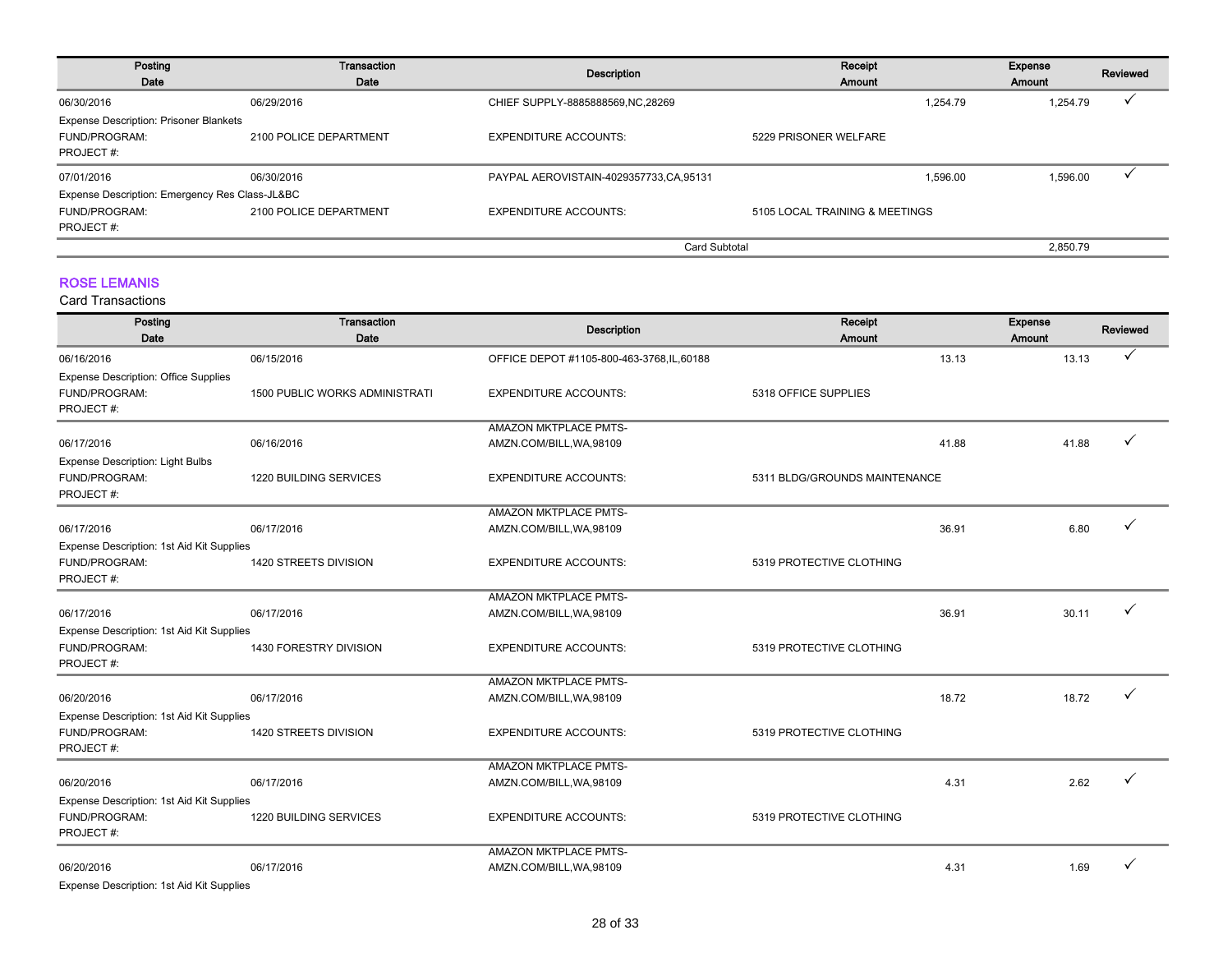| FUND/PROGRAM:<br>PROJECT#:                                               | 1420 STREETS DIVISION                 | <b>EXPENDITURE ACCOUNTS:</b>                      | 5319 PROTECTIVE CLOTHING      |        |        |              |
|--------------------------------------------------------------------------|---------------------------------------|---------------------------------------------------|-------------------------------|--------|--------|--------------|
|                                                                          |                                       | AMAZON MKTPLACE PMTS-                             |                               |        |        |              |
| 06/20/2016                                                               | 06/20/2016                            | AMZN.COM/BILL, WA, 98109                          |                               | 78.80  | 27.14  | ✓            |
| Expense Description: 1st Aid Kit Supplies<br>FUND/PROGRAM:<br>PROJECT#:  | 4100 WATER DIVISION                   | <b>EXPENDITURE ACCOUNTS:</b>                      | 5319 PROTECTIVE CLOTHING      |        |        |              |
|                                                                          |                                       | AMAZON MKTPLACE PMTS-                             |                               |        |        |              |
| 06/20/2016                                                               | 06/20/2016                            | AMZN.COM/BILL, WA, 98109                          |                               | 78.80  | 27.14  | ✓            |
| Expense Description: 1st Aid Kit Supplies<br>FUND/PROGRAM:<br>PROJECT#:  | 4100 WATER DIVISION                   | <b>EXPENDITURE ACCOUNTS:</b>                      | 5319 PROTECTIVE CLOTHING      |        |        |              |
|                                                                          |                                       | AMAZON MKTPLACE PMTS-                             |                               |        |        |              |
| 06/20/2016                                                               | 06/20/2016                            | AMZN.COM/BILL, WA, 98109                          |                               | 78.80  | 24.52  | ✓            |
| Expense Description: 1st Aid Kit Supplies<br>FUND/PROGRAM:<br>PROJECT#:  | 1220 BUILDING SERVICES                | <b>EXPENDITURE ACCOUNTS:</b>                      | 5319 PROTECTIVE CLOTHING      |        |        |              |
|                                                                          |                                       | AMAZON.COM AMZN.COM/BI-                           |                               |        |        |              |
| 06/21/2016                                                               | 06/20/2016                            | AMZN.COM/BILL, WA, 98109                          |                               | 53.92  | 53.92  | ✓            |
| Expense Description: Spring Check Eterna<br>FUND/PROGRAM:                | 1220 BUILDING SERVICES                | <b>EXPENDITURE ACCOUNTS:</b>                      | 5311 BLDG/GROUNDS MAINTENANCE |        |        |              |
| PROJECT#:                                                                |                                       |                                                   |                               |        |        |              |
| 06/23/2016                                                               | 06/22/2016                            | AMAZON MKTPLACE PMTS-<br>AMZN.COM/BILL, WA, 98109 |                               | 56.50  | 56.50  | ✓            |
| Expense Description: Sink Replacement Part<br>FUND/PROGRAM:<br>PROJECT#: | 1220 BUILDING SERVICES                | <b>EXPENDITURE ACCOUNTS:</b>                      | 5311 BLDG/GROUNDS MAINTENANCE |        |        |              |
|                                                                          |                                       | AMAZON MKTPLACE PMTS-                             |                               |        |        |              |
| 06/27/2016                                                               | 06/24/2016                            | AMZN.COM/BILL, WA, 98109                          |                               | 6.23   | 6.23   | ✓            |
| Expense Description: Dept. Tea Supply<br>FUND/PROGRAM:<br>PROJECT#:      | <b>1500 PUBLIC WORKS ADMINISTRATI</b> | <b>EXPENDITURE ACCOUNTS:</b>                      | 5317 MISC OPERATING SUPPLIES  |        |        |              |
|                                                                          |                                       | AMAZON MKTPLACE PMTS-                             |                               |        |        |              |
| 06/27/2016<br>Expense Description: Dept. Tea Supply                      | 06/27/2016                            | AMZN.COM/BILL, WA, 98109                          |                               | 49.67  | 49.67  | ✓            |
| FUND/PROGRAM:<br>PROJECT#:                                               | 1500 PUBLIC WORKS ADMINISTRATI        | <b>EXPENDITURE ACCOUNTS:</b>                      | 5317 MISC OPERATING SUPPLIES  |        |        |              |
|                                                                          |                                       | AMAZON.COM AMZN.COM/BI-                           |                               |        |        |              |
| 06/29/2016                                                               | 06/28/2016                            | AMZN.COM/BILL, WA, 98109                          |                               | 14.50  | 14.50  | $\checkmark$ |
| Expense Description: 1st Aid Kit Supplies<br>FUND/PROGRAM:<br>PROJECT#:  | 1240 FLEET SERVICES                   | <b>EXPENDITURE ACCOUNTS:</b>                      | 5319 PROTECTIVE CLOTHING      |        |        |              |
|                                                                          |                                       | AMAZON.COM AMZN.COM/BI-                           |                               |        |        |              |
| 06/29/2016                                                               | 06/28/2016                            | AMZN.COM/BILL, WA, 98109                          |                               | 36.75  | 36.75  | ✓            |
| Expense Description: 1st Sid Kit Supplies<br>FUND/PROGRAM:<br>PROJECT#:  | <b>1500 PUBLIC WORKS ADMINISTRATI</b> | <b>EXPENDITURE ACCOUNTS:</b>                      | 5319 PROTECTIVE CLOTHING      |        |        |              |
| 06/30/2016                                                               | 06/29/2016                            | AMERICAN PUBLIC WORKS-08164726100, MO, 64108      |                               | 873.00 | 873.00 | ✓            |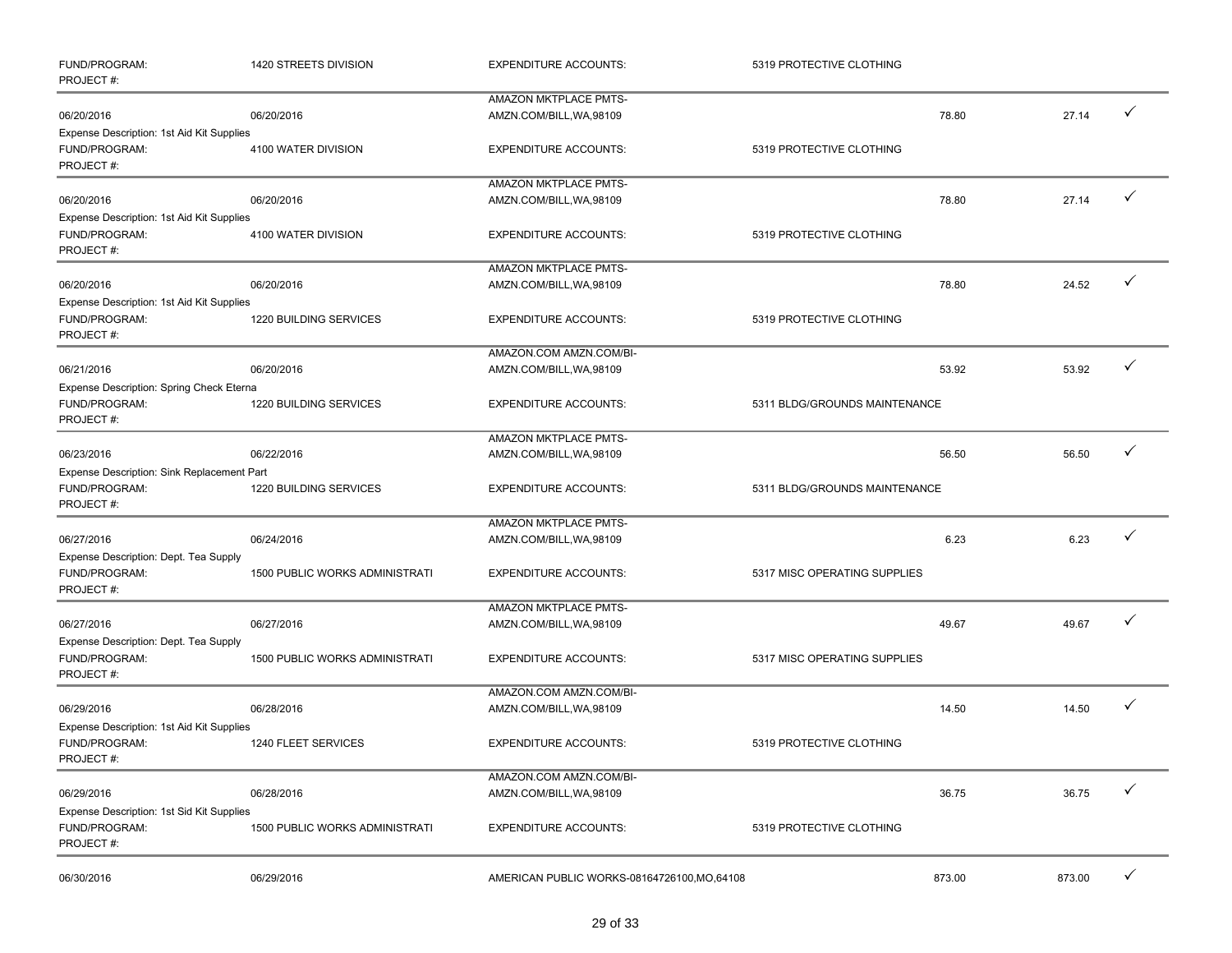Expense Description: APWA-PWX Conf. Reg.-MJ

| <b>FUND/PROGRAM:</b><br>PROJECT#:                                                | <b>1500 PUBLIC WORKS ADMINISTRATI</b> | <b>EXPENDITURE ACCOUNTS:</b>                 | 5205 CONFERENCES & MEETINGS    |       |          |              |
|----------------------------------------------------------------------------------|---------------------------------------|----------------------------------------------|--------------------------------|-------|----------|--------------|
| 07/01/2016                                                                       | 06/30/2016                            | RED WING SHOE STORE-ARLINGTON HEI, IL, 60005 |                                | 76.49 | 76.49    | $\checkmark$ |
| Expense Description: Steel Toe Boots-TJ<br><b>FUND/PROGRAM:</b><br>PROJECT#:     | <b>1220 BUILDING SERVICES</b>         | <b>EXPENDITURE ACCOUNTS:</b>                 | 5106 UNIFORM ALLOWANCE         |       |          |              |
| 07/01/2016                                                                       | 06/30/2016                            | STERICYCLE-08667837422, IL, 60045            |                                | 31.87 | 31.87    |              |
| <b>Expense Description: Collection Services</b><br>FUND/PROGRAM:<br>PROJECT#:    | 4200 SEWER DIVISION                   | <b>EXPENDITURE ACCOUNTS:</b>                 | 5299 MISC CONTRACTUAL SERVICES |       |          |              |
| 07/04/2016                                                                       | 06/30/2016                            | OFFICE DEPOT #1105-800-463-3768, IL, 60188   |                                | 26.99 | 26.99    |              |
| <b>Expense Description: Office Supplies</b><br><b>FUND/PROGRAM:</b><br>PROJECT#: | <b>1500 PUBLIC WORKS ADMINISTRATI</b> | <b>EXPENDITURE ACCOUNTS:</b>                 | 5318 OFFICE SUPPLIES           |       |          |              |
|                                                                                  |                                       | Card Subtotal                                |                                |       | 1,419.67 |              |

## SCOTT WILSON

| Posting<br>Date                                                       | Transaction<br>Date  | <b>Description</b>                             | Receipt<br>Amount            |        | <b>Expense</b><br>Amount | Reviewed |
|-----------------------------------------------------------------------|----------------------|------------------------------------------------|------------------------------|--------|--------------------------|----------|
| 06/20/2016                                                            | 06/18/2016           | EL COR INDUSTRIES INC-PROSPECT HEIG, IL, 60070 |                              | 216.58 | 216.58                   |          |
| <b>Expense Description: Hose Clamps</b><br>FUND/PROGRAM:<br>PROJECT#: | 1240 FLEET SERVICES  | <b>EXPENDITURE ACCOUNTS:</b>                   | 5317 MISC OPERATING SUPPLIES |        |                          |          |
| 06/20/2016                                                            | 06/18/2016           | EL COR INDUSTRIES INC-PROSPECT HEIG, IL, 60070 |                              | 5.47   | 5.47                     |          |
| Expense Description: LED Red Lamp<br>FUND/PROGRAM:<br>PROJECT#:       | 2200 FIRE DEPARTMENT | <b>EXPENDITURE ACCOUNTS:</b>                   | 5310 VEHICLE MAINTENANCE     |        |                          |          |
| 06/20/2016                                                            | 06/18/2016           | EL COR INDUSTRIES INC-PROSPECT HEIG, IL, 60070 |                              | 6.27   | 6.27                     |          |
| Expense Description: Concrete Wheel<br>FUND/PROGRAM:<br>PROJECT#:     | 1240 FLEET SERVICES  | <b>EXPENDITURE ACCOUNTS:</b>                   | 5317 MISC OPERATING SUPPLIES |        |                          |          |
| 06/20/2016                                                            | 06/18/2016           | EL COR INDUSTRIES INC-PROSPECT HEIG, IL, 60070 |                              | 197.94 | 197.94                   |          |
| <b>Accounting Codes</b><br>FUND/PROGRAM:<br>PROJECT#:                 | 1240 FLEET SERVICES  | <b>EXPENDITURE ACCOUNTS:</b>                   | 5303 CHEMICALS               |        |                          |          |
| 06/20/2016                                                            | 06/18/2016           | EL COR INDUSTRIES INC-PROSPECT HEIG, IL, 60070 |                              | 36.43  | 36.43                    |          |
| Expense Description: Micro Fuses-Stock<br>FUND/PROGRAM:<br>PROJECT#:  | 1240 FLEET SERVICES  | <b>EXPENDITURE ACCOUNTS:</b>                   | 5317 MISC OPERATING SUPPLIES |        |                          |          |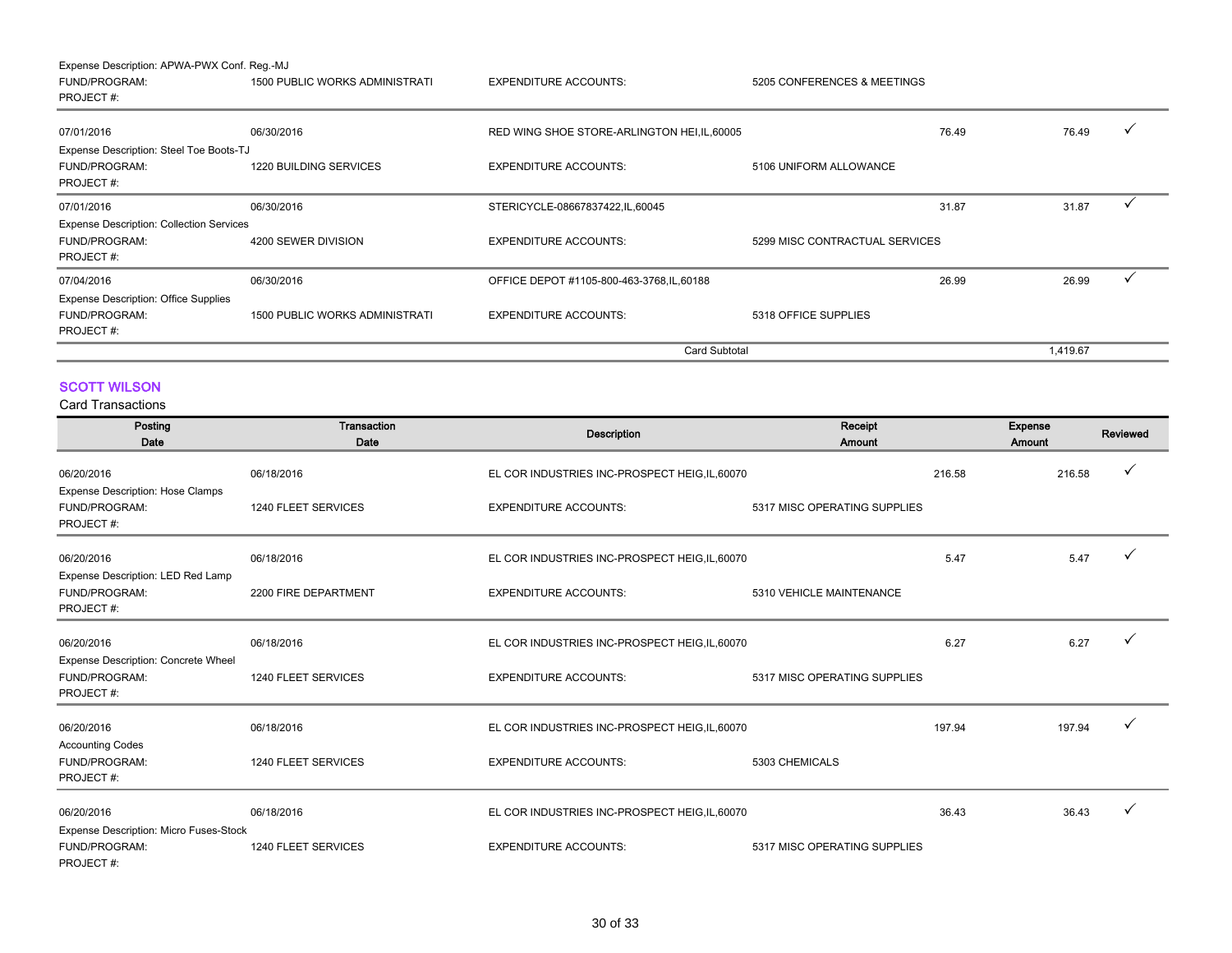| 06/20/2016                                                                   | 06/18/2016             |                                                | EL COR INDUSTRIES INC-PROSPECT HEIG, IL, 60070 |        | 71.16  |  |
|------------------------------------------------------------------------------|------------------------|------------------------------------------------|------------------------------------------------|--------|--------|--|
| Expense Description: Bulb & Connectors<br><b>FUND/PROGRAM:</b><br>PROJECT #: | 2200 FIRE DEPARTMENT   | <b>EXPENDITURE ACCOUNTS:</b>                   | 5310 VEHICLE MAINTENANCE                       |        |        |  |
| 06/20/2016                                                                   | 06/18/2016             | EL COR INDUSTRIES INC-PROSPECT HEIG, IL, 60070 |                                                | 411.72 | 411.72 |  |
| Expense Description: Terminal, & Locknuts                                    |                        |                                                |                                                |        |        |  |
| <b>FUND/PROGRAM:</b>                                                         | 2100 POLICE DEPARTMENT | <b>EXPENDITURE ACCOUNTS:</b>                   | 5310 VEHICLE MAINTENANCE                       |        |        |  |
| PROJECT #:                                                                   |                        |                                                |                                                |        |        |  |
|                                                                              |                        |                                                | Card Subtotal                                  |        | 945.57 |  |

## SEAN LINDSAY

Card Transactions

| Posting<br>Date                              | Transaction<br>Date    | Description                             | Receipt<br><b>Amount</b>      | Expense<br>Amount | Reviewed |
|----------------------------------------------|------------------------|-----------------------------------------|-------------------------------|-------------------|----------|
| 06/08/2016                                   | 06/07/2016             | WW GRAINGER-877-2022594, PA, 15201-1416 | 42.10                         | 42.10             |          |
| <b>Expense Description: Saw Blades</b>       |                        |                                         |                               |                   |          |
| FUND/PROGRAM:                                | 1220 BUILDING SERVICES | <b>EXPENDITURE ACCOUNTS:</b>            | 5315 SMALL TOOLS & EQUIPMENT  |                   |          |
| PROJECT#:                                    |                        |                                         |                               |                   |          |
|                                              |                        | BANNER PLUMBING SUPPLY-BUFFALO          |                               |                   |          |
| 06/29/2016                                   | 06/28/2016             | GROVE, IL, 60089                        | 23.22                         | 23.22             |          |
| Expense Description: Plumbing Supplies/FD#42 |                        |                                         |                               |                   |          |
| FUND/PROGRAM:                                | 2200 FIRE DEPARTMENT   | <b>EXPENDITURE ACCOUNTS:</b>            | 5311 BLDG/GROUNDS MAINTENANCE |                   |          |
| PROJECT#:                                    |                        |                                         |                               |                   |          |
|                                              |                        | <b>Card Subtotal</b>                    |                               | 65.32             |          |

## SHARI MATTHEWS HUIZAR

| Posting<br>Date                          | Transaction<br>Date  | <b>Description</b>                              | Receipt<br><b>Amount</b>    |        | Expense<br>Amount | Reviewed |
|------------------------------------------|----------------------|-------------------------------------------------|-----------------------------|--------|-------------------|----------|
| 06/09/2016                               | 06/07/2016           | INT'L CRITICAL INCIDEN-ELLICOTT CITY, MD, 21042 |                             | 486.00 | 486.00            | ✓        |
| Expense Description: ICISF Conf. Reg.-JC |                      |                                                 |                             |        |                   |          |
| <b>FUND/PROGRAM:</b><br>PROJECT#:        | 1315 SOCIAL SERVICES | <b>EXPENDITURE ACCOUNTS:</b>                    | 5205 CONFERENCES & MEETINGS |        |                   |          |
|                                          |                      | NAT ORG VICTIM ASSISTA-                         |                             |        |                   |          |
| 06/15/2016                               | 06/14/2016           | ALEXANDRIA, VA, 223140000                       |                             | 470.00 | 470.00            |          |
| Expense Description: NOVA Conf. Reg.-MM  |                      |                                                 |                             |        |                   |          |
| <b>FUND/PROGRAM:</b>                     | 1315 SOCIAL SERVICES | <b>EXPENDITURE ACCOUNTS:</b>                    | 5205 CONFERENCES & MEETINGS |        |                   |          |
| PROJECT#:                                |                      |                                                 |                             |        |                   |          |
| 06/15/2016                               | 06/15/2016           | CHEAPOAIR.COM AIR-CHEAPOAIR.COM, NY, 10020      |                             | 30.00  | 30.00             | ✓        |
| Expense Description: Conf. Airfare-MM    |                      |                                                 |                             |        |                   |          |
| <b>FUND/PROGRAM:</b>                     | 1315 SOCIAL SERVICES | <b>EXPENDITURE ACCOUNTS:</b>                    | 5205 CONFERENCES & MEETINGS |        |                   |          |
| PROJECT#:                                |                      |                                                 |                             |        |                   |          |
| 06/15/2016                               | 06/15/2016           | CHEAPOAIR.COM AIR-CHEAPOAIR.COM, NY, 10020      |                             | 20.00  | 20.00             |          |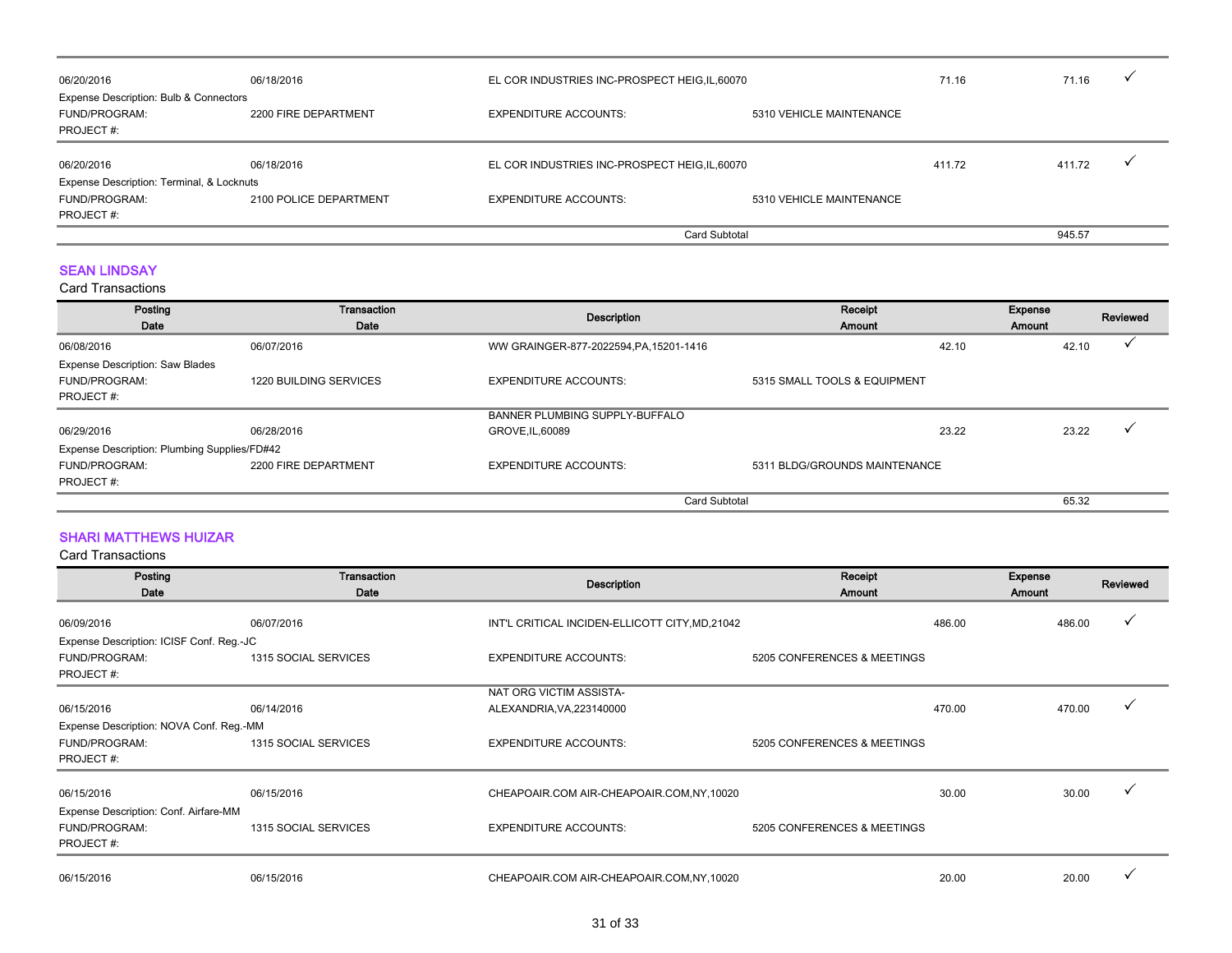| Expense Description: Conf. Airfare-MM<br><b>FUND/PROGRAM:</b><br>PROJECT#: | 1315 SOCIAL SERVICES          | <b>EXPENDITURE ACCOUNTS:</b>               | 5205 CONFERENCES & MEETINGS |        |          |  |
|----------------------------------------------------------------------------|-------------------------------|--------------------------------------------|-----------------------------|--------|----------|--|
| 06/15/2016                                                                 | 06/15/2016                    | CHEAPOAIR.COM AIR-CHEAPOAIR.COM, NY, 10020 |                             | 167.20 | 167.20   |  |
| Expense Description: Conf. Airfare-MM<br><b>FUND/PROGRAM:</b><br>PROJECT#: | 1315 SOCIAL SERVICES          | <b>EXPENDITURE ACCOUNTS:</b>               | 5205 CONFERENCES & MEETINGS |        |          |  |
| 06/21/2016                                                                 | 06/20/2016                    | SNAPFISH US-8006344500, MD, 20705          |                             | 2.95   | 2.95     |  |
| Expense Description: 50/90 Party Pictures                                  |                               |                                            |                             |        |          |  |
| <b>FUND/PROGRAM:</b><br>PROJECT#:                                          | 1320 SENIOR CITIZENS SERVICES | <b>EXPENDITURE ACCOUNTS:</b>               | 5297 PROGRAMS/ACTIVITIES    |        |          |  |
| 06/27/2016                                                                 | 06/24/2016                    | WESTIN-ATLANTA, GA, 30303-1704             |                             | 495.24 | 495.24   |  |
| Expense Description: Conf. Lodging-MM                                      |                               |                                            |                             |        |          |  |
| <b>FUND/PROGRAM:</b><br>PROJECT#:                                          | 1315 SOCIAL SERVICES          | <b>EXPENDITURE ACCOUNTS:</b>               | 5205 CONFERENCES & MEETINGS |        |          |  |
|                                                                            |                               | <b>Card Subtotal</b>                       |                             |        | 1,671.39 |  |

## THOMAS LUEDERS

#### Card Transactions

| Posting                                 | Transaction            | Description                             | Receipt                        | <b>Expense</b> | Reviewed |
|-----------------------------------------|------------------------|-----------------------------------------|--------------------------------|----------------|----------|
| Date                                    | Date                   |                                         | Amount                         | <b>Amount</b>  |          |
| 06/13/2016                              | 06/10/2016             | WW GRAINGER-877-2022594, PA, 15201-1416 | 318.15                         | 318.15         |          |
| Expense Description: Fountain Sump Pump |                        |                                         |                                |                |          |
| <b>FUND/PROGRAM:</b>                    | 1430 FORESTRY DIVISION | <b>EXPENDITURE ACCOUNTS:</b>            | 5299 MISC CONTRACTUAL SERVICES |                |          |
| PROJECT#:                               | 2003-008               |                                         |                                |                |          |
|                                         |                        | <b>Card Subtotal</b>                    |                                | 318.15         |          |

## VINCENT HOFFMAN

| Posting<br>Date                            | Transaction<br>Date        | <b>Description</b>                         | Receipt<br>Amount            | <b>Expense</b><br><b>Amount</b> | Reviewed     |
|--------------------------------------------|----------------------------|--------------------------------------------|------------------------------|---------------------------------|--------------|
| 06/09/2016                                 | 06/08/2016                 | MCCANN WAUCONDA-08475269444, IL, 60084     | 617.84                       | 617.84                          |              |
| Expense Description: Snow Fence & Posts    |                            |                                            |                              |                                 |              |
| FUND/PROGRAM:                              | <b>1140 SPECIAL EVENTS</b> | <b>EXPENDITURE ACCOUNTS:</b>               | 5317 MISC OPERATING SUPPLIES |                                 |              |
| PROJECT#:                                  | 2016-023                   |                                            |                              |                                 |              |
| 06/16/2016                                 | 06/15/2016                 | ARLINGTON POWER EQUIPM-PALATINE, IL, 60074 | 351.89                       | 351.89                          |              |
| Expense Description: Rakes & Hedge Cutter  |                            |                                            |                              |                                 |              |
| FUND/PROGRAM:                              | 1430 FORESTRY DIVISION     | <b>EXPENDITURE ACCOUNTS:</b>               | 5315 SMALL TOOLS & EQUIPMENT |                                 |              |
| PROJECT#:                                  |                            |                                            |                              |                                 |              |
| 06/16/2016                                 | 06/15/2016                 | MCCANN WAUCONDA-08475269444, IL, 60084     | (123.00)                     | (123.00)                        | $\checkmark$ |
| Expense Description: Credit-Returned Fence |                            |                                            |                              |                                 |              |
| FUND/PROGRAM:                              | 1140 SPECIAL EVENTS        | <b>EXPENDITURE ACCOUNTS:</b>               | 5317 MISC OPERATING SUPPLIES |                                 |              |
| PROJECT#:                                  | 2016-023                   |                                            |                              |                                 |              |
| 06/17/2016                                 | 06/15/2016                 | SHERWIN INDUSTRIES-MILWAUKEE, WI,53221     | 737.50                       | 737.50                          |              |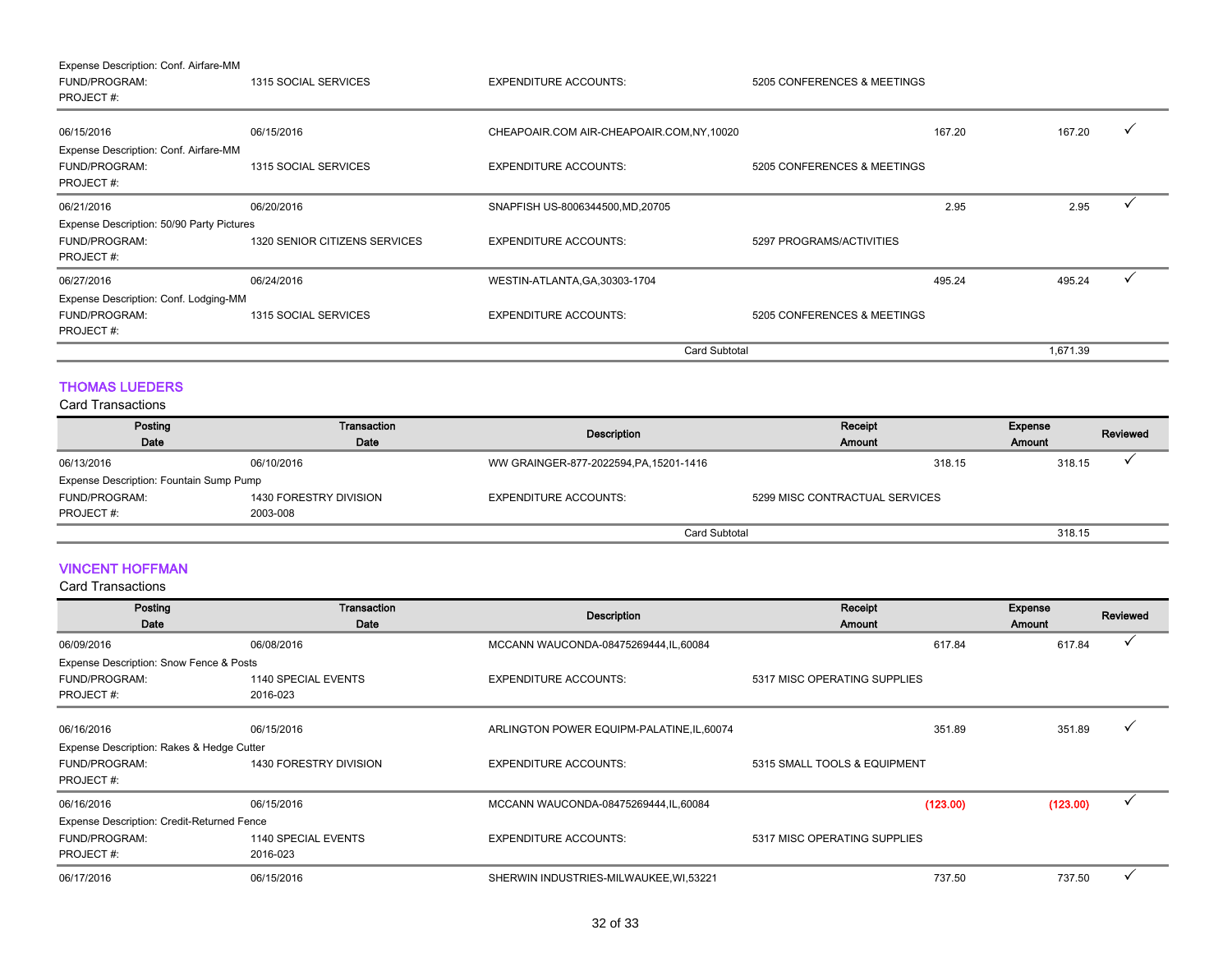| <b>Expense Description: Traffic Cones</b>      |                        |                                          |                               |          |   |
|------------------------------------------------|------------------------|------------------------------------------|-------------------------------|----------|---|
| FUND/PROGRAM:                                  | 1420 STREETS DIVISION  | <b>EXPENDITURE ACCOUNTS:</b>             | 5315 SMALL TOOLS & EQUIPMENT  |          |   |
| PROJECT#:                                      |                        |                                          |                               |          |   |
|                                                |                        | THE HOME DEPOT 1913-MT                   |                               |          |   |
| 06/20/2016                                     | 06/17/2016             | PROSPECT, IL, 600560000                  | 29.97                         | 29.97    | ✓ |
| Expense Description: 300' Measure Tape         |                        |                                          |                               |          |   |
| FUND/PROGRAM:                                  | 1420 STREETS DIVISION  | <b>EXPENDITURE ACCOUNTS:</b>             | 5315 SMALL TOOLS & EQUIPMENT  |          |   |
| PROJECT#:                                      |                        |                                          |                               |          |   |
|                                                |                        | THE HOME DEPOT 1913-MT                   |                               |          |   |
| 06/20/2016                                     | 06/17/2016             | PROSPECT, IL, 600560000                  | 58.40                         | 58.40    | ✓ |
| Expense Description: Rope, Plywood & Hinges    |                        |                                          |                               |          |   |
| FUND/PROGRAM:                                  | 1140 SPECIAL EVENTS    | <b>EXPENDITURE ACCOUNTS:</b>             | 5317 MISC OPERATING SUPPLIES  |          |   |
| PROJECT#:                                      | 2016-023               |                                          |                               |          |   |
|                                                |                        | THE HOME DEPOT 1913-MT                   |                               |          |   |
| 06/29/2016                                     | 06/27/2016             | PROSPECT, IL, 600560000                  | 119.88                        | 119.88   | ✓ |
| Expense Description: Cable Ties for Snow Fence |                        |                                          |                               |          |   |
| FUND/PROGRAM:                                  | 1140 SPECIAL EVENTS    | <b>EXPENDITURE ACCOUNTS:</b>             | 5317 MISC OPERATING SUPPLIES  |          |   |
| PROJECT#:                                      | 2016-023               |                                          |                               |          |   |
|                                                |                        |                                          |                               |          |   |
| 07/01/2016                                     | 06/29/2016             | REDS GARDEN CENTER-NORTHBROOK, IL, 60062 | 86.00                         | 86.00    |   |
| <b>Expense Description: Sod Rolls</b>          |                        |                                          |                               |          |   |
| <b>FUND/PROGRAM:</b>                           | 1430 FORESTRY DIVISION | <b>EXPENDITURE ACCOUNTS:</b>             | 5311 BLDG/GROUNDS MAINTENANCE |          |   |
| PROJECT#:                                      |                        |                                          |                               |          |   |
|                                                |                        | <b>Card Subtotal</b>                     |                               | 1.878.48 |   |

Report Run By: Nancy Hoppe (NHOPPE, Company Program Administrator)

© 1994-2016. MasterCard. All rights reserved.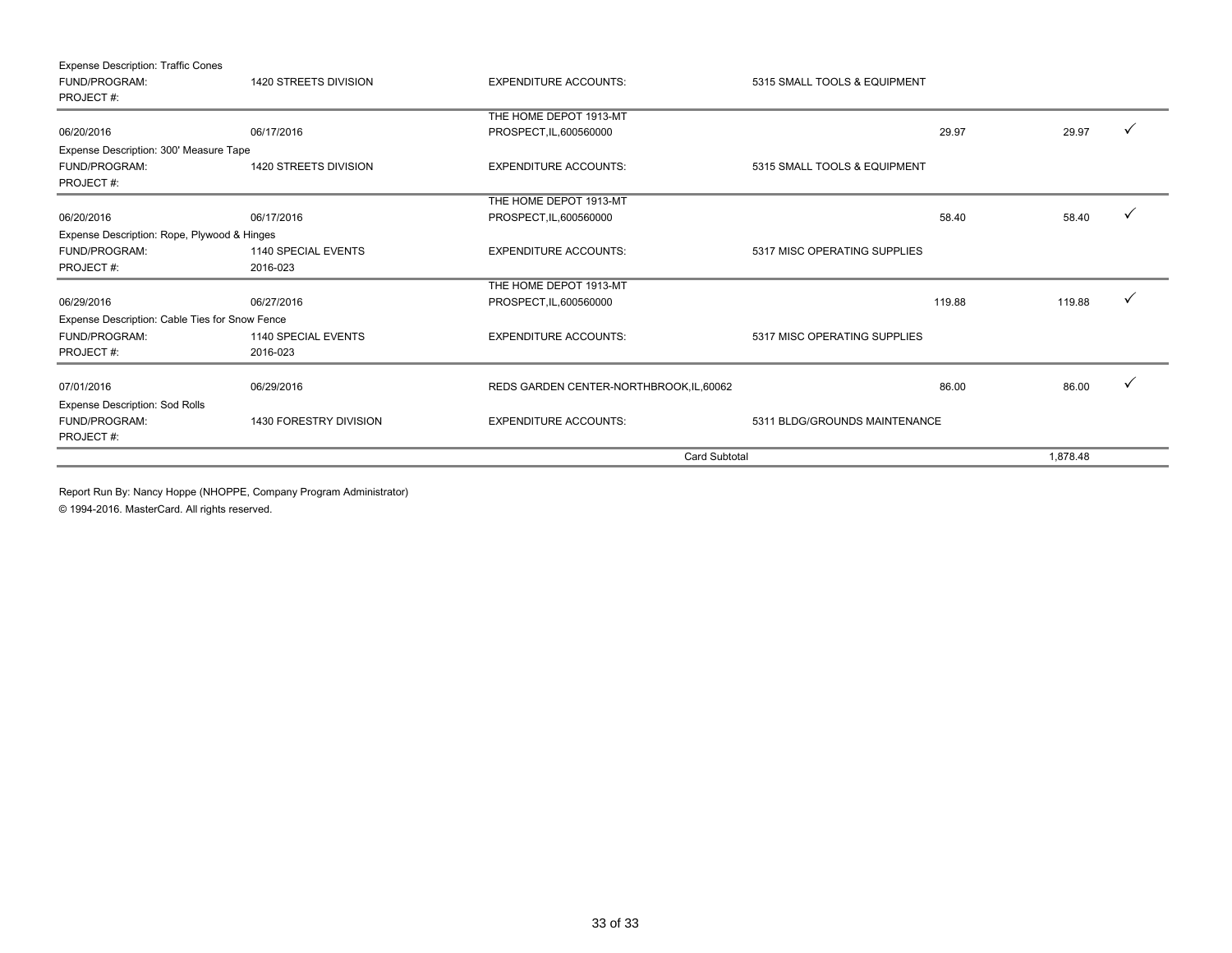## **Village of Wheeling Payroll Summary**

## **Pay Period Ended 08/12/2016**

| <b>Fund Number</b> | Fund                            | <b>Salaries</b> | <b>Benefits</b> | <b>Total Payroll</b> |
|--------------------|---------------------------------|-----------------|-----------------|----------------------|
|                    |                                 |                 |                 |                      |
| 01                 | <b>General Fund</b>             | 846,219.42      | 70,630.42       | 916,849.84           |
| 31                 | <b>Town Center TIF</b>          | 665.32          | 130.08          | 795.40               |
| 32                 | <b>Crossroads TIF</b>           | 665.32          | 130.08          | 795.40               |
| 34                 | <b>Capital Projects</b>         | 6,064.79        | 1,287.75        | 7,352.54             |
| 35                 | So Milwaukee TIF                | 665.32          | 130.08          | 795.40               |
| 36                 | <b>Southeast TIF</b>            | 665.32          | 130.08          | 795.40               |
| 39                 | Lake Cook/Milwaukee TIF         | 665.30          | 130.12          | 795.42               |
| 40                 | Water & Sewer Fund              | 56,879.16       | 11,013.39       | 67,892.55            |
| 55                 | <b>Grant Fund</b>               | 4,211.58        | 825.48          | 5,037.06             |
|                    |                                 |                 |                 |                      |
|                    | <b>Total Gross Payroll</b>      | 916,701.53      | 84,407.48       | 1,001,109.01         |
|                    |                                 |                 |                 |                      |
|                    | <b>Total Payroll Deductions</b> | 356,446.97      | 84,407.48       | 440,854.45           |
|                    |                                 |                 |                 |                      |
|                    | <b>Total Net Payroll</b>        | 560,254.56      | 0.00            | 560,254.56           |
|                    |                                 |                 |                 |                      |
|                    |                                 |                 |                 |                      |
|                    | <b>Payroll Checks</b>           | 0.00            |                 |                      |
|                    |                                 |                 |                 |                      |
|                    | <b>Direct Deposits</b>          | 560,254.56      |                 |                      |
|                    |                                 |                 |                 |                      |
|                    | <b>Total Net Payroll</b>        | 560,254.56      |                 |                      |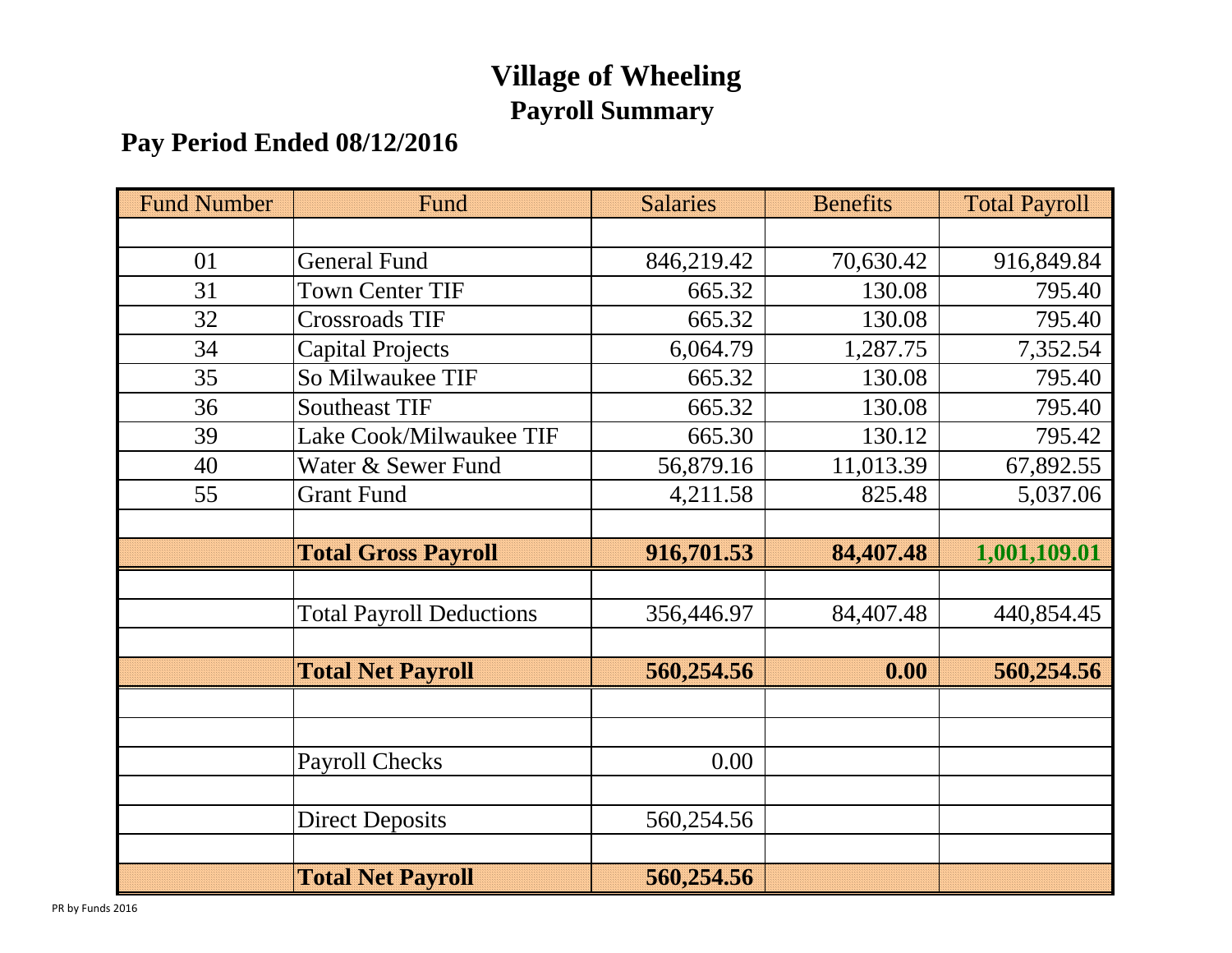## **Village of Wheeling Payroll Summary**

## **Pay Period Ended 08/26/2016**

| <b>Fund Number</b> | Fund                            | <b>Salaries</b> | <b>Benefits</b> | <b>Total Payroll</b> |
|--------------------|---------------------------------|-----------------|-----------------|----------------------|
|                    |                                 |                 |                 |                      |
| 01                 | <b>General Fund</b>             | 765,653.31      | 321,817.01      | 1,087,470.32         |
| 31                 | <b>Town Center TIF</b>          | 665.32          | 320.70          | 986.02               |
| 32                 | <b>Crossroads TIF</b>           | 665.32          | 320.70          | 986.02               |
| 34                 | <b>Capital Projects</b>         | 5,867.37        | 3,566.79        | 9,434.16             |
| 35                 | So Milwaukee TIF                | 665.32          | 320.70          | 986.02               |
| 36                 | <b>Southeast TIF</b>            | 665.32          | 320.70          | 986.02               |
| 39                 | Lake Cook/Milwaukee TIF         | 665.30          | 320.67          | 985.97               |
| 40                 | Water & Sewer Fund              | 57,394.75       | 30,634.81       | 88,029.56            |
| 55                 | <b>Grant Fund</b>               | 4,267.35        | 2,469.58        | 6,736.93             |
|                    |                                 |                 |                 |                      |
|                    | <b>Total Gross Payroll</b>      | 836,509.36      | 360,091.66      | 1,196,601.02         |
|                    |                                 |                 |                 |                      |
|                    | <b>Total Payroll Deductions</b> | 321,134.52      | 360,091.66      | 681,226.18           |
|                    |                                 |                 |                 |                      |
|                    | <b>Total Net Payroll</b>        | 515,374.84      | 0.00            | 515,374.84           |
|                    |                                 |                 |                 |                      |
|                    |                                 |                 |                 |                      |
|                    | <b>Payroll Checks</b>           | 0.00            |                 |                      |
|                    |                                 |                 |                 |                      |
|                    | <b>Direct Deposits</b>          | 515,374.84      |                 |                      |
|                    |                                 |                 |                 |                      |
|                    | <b>Total Net Payroll</b>        | 515,374.84      |                 |                      |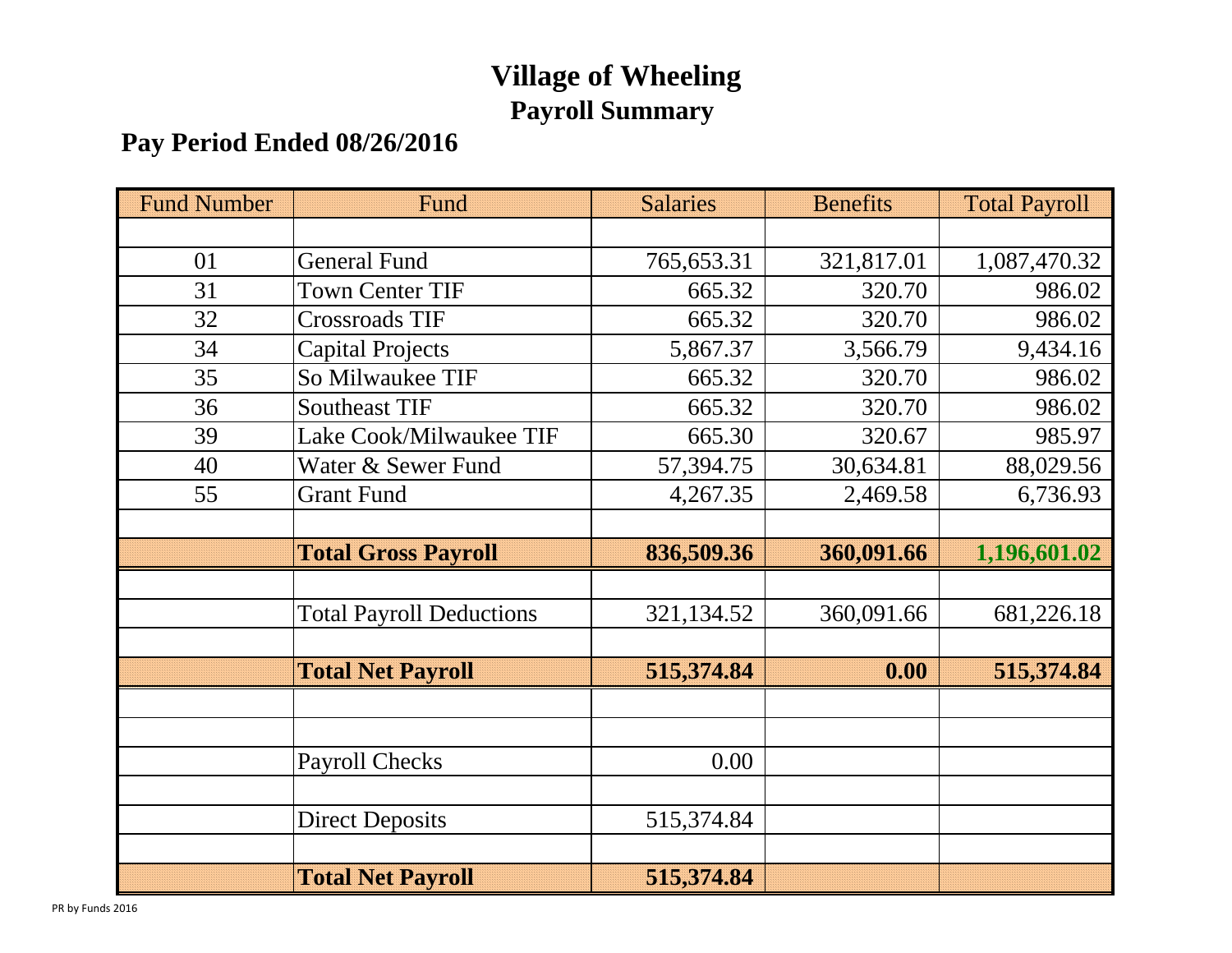SUNGARD PENTAMATION PAGE NUMBER: 1DATE: 09/01/2016 VILLAGE OF WHEELING ACCTPA51TIMES CASH REQUIREMENTS - CHECK FORMAT - DUE DATE: 09/07/2016 SELECTION CRITERIA: payable.batch='AMM09/07'

ACCOUNTING PERIOD: 9/16

| VENDOR                                                   | <b>ORGANIZATION</b>          | <b>ACCOUNT</b>               | PURCHASE OR INVOICE                          |                                      | AMOUNT                                     | DESCRIPTION                                    |
|----------------------------------------------------------|------------------------------|------------------------------|----------------------------------------------|--------------------------------------|--------------------------------------------|------------------------------------------------|
| 9499<br>1ST RESPONDERS EQUIPMENT INC 33<br>TOTAL CHECK   | 33<br>2100                   | 5315<br>5315<br>5106         | 16002112<br>16002111<br>16002062             | 150660WC<br>150664WC<br>150667WC     | 6,720.00<br>560.00<br>1,400.00<br>8,680.00 | ARMOR VESTS<br>ARMOR VEST<br>UNIFORM ALLOWANCE |
| 10011                                                    | 55                           | 4310                         | 16002045                                     |                                      | 250.00                                     | OVERPAYMENT REFUND                             |
| AGEOPTIONS<br>TOTAL CHECK                                |                              |                              |                                              |                                      | 250.00                                     |                                                |
| 84<br>AIR ONE EQUIPMENT, INC                             | 2200                         | 5220                         | 16001853                                     | 114777                               | 2,620.00                                   | SCBA REPLACE/PARTS                             |
| TOTAL CHECK                                              |                              |                              |                                              |                                      | 2,620.00                                   |                                                |
| 136<br>AMERICAN CHARGE SERVICE                           | 1320                         | 5297                         | 16001980                                     | 98865                                | 30.00                                      | SENIOR TAXI SERVICE                            |
| TOTAL CHECK                                              |                              |                              |                                              |                                      | 30.00                                      |                                                |
| 8035<br>AMERICAN WELDING & GAS INC                       | 2200                         | 5220                         | 16002081                                     | D04204703                            | 296.52                                     | CYLINDER RENTALS                               |
| TOTAL CHECK                                              |                              |                              |                                              |                                      | 296.52                                     |                                                |
| 7218<br>AMTEC                                            | 3900                         | 5299                         | 16001979                                     | $3633 - 08 - 16$                     | 500.00                                     | REBATE RPT & OPINION                           |
| TOTAL CHECK                                              |                              |                              |                                              |                                      | 500.00                                     |                                                |
| 4175<br>ARLINGTON HEIGHTS FORD<br>TOTAL CHECK            | 1300<br>2100<br>1430         | 5310<br>5310<br>5310         | 16001916<br>16001916<br>16001977             | 769006                               | 73.15<br>756.69<br>236.46<br>1,066.30      | AUTO PARTS<br>AUTO PARTS<br>FLOOR MAT          |
|                                                          | 2100                         | 5323                         |                                              |                                      |                                            |                                                |
| 7417<br>ARTISTIC FRAMING INC<br>TOTAL CHECK              |                              |                              | 16001924                                     |                                      | 105.00<br>105.00                           | CARMODY STAR PLAOUE                            |
| 9638<br>ARTISTIC HOLIDAY DESIGNS LLC 1140<br>TOTAL CHECK | 1420                         | 5299<br>5317                 | 16001985<br>16002070                         | 1030<br>1033                         | 20,739.44<br>55,615.04<br>76, 354.48       | DECORATE LIGHT POLES<br>GROUND DECORATIONS     |
| 2305                                                     | 15                           | 5220                         | 16002107                                     | IL826196                             | 1,587.12                                   | WIRELESS DATA SERVICES                         |
| AT&T GLOBAL SERVICES INC<br>TOTAL CHECK                  |                              |                              |                                              |                                      | 1,587.12                                   |                                                |
| 263<br>AUTO TECH CENTERS INC                             | 1300<br>2100<br>2200<br>4100 | 5310<br>5310<br>5310<br>5310 | 16001943<br>16001943<br>16001943<br>16001943 | 272804<br>272804<br>272804<br>272804 | 668.80<br>1,530.96<br>745.46<br>779.68     | TIRES<br>TIRES<br>TIRES<br>TIRES               |
| TOTAL CHECK                                              |                              |                              |                                              |                                      | 3,724.90                                   |                                                |
| 8865<br>BACKGROUNDS ONLINE                               | 1800                         | 5226                         | 16001981                                     | 473919                               | 29.95                                      | BACKGROUND CHECK                               |
| TOTAL CHECK                                              |                              |                              |                                              |                                      | 29.95                                      |                                                |
| 10027<br>BROOKS-ALLAN<br>TOTAL CHECK                     | 2100                         | 5106                         | 16002113                                     | 0040943                              | 1,200.00<br>1,200.00                       | UNIFORM ALLOWANCE                              |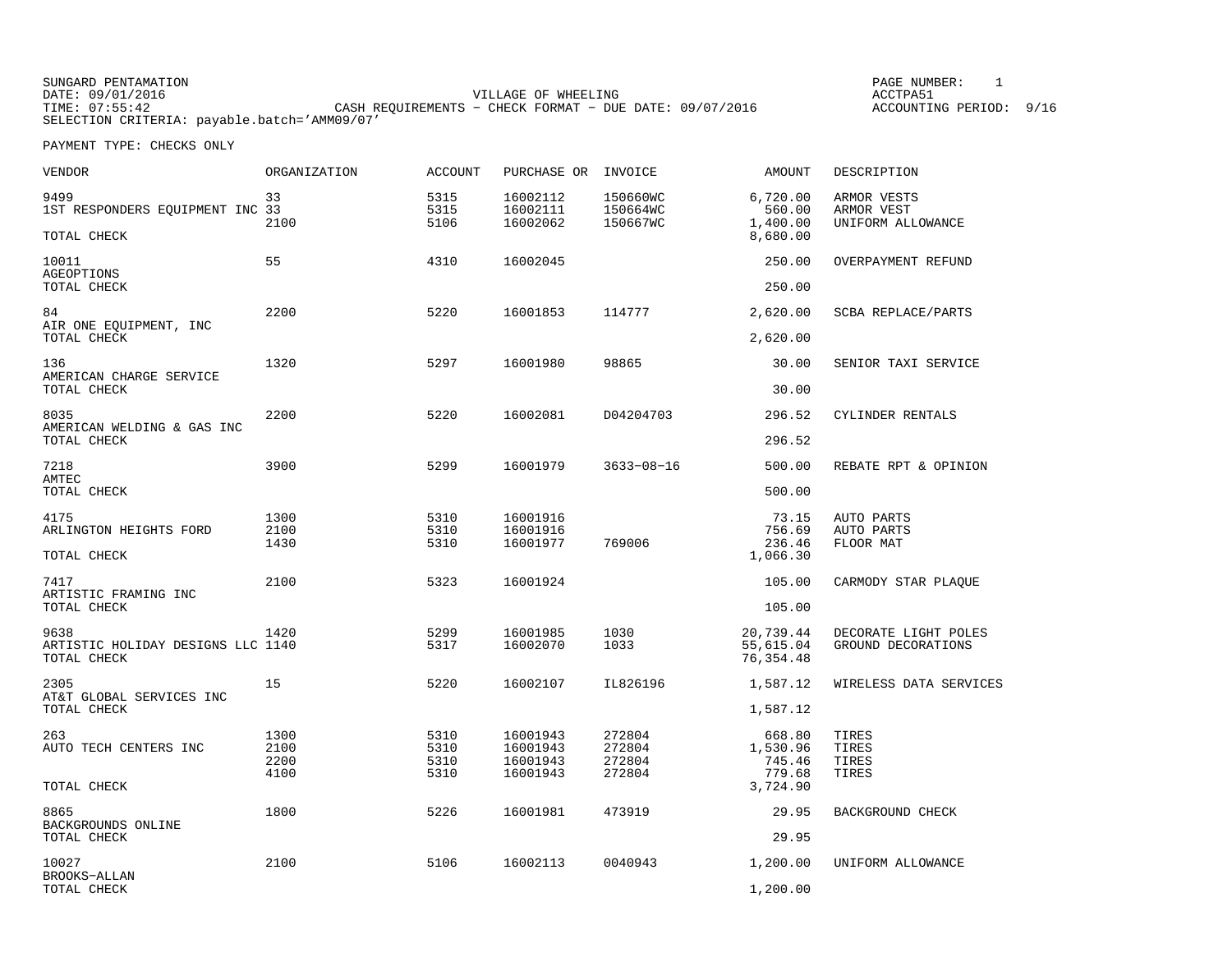SUNGARD PENTAMATION PAGE NUMBER: 2DATE: 09/01/2016 VILLAGE OF WHEELING ACCTPA51ACCOUNTING PERIOD: 9/16 TIME: 07:55:42 CASH REQUIREMENTS − CHECK FORMAT − DUE DATE: 09/07/2016 ACCOUNTING PERIOD: 9/16SELECTION CRITERIA: payable.batch='AMM09/07'

| VENDOR                                           | ORGANIZATION                                                                                 | <b>ACCOUNT</b>                                                                               | PURCHASE OR                                                                                                                                  | INVOICE                                                                                                                                                  | AMOUNT                                                                                                               | DESCRIPTION                                                                                                                                                                                                                                                                                                                                              |
|--------------------------------------------------|----------------------------------------------------------------------------------------------|----------------------------------------------------------------------------------------------|----------------------------------------------------------------------------------------------------------------------------------------------|----------------------------------------------------------------------------------------------------------------------------------------------------------|----------------------------------------------------------------------------------------------------------------------|----------------------------------------------------------------------------------------------------------------------------------------------------------------------------------------------------------------------------------------------------------------------------------------------------------------------------------------------------------|
| 443<br>CDW-GOVERNMENT                            | 15                                                                                           | 5327                                                                                         | 16002037                                                                                                                                     | <b>DXG1805</b>                                                                                                                                           | 758.54<br>758.54                                                                                                     | ACROBAT PRO LICENSES                                                                                                                                                                                                                                                                                                                                     |
| TOTAL CHECK                                      |                                                                                              |                                                                                              |                                                                                                                                              |                                                                                                                                                          |                                                                                                                      |                                                                                                                                                                                                                                                                                                                                                          |
| 457<br>CERTIFIED LABORATORIES<br>TOTAL CHECK     | 4200<br>4200                                                                                 | 5319<br>5319                                                                                 | 16001950<br>16001951                                                                                                                         | 2393103<br>2395301                                                                                                                                       | 214.86<br>125.86<br>340.72                                                                                           | PROTECTIVE GLOVES<br>HAND WIPES                                                                                                                                                                                                                                                                                                                          |
| 483<br>CHICAGO COMMUNICATIONS LLC<br>TOTAL CHECK | 15<br>15<br>15<br>15                                                                         | 5221<br>5221<br>5221<br>5221                                                                 | 16001926<br>16001927<br>16001918<br>16002039                                                                                                 | 284238<br>284239<br>284367<br>284568                                                                                                                     | 95.00<br>95.00<br>1,112.65<br>1,005.00<br>2,307.65                                                                   | RADIO REPAIRS<br>RADIO REPAIRS<br>RADIO MAINT AGREEMENT<br>RADIO CHANNEL CHANGE                                                                                                                                                                                                                                                                          |
| 6074<br>CHICAGO PARTS & SOUND LLC                | 2100                                                                                         | 5310                                                                                         | 16001939                                                                                                                                     |                                                                                                                                                          | 1,791.84                                                                                                             | BATTERIES, RADIO TRAY                                                                                                                                                                                                                                                                                                                                    |
| TOTAL CHECK                                      |                                                                                              |                                                                                              |                                                                                                                                              |                                                                                                                                                          | 1,791.84                                                                                                             |                                                                                                                                                                                                                                                                                                                                                          |
| 9029<br>CHRIS ELECTRIC CORP                      | 4100                                                                                         | 5311                                                                                         | 16002134                                                                                                                                     | 3080                                                                                                                                                     | 4,915.00                                                                                                             | VALVE PIT WORK                                                                                                                                                                                                                                                                                                                                           |
| TOTAL CHECK                                      |                                                                                              |                                                                                              |                                                                                                                                              |                                                                                                                                                          | 4,915.00                                                                                                             |                                                                                                                                                                                                                                                                                                                                                          |
| 517<br>CINTAS #22                                | 1220                                                                                         | 5215                                                                                         | 16002000                                                                                                                                     | 769029412                                                                                                                                                | 1,971.60                                                                                                             | CARPET CLEANING                                                                                                                                                                                                                                                                                                                                          |
| TOTAL CHECK                                      |                                                                                              |                                                                                              |                                                                                                                                              |                                                                                                                                                          | 1,971.60                                                                                                             |                                                                                                                                                                                                                                                                                                                                                          |
| 549<br>COLLEGE OF DUPAGE                         | 2100                                                                                         | 5105                                                                                         | 16002031                                                                                                                                     | 7287                                                                                                                                                     | 6, 226.00                                                                                                            | BASIC POLICE ACADEMY                                                                                                                                                                                                                                                                                                                                     |
| TOTAL CHECK                                      |                                                                                              |                                                                                              |                                                                                                                                              |                                                                                                                                                          | 6,226.00                                                                                                             |                                                                                                                                                                                                                                                                                                                                                          |
| 615<br>CRAIN'S CHICAGO BUSINESS                  | 1600<br>3100<br>3200<br>3500<br>3600<br>3900<br>1600<br>3100<br>3200<br>3500<br>3600<br>3900 | 5333<br>5333<br>5333<br>5333<br>5333<br>5333<br>5333<br>5333<br>5333<br>5333<br>5333<br>5333 | 16001847<br>16001847<br>16001847<br>16001847<br>16001847<br>16001847<br>16002155<br>16002155<br>16002155<br>16002155<br>16002155<br>16002155 | I00093743<br>I00093743<br>I00093743<br>I00093743<br>I00093743<br>I00093743<br>I00095455<br>I00095455<br>I00095455<br>I00095455<br>I00095455<br>I00095455 | 291.66<br>291.66<br>291.66<br>291.66<br>291.66<br>291.70<br>291.66<br>291.66<br>291.66<br>291.66<br>291.66<br>291.70 | JUNE 2016 BIWKLY ENEWS AD<br>JUNE 2016 BIWKLY ENEWS AD<br>JUNE 2016 BIWKLY ENEWS AD<br>JUNE 2016 BIWKLY ENEWS AD<br>JUNE 2016 BIWKLY ENEWS AD<br>JUNE 2016 BIWKLY ENEWS AD<br>CBO ENEWS BIWKLY 7/4-17/1<br>CBO ENEWS BIWKLY 7/4-17/1<br>CBO ENEWS BIWKLY 7/4-17/1<br>CBO ENEWS BIWKLY 7/4-17/1<br>CBO ENEWS BIWKLY 7/4-17/1<br>CBO ENEWS BIWKLY 7/4-17/1 |
| TOTAL CHECK                                      |                                                                                              |                                                                                              |                                                                                                                                              |                                                                                                                                                          | 3,500.00                                                                                                             |                                                                                                                                                                                                                                                                                                                                                          |
| 3477<br>CROWN TROPHY                             | 2100                                                                                         | 5323                                                                                         | 16001922                                                                                                                                     | 5179                                                                                                                                                     | 180.00                                                                                                               | AWARD PLAQUES                                                                                                                                                                                                                                                                                                                                            |
| TOTAL CHECK                                      |                                                                                              |                                                                                              |                                                                                                                                              |                                                                                                                                                          | 180.00                                                                                                               |                                                                                                                                                                                                                                                                                                                                                          |
| 3145<br>CUMMINS NPOWER LLC<br>TOTAL CHECK        | 1240<br>1240<br>4200                                                                         | 5315<br>5317<br>5411                                                                         | 16001944<br>16001937<br>16001952                                                                                                             | 001-10473<br>711-24186<br>806-81608                                                                                                                      | 550.00<br>217.12<br>8,399.00<br>9,166.12                                                                             | LITE REGISTRATION<br>FUEL PUMP TRANSFER<br><b>GENERATOR</b>                                                                                                                                                                                                                                                                                              |
|                                                  |                                                                                              |                                                                                              |                                                                                                                                              |                                                                                                                                                          |                                                                                                                      |                                                                                                                                                                                                                                                                                                                                                          |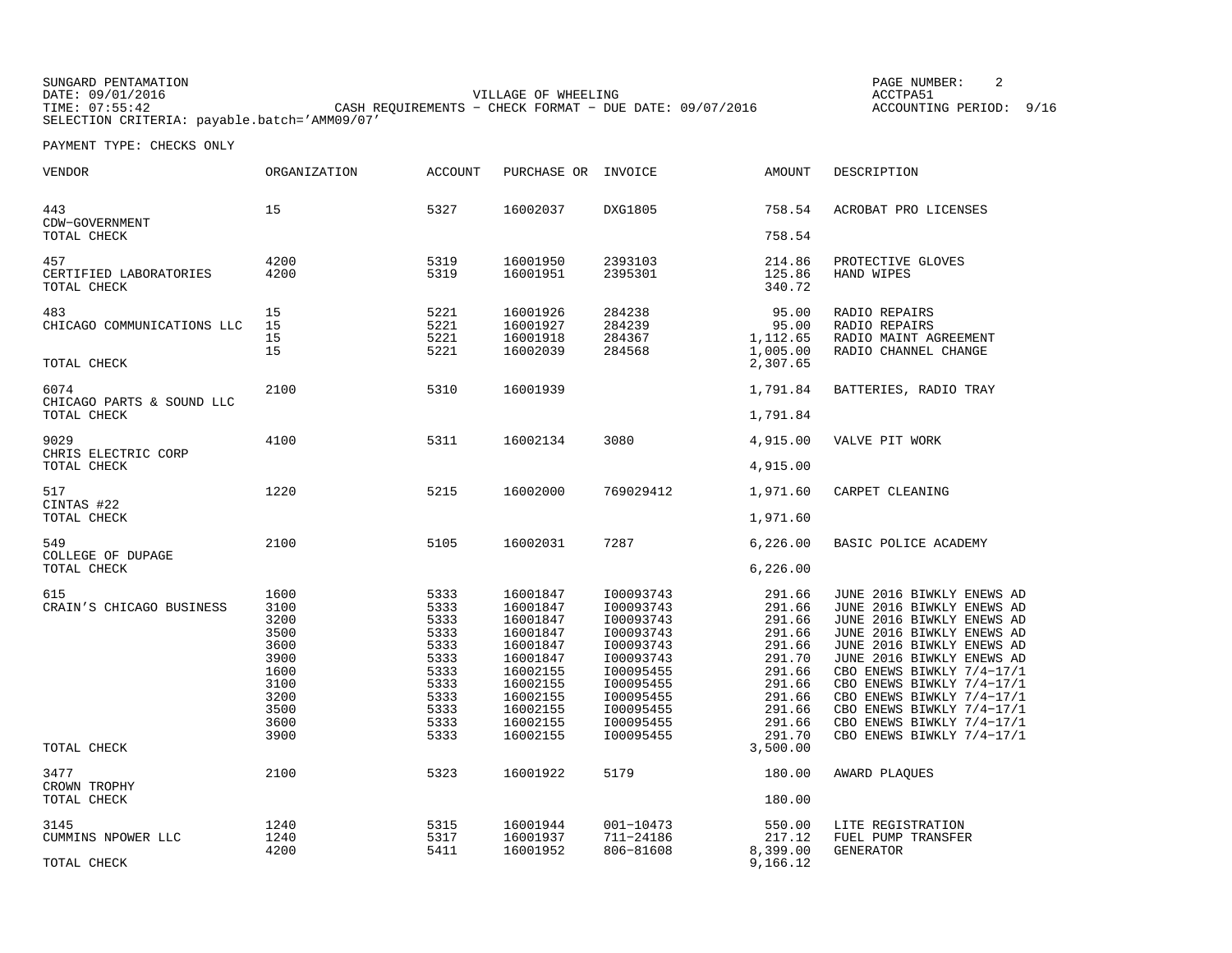SUNGARD PENTAMATION<br>
PAGE NUMBER: 3<br>
PAGE NUMBER: 3<br>
PAGE NUMBER: 3<br>
PAGE NUMBER: 3<br>
PAGE NUMBER: 3 DATE: 09/01/2016 VILLAGE OF WHEELING ACCTPA51 TIME: 07:55:42 CASH REQUIREMENTS − CHECK FORMAT − DUE DATE: 09/07/2016 ACCOUNTING PERIOD: 9/16SELECTION CRITERIA: payable.batch='AMM09/07'

| VENDOR                                              | ORGANIZATION         | <b>ACCOUNT</b>       | PURCHASE OR                      | INVOICE        | <b>AMOUNT</b>                      | DESCRIPTION                                           |
|-----------------------------------------------------|----------------------|----------------------|----------------------------------|----------------|------------------------------------|-------------------------------------------------------|
| 5958<br>CUTLER WORKWEAR<br>TOTAL CHECK              | 1420<br>1430         | 5106<br>5106         | 16002065<br>16002065             | 84371<br>84371 | 67.48<br>67.47<br>134.95           | UNIFORM ITEMS<br>UNIFORM ITEMS                        |
| 9516<br>DRF TOTAL PROPERTY SOLUTIONS<br>TOTAL CHECK | 01                   | 4220                 | 16002008                         | 16070167       | 26.50<br>26.50                     | PERMIT REFUND                                         |
| 5211<br>EAGLE ENGRAVING<br>TOTAL CHECK              | 2200                 | 5319                 | 16001909                         | 2016-2102      | 29.93<br>29.93                     | METAL NAME TAG                                        |
| 7931<br>EJ USA INC<br>TOTAL CHECK                   | 4200                 | 5342                 | 16001990                         | 110160051081   | 2,100.00<br>2,100.00               | SANITARY SEWER LIDS                                   |
| 4965<br>ERM<br>TOTAL CHECK                          | 11                   | 5251                 | 16001968                         | 37693          | 3,787.66<br>3,787.66               | T-BASES                                               |
| 3136<br>FOUNTAIN TECHNOLOGIES LTD<br>TOTAL CHECK    | 1430                 | 5299                 | 16002002                         | 10339          | 4,348.25<br>4,348.25               | FOUNTAIN MAINT.                                       |
| 935<br>GALLS LLC<br>TOTAL CHECK                     | 2100<br>2110         | 5106<br>5106         | 16002058<br>16002059             |                | 1,541.92<br>333.53<br>1,875.45     | UNIFORM ALLOWANCE<br>UNIFORM ALLOWANCE                |
| 941<br>GASVODA & ASSOC INC<br>TOTAL CHECK           | 4200                 | 5237                 | 16001949                         | 16IS0502       | 2,305.70<br>2,305.70               | OMNI SITE INSTALL                                     |
| 944<br>GENE'S VILLAGE TOWING<br>TOTAL CHECK         | 2200                 | 5310                 | 16001910                         | T6293          | 150.00<br>150.00                   | TOW FIRE TRUCK                                        |
| 2752<br>GRAINGER<br>TOTAL CHECK                     | 1240<br>2200<br>2200 | 5317<br>5310<br>5310 | 16001938<br>16001938<br>16001976 | 9183423574     | 187.85<br>30.47<br>49.55<br>267.87 | BATTERY/AIR FILTER<br>BATTERY/AIR FILTER<br>PTO CABLE |
| 9678<br>GSF USA INC<br>TOTAL CHECK                  | 1220                 | 5215                 | 16002006                         | INR040934      | 6,478.00<br>6,478.00               | JANITORIAL SERVICES                                   |
| 10042<br>ALEJANDRA GUERRA<br>TOTAL CHECK            | 01                   | 4215                 | 16002169                         | 020000222760   | 100.00<br>100.00                   | RENTAL LICENSE REFUND                                 |
| 1010<br>H & H ELECTRIC CO<br>TOTAL CHECK            | 1420                 | 5251                 | 16001997                         |                | 5,235.84<br>5,235.84               | STREETLIGHT REPAIR                                    |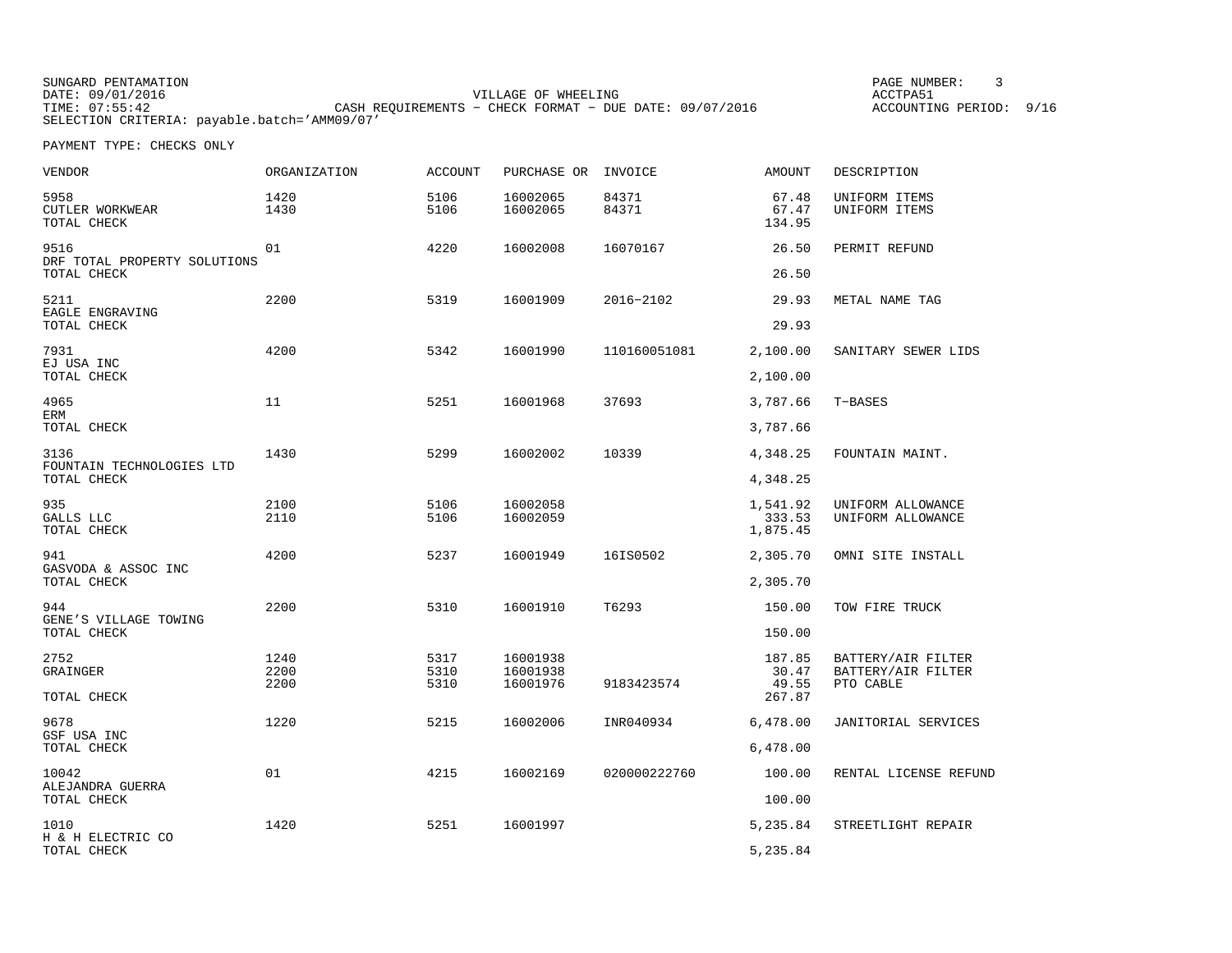| SUNGARD PENTAMATION                          |                                                         | PAGE NUMBER:            |  |
|----------------------------------------------|---------------------------------------------------------|-------------------------|--|
| DATE: 09/01/2016                             | VILLAGE OF WHEELING                                     | ACCTPA51                |  |
| TIME: 07:55:42                               | CASH REOUIREMENTS - CHECK FORMAT - DUE DATE: 09/07/2016 | ACCOUNTING PERIOD: 9/16 |  |
| SELECTION CRITERIA: payable.batch='AMM09/07' |                                                         |                         |  |

| VENDOR                                                   | ORGANIZATION | <b>ACCOUNT</b> | PURCHASE OR INVOICE  |                    | AMOUNT                           | DESCRIPTION                        |
|----------------------------------------------------------|--------------|----------------|----------------------|--------------------|----------------------------------|------------------------------------|
| 1018<br>HALL SIGNS INC                                   | 11           | 5320           | 16002050             | 310790             | 378.52                           | SIGNS                              |
| TOTAL CHECK                                              |              |                |                      |                    | 378.52                           |                                    |
| 10017<br>HANDS ON SUBURBAN CHICAGO                       | 1320         | 5222           | 16002103             |                    | 300.00                           | MEMBERSHIP                         |
| TOTAL CHECK                                              |              |                |                      |                    | 300.00                           |                                    |
| 1031<br>HBK WATER METER SERVICE                          | 4100         | 5341           | 16001946             | $16 - 606$         | 37.00                            | METER TEST                         |
| TOTAL CHECK                                              |              |                |                      |                    | 37.00                            |                                    |
| 5284<br>HD SUPPLY WATERWORKS LTD                         | 4100         | 5344           | 16001991             | F869996            | 248.64                           | MARKING PAINT                      |
| TOTAL CHECK                                              |              |                |                      |                    | 248.64                           |                                    |
| 1094<br>HR SIMPLIFIED                                    | 1800         | 5206           | 16002009             | 47687              | 100.00                           | JULY COBRA NOTICE                  |
| TOTAL CHECK                                              |              |                |                      |                    | 100.00                           |                                    |
| 5360<br>HUFF & HUFF INC<br>TOTAL CHECK                   | 4100<br>4200 | 5208<br>5208   | 16001945<br>16001945 | 0721460<br>0721460 | 1,025.09<br>1,025.08<br>2,050.17 | DEBRIS DATABASE<br>DEBRIS DATABASE |
| 7405                                                     | 2200         | 5319           | 16001759             | 37845              | 2,518.00                         | PROTECTIVE CLOTHING                |
| ILLINOIS FIRE STORE INC<br>TOTAL CHECK                   |              |                |                      |                    | 2,518.00                         |                                    |
| 1214<br>ILLINOIS TAX INCREMENT ASSOC 3900<br>TOTAL CHECK | 39           | 1501<br>5222   | 16001965<br>16001965 | 673257<br>673257   | 425.00<br>425.00<br>850.00       | MEMBERSHIP DUES<br>MEMBERSHIP DUES |
| 8989                                                     | 2200         | 5313           | 16001507             |                    | 895.16                           | MDC REPLACEMENT S24                |
| INSIGHT PUBLIC SECTOR<br>TOTAL CHECK                     |              |                |                      |                    | 895.16                           |                                    |
| 3254                                                     | 2200         | 5302           | 16002120             | 1000717465         | 134.85                           | CODE MANUALS                       |
| INTERNATIONAL CODE COUNCIL<br>TOTAL CHECK                |              |                |                      |                    | 134.85                           |                                    |
| 9256<br>INTERSTATE BILLING SERVICE I                     | 2200         | 5310           | 16001942             |                    | 2,549.04                         | COOLING KITS/PARTS                 |
| TOTAL CHECK                                              |              |                |                      |                    | 2,549.04                         |                                    |
| 4285<br>J.G. UNIFORMS INC                                | 2100         | 5106           | 16002030             |                    | 1,309.54                         | UNIFORM ALLOWANCE                  |
| TOTAL CHECK                                              |              |                |                      |                    | 1,309.54                         |                                    |
| 9632<br>KALKOMEY ENTERPRISES INC                         | 2200         | 5105           | 16002085             | 155507             | 236.00                           | BOAT CERTIFICATION                 |
| TOTAL CHECK                                              |              |                |                      |                    | 236.00                           |                                    |
| 10025<br>HARVINDER KANG                                  | 01           | 4512           | 16002110             | P3322327           | 20.00                            | REFUND OVER PAYMENT                |
| TOTAL CHECK                                              |              |                |                      |                    | 20.00                            |                                    |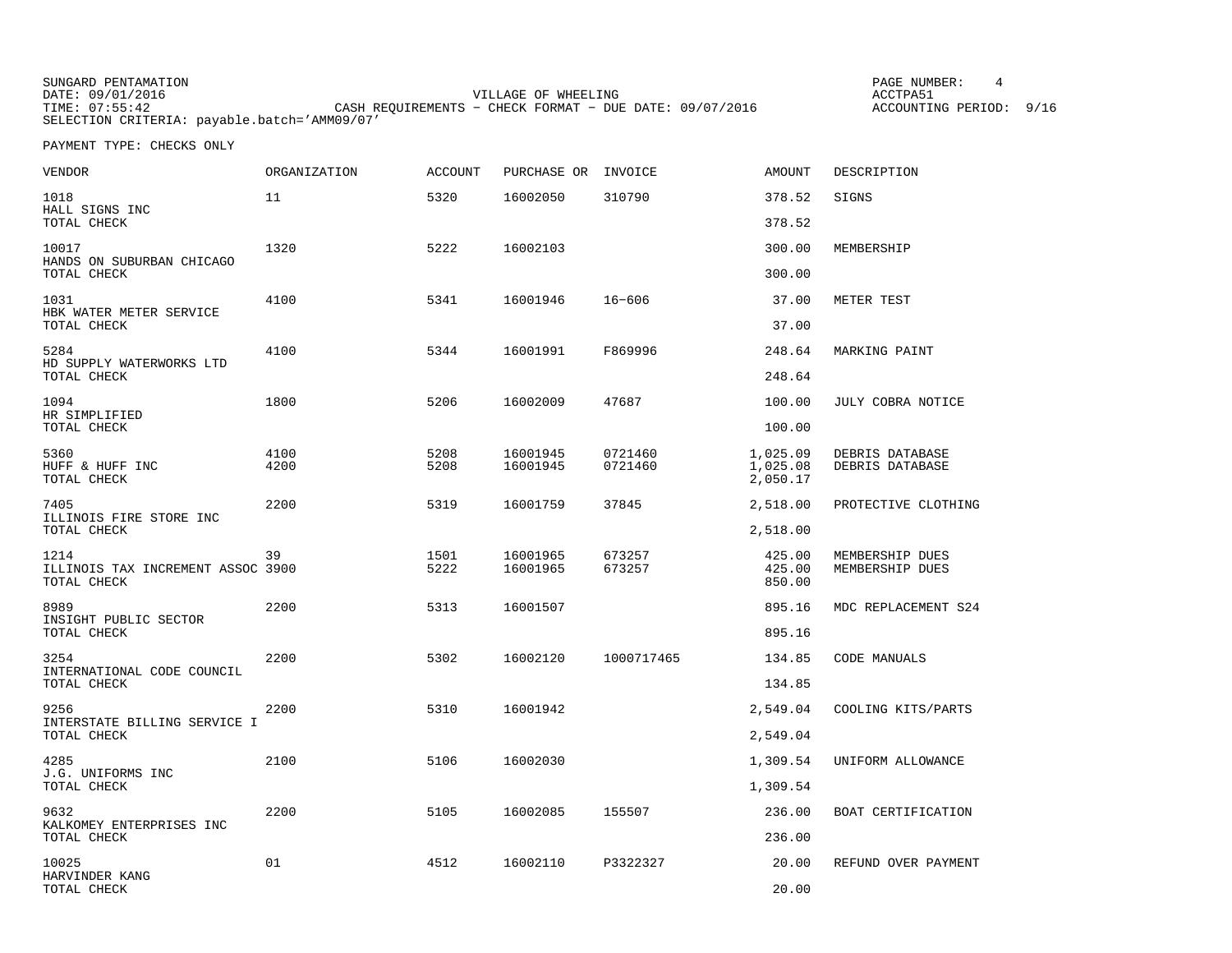SUNGARD PENTAMATION PAGE NUMBER: 5VILLAGE OF WHEELING **ACCTPA51** TIME: 07:55:42 CASH REQUIREMENTS − CHECK FORMAT − DUE DATE: 09/07/2016 SELECTION CRITERIA: payable.batch='AMM09/07'

ACCOUNTING PERIOD: 9/16

| <b>VENDOR</b>                                       | <b>ORGANIZATION</b>  | <b>ACCOUNT</b>       | PURCHASE OR                      | INVOICE              | AMOUNT                             | DESCRIPTION                                                 |
|-----------------------------------------------------|----------------------|----------------------|----------------------------------|----------------------|------------------------------------|-------------------------------------------------------------|
| 6502<br>KIESLER'S POLICE SUPPLY INC<br>TOTAL CHECK  | 2100                 | 5316                 | 16002033                         | 0793685A             | 3,734.70<br>3,734.70               | RANGE AMMUNITION                                            |
| 4463<br>LAKE/COOK C.V. JOINTS INC<br>TOTAL CHECK    | 2200                 | 5310                 | 16001940                         | 71792/71798          | 470.00<br>470.00                   | U-JOINTS/SHAFT JOINTS                                       |
| 10012<br>LERMI<br>TOTAL CHECK                       | 2100                 | 5222                 | 16002036                         |                      | 25.00<br>25.00                     | LERMI MEMBERSHIP                                            |
| 1669<br>MCHENRY ANALYTICAL WATER LAB<br>TOTAL CHECK | 4100                 | 5308                 | 16002069                         | 1603840              | 462.00<br>462.00                   | WATER SAMPLES                                               |
| 1672<br>MCMASTER-CARR SUPPLY<br>TOTAL CHECK         | 2100                 | 5310                 | 16001936                         | 65493798             | 30.34<br>30.34                     | RUBBER/PLASTIC PLUGS                                        |
| 1676<br>MEADE ELECTRIC CO INC<br>TOTAL CHECK        | 51                   | 5272                 | 16001947                         | 673843               | 2,812.88<br>2,812.88               | SIGNAL REPAIR                                               |
| 1704<br>METROPOLITAN INDUSTRIES<br>TOTAL CHECK      | 4200                 | 5340                 | 16001989                         | 0000312947           | 505.00<br>505.00                   | LIFT STATION REPAIR                                         |
| 1706<br>METROPOLITAN WATER RECLAMATI<br>TOTAL CHECK | 4200                 | 5342                 | 16002181                         |                      | 16,682.55<br>16,682.55             | SEWER AGREEMENT                                             |
| 5989<br>MGP INC<br>TOTAL CHECK                      | 1600<br>4100<br>4200 | 5207<br>5207<br>5207 | 16001953<br>16001953<br>16001953 | 3187<br>3187<br>3187 | 137.50<br>68.75<br>68.75<br>275.00 | CSR STAFFING-JULY<br>CSR STAFFING-JULY<br>CSR STAFFING-JULY |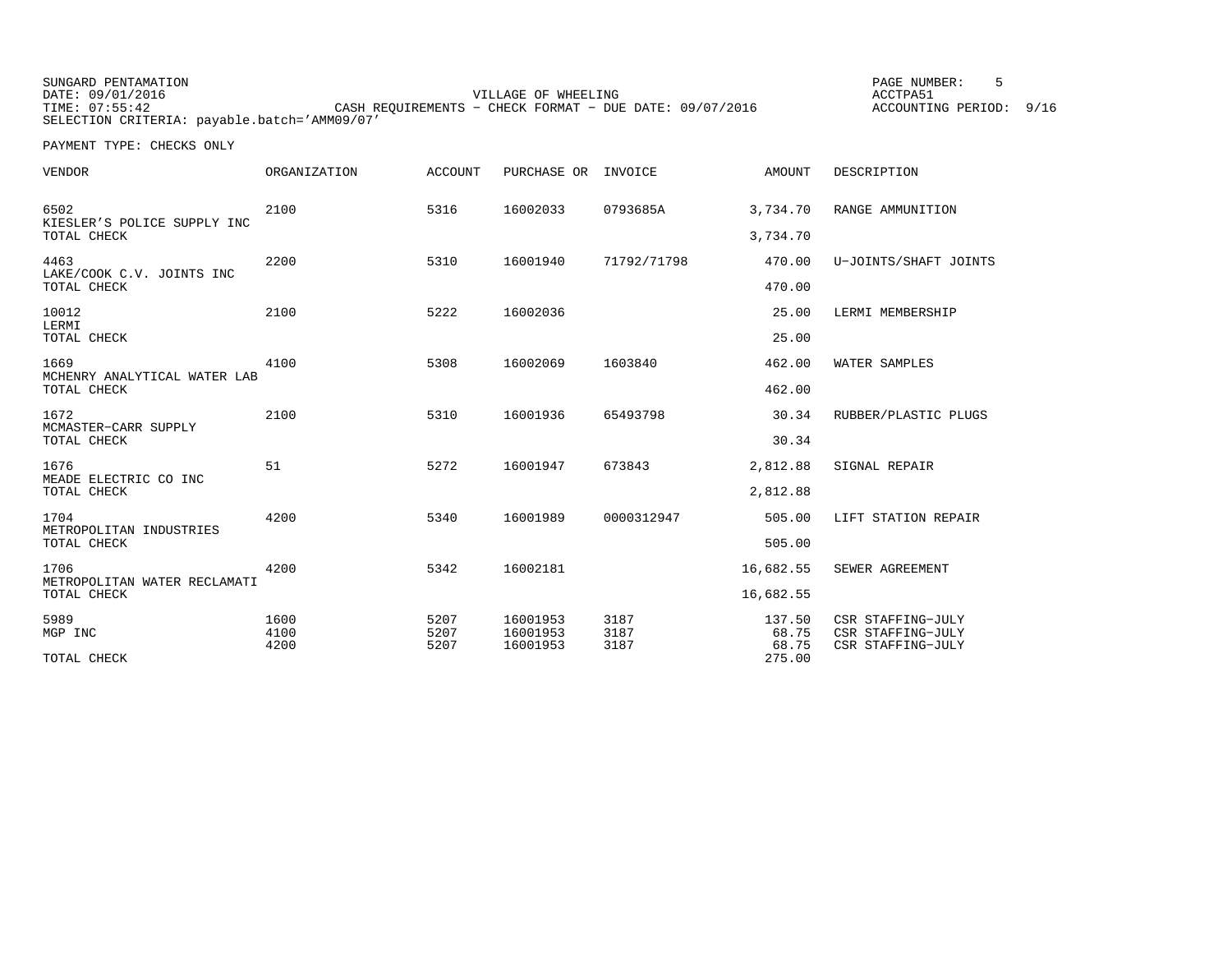| SUNGARD PENTAMATION |                                                         | PAGE NUMBER:      |
|---------------------|---------------------------------------------------------|-------------------|
| DATE: 09/01/2016    | VILLAGE OF WHEELING                                     | ACCTPA51          |
| TIME: 07:55:42      | CASH REOUIREMENTS - CHECK FORMAT - DUE DATE: 09/07/2016 | ACCOUNTING PERIOD |
|                     | SELECTION CRITERIA: payable.batch='AMM09/07'            |                   |

 $J$  PERIOD: 9/16

| VENDOR<br>8444<br>MILIEU DESIGN LLC<br>TOTAL CHECK  | ORGANIZATION<br>1320<br>1430<br>1430<br>4100<br>4200<br>1430<br>1320<br>1430<br>1430<br>4100<br>4200<br>1430<br>1320<br>1430<br>1430<br>4100<br>1430<br>1430<br>1430<br>1430<br>1430 | ACCOUNT<br>5217<br>5217<br>5311<br>5217<br>5217<br>5217<br>5217<br>5217<br>5311<br>5217<br>5217<br>5217<br>5217<br>5217<br>5311<br>5217<br>5217<br>5217<br>5217<br>5217<br>5217 | PURCHASE OR INVOICE<br>16002004<br>16002004<br>16002004<br>16002004<br>16002004<br>16002071<br>16002073<br>16002073<br>16002073<br>16002073<br>16002073<br>16002007<br>16001954<br>16001954<br>16001954<br>16001954<br>16001955<br>16002003<br>16001998<br>16001986<br>16002074 | 117395<br>119159<br>119159<br>119159<br>119159<br>119162<br>119228<br>119229<br>119255<br>119285 | AMOUNT<br>47.71<br>2,881.33<br>35.50<br>267.97<br>182.71<br>1,686.45<br>47.71<br>2,921.13<br>31.47<br>238.53<br>510.57<br>202.76<br>47.71<br>588.05<br>35.50<br>267.97<br>2,555.70<br>874.50<br>1,136.45<br>100.00<br>100.00<br>14,759.72 | DESCRIPTION<br>WEEKLY MOWING<br>WEEKLY MOWING<br>WEEKLY MOWING<br>WEEKLY MOWING<br>WEEKLY MOWING<br>LANDSCAPE MAINTENANCE<br>WEEKLY MOWING<br>WEEKLY MOWING<br>WEEKLY MOWING<br>WEEKLY MOWING<br>WEEKLY MOWING<br>LANDSCAPE MAINTENANCE<br>WEEKLY MOWING<br>WEEKLY MOWING<br>WEEKLY MOWING<br>WEEKLY MOWING<br>LANDSCAPE MAINTENANCE<br>LANDSCAPE MAINTENANCE<br>LANDSCAPE MAINTENANCE<br>MOWING VIOLATION<br>MOWING VIOLATION |
|-----------------------------------------------------|--------------------------------------------------------------------------------------------------------------------------------------------------------------------------------------|---------------------------------------------------------------------------------------------------------------------------------------------------------------------------------|---------------------------------------------------------------------------------------------------------------------------------------------------------------------------------------------------------------------------------------------------------------------------------|--------------------------------------------------------------------------------------------------|-------------------------------------------------------------------------------------------------------------------------------------------------------------------------------------------------------------------------------------------|--------------------------------------------------------------------------------------------------------------------------------------------------------------------------------------------------------------------------------------------------------------------------------------------------------------------------------------------------------------------------------------------------------------------------------|
| 1779<br>MITCH'S GREENTHUMB LANDSCAPI<br>TOTAL CHECK | 4200                                                                                                                                                                                 | 5217                                                                                                                                                                            | 16001996                                                                                                                                                                                                                                                                        | 19996                                                                                            | 900.00<br>900.00                                                                                                                                                                                                                          | MOWING AVALON/SIENNA                                                                                                                                                                                                                                                                                                                                                                                                           |
| 8994<br>MMS MEDICAL SUPPLY<br>TOTAL CHECK           | 2200<br>2200                                                                                                                                                                         | 5312<br>5312                                                                                                                                                                    | 16001482<br>16002122                                                                                                                                                                                                                                                            | 6236598<br>6317615                                                                               | 10.38<br>20.76<br>31.14                                                                                                                                                                                                                   | MEDICAL SUPPLIES<br>MEDICAL SUPPLIES                                                                                                                                                                                                                                                                                                                                                                                           |
| 6936<br>MORTON SALT<br>TOTAL CHECK                  | 11<br>11                                                                                                                                                                             | 5303<br>5303                                                                                                                                                                    | 16002051<br>16001969                                                                                                                                                                                                                                                            | 5401116464                                                                                       | 15,551.92<br>7,072.83<br>22,624.75                                                                                                                                                                                                        | ROAD SALT<br>ROAD SALT                                                                                                                                                                                                                                                                                                                                                                                                         |
| 1795<br>MOTOROLA INC<br>TOTAL CHECK                 | 15                                                                                                                                                                                   | 5221                                                                                                                                                                            | 16001928                                                                                                                                                                                                                                                                        | 92168580                                                                                         | 128.37<br>128.37                                                                                                                                                                                                                          | SOUAD RADIO ANTENNAS                                                                                                                                                                                                                                                                                                                                                                                                           |
| 6625<br>MUNICIPAL CODE CORP<br>TOTAL CHECK          | 1600<br>01<br>1600                                                                                                                                                                   | 5204<br>1501<br>5204                                                                                                                                                            | 16001959<br>16002119<br>16002119                                                                                                                                                                                                                                                | 00273034<br>00273931<br>00273931                                                                 | 1,478.28<br>554.17<br>395.83<br>2,428.28                                                                                                                                                                                                  | CODE BOOK UPDATE<br>MUNICIPAL CODE ONLINE<br>MUNICIPAL CODE ONLINE                                                                                                                                                                                                                                                                                                                                                             |
| 1805<br>MUNICIPAL ELECTRONICS INC<br>TOTAL CHECK    | 2100                                                                                                                                                                                 | 5324                                                                                                                                                                            | 16001930                                                                                                                                                                                                                                                                        | 063809                                                                                           | 70.00<br>70.00                                                                                                                                                                                                                            | RADAR CERTIFICATION                                                                                                                                                                                                                                                                                                                                                                                                            |
| 1695<br>MUNICIPAL EMERGENCY SERVICES<br>TOTAL CHECK | 2200                                                                                                                                                                                 | 5319                                                                                                                                                                            | 16002123                                                                                                                                                                                                                                                                        | IN1055556                                                                                        | 338.00<br>338.00                                                                                                                                                                                                                          | PROTECTIVE CLOTHING                                                                                                                                                                                                                                                                                                                                                                                                            |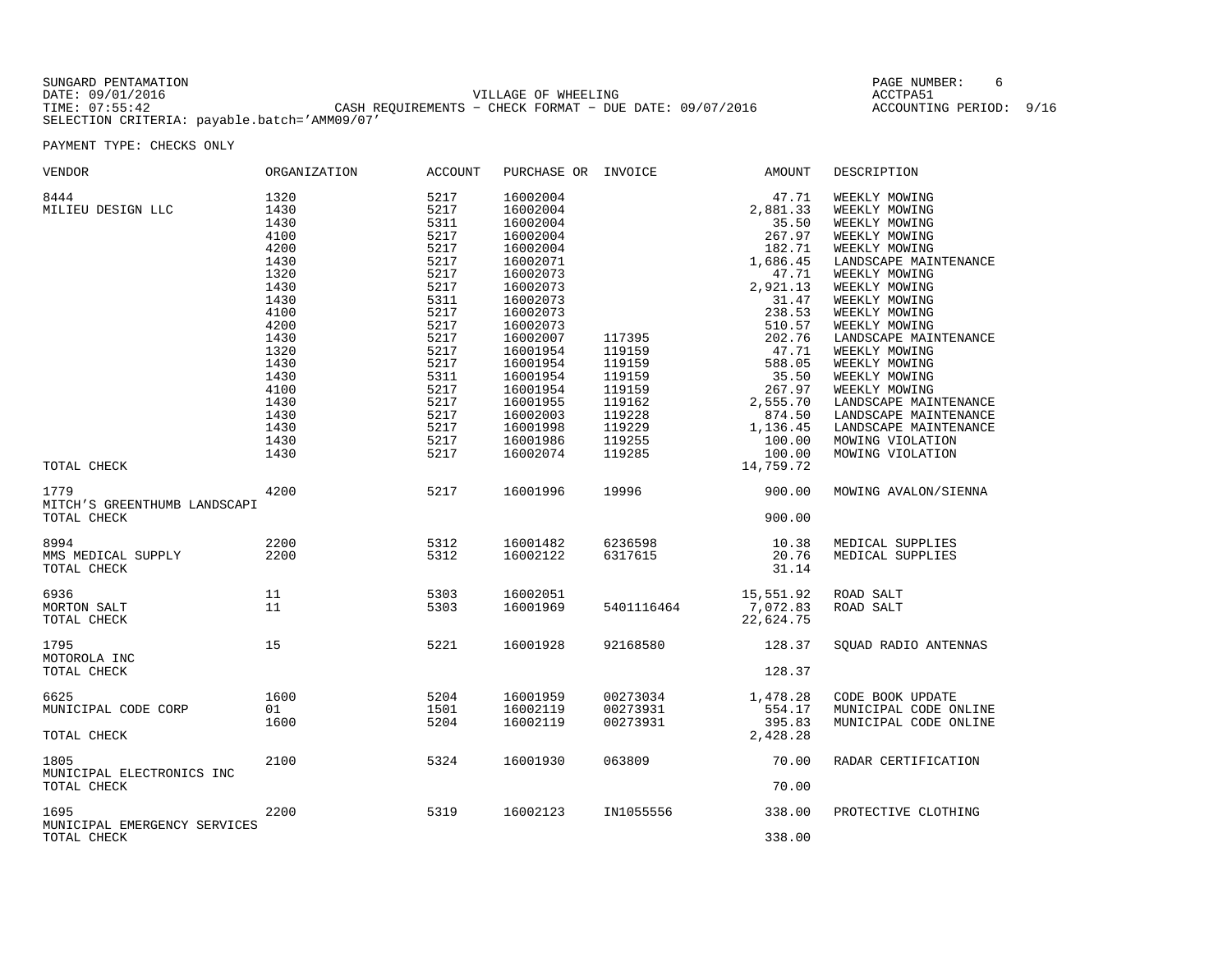SUNGARD PENTAMATION PAGE NUMBER: 7VILLAGE OF WHEELING **ACCTPA51** TIME: 07:55:42 CASH REQUIREMENTS − CHECK FORMAT − DUE DATE: 09/07/2016 SELECTION CRITERIA: payable.batch='AMM09/07'

ACCOUNTING PERIOD: 9/16

| VENDOR                                              | ORGANIZATION                                                                 | <b>ACCOUNT</b>                                                               | PURCHASE OR                                                                                                          | INVOICE                                                                                                                                      | <b>AMOUNT</b>                                                                           | DESCRIPTION                                                                                                                                                                                |
|-----------------------------------------------------|------------------------------------------------------------------------------|------------------------------------------------------------------------------|----------------------------------------------------------------------------------------------------------------------|----------------------------------------------------------------------------------------------------------------------------------------------|-----------------------------------------------------------------------------------------|--------------------------------------------------------------------------------------------------------------------------------------------------------------------------------------------|
| 1915<br>NORTH EAST MULTI REGIONAL TR 2100           | 2100<br>2100<br>2100                                                         | 5105<br>5105<br>5317<br>5105                                                 | 16001931<br>16001919<br>16002028<br>16002109                                                                         | 209349<br>209499<br>209582<br>209633                                                                                                         | 325.00<br>125.00<br>200.00<br>750.00                                                    | TRAINING<br>TRAINING<br>TRAINING<br>TRAINING                                                                                                                                               |
| TOTAL CHECK                                         |                                                                              |                                                                              |                                                                                                                      |                                                                                                                                              | 1,400.00                                                                                |                                                                                                                                                                                            |
| 1934<br>NORTHERN ILLINOIS POLICE ALA<br>TOTAL CHECK | 2100                                                                         | 5317                                                                         | 16002108                                                                                                             | 11039                                                                                                                                        | 91.40<br>91.40                                                                          | LANGUAGE LINE-JULY                                                                                                                                                                         |
| 6361<br>NORTHSHORE UNIVERSITY<br>TOTAL CHECK        | 1800<br>1800<br>1800                                                         | 5246<br>5246<br>5246                                                         | 16001984<br>16002087<br>16002088                                                                                     |                                                                                                                                              | 58.00<br>40.00<br>40.00<br>138.00                                                       | MEDICAL EXAM<br>MEDICAL EXAM<br>MEDICAL EXAM                                                                                                                                               |
| 1946<br>NORTHWEST COMMUNITY HOSPITAL<br>TOTAL CHECK | 1500                                                                         | 5246                                                                         | 16001987                                                                                                             | 6932                                                                                                                                         | 70.00<br>70.00                                                                          | DRUG & ALCOHOL TESTING                                                                                                                                                                     |
| 3092<br>OFFICE DEPOT                                | 2200<br>2100<br>1600<br>1600<br>1600<br>1320<br>1320<br>1320<br>1320<br>1315 | 5318<br>5318<br>5318<br>5318<br>5318<br>5227<br>5227<br>5318<br>5318<br>5318 | 16002076<br>16001921<br>16001963<br>16001962<br>16001961<br>16002041<br>16002042<br>16002044<br>16002043<br>16002104 | 852178297001<br>852186589001<br>852186899001<br>852186900001<br>853622627001<br>853623533001<br>853623534001<br>853623535001<br>855038381001 | 458.31<br>360.71<br>33.39<br>11.97<br>9.59<br>25.47<br>27.99<br>61.34<br>5.50<br>680.37 | OFFICE SUPPLIES<br>OFFICE SUPPLIES<br>OFFICE SUPPLIES<br>OFFICE SUPPLIES<br>OFFICE SUPPLIES<br>OFFICE SUPPLIES<br>OFFICE SUPPLIES<br>OFFICE SUPPLIES<br>OFFICE SUPPLIES<br>OFFICE SUPPLIES |
| TOTAL CHECK                                         |                                                                              |                                                                              |                                                                                                                      |                                                                                                                                              | 1,674.64                                                                                |                                                                                                                                                                                            |
| 2176<br>RAY O'HERRON CO., INC                       | 2100<br>2100<br>2100<br>2100                                                 | 5106<br>5106<br>5106<br>5106                                                 | 16002057<br>16002115<br>16001934<br>16001933                                                                         | 1640307-IN<br>1642755-IN<br>1644210-IN                                                                                                       | 5,807.92<br>29.99<br>121.79<br>121.79                                                   | UNIFORM ALLOWANCE<br>UNIFORM ALLOWANCE<br>UNIFORM ALLOWANCE<br>UNIFORM ALLOWANCE                                                                                                           |
| TOTAL CHECK                                         |                                                                              |                                                                              |                                                                                                                      |                                                                                                                                              | 6,081.49                                                                                |                                                                                                                                                                                            |
| 2003<br>ORANGE CRUSH, L.L.C.<br>TOTAL CHECK         | 1420<br>1420                                                                 | 5314<br>5314                                                                 | 16001995<br>16002005                                                                                                 | 10823<br>11913                                                                                                                               | 53.28<br>48.96<br>102.24                                                                | <b>ASPHALT</b><br>STREET REPAIR                                                                                                                                                            |
| 8988<br>OZINGA READY MIX CONCRETE IN 1420           | 1420<br>1420                                                                 | 5314<br>5314<br>5314                                                         | 16001993<br>16001994<br>16001975                                                                                     | 754088<br>756924<br>761527                                                                                                                   | 694.50<br>831.50<br>694.50                                                              | CONCRETE<br>CONCRETE<br>CONCRETE                                                                                                                                                           |
| TOTAL CHECK                                         |                                                                              |                                                                              |                                                                                                                      |                                                                                                                                              | 2,220.50                                                                                |                                                                                                                                                                                            |
| 2017<br>PADDOCK PUBLICATIONS<br>TOTAL CHECK         | 1800                                                                         | 5201                                                                         | 16001983                                                                                                             | T4447245                                                                                                                                     | 547.56<br>547.56                                                                        | SGT PROMOTIONAL AD                                                                                                                                                                         |
| 9796<br>PARTNERS AND PAWS VETERINARY<br>TOTAL CHECK | 2100                                                                         | 5317                                                                         | 16002032                                                                                                             | 38882                                                                                                                                        | 127.50<br>127.50                                                                        | K-9 MEDICATION                                                                                                                                                                             |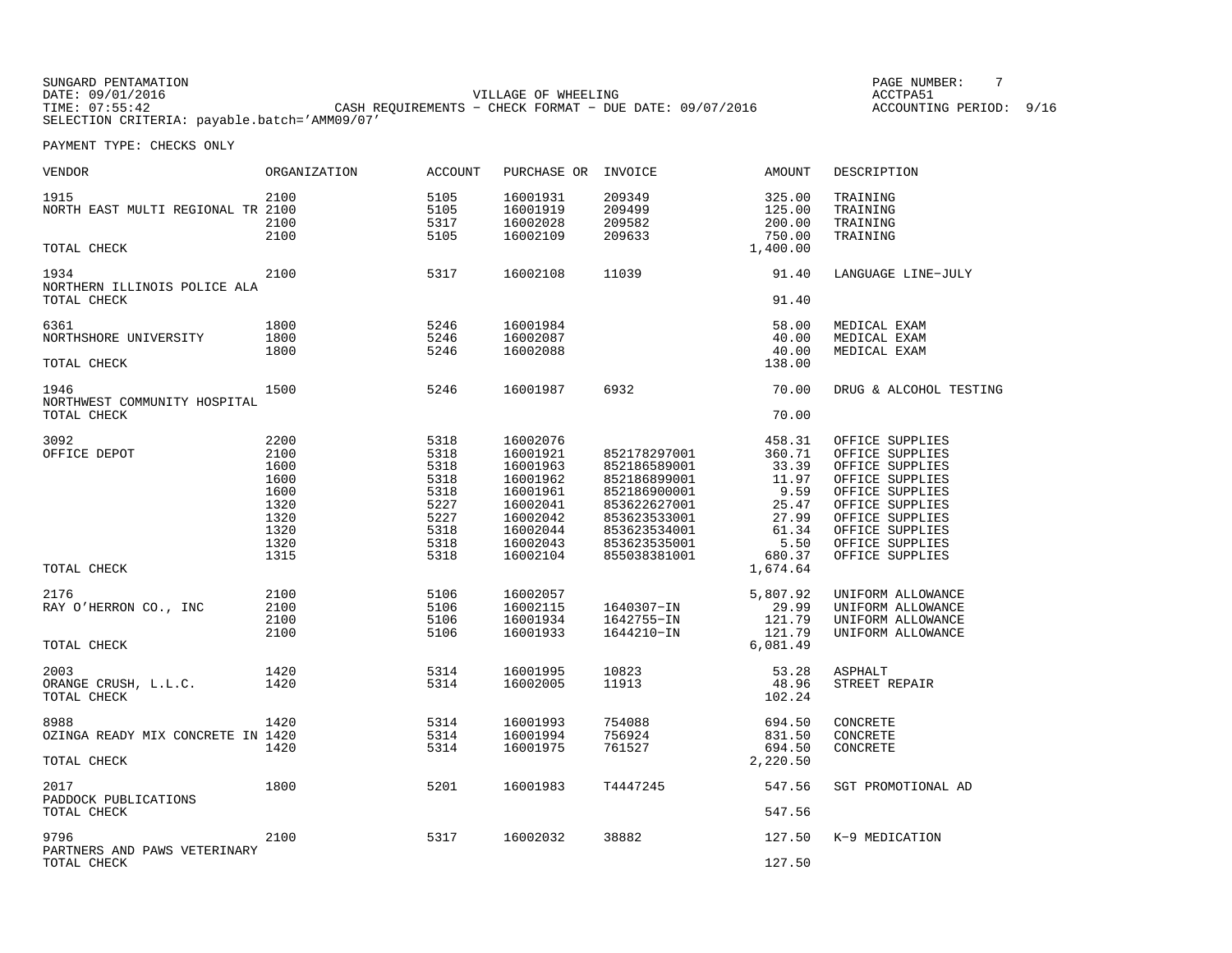| SUNGARD PENTAMATION                          |                                                         | PAGE NUMBER:               |
|----------------------------------------------|---------------------------------------------------------|----------------------------|
| DATE: 09/01/2016                             | VILLAGE OF WHEELING                                     | ACCTPA51                   |
| TIME: 07:55:42                               | CASH REOUIREMENTS - CHECK FORMAT - DUE DATE: 09/07/2016 | 9/16<br>ACCOUNTING PERIOD: |
| SELECTION CRITERIA: payable.batch='AMM09/07' |                                                         |                            |

NUMBER: 8

| VENDOR                                              | ORGANIZATION         | <b>ACCOUNT</b>       | PURCHASE OR                      | INVOICE                                | AMOUNT                              | DESCRIPTION                                              |
|-----------------------------------------------------|----------------------|----------------------|----------------------------------|----------------------------------------|-------------------------------------|----------------------------------------------------------|
| 7020<br>PELEMAN INDUSTRIES INC<br>TOTAL CHECK       | 1400<br>1400<br>1700 | 5228<br>5317<br>5318 | 16001970<br>16001970<br>16001970 | 615142<br>615142<br>615142             | 224.00<br>48.00<br>112.00<br>384.00 | UNIBIND<br>UNIBIND<br>UNIBIND                            |
| 6941<br>PROMOS 911 INC<br>TOTAL CHECK               | 2100                 | 5228                 | 16002034                         | 6139                                   | 205.00<br>205.00                    | CRIME PREV EVENT SUPPLIES                                |
| 3506<br>RCM LABORATORIES INC                        | 15                   | 5317                 | 16002024                         | 0816003                                | 578.00                              | HEADSET BATTERIES                                        |
| TOTAL CHECK                                         |                      |                      |                                  |                                        | 578.00                              |                                                          |
| 2185<br>RED CENTER<br>TOTAL CHECK                   | 15                   | 5231                 | 16002157                         | $301 - 17 - 09$                        | 26,397.94<br>26,397.94              | DISPATCH SERVICE-SEPT                                    |
| 3712                                                | 2200                 | 5220                 | 16002080                         | 5043679039                             | 119.90                              | FD PHOTO COPIES                                          |
| RICOH USA INC<br>TOTAL CHECK                        |                      |                      |                                  |                                        | 119.90                              |                                                          |
| 2288<br>THE SALEM GROUP<br>TOTAL CHECK              | 4100<br>4100         | 5103<br>5103         | 16001967<br>16002054             | 2035016<br>2040471                     | 550.40<br>524.60<br>1,075.00        | TEMP ENG CLERK<br>TEMP ENG CLERK                         |
| 2379<br>SIRCHIE FINGER PRINT LABS IN<br>TOTAL CHECK | 2100                 | 5317                 | 16002027                         | 0265669-IN                             | 493.18<br>493.18                    | EVIDENCE SUPPLIES                                        |
| 10028<br>SKEETER KELL SPORTS<br>TOTAL CHECK         | 2100                 | 5106                 | 16002114                         | SKC3552                                | 330.00<br>330.00                    | UNIFORM ALLOWANCE                                        |
| 9598<br>SKYWIRE INC<br>TOTAL CHECK                  | 01<br>1500           | 1501<br>5207         | 16001948<br>16001948             | INV00004579<br>INV00004579             | 582.75<br>416.25<br>999.00          | TIME CARD SUPPORT<br>TIME CARD SUPPORT                   |
| 2436<br>STANDARD EOUIPMENT COMPANY<br>TOTAL CHECK   | 4100                 | 5315                 | 16002064                         | C15316                                 | 222.94<br>222.94                    | VALVE BOX MAGNET                                         |
| 5415<br><b>STAPLES</b>                              | 15<br>15<br>2100     | 5318<br>5318<br>5318 | 16001923<br>16002029<br>16002029 | 8040252607<br>8040363398<br>8040363398 | 61.88<br>54.09<br>298.05            | DISPATCH FAX TONER<br>OFFICE SUPPLIES<br>OFFICE SUPPLIES |
| TOTAL CHECK                                         |                      |                      |                                  |                                        | 414.02                              |                                                          |
| 3510<br>STATE TREASURER<br>TOTAL CHECK              | 11                   | 5251                 | 16002049                         | 50661                                  | 1,267.50<br>1,267.50                | TRAFFIC SIGN MAINT                                       |
|                                                     |                      |                      |                                  |                                        |                                     |                                                          |
| 2456<br>STERICYCLE INC<br>TOTAL CHECK               | 2100                 | 5317                 | 16002026                         | 4006504573                             | 675.81<br>675.81                    | HAZARDOUS WASTE REMOVAL                                  |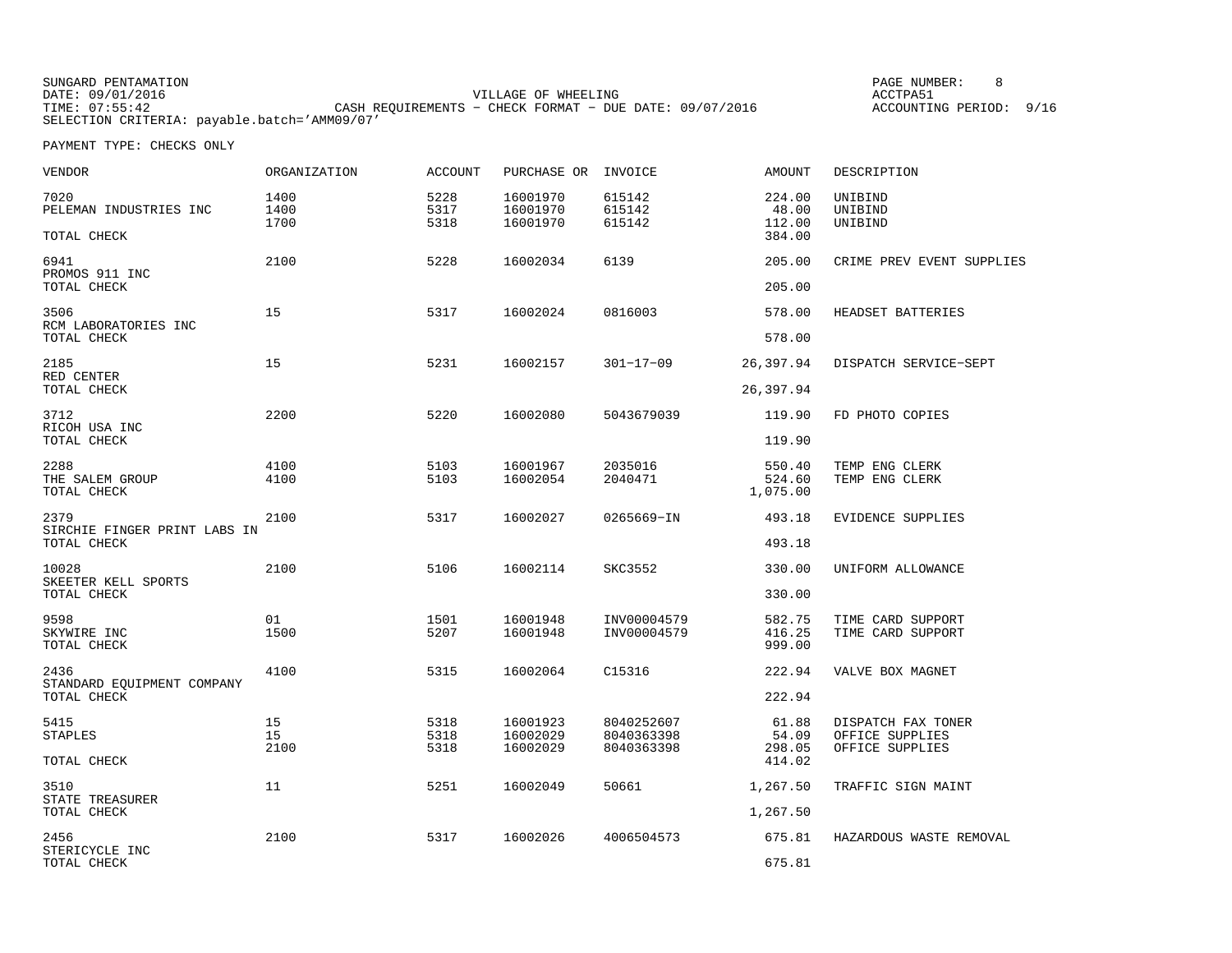SUNGARD PENTAMATION PAGE NUMBER: 9VILLAGE OF WHEELING **ACCTPA51** TIME: 07:55:42 CASH REQUIREMENTS − CHECK FORMAT − DUE DATE: 09/07/2016 SELECTION CRITERIA: payable.batch='AMM09/07'

ACCOUNTING PERIOD: 9/16

| <b>VENDOR</b>                                           | ORGANIZATION | <b>ACCOUNT</b> | PURCHASE OR          | INVOICE            | <b>AMOUNT</b>                     | DESCRIPTION                                    |
|---------------------------------------------------------|--------------|----------------|----------------------|--------------------|-----------------------------------|------------------------------------------------|
| 2509<br>TO P S IN DOG TRAINING CORP 2100<br>TOTAL CHECK | 2100         | 5317<br>5317   | 16001929<br>16002060 | 18275<br>18401     | 89.00<br>66.50<br>155.50          | $K-9$ FOOD<br>K-9 FOOD/SUPPLIES                |
| 3815<br>THOMSON REUTERS-WEST                            | 2100         | 5231           | 16001917             | 834480025          | 200.00                            | BACKGROUND CHECKS                              |
| TOTAL CHECK                                             |              |                |                      |                    | 200.00                            |                                                |
| 8<br>303 TAXI<br>TOTAL CHECK                            | 1320         | 5231           | 16001958             | 33595              | 2.00<br>2.00                      | SENIOR TAXI PROGRAM                            |
| 6092<br>TLK MARKETING INC                               | 2100         | 5106           | 16001925             | 11241              | 81.00                             | UNIFORM ALLOWANCE                              |
| TOTAL CHECK                                             |              |                |                      |                    | 81.00                             |                                                |
| 8760<br>TODAY'S UNIFORMS<br>TOTAL CHECK                 | 2200<br>2100 | 5106<br>5106   | 16002086<br>16001920 | 129051             | 2,724.69<br>32.95<br>2,757.64     | UNIFORM ALLOWANCE<br>UNIFORM ALLOWANCE         |
| 6681<br>TRANE CO                                        | 1220         | 5299           | 16001992             | 36946140           | 3,858.00                          | SERVICE AGREEMENT                              |
| TOTAL CHECK                                             |              |                |                      |                    | 3,858.00                          |                                                |
| 8053<br>TYCO INTEGRATED SECURITY LLC<br>TOTAL CHECK     | 1170         | 5220           | 16002035             | 26996996           | 108.00<br>108.00                  | METRA ALARM                                    |
| 2676                                                    | 2200         | 5105           | 16002083             | UFINV302           | 600.00                            | TRAINING REGISTRATION                          |
| UNIVERSITY OF ILLINOIS<br>TOTAL CHECK                   |              |                |                      |                    | 600.00                            |                                                |
| 8862<br>USIC LOCATING SERVICES INC<br>TOTAL CHECK       | 4100<br>4200 | 5299<br>5299   | 16002001<br>16002001 | 193291<br>193291   | 6,810.91<br>6,810.91<br>13,621.82 | LOCATING SERVICE-JULY<br>LOCATING SERVICE-JULY |
| 9988<br>VCG UNIFORM                                     | 2100         | 5106           | 16001956             | 16564              | 611.33                            | MCAT UNIFORMS                                  |
| TOTAL CHECK                                             |              |                |                      |                    | 611.33                            |                                                |
| 2707<br>VICTORIA INDUSTRIES, INC<br>TOTAL CHECK         | 4100<br>4200 | 5344<br>5342   | 16002072<br>16002072 | 1899<br>1899       | 1,800.00<br>1,800.00<br>3,600.00  | STONE<br>STONE                                 |
| 2746<br>VOLLMAR CLAY PRODUCTS                           | 4200         | 5342           | 16001988             | 169393             | 85.00                             | STORM SEWER STRUCTURE                          |
| TOTAL CHECK                                             |              |                |                      |                    | 85.00                             |                                                |
| 4537<br>WATER PRODUCTS CO OF AURORA<br>TOTAL CHECK      | 4100<br>4200 | 5315<br>5315   | 16002067<br>16002067 | 0268244<br>0268244 | 257.75<br>257.75<br>515.50        | PROBING ROD'S<br>PROBING ROD'S                 |
| 4339                                                    | 2100         | 5202           | 16002106             |                    | 420.00                            | ANIMAL IMPOUNDS                                |
| WHEELING ANIMAL HOSPITAL<br>TOTAL CHECK                 |              |                |                      |                    | 420.00                            |                                                |